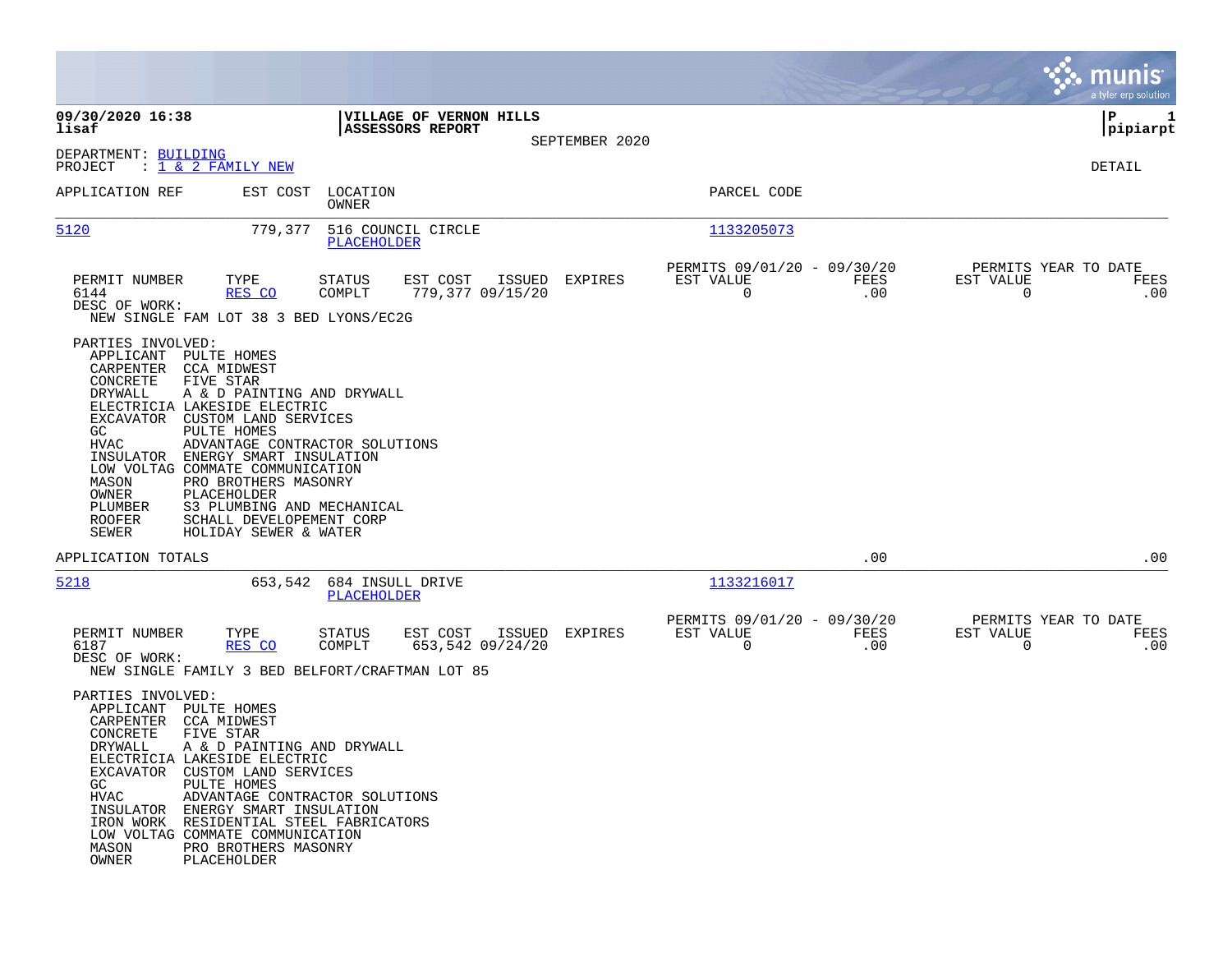|                                                                                                                                                                                                                                                                                                                                                                                                                                                                                                                                                                                                              |                                                                                           |                                                     |                   | munis<br>a tyler erp solution                                     |
|--------------------------------------------------------------------------------------------------------------------------------------------------------------------------------------------------------------------------------------------------------------------------------------------------------------------------------------------------------------------------------------------------------------------------------------------------------------------------------------------------------------------------------------------------------------------------------------------------------------|-------------------------------------------------------------------------------------------|-----------------------------------------------------|-------------------|-------------------------------------------------------------------|
| 09/30/2020 16:38<br>lisaf                                                                                                                                                                                                                                                                                                                                                                                                                                                                                                                                                                                    | VILLAGE OF VERNON HILLS<br><b>ASSESSORS REPORT</b>                                        |                                                     |                   | l P<br>2<br> pipiarpt                                             |
| DEPARTMENT: BUILDING<br>: <u>1 &amp; 2 FAMILY NEW</u><br>PROJECT                                                                                                                                                                                                                                                                                                                                                                                                                                                                                                                                             | SEPTEMBER 2020                                                                            |                                                     |                   | DETAIL                                                            |
| EST COST LOCATION<br>APPLICATION REF<br>S3 PLUMBING AND MECHANICAL<br>PLUMBER<br>ROOFER<br>SCHALL DEVELOPEMENT CORP<br>SEWER<br>HOLIDAY SEWER & WATER                                                                                                                                                                                                                                                                                                                                                                                                                                                        | OWNER                                                                                     | PARCEL CODE                                         |                   |                                                                   |
| APPLICATION TOTALS                                                                                                                                                                                                                                                                                                                                                                                                                                                                                                                                                                                           |                                                                                           |                                                     | .00               | .00                                                               |
| 5952<br>694,193                                                                                                                                                                                                                                                                                                                                                                                                                                                                                                                                                                                              | 639 MARSHALL STREET<br><b>PLACEHOLDER</b>                                                 | 1133215003                                          |                   |                                                                   |
| TYPE<br>PERMIT NUMBER<br>MU6139<br>$1&2$ FAM<br>DESC OF WORK:<br>NEW SINGLE FAM 5 BED WOODSIDE/AMER COTTAGE CT3G lot 113                                                                                                                                                                                                                                                                                                                                                                                                                                                                                     | STATUS<br>EST COST<br>ISSUED EXPIRES<br><b>ISSUED</b><br>694,193 09/14/20 09/28/21        | PERMITS 09/01/20 - 09/30/20<br>EST VALUE<br>694,193 | FEES<br>16,658.74 | PERMITS YEAR TO DATE<br>EST VALUE<br>FEES<br>694,193<br>16,658.74 |
| PARTIES INVOLVED:<br>APPLICANT PULTE HOMES<br>CARPENTER CCA MIDWEST<br>CONCRETE<br>FIVE STAR<br><b>DRYWALL</b><br>A & D PAINTING AND DRYWALL<br>ELECTRICIA LAKESIDE ELECTRIC<br>EXCAVATOR CUSTOM LAND SERVICES<br>PULTE HOMES<br>GC.<br>ADVANTAGE CONTRACTOR SOLUTIONS<br>HVAC<br>INSULATOR ENERGY SMART INSULATION<br>IRON WORK ENERGY SMART INSULATION<br>RESIDENTIAL STEEL FABRICATORS<br>IRON WORK<br>LOW VOLTAG PROCOM<br>MASON<br>PRO BROTHERS MASONRY<br>OWNER<br>PLACEHOLDER<br>S3 PLUMBING AND MECHANICAL<br>PLUMBER<br><b>ROOFER</b><br>SCHALL DEVELOPEMENT CORP<br>SEWER<br>HOLIDAY SEWER & WATER |                                                                                           |                                                     |                   |                                                                   |
| APPLICATION TOTALS                                                                                                                                                                                                                                                                                                                                                                                                                                                                                                                                                                                           |                                                                                           |                                                     | 16,658.74         | 16,658.74                                                         |
| 6026<br>668,966                                                                                                                                                                                                                                                                                                                                                                                                                                                                                                                                                                                              | 1326 GARDEN VIEW DRIVE<br>PLACEHOLDER                                                     | 1133205062                                          |                   |                                                                   |
| PERMIT NUMBER<br>TYPE<br>MU6153<br>$1&2$ FAM<br>DESC OF WORK:<br>NEW SINGLE FAM 4 BED STRA<br>PARTIES INVOLVED:<br>APPLICANT PULTE HOMES<br>CARPENTER CCA MIDWEST<br>CONCRETE FIVE STAR<br>DRYWALL<br>A & D PAINTING AND DRYWALL<br>ELECTRICIA LAKESIDE ELECTRIC<br>EXCAVATOR CUSTOM LAND SERVICES                                                                                                                                                                                                                                                                                                           | EST COST<br><b>STATUS</b><br>ISSUED EXPIRES<br><b>ISSUED</b><br>668,966 09/17/20 09/17/21 | PERMITS 09/01/20 - 09/30/20<br>EST VALUE<br>668,966 | FEES<br>14,693.28 | PERMITS YEAR TO DATE<br>EST VALUE<br>FEES<br>668,966<br>14,693.28 |

**Contract**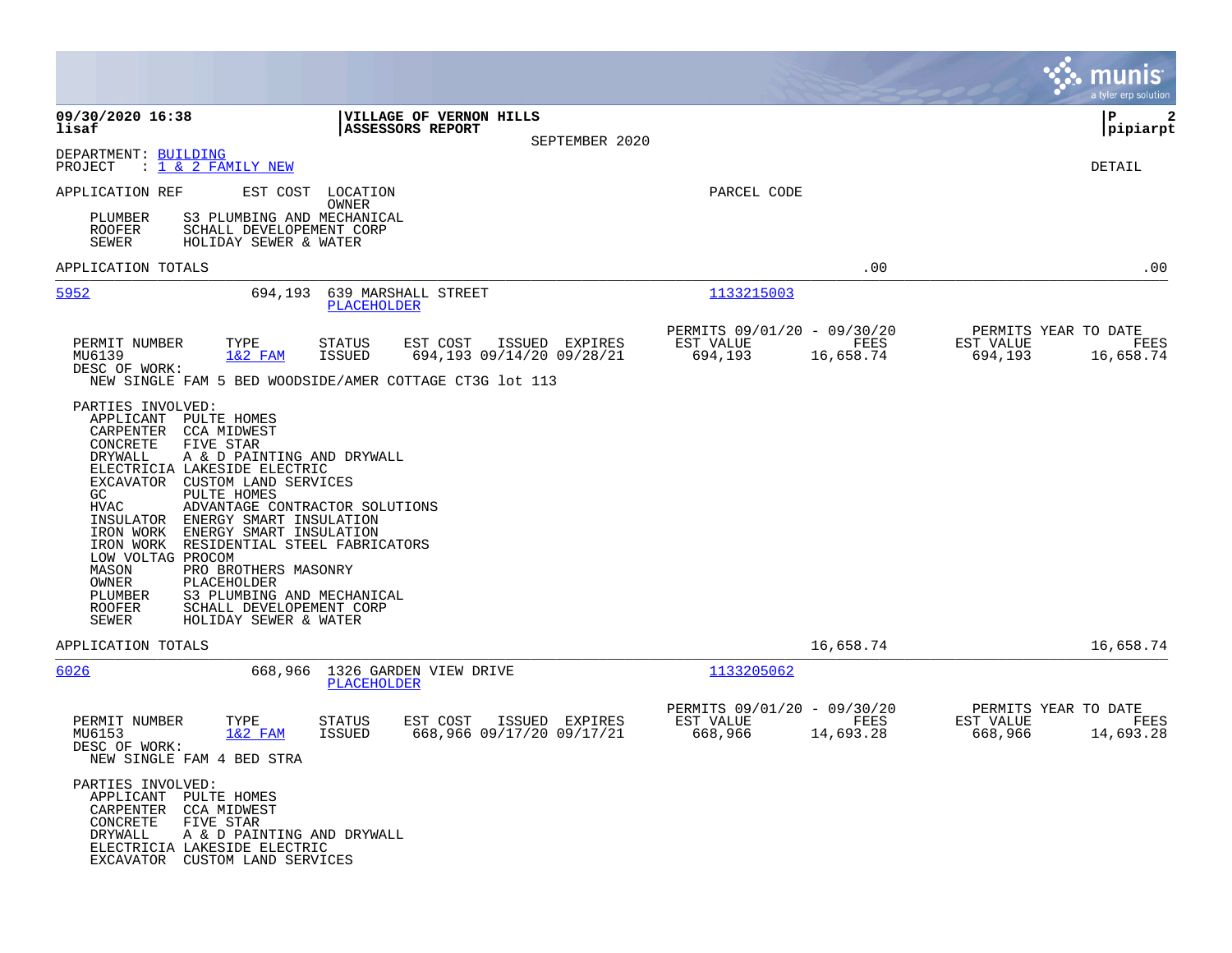|                                                                                                                                                                                                                                                                                                                                                                                                                                                                                                                                                                                                  |                                                     |                        |                                              | munis<br>a tyler erp solution |
|--------------------------------------------------------------------------------------------------------------------------------------------------------------------------------------------------------------------------------------------------------------------------------------------------------------------------------------------------------------------------------------------------------------------------------------------------------------------------------------------------------------------------------------------------------------------------------------------------|-----------------------------------------------------|------------------------|----------------------------------------------|-------------------------------|
| 09/30/2020 16:38<br>VILLAGE OF VERNON HILLS<br>ASSESSORS REPORT<br>lisaf                                                                                                                                                                                                                                                                                                                                                                                                                                                                                                                         |                                                     |                        |                                              | ΙP<br>3<br> pipiarpt          |
| SEPTEMBER 2020<br>DEPARTMENT: BUILDING<br>$: 1 \& 2$ FAMILY NEW<br>PROJECT                                                                                                                                                                                                                                                                                                                                                                                                                                                                                                                       |                                                     |                        |                                              | DETAIL                        |
| APPLICATION REF<br>EST COST LOCATION<br>OWNER<br>GC<br>PULTE HOMES<br><b>HVAC</b><br>ADVANTAGE CONTRACTOR SOLUTIONS<br>INSULATOR<br>ENERGY SMART INSULATION<br>IRON WORK<br>RESIDENTIAL STEEL FABRICATORS<br>LOW VOLTAG PROCOM<br>MASON<br>PRO BROTHERS MASONRY<br><b>OWNER</b><br>PLACEHOLDER<br>PLUMBER<br>S3 PLUMBING AND MECHANICAL<br><b>ROOFER</b><br>SCHALL DEVELOPEMENT CORP<br>SEWER<br>HOLIDAY SEWER & WATER                                                                                                                                                                           | PARCEL CODE                                         |                        |                                              |                               |
| APPLICATION TOTALS                                                                                                                                                                                                                                                                                                                                                                                                                                                                                                                                                                               |                                                     | 14,693.28              |                                              | 14,693.28                     |
| 6027<br>646,006<br>665 CUNEO BOULEVARD<br><b>PLACEHOLDER</b>                                                                                                                                                                                                                                                                                                                                                                                                                                                                                                                                     | 1133216005                                          |                        |                                              |                               |
| PERMIT NUMBER<br>TYPE<br>EST COST<br>ISSUED EXPIRES<br>STATUS<br>MU6152<br><b>ISSUED</b><br>646,006 09/17/20 09/17/21<br>$1&2$ FAM<br>DESC OF WORK:<br>NEW SINGLE FAM BED 4 WILLWOOD/CRAFTSMAN LOT 126                                                                                                                                                                                                                                                                                                                                                                                           | PERMITS 09/01/20 - 09/30/20<br>EST VALUE<br>646,006 | FEES<br>15,170.88      | PERMITS YEAR TO DATE<br>EST VALUE<br>646,006 | FEES<br>15,170.88             |
| PARTIES INVOLVED:<br>APPLICANT<br>PULTE HOMES<br>CARPENTER<br><b>CCA MIDWEST</b><br>CONCRETE<br>FIVE STAR<br><b>DRYWALL</b><br>A & D PAINTING AND DRYWALL<br>ELECTRICIA LAKESIDE ELECTRIC<br>EXCAVATOR<br>CUSTOM LAND SERVICES<br>GC<br>PULTE HOMES<br>HVAC<br>ADVANTAGE CONTRACTOR SOLUTIONS<br>INSULATOR<br>ENERGY SMART INSULATION<br>RESIDENTIAL STEEL FABRICATORS<br>IRON WORK<br>LOW VOLTAG PROCOM<br>MASON<br>PRO BROTHERS MASONRY<br><b>OWNER</b><br>PLACEHOLDER<br>PLUMBER<br>S3 PLUMBING AND MECHANICAL<br><b>ROOFER</b><br>SCHALL DEVELOPEMENT CORP<br>SEWER<br>HOLIDAY SEWER & WATER |                                                     |                        |                                              |                               |
| APPLICATION TOTALS<br>PROJECT TOTALS                                                                                                                                                                                                                                                                                                                                                                                                                                                                                                                                                             | 2,009,165                                           | 15,170.88<br>46,522.90 | 2,009,165                                    | 15,170.88<br>46,522.90        |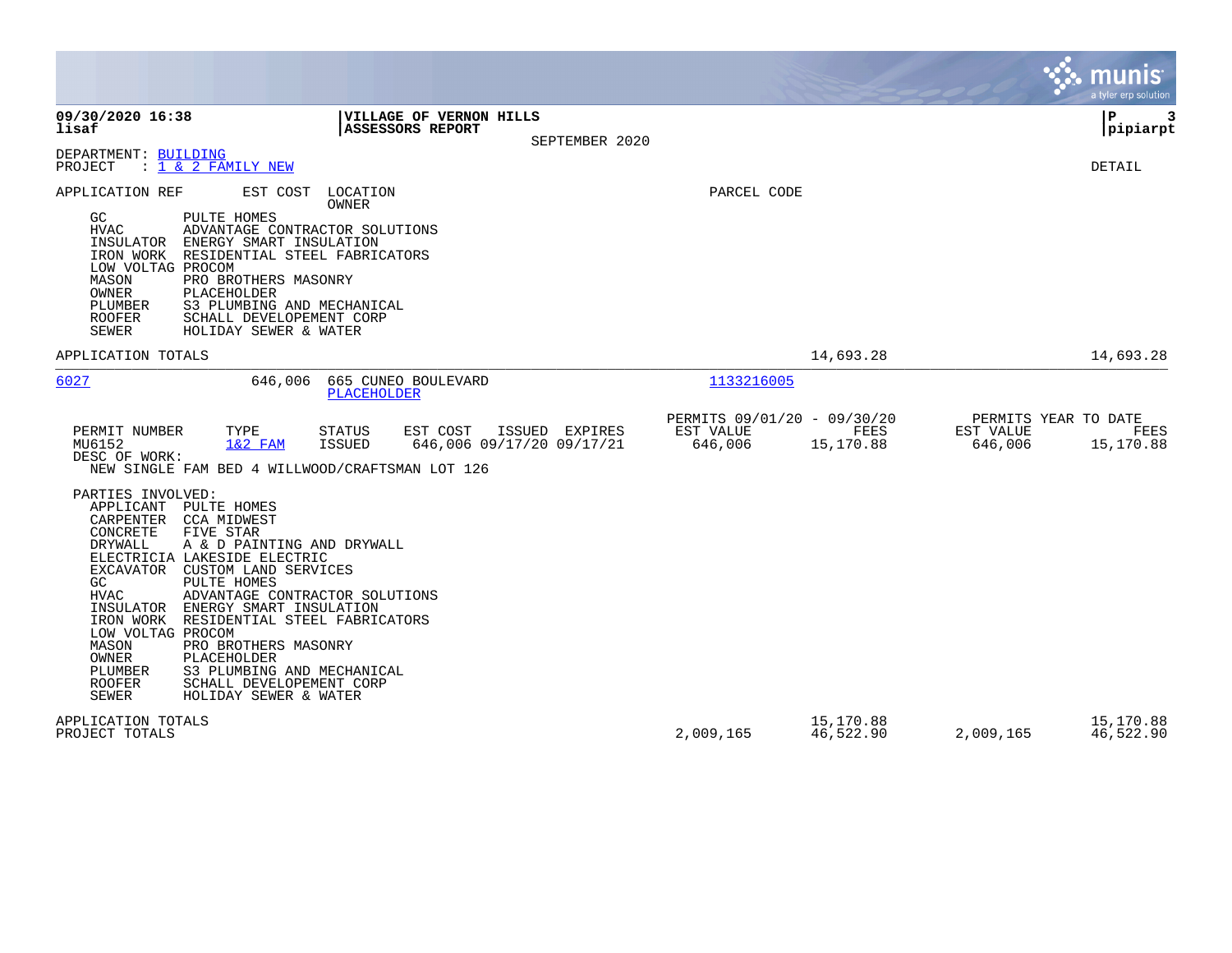|                                                                                                                                                                                                                                                                                                                                                                                                                                                                                  |                                                                             |                                                                        | munis<br>a tyler erp solution                            |
|----------------------------------------------------------------------------------------------------------------------------------------------------------------------------------------------------------------------------------------------------------------------------------------------------------------------------------------------------------------------------------------------------------------------------------------------------------------------------------|-----------------------------------------------------------------------------|------------------------------------------------------------------------|----------------------------------------------------------|
| 09/30/2020 16:38<br>lisaf                                                                                                                                                                                                                                                                                                                                                                                                                                                        | VILLAGE OF VERNON HILLS<br><b>ASSESSORS REPORT</b><br>SEPTEMBER 2020        |                                                                        | lР<br>4<br> pipiarpt                                     |
| DEPARTMENT: BUILDING<br>: COMMERCIAL ALTERATION<br>PROJECT                                                                                                                                                                                                                                                                                                                                                                                                                       |                                                                             |                                                                        | <b>DETAIL</b>                                            |
| APPLICATION REF                                                                                                                                                                                                                                                                                                                                                                                                                                                                  | EST COST LOCATION<br>OWNER                                                  | PARCEL CODE                                                            |                                                          |
| 4884<br>234,000                                                                                                                                                                                                                                                                                                                                                                                                                                                                  | 863 NORTH MILWAUKEE AVENUE 100<br>REGENCY CENTERS                           | 1134302008                                                             |                                                          |
| PERMIT NUMBER<br>TYPE<br>MU6145<br>CO NO FEE<br>DESC OF WORK:<br>INTERIOR REMODEL OF EXISTING STORE                                                                                                                                                                                                                                                                                                                                                                              | STATUS<br>EST COST<br>ISSUED EXPIRES<br>234,000 09/15/20 09/15/21<br>COMPLT | PERMITS 09/01/20 - 09/30/20<br>EST VALUE<br>FEES<br>.00<br>0           | PERMITS YEAR TO DATE<br>EST VALUE<br>FEES<br>.00<br>0    |
| PARTIES INVOLVED:<br>ALARM<br>SIEMENS INDUSTRY INC<br>APPLICANT<br>BURNHAM NATIONWIDE<br>CARPENTER<br>TITAN CONSTRUCTION<br>CONCRETE<br>PREMIUM CONCRETE<br>TITAN CONSTRUCTION<br>DRYWALL<br>ELECTRICIA PRO ELECTRIC<br>GC<br>TITAN CONSTRUCTION<br><b>HVAC</b><br>CLIMATE CONTROL<br><b>OCCUPANT</b><br>CASPER<br>OWNER<br>REGENCY CENTERS<br>PLUMBER<br>ZIVAK PLUMBING<br>BURNHAM NATIONWIDE<br>PAYER<br>PAYER<br>TITAN CONSTRUCTION<br><b>ROOFER</b><br>OLSSON ROOFING CO INC |                                                                             |                                                                        |                                                          |
| APPLICATION TOTALS                                                                                                                                                                                                                                                                                                                                                                                                                                                               |                                                                             | .00                                                                    | .00                                                      |
| 4912<br>39,338                                                                                                                                                                                                                                                                                                                                                                                                                                                                   | 680 WOODLANDS PKY<br>HEALTHY WAY OF LIFE III, LLC                           | 1510305004                                                             |                                                          |
| PERMIT NUMBER<br>TYPE<br>CO NO FEE<br>MU6182<br>DESC OF WORK:<br>LIGHT FIXTURES                                                                                                                                                                                                                                                                                                                                                                                                  | EST COST<br>STATUS<br>ISSUED EXPIRES<br>ISSUED<br>39,338 09/24/20 09/24/21  | PERMITS 09/01/20 - 09/30/20<br>EST VALUE<br>FEES<br>0<br>.00           | PERMITS YEAR TO DATE<br>EST VALUE<br>FEES<br>0<br>.00    |
| PARTIES INVOLVED:<br>ELECTRICIA ESSEX ELECTRICAL<br>GC<br>ESSEX ELECTRICAL<br>LIFETIME FITNESS<br>OCCUPANT<br>OWNER<br>HEALTHY WAY OF LIFE III, LLC<br>PAYER<br>ESSEX ELECTRICAL                                                                                                                                                                                                                                                                                                 |                                                                             |                                                                        |                                                          |
| APPLICATION TOTALS                                                                                                                                                                                                                                                                                                                                                                                                                                                               |                                                                             | .00                                                                    | .00                                                      |
| 5796<br>200,000                                                                                                                                                                                                                                                                                                                                                                                                                                                                  | 560 BUNKER CT 100<br>CONTINENTAL EXECUTIVE PARKE, LLC                       | 1504202144                                                             |                                                          |
| PERMIT NUMBER<br>TYPE<br>MU6129<br>COMM TCO                                                                                                                                                                                                                                                                                                                                                                                                                                      | EST COST<br>ISSUED<br>EXPIRES<br>STATUS<br>ISSUED<br>200,000 09/11/20       | PERMITS 09/01/20 - 09/30/20<br>EST VALUE<br>FEES<br>$\Omega$<br>350.00 | PERMITS YEAR TO DATE<br>EST VALUE<br>FEES<br>0<br>350.00 |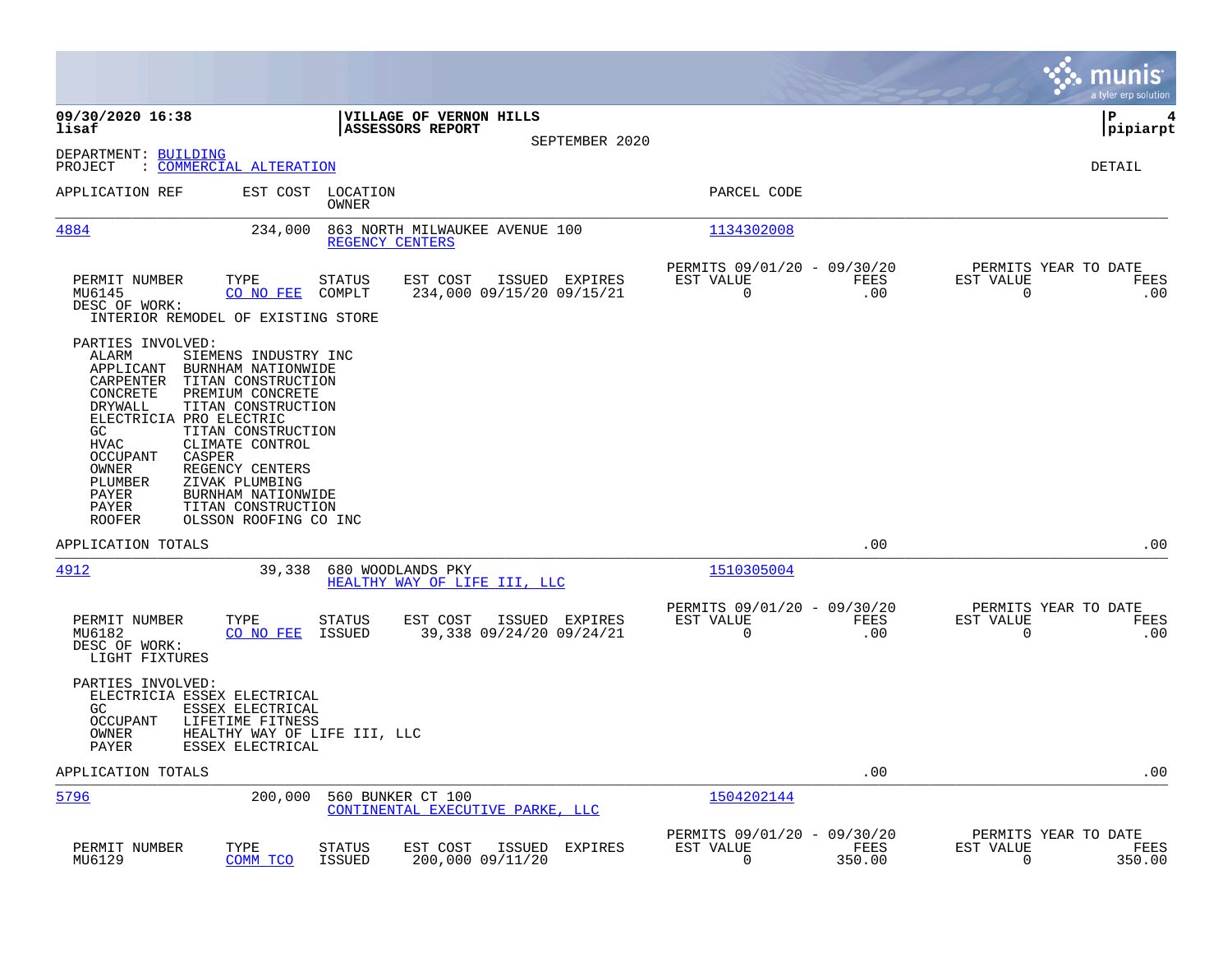|                                                                                                                                                                                                                                                                                                                                       |                                                           |                                           |                                                     |                  | munis<br>a tyler erp solution                                    |
|---------------------------------------------------------------------------------------------------------------------------------------------------------------------------------------------------------------------------------------------------------------------------------------------------------------------------------------|-----------------------------------------------------------|-------------------------------------------|-----------------------------------------------------|------------------|------------------------------------------------------------------|
| 09/30/2020 16:38<br>lisaf                                                                                                                                                                                                                                                                                                             | VILLAGE OF VERNON HILLS<br>ASSESSORS REPORT               |                                           |                                                     |                  | IΡ<br> pipiarpt                                                  |
| DEPARTMENT: BUILDING<br>PROJECT<br>: COMMERCIAL ALTERATION                                                                                                                                                                                                                                                                            |                                                           | SEPTEMBER 2020                            |                                                     |                  | DETAIL                                                           |
| APPLICATION REF<br>DESC OF WORK:<br>COMMERCIAL ALTERATION                                                                                                                                                                                                                                                                             | EST COST LOCATION<br>OWNER                                |                                           | PARCEL CODE                                         |                  |                                                                  |
| PARTIES INVOLVED:<br>APPLICANT<br>SONG OKUNO CONSTRUCTION<br>DRYWALL<br>SONG OKUNO CONSTRUCTION<br>ELECTRICIA T.A.G. ELECTRIC<br>SONG OKUNO CONSTRUCTION<br>GC<br>HVAC<br>SONG OKUNO CONSTRUCTION<br>OCCUPANT<br>NUWAVE<br>OWNER<br>CONTINENTAL EXECUTIVE PARKE, LLC<br>PLUMBER<br>SSE MECHANICAL<br>SONG OKUNO CONSTRUCTION<br>PAYER |                                                           |                                           |                                                     |                  |                                                                  |
| APPLICATION TOTALS                                                                                                                                                                                                                                                                                                                    |                                                           |                                           |                                                     | 350.00           | 350.00                                                           |
| 5996<br>8,300                                                                                                                                                                                                                                                                                                                         | 945 LAKEVIEW PKY 150<br>TOM WARD                          |                                           | 1133302013                                          |                  |                                                                  |
| PERMIT NUMBER<br>TYPE<br>MU6118<br>COM ALT<br>DESC OF WORK:<br>REMODEL OF SPACE                                                                                                                                                                                                                                                       | STATUS<br>EST COST<br>ISSUED                              | ISSUED EXPIRES<br>8,300 09/09/20 09/22/21 | PERMITS 09/01/20 - 09/30/20<br>EST VALUE<br>8,300   | FEES<br>283.00   | PERMITS YEAR TO DATE<br>EST VALUE<br>FEES<br>8,300<br>283.00     |
| PARTIES INVOLVED:<br>APPLICANT MICHAEL MANGIARACINA<br>CARPENTER CHRIS SOVA PAINTING AND REMODELING<br>DRYWALL<br>ELECTRICIA SCOTT NELSON INC<br>MICHAEL MANGIARACINA<br>GC<br>TPA SALES<br><b>OCCUPANT</b><br>OWNER<br>TOM WARD                                                                                                      | CHRIS SOVA PAINTING AND REMODELING                        |                                           |                                                     |                  |                                                                  |
| APPLICATION TOTALS                                                                                                                                                                                                                                                                                                                    |                                                           |                                           |                                                     | 283.00           | 283.00                                                           |
| 6030<br>200,000                                                                                                                                                                                                                                                                                                                       | 1101 SOUTH MILWAUKEE AVE 102<br>DEMONTE BUILDERS INC      |                                           | 1515201005                                          |                  |                                                                  |
| PERMIT NUMBER<br>TYPE<br>MU6218<br>COM ALT<br>DESC OF WORK:<br>COMMERCIAL ALTERATION - COMPANION ANIMAL HOSPITAL                                                                                                                                                                                                                      | EST COST<br>STATUS<br>ISSUED<br>200,000 09/29/20 09/29/21 | ISSUED EXPIRES                            | PERMITS 09/01/20 - 09/30/20<br>EST VALUE<br>200,000 | FEES<br>2,330.00 | PERMITS YEAR TO DATE<br>EST VALUE<br>FEES<br>200,000<br>2,330.00 |
| PARTIES INVOLVED:<br>APPLICANT RWE DESIGN BUILD<br>CARPENTER RWE DESIGN BUILD<br>CONCRETE<br>RWE DESIGN BUILD<br>DRYWALL<br>RWE DESIGN BUILD<br>ELECTRICIA DELTA ELECTRICAL SERVICES<br>GC<br>RWE DESIGN BUILD                                                                                                                        |                                                           |                                           |                                                     |                  |                                                                  |

**Contract**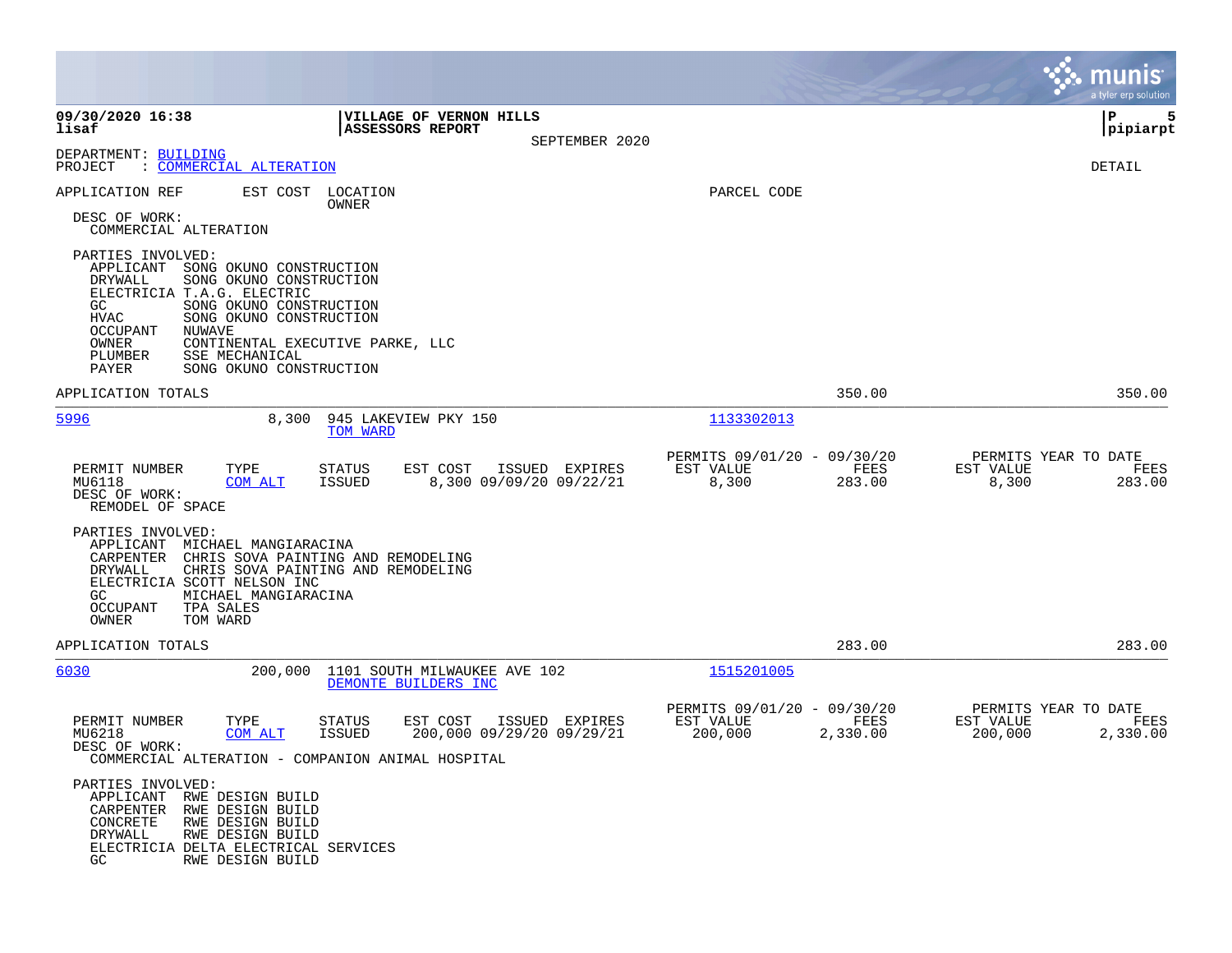|                                                                         |                                                                                                                                                 |                                             |                |             |                                 | munis l<br>a tyler erp solution |
|-------------------------------------------------------------------------|-------------------------------------------------------------------------------------------------------------------------------------------------|---------------------------------------------|----------------|-------------|---------------------------------|---------------------------------|
| 09/30/2020 16:38<br>lisaf                                               |                                                                                                                                                 | VILLAGE OF VERNON HILLS<br>ASSESSORS REPORT | SEPTEMBER 2020 |             |                                 | l P<br>6<br>pipiarpt            |
| DEPARTMENT: BUILDING<br>PROJECT                                         | : COMMERCIAL ALTERATION                                                                                                                         |                                             |                |             |                                 | DETAIL                          |
| APPLICATION REF<br>GC.<br>HVAC<br>OCCUPANT<br>OWNER<br>PLUMBER<br>PAYER | EST COST<br>RWE DESIGN BUILD<br><b>CUSTOM AIR</b><br>COMPANION ANIMAL HOSPITAL<br>DEMONTE BUILDERS INC<br>PRIORITY PLUMBING<br>RWE DESIGN BUILD | LOCATION<br>OWNER                           |                | PARCEL CODE |                                 |                                 |
| APPLICATION TOTALS<br>PROJECT TOTALS                                    |                                                                                                                                                 |                                             |                | 208,300     | 2,330.00<br>2,963.00<br>208,300 | 2,330.00<br>2,963.00            |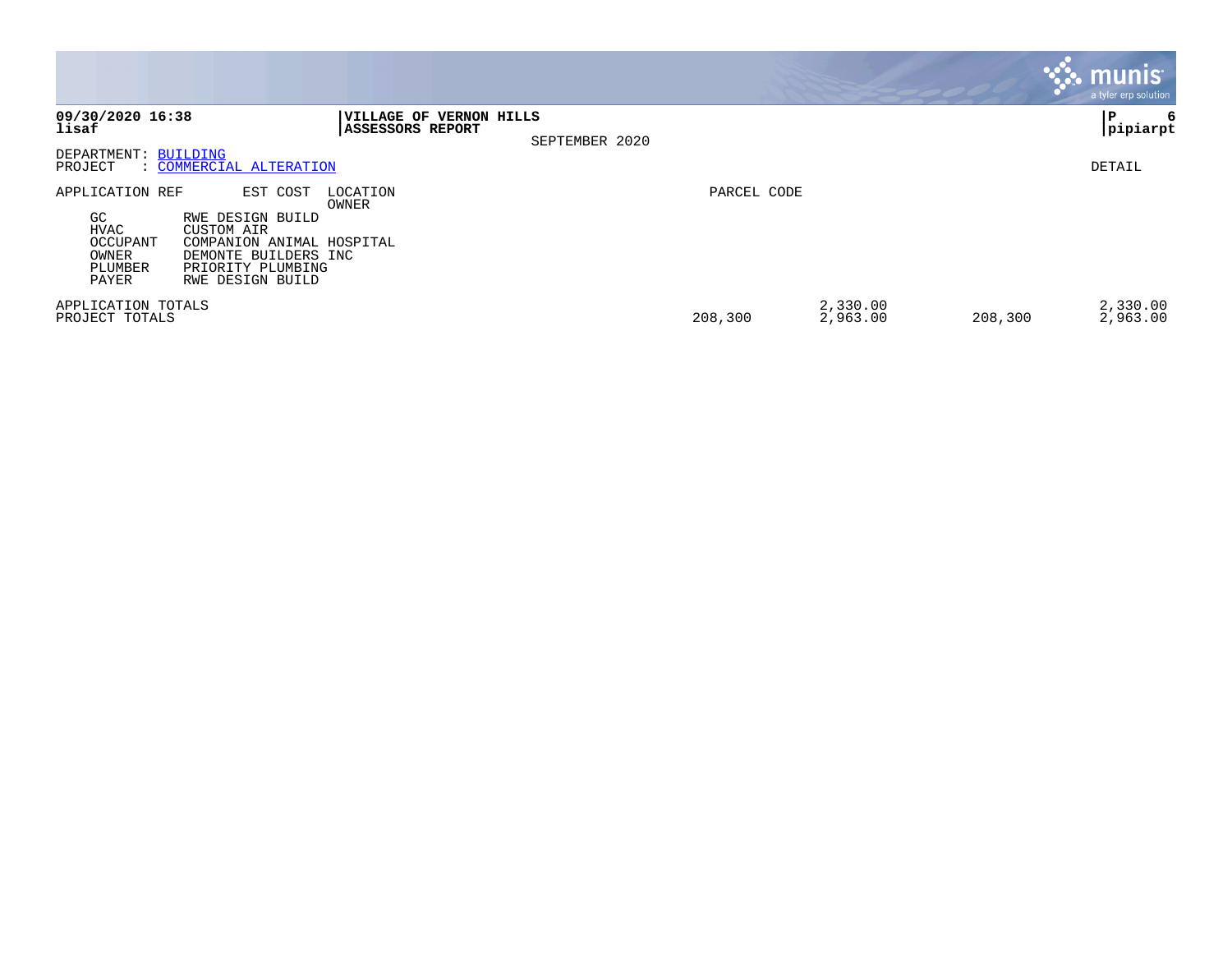|                                                                                                                 |                                                                               |                                                                   | <b>munis</b><br>a tyler erp solution                  |
|-----------------------------------------------------------------------------------------------------------------|-------------------------------------------------------------------------------|-------------------------------------------------------------------|-------------------------------------------------------|
| 09/30/2020 16:38<br>lisaf                                                                                       | VILLAGE OF VERNON HILLS<br><b>ASSESSORS REPORT</b><br>SEPTEMBER 2020          |                                                                   | P<br>pipiarpt                                         |
| DEPARTMENT: BUILDING<br>PROJECT<br>: DEMOLITION                                                                 |                                                                               |                                                                   | DETAIL                                                |
| APPLICATION REF<br>EST COST                                                                                     | LOCATION<br>OWNER                                                             | PARCEL CODE                                                       |                                                       |
| 5988                                                                                                            | 25,000<br>0 DARLING DRIVE<br>SOUTHLAKE INDUSTRIAL CENTER                      | 1510300002                                                        |                                                       |
| TYPE<br>PERMIT NUMBER<br>MU6100<br><b>DEMO</b><br>DESC OF WORK:<br>ABANDONED STRUCTURES AT SOUTHLAKE INDUSTRIAL | EST COST<br>STATUS<br>ISSUED<br>EXPIRES<br>ISSUED<br>25,000 09/04/20 09/04/21 | PERMITS 09/01/20 - 09/30/20<br>EST VALUE<br>FEES<br>1,000.00<br>0 | PERMITS YEAR TO DATE<br>EST VALUE<br>FEES<br>1,000.00 |
| PARTIES INVOLVED:<br>APPLICANT<br>ALSTON<br>GC.<br>JP SITE SERVICES LLC<br>OWNER                                | SOUTHLAKE INDUSTRIAL CENTER                                                   |                                                                   |                                                       |
| APPLICATION TOTALS<br>PROJECT TOTALS                                                                            |                                                                               | 1,000.00<br>0<br>1,000.00                                         | 1,000.00<br>1,000.00<br>$\Omega$                      |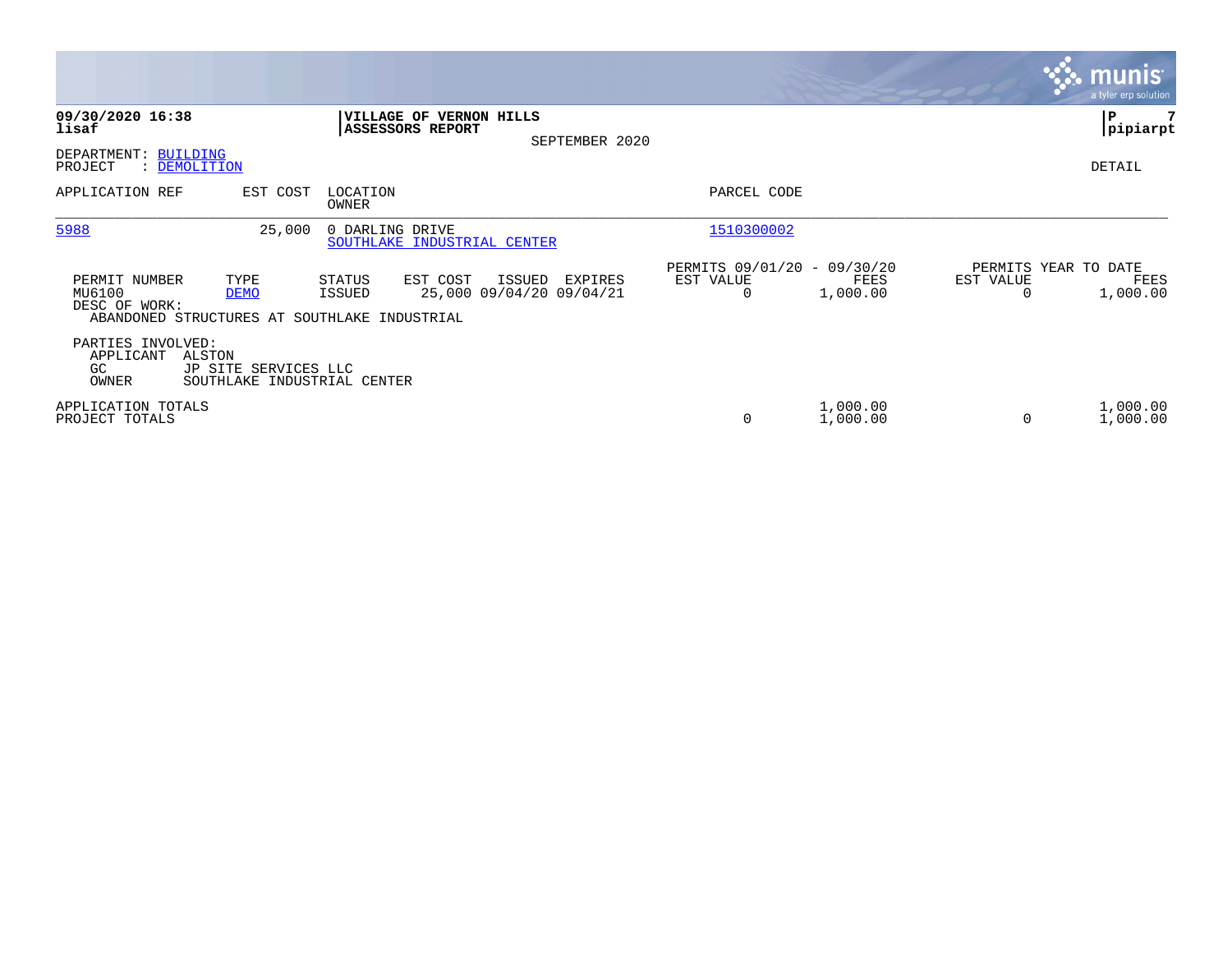|                                                           |                                                                                                                                                                                                                     |                                            |                                               | munis<br>a tyler erp solution                                          |
|-----------------------------------------------------------|---------------------------------------------------------------------------------------------------------------------------------------------------------------------------------------------------------------------|--------------------------------------------|-----------------------------------------------|------------------------------------------------------------------------|
| 09/30/2020 16:38<br>lisaf                                 | VILLAGE OF VERNON HILLS<br><b>ASSESSORS REPORT</b>                                                                                                                                                                  | SEPTEMBER 2020                             |                                               | lР<br>8<br> pipiarpt                                                   |
| DEPARTMENT: BUILDING<br>PROJECT<br>$\colon$ AC/FURNACE    |                                                                                                                                                                                                                     |                                            |                                               | DETAIL                                                                 |
| APPLICATION REF                                           | EST COST<br>LOCATION<br>OWNER                                                                                                                                                                                       | PARCEL CODE                                |                                               |                                                                        |
| 6019                                                      | 13,650<br>28 NORTH OLD CREEK RD<br>ANUBHA RAZDAN & CHANDRA SHEKHAR                                                                                                                                                  | 1504303098                                 |                                               |                                                                        |
| PERMIT NUMBER<br>MU6083<br>DESC OF WORK:<br>A/C-FURNANCE  | EST COST<br>TYPE<br>STATUS<br>13,650 09/01/20 09/04/21<br><b>AC/FURN</b><br>COMPLT                                                                                                                                  | ISSUED EXPIRES<br>EST VALUE<br>0           | PERMITS 09/01/20 - 09/30/20<br>FEES<br>136.50 | PERMITS YEAR TO DATE<br>EST VALUE<br>FEES<br>0<br>136.50               |
| PARTIES INVOLVED:<br>GC<br>OWNER<br><b>PAYER</b>          | APPLICANT ALLIED AIR CONDITIONING & HEATING<br>ALLIED AIR CONDITIONING & HEATING<br>ANUBHA RAZDAN & CHANDRA SHEKHAR<br>ALLIED AIR CONDITIONING & HEATING                                                            |                                            |                                               |                                                                        |
| APPLICATION TOTALS                                        |                                                                                                                                                                                                                     |                                            | 136.50                                        | 136.50                                                                 |
| 6053                                                      | 319 GREENBRIER LN<br>11,241<br>O CLAROS J ROBERTS                                                                                                                                                                   | 1508109014                                 |                                               |                                                                        |
| PERMIT NUMBER<br>MU6114<br>DESC OF WORK:<br>FURNANCE & AC | EST COST<br>TYPE<br>STATUS<br>11,241 09/09/20 09/09/21<br><b>AC/FURN</b><br><b>ISSUED</b>                                                                                                                           | ISSUED EXPIRES<br>EST VALUE<br>$\Omega$    | PERMITS 09/01/20 - 09/30/20<br>FEES<br>112.41 | PERMITS YEAR TO DATE<br><b>EST VALUE</b><br>FEES<br>$\Omega$<br>112.41 |
| PARTIES INVOLVED:<br>GC.<br>OWNER<br>PAYER                | APPLICANT ABC PLUMBING, HEATING, COOLING, ELECTRIC<br>ABC PLUMBING, HEATING, COOLING, ELECTRIC<br>O CLAROS J ROBERTS<br>ABC PLUMBING, HEATING, COOLING, ELECTRIC                                                    |                                            |                                               |                                                                        |
| APPLICATION TOTALS                                        |                                                                                                                                                                                                                     |                                            | 112.41                                        | 112.41                                                                 |
| 6074                                                      | 22,176<br>264 COLONIAL DR<br>DAVID R & KENDRA W TURLEY                                                                                                                                                              | 1128307006                                 |                                               |                                                                        |
| PERMIT NUMBER<br>MU6132<br>DESC OF WORK:<br>AC FURNACE    | TYPE<br>STATUS<br>EST COST<br><b>ISSUED</b><br>22,176 09/11/20 09/11/21<br>AC/FURN                                                                                                                                  | ISSUED EXPIRES<br>EST VALUE<br>$\mathbf 0$ | PERMITS 09/01/20 - 09/30/20<br>FEES<br>221.76 | PERMITS YEAR TO DATE<br>EST VALUE<br>FEES<br>$\mathbf 0$<br>221.76     |
| PARTIES INVOLVED:<br>GC.<br><b>HVAC</b><br>OWNER<br>PAYER | APPLICANT ABC PLUMBING, HEATING, COOLING, ELECTRIC<br>ABC PLUMBING, HEATING, COOLING, ELECTRIC<br>ABC PLUMBING, HEATING, COOLING, ELECTRIC<br>DAVID R & KENDRA W TURLEY<br>ABC PLUMBING, HEATING, COOLING, ELECTRIC |                                            |                                               |                                                                        |
| APPLICATION TOTALS                                        |                                                                                                                                                                                                                     |                                            | 221.76                                        | 221.76                                                                 |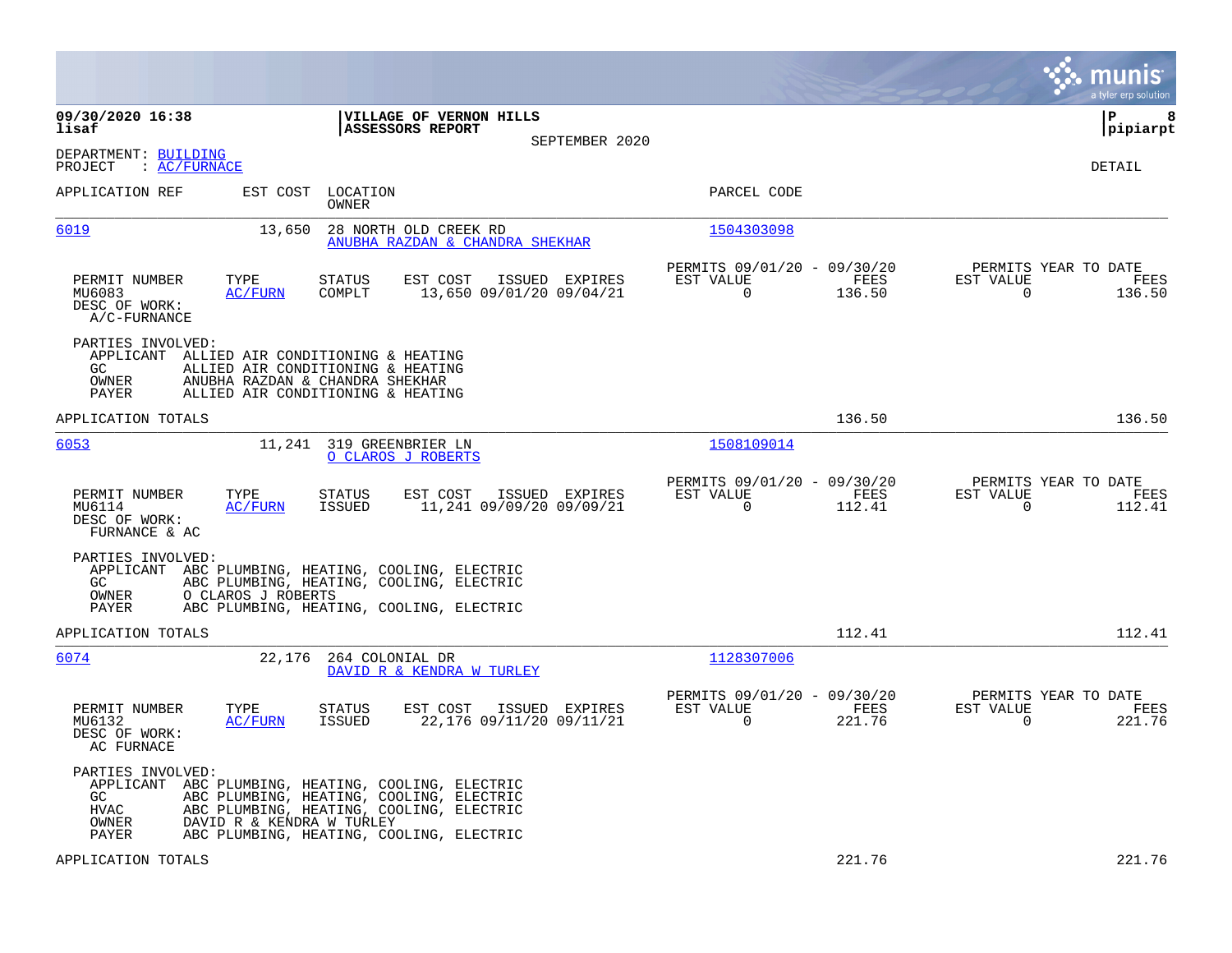|                                                                                                                                                                                        |                                                                                         |                                                                           | munis<br>a tyler erp solution                                         |
|----------------------------------------------------------------------------------------------------------------------------------------------------------------------------------------|-----------------------------------------------------------------------------------------|---------------------------------------------------------------------------|-----------------------------------------------------------------------|
| 09/30/2020 16:38<br>lisaf                                                                                                                                                              | VILLAGE OF VERNON HILLS<br>ASSESSORS REPORT<br>SEPTEMBER 2020                           |                                                                           | l P<br>9<br> pipiarpt                                                 |
| DEPARTMENT: BUILDING<br>PROJECT<br>: AC/FWNACE                                                                                                                                         |                                                                                         |                                                                           | DETAIL                                                                |
| APPLICATION REF<br>EST COST                                                                                                                                                            | LOCATION<br>OWNER                                                                       | PARCEL CODE                                                               |                                                                       |
| 6075<br>6,700                                                                                                                                                                          | 317S ALEXANDRIA DR<br>NICOLE D HILKOVITCH                                               | 1505206005                                                                |                                                                       |
| TYPE<br>PERMIT NUMBER<br>MU6133<br><b>AC/FURN</b><br>DESC OF WORK:<br>AC/FURNACE & WATER HEATER                                                                                        | EST COST<br>ISSUED EXPIRES<br><b>STATUS</b><br><b>ISSUED</b><br>6,700 09/11/20 09/11/21 | PERMITS 09/01/20 - 09/30/20<br>EST VALUE<br>FEES<br>67.00<br>0            | PERMITS YEAR TO DATE<br>EST VALUE<br>FEES<br>0<br>67.00               |
| PARTIES INVOLVED:<br>APPLICANT<br>NICOLE D HILKOVITCH<br>GC.<br>NICOLE D HILKOVITCH<br><b>HVAC</b><br>ALL TEMP HEATING<br>OWNER<br>NICOLE D HILKOVITCH<br>PAYER<br>NICOLE D HILKOVITCH |                                                                                         |                                                                           |                                                                       |
| APPLICATION TOTALS                                                                                                                                                                     |                                                                                         | 67.00                                                                     | 67.00                                                                 |
| 6078<br>3,736                                                                                                                                                                          | 414 STEVENSON PL<br><b>PLACEHOLDER</b>                                                  | 1132306170                                                                |                                                                       |
| PERMIT NUMBER<br>TYPE<br>MU6137<br><b>AC/FURN</b><br>DESC OF WORK:<br>FURNANCE                                                                                                         | <b>STATUS</b><br>EST COST<br>ISSUED EXPIRES<br>3,736 09/14/20 09/14/21<br><b>ISSUED</b> | PERMITS 09/01/20 - 09/30/20<br>EST VALUE<br>FEES<br>$\mathbf 0$<br>50.00  | PERMITS YEAR TO DATE<br>EST VALUE<br>FEES<br>$\overline{0}$<br>50.00  |
| PARTIES INVOLVED:<br>APPLICANT ARS OF ILLINOIS<br>GC.<br>ARS OF ILLINOIS<br>OWNER<br>PLACEHOLDER<br>HILARY ROGAN<br>PAYER                                                              |                                                                                         |                                                                           |                                                                       |
| APPLICATION TOTALS                                                                                                                                                                     |                                                                                         | 50.00                                                                     | 50.00                                                                 |
| 6079<br>11,339                                                                                                                                                                         | 8 NORTH OLD CREEK RD<br>DANIEL T & PAULETTE MULLER                                      | 1504303100                                                                |                                                                       |
| PERMIT NUMBER<br>TYPE<br>MU6138<br>AC/FURN<br>DESC OF WORK:<br>FURNANCE & $A/C$                                                                                                        | EST COST<br><b>STATUS</b><br>ISSUED EXPIRES<br>COMPLT<br>11,339 09/14/20 09/21/21       | PERMITS 09/01/20 - 09/30/20<br>EST VALUE<br>FEES<br>$\mathbf 0$<br>113.39 | PERMITS YEAR TO DATE<br>EST VALUE<br>FEES<br>$\overline{0}$<br>113.39 |
| PARTIES INVOLVED:<br>APPLICANT ALLIED AIR CONDITIONING & HEATING<br>GC.<br>OWNER<br>DANIEL T & PAULETTE MULLER<br>PAYER                                                                | ALLIED AIR CONDITIONING & HEATING<br>ALLIED AIR CONDITIONING & HEATING                  |                                                                           |                                                                       |
| APPLICATION TOTALS                                                                                                                                                                     |                                                                                         | 113.39                                                                    | 113.39                                                                |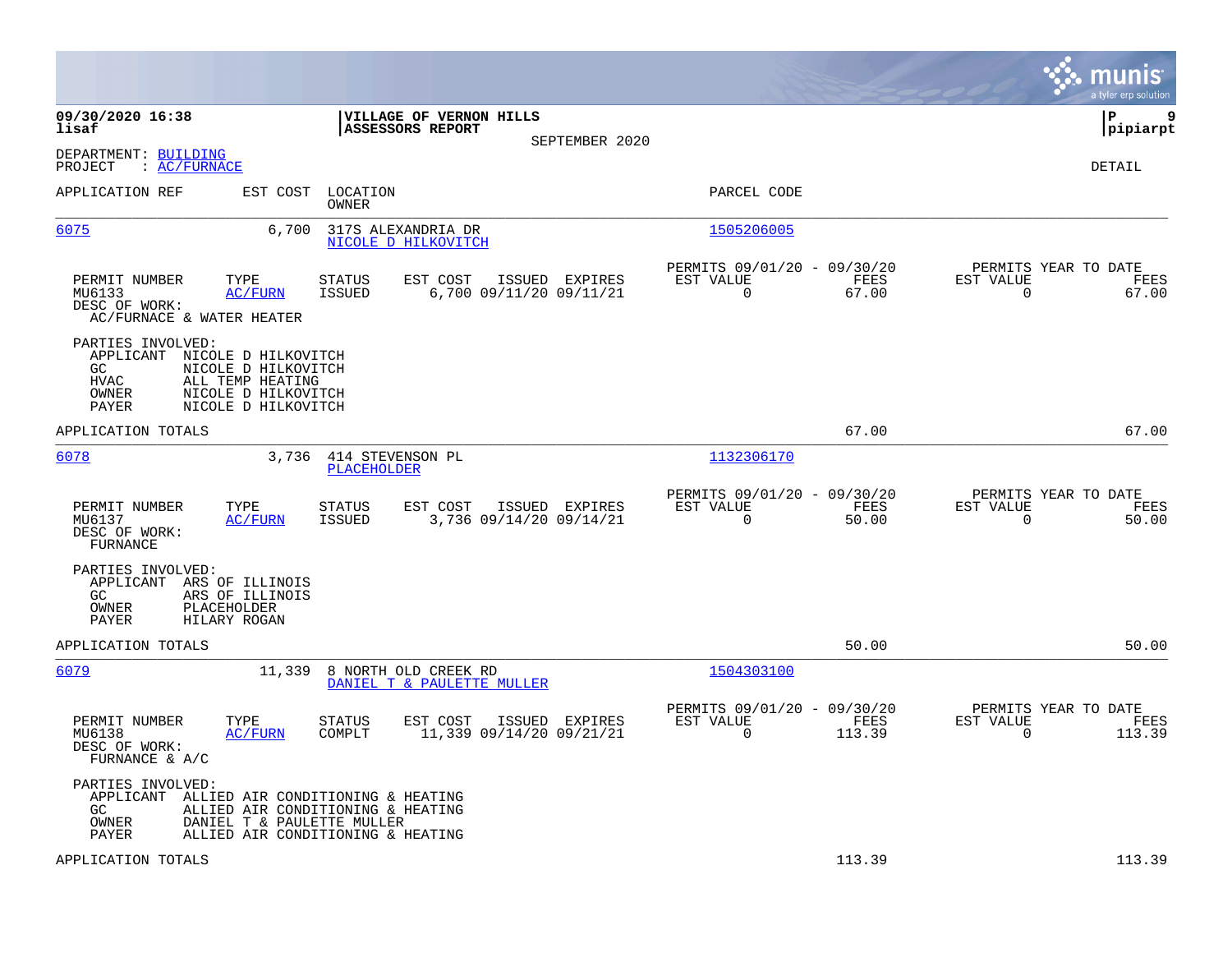|                                                                                                                                        |                                                                                                                                     |                                                                                      |                |                                                      |                |                                                  | munis<br>a tyler erp solution |
|----------------------------------------------------------------------------------------------------------------------------------------|-------------------------------------------------------------------------------------------------------------------------------------|--------------------------------------------------------------------------------------|----------------|------------------------------------------------------|----------------|--------------------------------------------------|-------------------------------|
| 09/30/2020 16:38<br>lisaf                                                                                                              |                                                                                                                                     | VILLAGE OF VERNON HILLS<br>ASSESSORS REPORT                                          |                |                                                      |                |                                                  | ΙP<br>10<br> pipiarpt         |
| DEPARTMENT: BUILDING<br>$\colon$ AC/FURNACE<br>PROJECT                                                                                 |                                                                                                                                     |                                                                                      | SEPTEMBER 2020 |                                                      |                |                                                  | DETAIL                        |
| APPLICATION REF                                                                                                                        | EST COST<br>LOCATION<br>OWNER                                                                                                       |                                                                                      |                | PARCEL CODE                                          |                |                                                  |                               |
| 6094                                                                                                                                   | 10,835<br>PAUL A FRICKE                                                                                                             | 371 COLONIAL DR                                                                      |                | 1128108061                                           |                |                                                  |                               |
| PERMIT NUMBER<br>TYPE<br>MU6149<br>DESC OF WORK:<br>$A/C$ - WATER HEATER                                                               | <b>STATUS</b><br><b>AC/FURN</b><br>ISSUED                                                                                           | EST COST<br>10,835 09/16/20 09/16/21                                                 | ISSUED EXPIRES | PERMITS 09/01/20 - 09/30/20<br>EST VALUE<br>$\Omega$ | FEES<br>108.35 | PERMITS YEAR TO DATE<br>EST VALUE<br>$\Omega$    | FEES<br>108.35                |
| PARTIES INVOLVED:<br>APPLICANT ABT<br>GC.<br>ABT<br>OWNER<br>PAUL A FRICKE<br>PAYER<br>PAUL A FRICKE                                   |                                                                                                                                     |                                                                                      |                |                                                      |                |                                                  |                               |
| APPLICATION TOTALS                                                                                                                     |                                                                                                                                     |                                                                                      |                |                                                      | 108.35         |                                                  | 108.35                        |
| 6099                                                                                                                                   | 8,439                                                                                                                               | 222 HAWTHORN VILLAGE COMMONS<br>US TRUST-BOA-SAM RES                                 |                | 1133302053                                           |                |                                                  |                               |
| TYPE<br>PERMIT NUMBER<br>MU6151<br>DESC OF WORK:<br><b>ROOFTOP</b>                                                                     | <b>STATUS</b><br>AC/FURN<br><b>ISSUED</b>                                                                                           | EST COST<br>8,439 09/17/20 09/17/21                                                  | ISSUED EXPIRES | PERMITS 09/01/20 - 09/30/20<br>EST VALUE<br>0        | FEES<br>84.39  | PERMITS YEAR TO DATE<br>EST VALUE<br>$\mathbf 0$ | FEES<br>84.39                 |
| PARTIES INVOLVED:<br>APPLICANT ALLIED AIR CONDITIONING & HEATING<br>GC.<br><b>HVAC</b><br>OCCUPANT<br>ALPHA GRAPHICS<br>OWNER<br>PAYER | ALLIED AIR CONDITIONING & HEATING<br>ALLIED AIR CONDITIONING & HEATING<br>US TRUST-BOA-SAM RES<br>ALLIED AIR CONDITIONING & HEATING |                                                                                      |                |                                                      |                |                                                  |                               |
| APPLICATION TOTALS                                                                                                                     |                                                                                                                                     |                                                                                      |                |                                                      | 84.39          |                                                  | 84.39                         |
| 6112                                                                                                                                   | 5,450<br><b>PLACEHOLDER</b>                                                                                                         | 224 SOUTHWICK CT                                                                     |                | 1133101115                                           |                |                                                  |                               |
| PERMIT NUMBER<br>TYPE<br>MU6158<br>DESC OF WORK:<br>FURNACE AC                                                                         | <b>STATUS</b><br>AC/FURN<br>COMPLT                                                                                                  | EST COST<br>5,450 09/30/20 09/30/21                                                  | ISSUED EXPIRES | PERMITS 09/01/20 - 09/30/20<br>EST VALUE<br>0        | FEES<br>54.00  | PERMITS YEAR TO DATE<br>EST VALUE<br>$\mathbf 0$ | FEES<br>54.00                 |
| PARTIES INVOLVED:<br>APPLICANT ABC PLUMBING, HEATING, COOLING, ELECTRIC<br>GC<br>OWNER<br>PLACEHOLDER<br>PAYER                         |                                                                                                                                     | ABC PLUMBING, HEATING, COOLING, ELECTRIC<br>ABC PLUMBING, HEATING, COOLING, ELECTRIC |                |                                                      |                |                                                  |                               |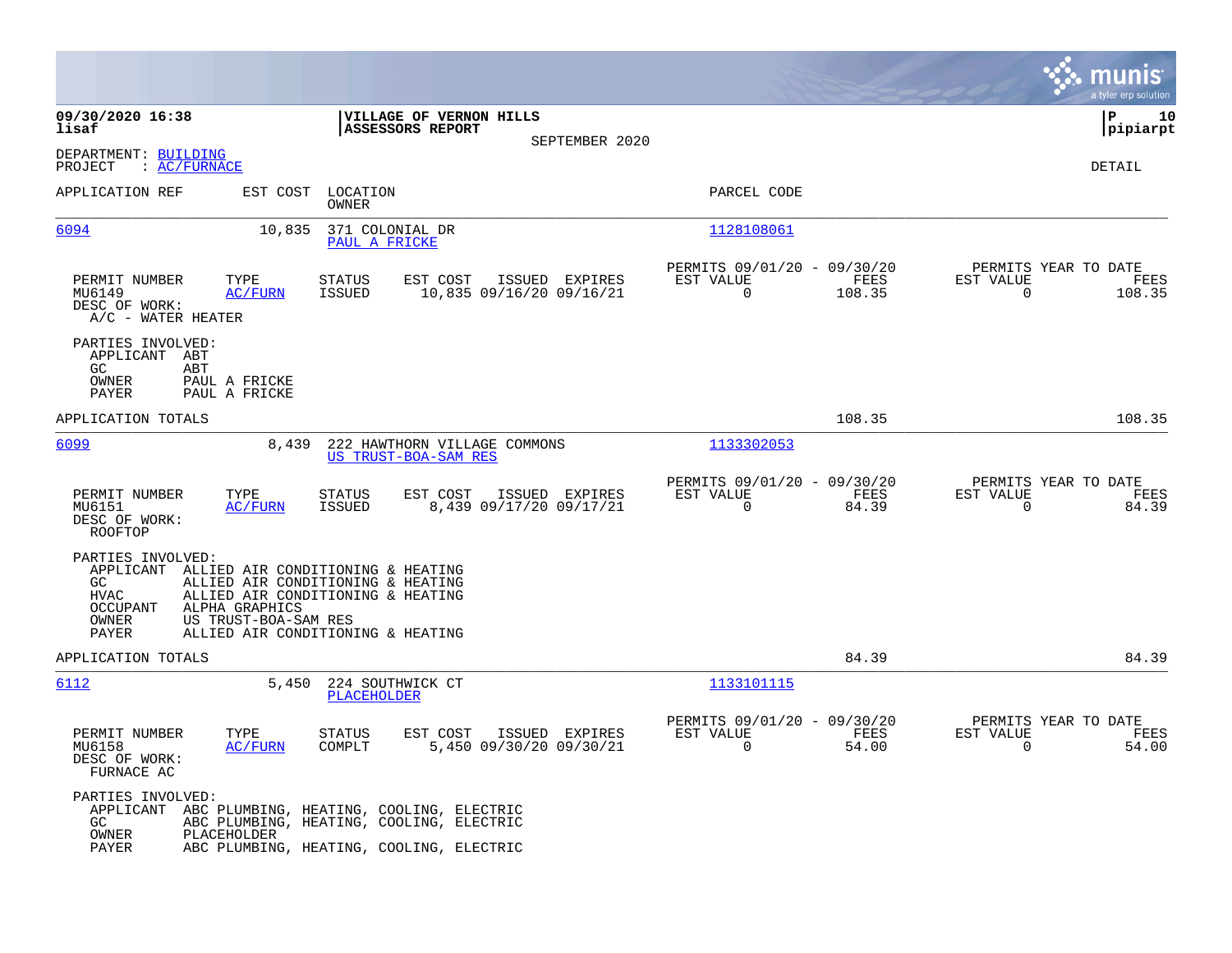|                                                                                                                                                                                                               |                                                                          | munis<br>a tyler erp solution                                     |
|---------------------------------------------------------------------------------------------------------------------------------------------------------------------------------------------------------------|--------------------------------------------------------------------------|-------------------------------------------------------------------|
| 09/30/2020 16:38<br>VILLAGE OF VERNON HILLS<br><b>ASSESSORS REPORT</b><br>lisaf<br>APPLICATION TOTALS<br>SEPTEMBER 2020                                                                                       | 54.00                                                                    | P<br>11<br> pipiarpt<br>54.00                                     |
| DEPARTMENT: BUILDING<br>: AC/FURNACE<br>PROJECT                                                                                                                                                               |                                                                          | DETAIL                                                            |
| APPLICATION REF<br>EST COST LOCATION<br>OWNER                                                                                                                                                                 | PARCEL CODE                                                              |                                                                   |
| 6140<br>5,904<br>220 PONTIAC LN<br>FREDERICK SOMMERS                                                                                                                                                          | 1506407006                                                               |                                                                   |
| PERMIT NUMBER<br>TYPE<br><b>STATUS</b><br>EST COST<br>ISSUED EXPIRES<br>5,904 09/24/20 09/28/21<br>MU6186<br>AC/FURN<br>COMPLT<br>DESC OF WORK:<br>FURNACE                                                    | PERMITS 09/01/20 - 09/30/20<br>EST VALUE<br>FEES<br>$\mathbf 0$<br>59.00 | PERMITS YEAR TO DATE<br>EST VALUE<br>FEES<br>$\mathbf 0$<br>59.00 |
| PARTIES INVOLVED:<br>APPLICANT ABC PLUMBING, HEATING, COOLING, ELECTRIC<br>GC.<br>ABC PLUMBING, HEATING, COOLING, ELECTRIC<br>OWNER<br>FREDERICK SOMMERS<br>PAYER<br>ABC PLUMBING, HEATING, COOLING, ELECTRIC |                                                                          |                                                                   |
| APPLICATION TOTALS                                                                                                                                                                                            | 59.00                                                                    | 59.00                                                             |
| 6151<br>4,375<br>207W ARRON CT<br>MICHAEL J & NANCY A PAPPAS                                                                                                                                                  | 1505405024                                                               |                                                                   |
| PERMIT NUMBER<br>TYPE<br><b>STATUS</b><br>EST COST<br>ISSUED EXPIRES<br>4,375 09/28/20 09/30/21<br><b>ISSUED</b><br>MU6210<br>AC/FURN<br>DESC OF WORK:<br>FURNANCE                                            | PERMITS 09/01/20 - 09/30/20<br>EST VALUE<br>FEES<br>$\mathbf 0$<br>50.00 | PERMITS YEAR TO DATE<br>EST VALUE<br>FEES<br>50.00<br>$\mathbf 0$ |
| PARTIES INVOLVED:<br>APPLICANT<br>LAKE COUNTY MECHANICAL<br>GC.<br>LAKE COUNTY MECHANICAL<br>OWNER<br>MICHAEL J & NANCY A PAPPAS<br>PAYER<br>LAKE COUNTY MECHANICAL                                           |                                                                          |                                                                   |
| APPLICATION TOTALS<br>PROJECT TOTALS                                                                                                                                                                          | 50.00<br>$\mathbf 0$<br>1,056.80                                         | 50.00<br>$\Omega$<br>1,056.80                                     |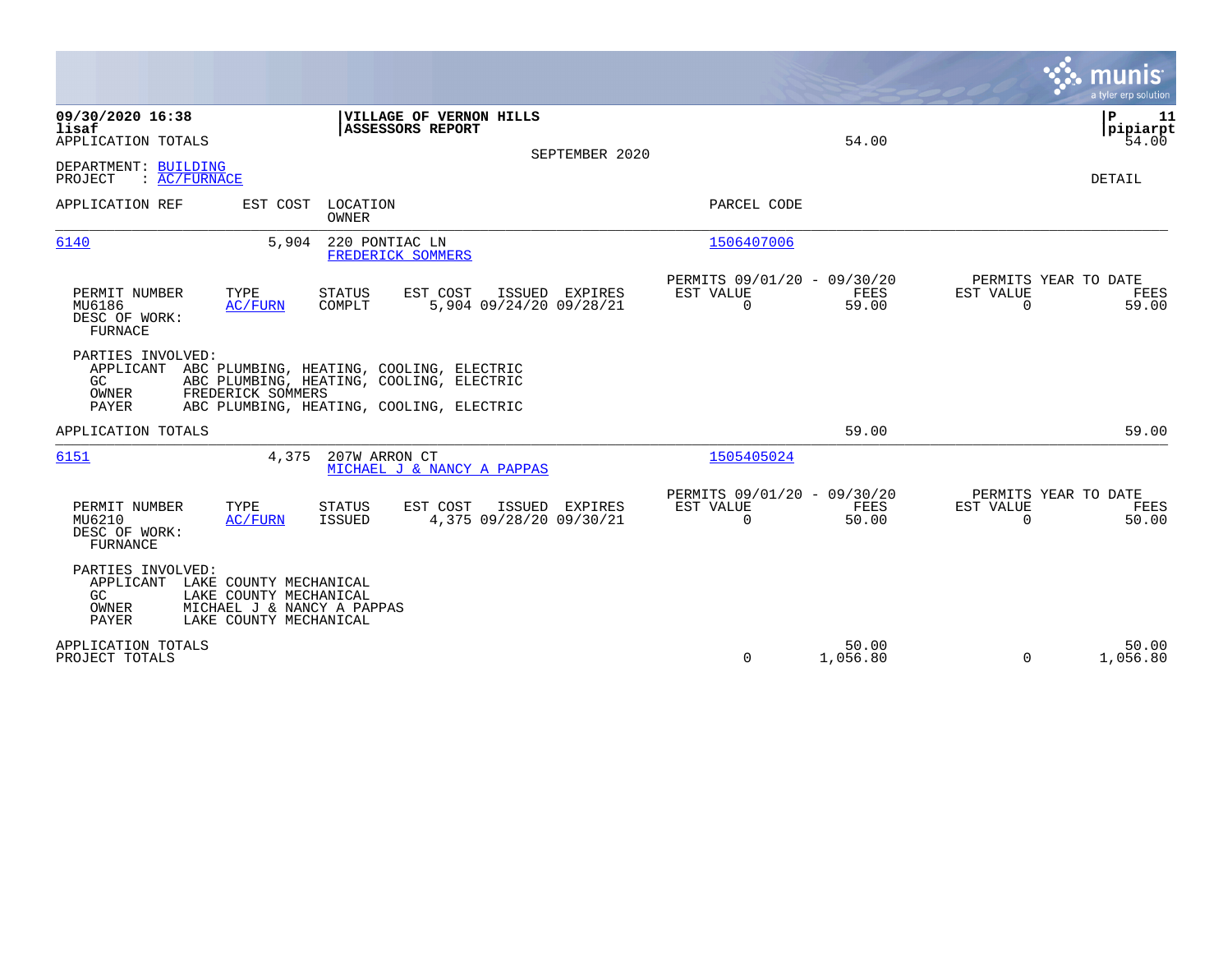|                                                                    |                                                                          |                                                |                                                |                |                                                      |                  |                                   | <b>munis</b><br>a tyler erp solution |
|--------------------------------------------------------------------|--------------------------------------------------------------------------|------------------------------------------------|------------------------------------------------|----------------|------------------------------------------------------|------------------|-----------------------------------|--------------------------------------|
| 09/30/2020 16:38<br>lisaf<br>DEPARTMENT: BUILDING                  |                                                                          | <b>ASSESSORS REPORT</b>                        | <b>VILLAGE OF VERNON HILLS</b>                 | SEPTEMBER 2020 |                                                      |                  |                                   | ∣P<br>12<br> pipiarpt                |
| PROJECT                                                            | : ANTENNA                                                                |                                                |                                                |                |                                                      |                  |                                   | DETAIL                               |
| APPLICATION REF                                                    | EST COST                                                                 | LOCATION<br>OWNER                              |                                                |                | PARCEL CODE                                          |                  |                                   |                                      |
| 6018                                                               | 20,000                                                                   | 290 EVERGREEN DRIVE<br>VILLAGE OF VERNON HILLS |                                                |                | 1508200053                                           |                  |                                   |                                      |
| PERMIT NUMBER<br>MU6175<br>DESC OF WORK:                           | TYPE<br><b>ANTENNA</b><br>T-MOBI ANCHOR REPALCEMENT                      | STATUS<br>ISSUED                               | EST COST<br>ISSUED<br>20,000 09/22/20 09/22/21 | EXPIRES        | PERMITS 09/01/20 - 09/30/20<br>EST VALUE<br>$\Omega$ | FEES<br>200.00   | PERMITS YEAR TO DATE<br>EST VALUE | FEES<br>200.00                       |
| PARTIES INVOLVED:<br>APPLICANT<br>GC<br>OCCUPANT<br>OWNER<br>PAYER | T MOBILE<br>VELEX INC<br>T MOBILE<br>VILLAGE OF VERNON HILLS<br>T MOBILE |                                                |                                                |                |                                                      |                  |                                   |                                      |
| APPLICATION TOTALS<br>PROJECT TOTALS                               |                                                                          |                                                |                                                |                | 0                                                    | 200.00<br>200.00 |                                   | 200.00<br>200.00                     |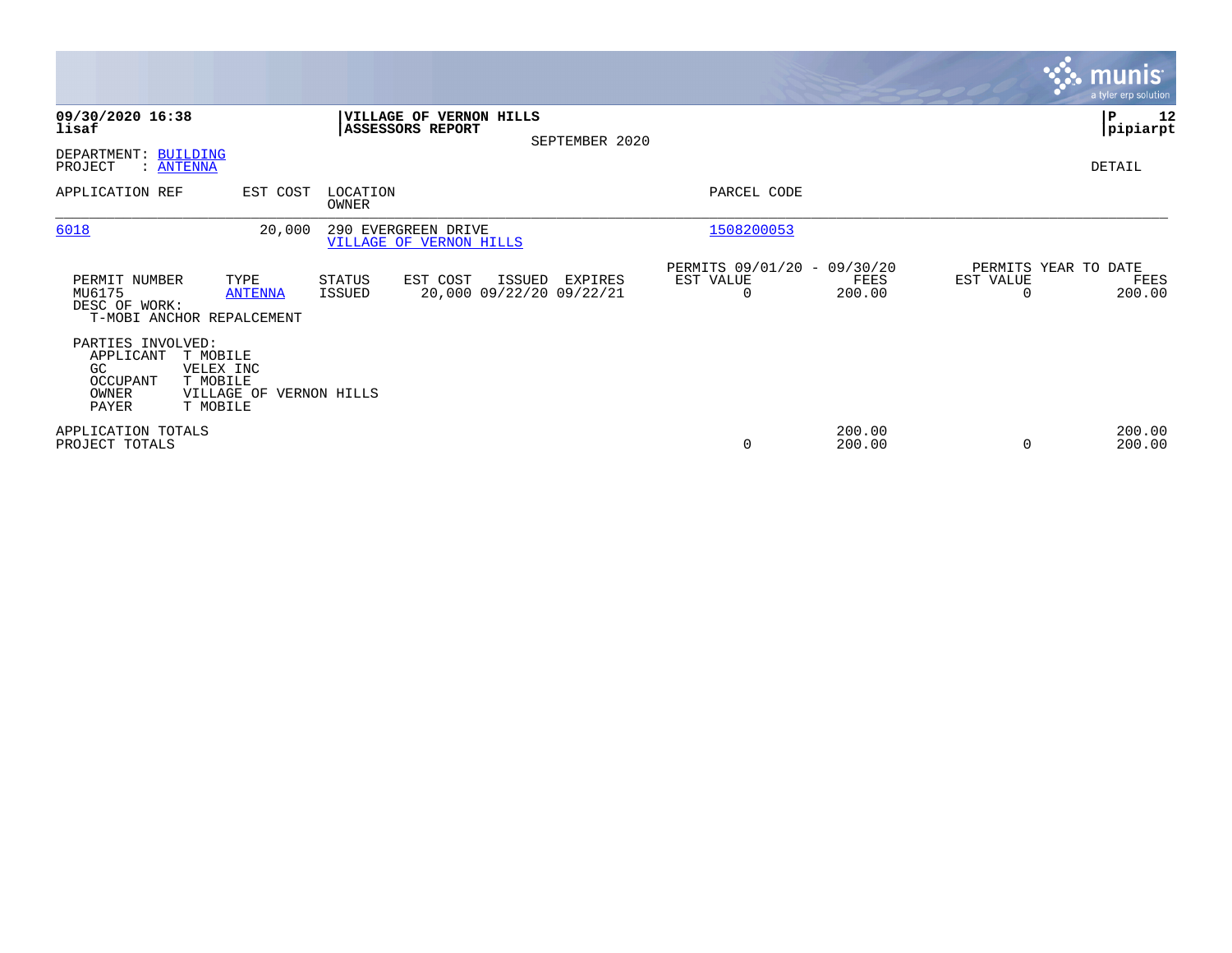|                                                                                                            |                                                                |                                                      |                         |                                                                  |                                                                 |                       |                                                       | munis<br>a tyler erp solution |
|------------------------------------------------------------------------------------------------------------|----------------------------------------------------------------|------------------------------------------------------|-------------------------|------------------------------------------------------------------|-----------------------------------------------------------------|-----------------------|-------------------------------------------------------|-------------------------------|
| 09/30/2020 16:38<br>lisaf                                                                                  |                                                                | <b>ASSESSORS REPORT</b>                              | VILLAGE OF VERNON HILLS |                                                                  |                                                                 |                       |                                                       | l P<br>13<br> pipiarpt        |
| DEPARTMENT: BUILDING<br>PROJECT                                                                            | : NEW BUSINESS NO REMODEL                                      |                                                      |                         | SEPTEMBER 2020                                                   |                                                                 |                       |                                                       | DETAIL                        |
| APPLICATION REF                                                                                            |                                                                | EST COST LOCATION<br>OWNER                           |                         |                                                                  | PARCEL CODE                                                     |                       |                                                       |                               |
| 5738                                                                                                       | $\Omega$                                                       | 270 HAWTHORN VILLAGE COMMONS<br>US TRUST-BOA-SAM RES |                         |                                                                  | 1133302053                                                      |                       |                                                       |                               |
| PERMIT NUMBER<br>MU6080<br>DESC OF WORK:<br>CO - AROMA                                                     | TYPE<br>CO NO FEE                                              | <b>STATUS</b><br>COMPLT                              | EST COST                | ISSUED EXPIRES<br>$0$ 09/01/20 09/01/21                          | PERMITS 09/01/20 - 09/30/20<br>EST VALUE<br>$\overline{0}$      | FEES<br>.00           | PERMITS YEAR TO DATE<br>EST VALUE<br>$\Omega$         | FEES<br>.00                   |
| PARTIES INVOLVED:<br>APPLICANT<br>AROMA<br>GC.<br><b>OCCUPANT</b><br><b>AROMA</b><br>OWNER<br><b>PAYER</b> | YANESH PATEL<br>US TRUST-BOA-SAM RES<br>YANESH PATEL           |                                                      |                         |                                                                  |                                                                 |                       |                                                       |                               |
| APPLICATION TOTALS                                                                                         |                                                                |                                                      |                         |                                                                  |                                                                 | .00                   |                                                       | .00                           |
| 6032                                                                                                       | $\Omega$                                                       | 526 HAWTHORN CTR<br><b>CENTENNIAL</b>                |                         |                                                                  | 1133401086                                                      |                       |                                                       |                               |
| PERMIT NUMBER<br>MU6096<br>DESC OF WORK:<br>CO - TECH IFIX                                                 | TYPE<br><b>NO REMODEL ISSUED</b>                               | STATUS                                               | EST COST                | ISSUED EXPIRES<br>$0$ 09/03/20 09/03/21                          | PERMITS 09/01/20 - 09/30/20<br>EST VALUE<br>$\overline{0}$      | FEES<br>150.00        | PERMITS YEAR TO DATE<br>EST VALUE<br>$\Omega$         | FEES<br>150.00                |
| PARTIES INVOLVED:<br>APPLICANT<br>GC.<br><b>OCCUPANT</b><br>OWNER<br>PAYER                                 | TECH IFIX<br>TECH IFIX<br>TECH IFIX<br>CENTENNIAL<br>TECH IFIX |                                                      |                         |                                                                  |                                                                 |                       |                                                       |                               |
| APPLICATION TOTALS                                                                                         |                                                                |                                                      |                         |                                                                  |                                                                 | 150.00                |                                                       | 150.00                        |
| 6033                                                                                                       | $\Omega$                                                       | 50 LAKEVIEW PKY 106<br>ARTHUR J ROGERS & CO          |                         |                                                                  | 1504401092                                                      |                       |                                                       |                               |
| PERMIT NUMBER<br>MU6097<br>MU6113<br>DESC OF WORK:<br>CO - FIREPALCE PLUS                                  | TYPE<br>NO REMODEL COMPLT<br>CO NO FEE COMPLT                  | <b>STATUS</b>                                        | EST COST                | ISSUED EXPIRES<br>$0$ 09/04/20 09/09/21<br>$0$ 09/09/20 09/09/21 | PERMITS 09/01/20 - 09/30/20<br>EST VALUE<br>0<br>$\overline{0}$ | FEES<br>150.00<br>.00 | PERMITS YEAR TO DATE<br>EST VALUE<br>$\mathbf 0$<br>0 | FEES<br>150.00<br>.00         |
| PARTIES INVOLVED:<br>APPLICANT FIRE PLACE PLUS<br>GC<br><b>OCCUPANT</b><br>OWNER                           | FIRE PLACE PLUS<br>FIRE PLACE PLUS<br>ARTHUR J ROGERS & CO     |                                                      |                         |                                                                  |                                                                 |                       |                                                       |                               |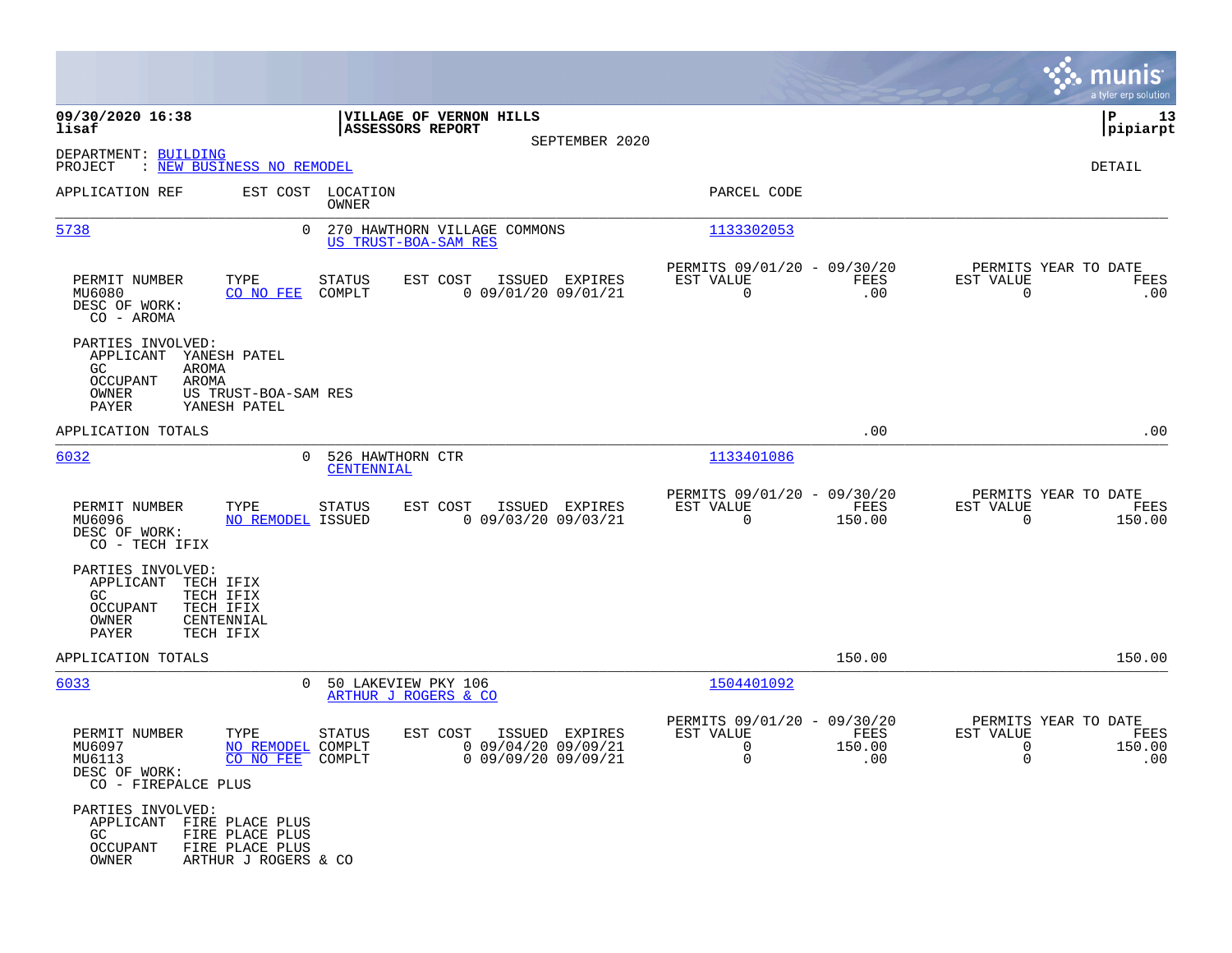|                                                                                                                                                                                                                                          |                                                                                                 | munis<br>a tyler erp solution                                               |
|------------------------------------------------------------------------------------------------------------------------------------------------------------------------------------------------------------------------------------------|-------------------------------------------------------------------------------------------------|-----------------------------------------------------------------------------|
| 09/30/2020 16:38<br>VILLAGE OF VERNON HILLS<br>ASSESSORS REPORT<br>lisaf                                                                                                                                                                 |                                                                                                 | ΙP<br>14<br> pipiarpt                                                       |
| SEPTEMBER 2020<br>DEPARTMENT: BUILDING<br>: NEW BUSINESS NO REMODEL<br>PROJECT                                                                                                                                                           |                                                                                                 | DETAIL                                                                      |
| APPLICATION REF<br>EST COST LOCATION<br>OWNER<br>FIRE PLACE PLUS<br>PAYER                                                                                                                                                                | PARCEL CODE                                                                                     |                                                                             |
| APPLICATION TOTALS                                                                                                                                                                                                                       | 150.00                                                                                          | 150.00                                                                      |
| 6056<br>945 LAKEVIEW PKY 152<br>$\Omega$<br>TOM WARD                                                                                                                                                                                     | 1133302013                                                                                      |                                                                             |
| PERMIT NUMBER<br>TYPE<br>EST COST<br>ISSUED EXPIRES<br>STATUS<br>$0$ 09/09/20 09/10/21<br>MU6117<br>NO REMODEL COMPLT<br>$0$ 09/10/20 09/10/21<br>MU6123<br>CO NO FEE<br>COMPLT<br>DESC OF WORK:<br>CO: KURMAN REALTY GROUP              | PERMITS 09/01/20 - 09/30/20<br>EST VALUE<br>FEES<br>0<br>150.00<br>$\Omega$<br>.00              | PERMITS YEAR TO DATE<br>EST VALUE<br>FEES<br>0<br>150.00<br>$\Omega$<br>.00 |
| PARTIES INVOLVED:<br>GC.<br>KURMAN REALTY GROUP<br><b>OCCUPANT</b><br>KURMAN REALTY GROUP<br>OWNER<br>TOM WARD<br><b>PAYER</b><br>KURMAN REALTY GROUP                                                                                    |                                                                                                 |                                                                             |
| APPLICATION TOTALS                                                                                                                                                                                                                       | 150.00                                                                                          | 150.00                                                                      |
| 6129<br>413 HAWTHORN CTR<br>$\Omega$<br>CENTENNIAL                                                                                                                                                                                       | 1133401086                                                                                      |                                                                             |
| PERMIT NUMBER<br>TYPE<br><b>STATUS</b><br>EST COST<br>ISSUED EXPIRES<br>$0$ 09/23/20 09/28/21<br>MU6179<br>NO REMODEL<br>COMPLT<br>MU6212<br>CO NO FEE<br>$0$ 09/28/20 09/28/21<br>COMPLT<br>DESC OF WORK:<br>CERT OF OCC - GO! CALENDAR | PERMITS 09/01/20 - 09/30/20<br>EST VALUE<br>FEES<br>$\mathbf 0$<br>150.00<br>$\mathbf 0$<br>.00 | PERMITS YEAR TO DATE<br>EST VALUE<br>FEES<br>0<br>150.00<br>$\Omega$<br>.00 |
| PARTIES INVOLVED:<br>APPLICANT<br><b>GO! CALENDARS</b><br>GC.<br><b>GO! CALENDARS</b><br>OCCUPANT<br><b>GO! CALENDARS</b><br>OWNER<br>CENTENNIAL<br>PAYER<br><b>GO! CALENDARS</b>                                                        |                                                                                                 |                                                                             |
| APPLICATION TOTALS<br>PROJECT TOTALS                                                                                                                                                                                                     | 150.00<br>0<br>600.00                                                                           | 150.00<br>0<br>600.00                                                       |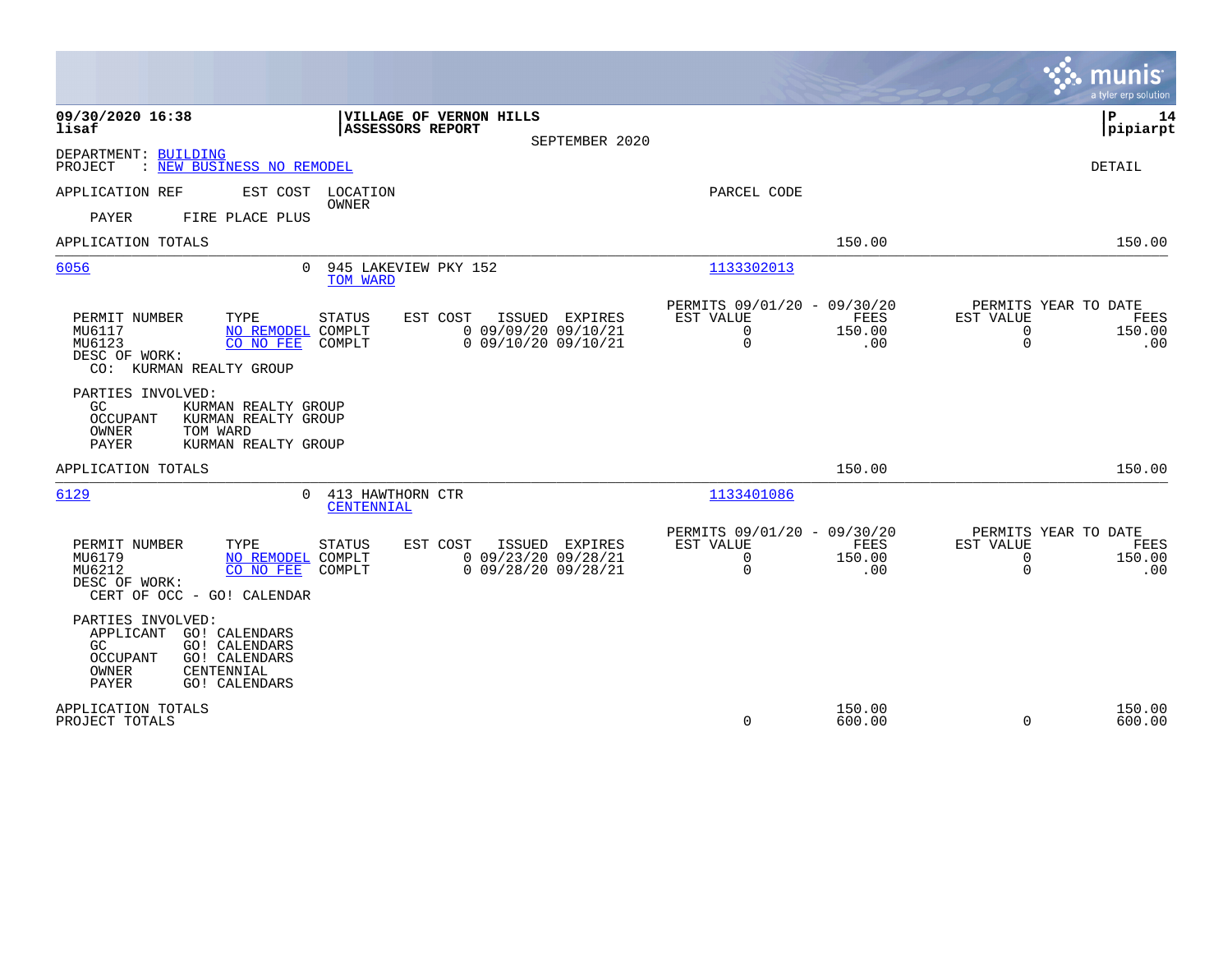|                                                                                           |                                                                                                               |                   |                                                           |                |                                                      |                  |           | <b>munis</b><br>a tyler erp solution   |
|-------------------------------------------------------------------------------------------|---------------------------------------------------------------------------------------------------------------|-------------------|-----------------------------------------------------------|----------------|------------------------------------------------------|------------------|-----------|----------------------------------------|
| 09/30/2020 16:38<br>lisaf                                                                 |                                                                                                               |                   | <b>VILLAGE OF VERNON HILLS</b><br><b>ASSESSORS REPORT</b> | SEPTEMBER 2020 |                                                      |                  |           | IΡ<br>15<br> pipiarpt                  |
| DEPARTMENT: BUILDING<br>PROJECT                                                           | : COMMERCIAL ROOFTOP HVAC                                                                                     |                   |                                                           |                |                                                      |                  |           | DETAIL                                 |
| APPLICATION REF                                                                           | EST COST                                                                                                      | LOCATION<br>OWNER |                                                           |                | PARCEL CODE                                          |                  |           |                                        |
| 6024                                                                                      | 18,925                                                                                                        |                   | 380 NORTH FAIRWAY DR<br>199 LLC ATTN RICHARD WOLDENBERG   |                | 1504303109                                           |                  |           |                                        |
| PERMIT NUMBER<br>MU6086<br>DESC OF WORK:                                                  | TYPE<br>RFTP HVAC<br>ROOFTOP HVAC UNIT REPLACEMENT                                                            | STATUS<br>COMPLT  | EST COST<br>ISSUED<br>18,925 09/02/20 09/09/21            | EXPIRES        | PERMITS 09/01/20 - 09/30/20<br>EST VALUE<br>$\Omega$ | FEES<br>189.25   | EST VALUE | PERMITS YEAR TO DATE<br>FEES<br>189.25 |
| PARTIES INVOLVED:<br>APPLICANT<br>APPLICANT<br>GC<br><b>HVAC</b><br>OWNER<br><b>PAYER</b> | LEARNING RESOURCES<br>THERMASTER<br>THERMASTER<br>THERMASTER<br>199 LLC ATTN RICHARD WOLDENBERG<br>THERMASTER |                   |                                                           |                |                                                      |                  |           |                                        |
| APPLICATION TOTALS<br>PROJECT TOTALS                                                      |                                                                                                               |                   |                                                           |                | 0                                                    | 189.25<br>189.25 |           | 189.25<br>189.25                       |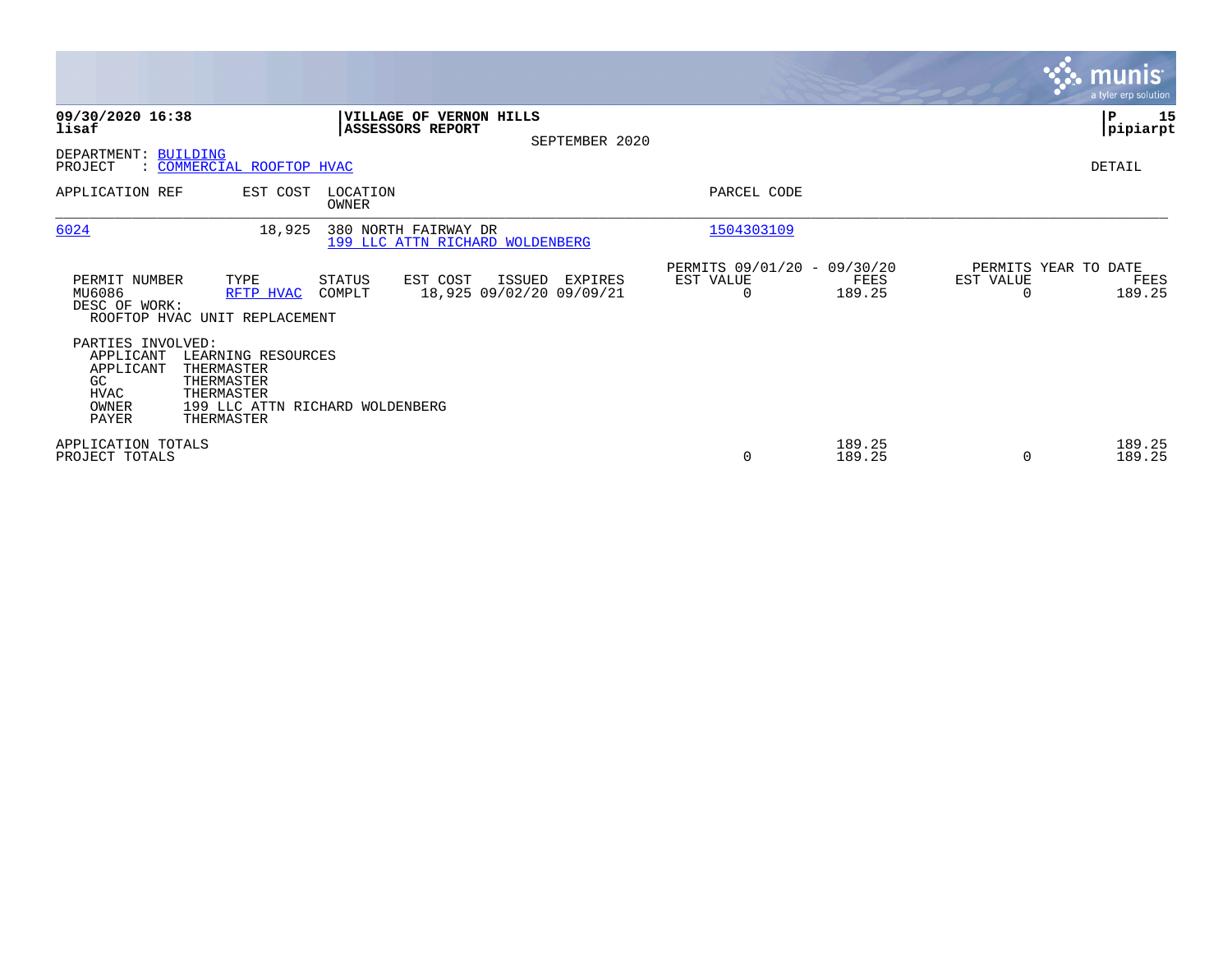|                                                                                                                                                                            |                                                                          | munis<br>a tyler erp solution                                     |
|----------------------------------------------------------------------------------------------------------------------------------------------------------------------------|--------------------------------------------------------------------------|-------------------------------------------------------------------|
| 09/30/2020 16:38<br>VILLAGE OF VERNON HILLS<br>lisaf<br><b>ASSESSORS REPORT</b><br>SEPTEMBER 2020                                                                          |                                                                          | l P<br>16<br> pipiarpt                                            |
| DEPARTMENT: BUILDING<br>PROJECT<br>$\mathcal{L}$ DECK                                                                                                                      |                                                                          | <b>DETAIL</b>                                                     |
| APPLICATION REF<br>EST COST LOCATION<br>OWNER                                                                                                                              | PARCEL CODE                                                              |                                                                   |
| 4175<br>7,068<br>172 BLUEWATER LN<br>PLACEHOLDER                                                                                                                           | 1133101295                                                               |                                                                   |
| PERMIT NUMBER<br>TYPE<br><b>STATUS</b><br>EST COST<br>ISSUED EXPIRES<br>MU4203<br><b>DECK</b><br>7,068 09/11/20 09/11/21<br>COMPLT<br>DESC OF WORK:<br>BALCONY REPLACEMENT | PERMITS 09/01/20 - 09/30/20<br>EST VALUE<br>FEES<br>$\mathbf 0$<br>70.68 | PERMITS YEAR TO DATE<br>EST VALUE<br>FEES<br>$\mathbf 0$<br>70.68 |
| PARTIES INVOLVED:<br>APPLICANT MCGILL MANAGEMENT<br>MCGILL MANAGEMENT<br>GC<br>OWNER<br>PLACEHOLDER<br>PAYER<br>MCGILL MANAGEMENT                                          |                                                                          |                                                                   |
| APPLICATION TOTALS                                                                                                                                                         | 70.68                                                                    | 70.68                                                             |
| 4819<br>5,535 1335 CROMWELL CT<br><b>PLACEHOLDER</b>                                                                                                                       | 1133101212                                                               |                                                                   |
| PERMIT NUMBER<br>TYPE<br><b>STATUS</b><br>EST COST<br>ISSUED EXPIRES<br>MU4865<br>COMPLT<br>5,535 09/11/20 09/11/21<br><b>DECK</b><br>DESC OF WORK:<br><b>BALCONY</b>      | PERMITS 09/01/20 - 09/30/20<br>EST VALUE<br>FEES<br>$\Omega$<br>55.35    | PERMITS YEAR TO DATE<br>EST VALUE<br>FEES<br>$\Omega$<br>55.35    |
| PARTIES INVOLVED:<br>APPLICANT MCGILL MANAGEMENT<br>GC<br>MCGILL MANAGEMENT<br>OWNER<br>PLACEHOLDER<br>PAYER<br>MCGILL MANAGEMENT                                          |                                                                          |                                                                   |
| APPLICATION TOTALS                                                                                                                                                         | 55.35                                                                    | 55.35                                                             |
| 5425<br>2,200 303 BAY TREE CIRCLE<br>IL SOOK HAN                                                                                                                           | 1133118035                                                               |                                                                   |
| PERMIT NUMBER<br>EST COST<br>ISSUED EXPIRES<br>TYPE<br><b>STATUS</b><br>MU5483<br>COMPLT<br>2,200 09/24/20 09/24/21<br><b>DECK</b><br>DESC OF WORK:<br>SINGLE TIER DECK    | PERMITS 09/01/20 - 09/30/20<br>EST VALUE<br>FEES<br>$\mathbf 0$<br>50.00 | PERMITS YEAR TO DATE<br>EST VALUE<br>FEES<br>$\mathbf 0$<br>50.00 |
| PARTIES INVOLVED:<br>APPLICANT PRO HOME 1<br>GC<br>PRO HOME 1<br>IL SOOK HAN<br>OWNER<br>PRO HOME 1<br>PAYER                                                               |                                                                          |                                                                   |
| APPLICATION TOTALS                                                                                                                                                         | 50.00                                                                    | 50.00                                                             |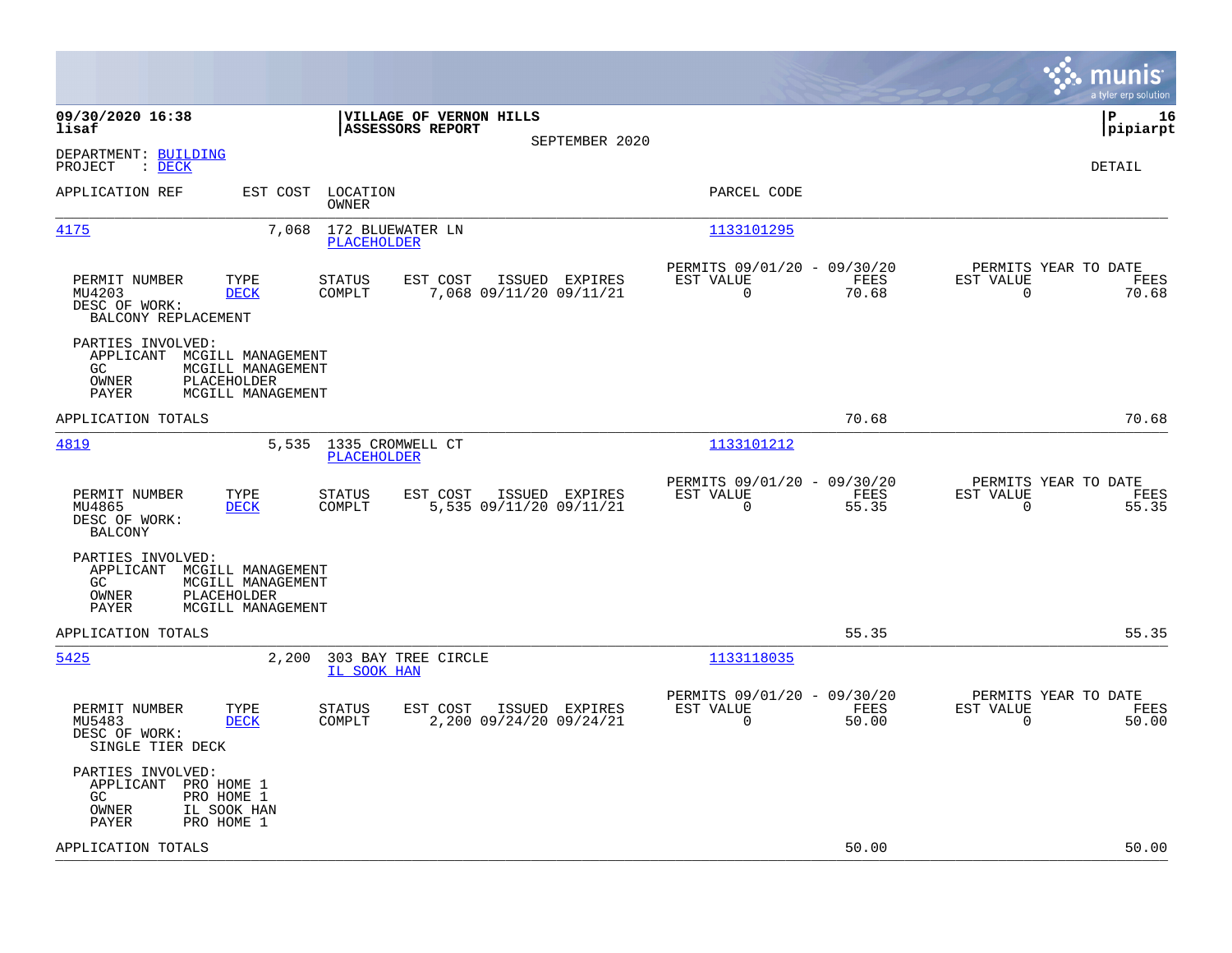|                                                                        |                                                                                                          |                                                          |                                      |                                  |                                                         |                |                          | munis<br>a tyler erp solution          |
|------------------------------------------------------------------------|----------------------------------------------------------------------------------------------------------|----------------------------------------------------------|--------------------------------------|----------------------------------|---------------------------------------------------------|----------------|--------------------------|----------------------------------------|
| 09/30/2020 16:38<br>lisaf<br>5914                                      | 2,000                                                                                                    | <b>ASSESSORS REPORT</b><br>92 MICHIGAN CT<br>PLACEHOLDER | <b>VILLAGE OF VERNON HILLS</b>       |                                  | 1132414123                                              |                |                          | l P<br>17<br> pipiarpt                 |
| PERMIT NUMBER                                                          | TYPE                                                                                                     | <b>STATUS</b>                                            | EST COST                             | ISSUED EXPIRES<br>SEPTEMBER 2020 | PERMITS 09/01/20 - 09/30/20<br>EST VALUE                | FEES           | EST VALUE                | PERMITS YEAR TO DATE<br>FEES           |
| DEPARTMENT: BUILDING<br>PROJECT<br>: DECK                              |                                                                                                          |                                                          |                                      |                                  |                                                         |                |                          | <b>DETAIL</b>                          |
| APPLICATION REF                                                        | EST COST                                                                                                 | LOCATION<br>OWNER                                        |                                      |                                  | PARCEL CODE                                             |                |                          |                                        |
| MU6146<br>DESC OF WORK:<br>DECK                                        | <b>DECK</b>                                                                                              | ISSUED                                                   | 2,000 09/16/20 09/16/21              |                                  | $\mathbf 0$                                             | 50.00          | $\mathbf 0$              | 50.00                                  |
| PARTIES INVOLVED:<br>APPLICANT<br>GC<br>OWNER<br>PAYER                 | EDWARD BARRATT<br>EDWARD BARRATT<br>PLACEHOLDER<br>EDWARD BARRATT                                        |                                                          |                                      |                                  |                                                         |                |                          |                                        |
| APPLICATION TOTALS                                                     |                                                                                                          |                                                          |                                      |                                  |                                                         | 50.00          |                          | 50.00                                  |
| 6063                                                                   | 99,700                                                                                                   | DORIS MARTINEZ                                           | 1831 ROYAL BIRKDALE DRIVE            |                                  | 1129402022                                              |                |                          |                                        |
| PERMIT NUMBER<br>MU6202<br>DESC OF WORK:<br>DECK & PAVER PATIO         | TYPE<br><b>DECK</b>                                                                                      | STATUS<br>ISSUED                                         | EST COST<br>99,700 09/25/20 09/25/21 | ISSUED EXPIRES                   | PERMITS 09/01/20 - 09/30/20<br>EST VALUE<br>$\mathbf 0$ | FEES<br>997.00 | EST VALUE<br>$\mathbf 0$ | PERMITS YEAR TO DATE<br>FEES<br>997.00 |
| PARTIES INVOLVED:<br>APPLICANT ARCHITERRA, INC<br>GC<br>OWNER<br>PAYER | ARCHITERRA, INC<br>DORIS MARTINEZ<br>ARCHITERRA, INC                                                     |                                                          |                                      |                                  |                                                         |                |                          |                                        |
| APPLICATION TOTALS                                                     |                                                                                                          |                                                          |                                      |                                  |                                                         | 997.00         |                          | 997.00                                 |
| 6109                                                                   | 450                                                                                                      | 335 EVERGREEN DR<br>DAVID C & AMY E LUDOLPH              |                                      |                                  | 1508213007                                              |                |                          |                                        |
| PERMIT NUMBER<br>MU6196<br>DESC OF WORK:                               | TYPE<br><b>DECK</b>                                                                                      | STATUS<br><b>ISSUED</b>                                  | EST COST<br>450 09/24/20 09/24/21    | ISSUED EXPIRES                   | PERMITS 09/01/20 - 09/30/20<br>EST VALUE<br>$\mathbf 0$ | FEES<br>30.00  | EST VALUE<br>$\mathbf 0$ | PERMITS YEAR TO DATE<br>FEES<br>30.00  |
| DECK<br>PARTIES INVOLVED:<br>APPLICANT<br>GC<br><b>OWNER</b><br>PAYER  | DAVID C & AMY E LUDOLPH<br>DAVID C & AMY E LUDOLPH<br>DAVID C & AMY E LUDOLPH<br>DAVID C & AMY E LUDOLPH |                                                          |                                      |                                  |                                                         |                |                          |                                        |
| APPLICATION TOTALS                                                     |                                                                                                          |                                                          |                                      |                                  |                                                         | 30.00          |                          | 30.00                                  |
| 6111                                                                   |                                                                                                          | 7,924 1854 TURTLE BAY RD                                 |                                      |                                  | 1129401008                                              |                |                          |                                        |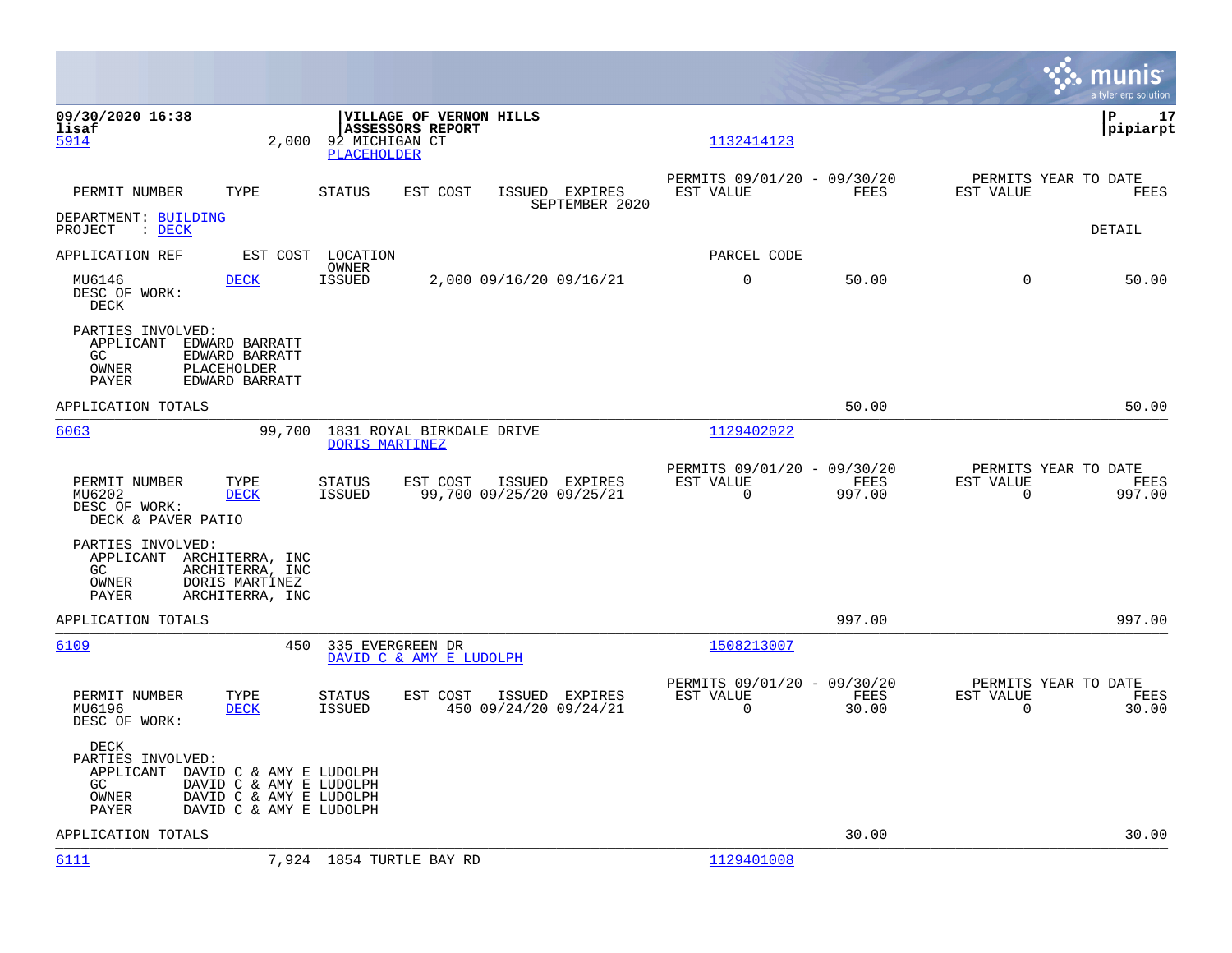|                                                         |                                                                                                                                                            |                 |                                             |        |                                          |                                          |                   |                                   | $\overline{\mathsf{m} \mathsf{u}}$ nıs'<br>a tyler erp solution |
|---------------------------------------------------------|------------------------------------------------------------------------------------------------------------------------------------------------------------|-----------------|---------------------------------------------|--------|------------------------------------------|------------------------------------------|-------------------|-----------------------------------|-----------------------------------------------------------------|
| 09/30/2020 16:38<br>lisaf                               |                                                                                                                                                            |                 | VILLAGE OF VERNON HILLS<br>ASSESSORS REPORT |        | PRASHANTH VUPPUNUTHULA & SUCHITRA VUPPUN |                                          |                   |                                   | 18<br> P<br> pipiarpt                                           |
| PERMIT NUMBER                                           | TYPE                                                                                                                                                       | <b>STATUS</b>   | EST COST                                    | ISSUED | EXPIRES<br>SEPTEMBER 2020                | PERMITS 09/01/20 - 09/30/20<br>EST VALUE | FEES              | PERMITS YEAR TO DATE<br>EST VALUE | FEES                                                            |
| DEPARTMENT: BUILDING<br>PROJECT<br>$\therefore$ DECK    |                                                                                                                                                            |                 |                                             |        |                                          |                                          |                   |                                   | DETAIL                                                          |
| APPLICATION REF                                         | EST COST                                                                                                                                                   | LOCATION        |                                             |        |                                          | PARCEL CODE                              |                   |                                   |                                                                 |
| MU6200<br>DESC OF WORK:<br>PERGOLA                      | <b>DECK</b>                                                                                                                                                | OWNER<br>ISSUED |                                             |        | 7,924 09/24/20 09/30/21                  | $\mathbf 0$                              | 79.24             | $\Omega$                          | 79.24                                                           |
| PARTIES INVOLVED:<br>APPLICANT<br>GC.<br>OWNER<br>PAYER | PRIMELAND ARCHITECTURE & EXTERIOR DESIGN<br>PRIMELAND ARCHITECTURE & EXTERIOR DESIGN<br>PRASHANTH VUPPUNUTHULA<br>PRIMELAND ARCHITECTURE & EXTERIOR DESIGN |                 | & SUCHITRA VUPPUN                           |        |                                          |                                          |                   |                                   |                                                                 |
| APPLICATION TOTALS<br>PROJECT TOTALS                    |                                                                                                                                                            |                 |                                             |        |                                          | $\mathbf 0$                              | 79.24<br>1,332.27 | 0                                 | 79.24<br>1,332.27                                               |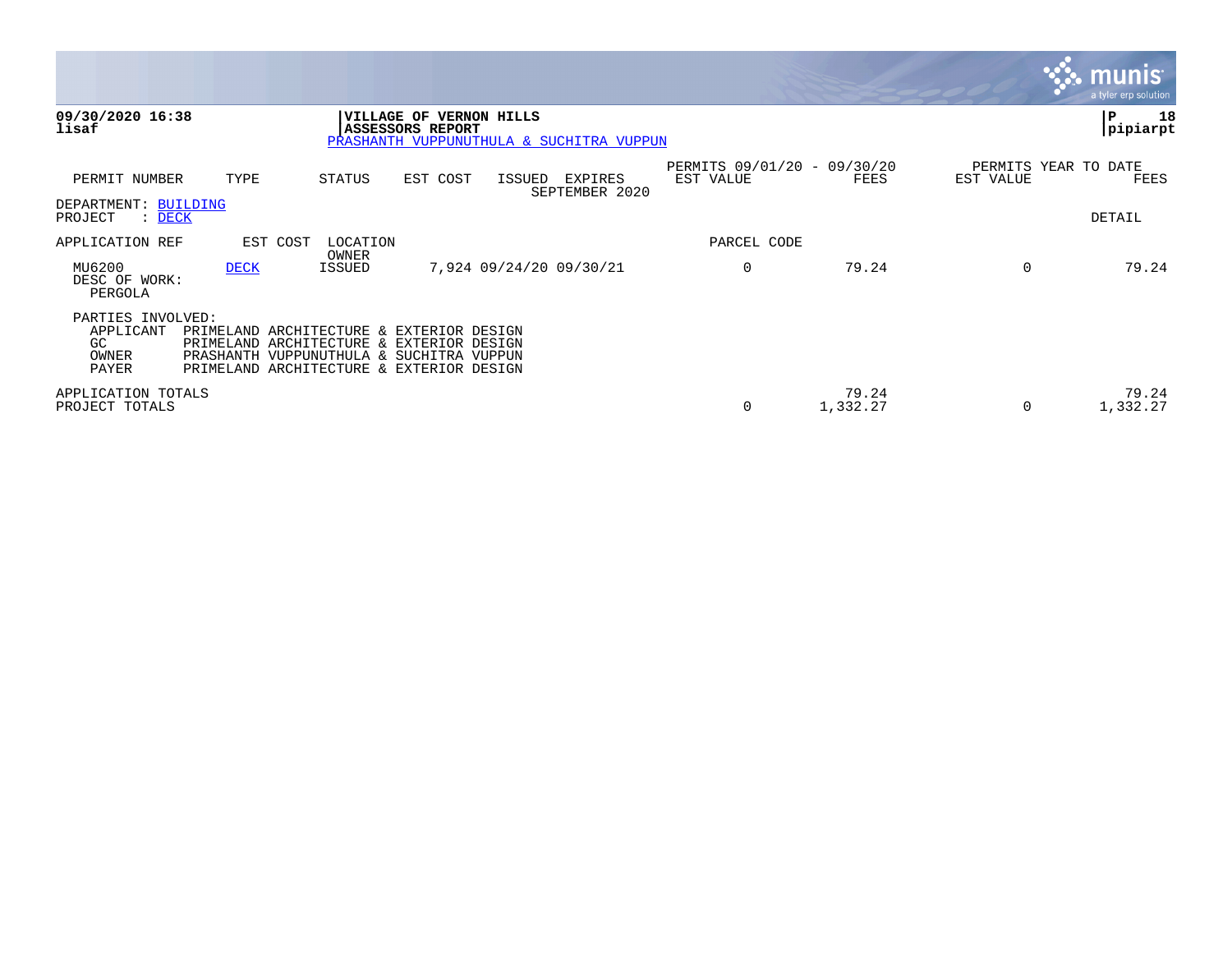|                                                              |                                                                                                                                         |                                                                          | munis<br>a tyler erp solution                                     |
|--------------------------------------------------------------|-----------------------------------------------------------------------------------------------------------------------------------------|--------------------------------------------------------------------------|-------------------------------------------------------------------|
| 09/30/2020 16:38<br>lisaf                                    | VILLAGE OF VERNON HILLS<br><b>ASSESSORS REPORT</b><br>SEPTEMBER 2020                                                                    |                                                                          | P<br>19<br> pipiarpt                                              |
| DEPARTMENT: BUILDING<br>PROJECT<br>: DRIVEWAY                |                                                                                                                                         |                                                                          | DETAIL                                                            |
| APPLICATION REF                                              | LOCATION<br>EST COST<br>OWNER                                                                                                           | PARCEL CODE                                                              |                                                                   |
| 5973                                                         | 261 STONE FENCE RD<br>2,500<br>JIANGYU ZHOU & JIANDONG LIU                                                                              | 1509105004                                                               |                                                                   |
| PERMIT NUMBER<br>MU6085<br>DESC OF WORK:<br>ASPHALT DRIVEWAY | TYPE<br>STATUS<br>EST COST<br>ISSUED EXPIRES<br>2,500 09/01/20 09/01/21<br><b>DRVWY</b><br>ISSUED                                       | PERMITS 09/01/20 - 09/30/20<br>EST VALUE<br>FEES<br>$\mathbf 0$<br>50.00 | PERMITS YEAR TO DATE<br>EST VALUE<br>FEES<br>$\mathbf 0$<br>50.00 |
| PARTIES INVOLVED:<br>APPLICANT<br>GC<br>OWNER<br>PAYER       | T/S CONCRETE & ASPHALT SOLUTIONS<br>T/S CONCRETE & ASPHALT SOLUTIONS<br>JIANGYU ZHOU & JIANDONG LIU<br>T/S CONCRETE & ASPHALT SOLUTIONS |                                                                          |                                                                   |
| APPLICATION TOTALS                                           |                                                                                                                                         | 50.00                                                                    | 50.00                                                             |
| 5974                                                         | 2,200<br>246S STONE FENCE RD<br>H CAO J WANG                                                                                            | 1509104011                                                               |                                                                   |
| PERMIT NUMBER<br>MU6081<br>DESC OF WORK:<br>ASPHALT DRIVEWAY | EST COST<br>TYPE<br><b>STATUS</b><br>ISSUED EXPIRES<br>ISSUED<br>2,200 09/01/20 09/01/21<br><b>DRVWY</b>                                | PERMITS 09/01/20 - 09/30/20<br>FEES<br>EST VALUE<br>$\mathbf 0$<br>50.00 | PERMITS YEAR TO DATE<br>EST VALUE<br>FEES<br>0<br>50.00           |
| PARTIES INVOLVED:<br>APPLICANT<br>GC<br>OWNER<br>PAYER       | T/S CONCRETE & ASPHALT SOLUTIONS<br>T/S CONCRETE & ASPHALT SOLUTIONS<br>H CAO J WANG<br>T/S CONCRETE & ASPHALT SOLUTIONS                |                                                                          |                                                                   |
| APPLICATION TOTALS                                           |                                                                                                                                         | 50.00                                                                    | 50.00                                                             |
| 6002                                                         | 3,100<br>234 NOBLE CIR<br>NEIL K & GLORI K HUSE, CO -TRUSTEES                                                                           | 1508411015                                                               |                                                                   |
| PERMIT NUMBER<br>MU6104<br>DESC OF WORK:<br>ASPHALT DRIVE    | TYPE<br>STATUS<br>EST COST<br>ISSUED EXPIRES<br>3,100 09/08/20 09/08/21<br><b>DRVWY</b><br><b>ISSUED</b>                                | PERMITS 09/01/20 - 09/30/20<br>EST VALUE<br>FEES<br>$\mathbf 0$<br>50.00 | PERMITS YEAR TO DATE<br>EST VALUE<br>FEES<br>$\mathbf 0$<br>50.00 |
| PARTIES INVOLVED:<br>GC<br>OWNER<br>PAYER                    | KAPLAN PAVING LLC<br>NEIL K & GLORI K HUSE, CO -TRUSTEES<br>NEIL K & GLORI K HUSE, CO -TRUSTEES                                         |                                                                          |                                                                   |
| APPLICATION TOTALS                                           |                                                                                                                                         | 50.00                                                                    | 50.00                                                             |
| 6005                                                         | 2,414 197 SHEFFIELD LN                                                                                                                  | 1508409009                                                               |                                                                   |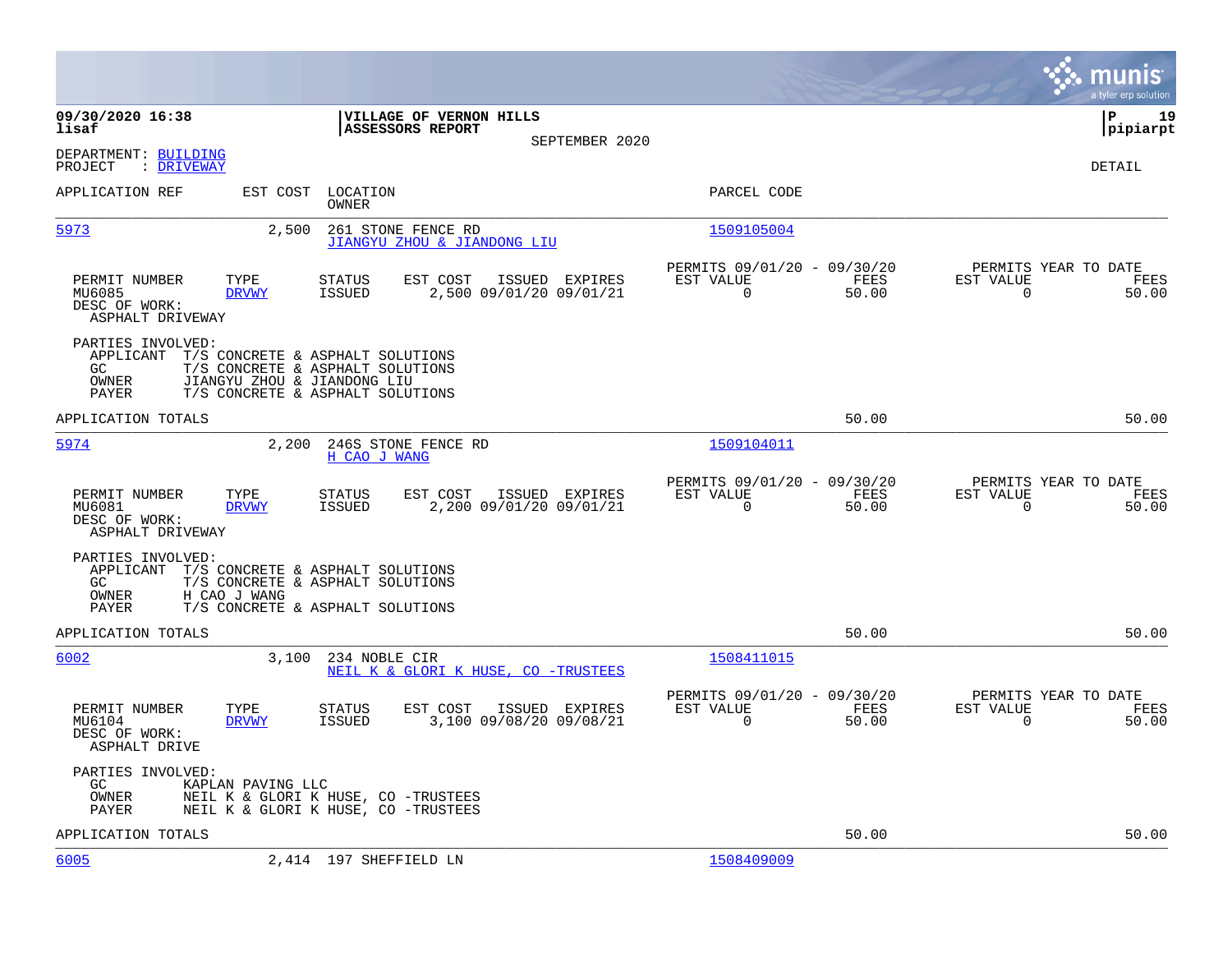|                                                                                                                                                  |                                                                                         |                                                         |               | munis<br>a tyler erp solution                                     |
|--------------------------------------------------------------------------------------------------------------------------------------------------|-----------------------------------------------------------------------------------------|---------------------------------------------------------|---------------|-------------------------------------------------------------------|
| 09/30/2020 16:38<br>lisaf                                                                                                                        | VILLAGE OF VERNON HILLS<br><b>ASSESSORS REPORT</b><br><b>JIM SCHOFIELD</b>              |                                                         |               | ΙP<br>20<br> pipiarpt                                             |
| TYPE<br>PERMIT NUMBER                                                                                                                            | <b>STATUS</b><br>EST COST<br>ISSUED EXPIRES<br>SEPTEMBER 2020                           | PERMITS 09/01/20 - 09/30/20<br>EST VALUE                | FEES          | PERMITS YEAR TO DATE<br>EST VALUE<br>FEES                         |
| DEPARTMENT: BUILDING<br>: DRIVEWAY<br>PROJECT                                                                                                    |                                                                                         |                                                         |               | DETAIL                                                            |
| APPLICATION REF                                                                                                                                  | EST COST LOCATION                                                                       | PARCEL CODE                                             |               |                                                                   |
| MU6107<br><b>DRVWY</b><br>DESC OF WORK:<br>DRIVEWAY                                                                                              | OWNER<br><b>ISSUED</b><br>2,414 09/08/20 09/08/21                                       | $\mathbf 0$                                             | 50.00         | $\Omega$<br>50.00                                                 |
| PARTIES INVOLVED:<br>APPLICANT<br>JIM SCHOFIELD<br>GC.<br><b>GRADE A ASPHALT</b><br>OWNER<br>JIM SCHOFIELD<br>JIM SCHOFIELD<br>PAYER             |                                                                                         |                                                         |               |                                                                   |
| APPLICATION TOTALS                                                                                                                               |                                                                                         |                                                         | 50.00         | 50.00                                                             |
| 6007<br>9,100                                                                                                                                    | 110 SOUTH DEERPATH DR<br>MICHAEL J TODESCO                                              | 1509101013                                              |               |                                                                   |
| PERMIT NUMBER<br>TYPE<br><b>DRVWY</b><br>MU6111<br>DESC OF WORK:<br>REPLACE DRIVEWAY BACK PATIO/SIDEWALK                                         | EST COST<br>ISSUED EXPIRES<br><b>STATUS</b><br><b>ISSUED</b><br>9,100 09/09/20 09/22/21 | PERMITS 09/01/20 - 09/30/20<br>EST VALUE<br>$\mathbf 0$ | FEES<br>91.00 | PERMITS YEAR TO DATE<br>EST VALUE<br>FEES<br>$\mathbf 0$<br>91.00 |
| PARTIES INVOLVED:<br>APPLICANT ADRIAN'S LANDSCAPE<br>ADRIAN'S LANDSCAPE<br>GC<br>MICHAEL J TODESCO<br>OWNER<br><b>PAYER</b><br>MICHAEL J TODESCO |                                                                                         |                                                         |               |                                                                   |
| APPLICATION TOTALS                                                                                                                               |                                                                                         |                                                         | 91.00         | 91.00                                                             |
| 6008<br>3,810                                                                                                                                    | 566 HADDON CIRCLE<br><b>DON WYMA</b>                                                    | 1508401032                                              |               |                                                                   |
| TYPE<br>PERMIT NUMBER<br><b>DRVWY</b><br>MU6121<br>DESC OF WORK:<br>DRIVEWAY                                                                     | <b>STATUS</b><br>EST COST<br>ISSUED EXPIRES<br><b>ISSUED</b><br>3,810 09/10/20 09/10/21 | PERMITS 09/01/20 - 09/30/20<br>EST VALUE<br>$\Omega$    | FEES<br>50.00 | PERMITS YEAR TO DATE<br>EST VALUE<br>FEES<br>$\Omega$<br>50.00    |
| PARTIES INVOLVED:<br>APPLICANT<br>GRADE A ASPHALT<br><b>GRADE A ASPHALT</b><br>GC<br>OWNER<br>DON WYMA<br><b>PAYER</b><br>GRADE A ASPHALT        |                                                                                         |                                                         |               |                                                                   |
| APPLICATION TOTALS                                                                                                                               |                                                                                         |                                                         | 50.00         | 50.00                                                             |
| 6009                                                                                                                                             | 5,600 106 SOUTH DEERPATH DR<br>JAMES J & JUDITH G CAMP                                  | 1509101012                                              |               |                                                                   |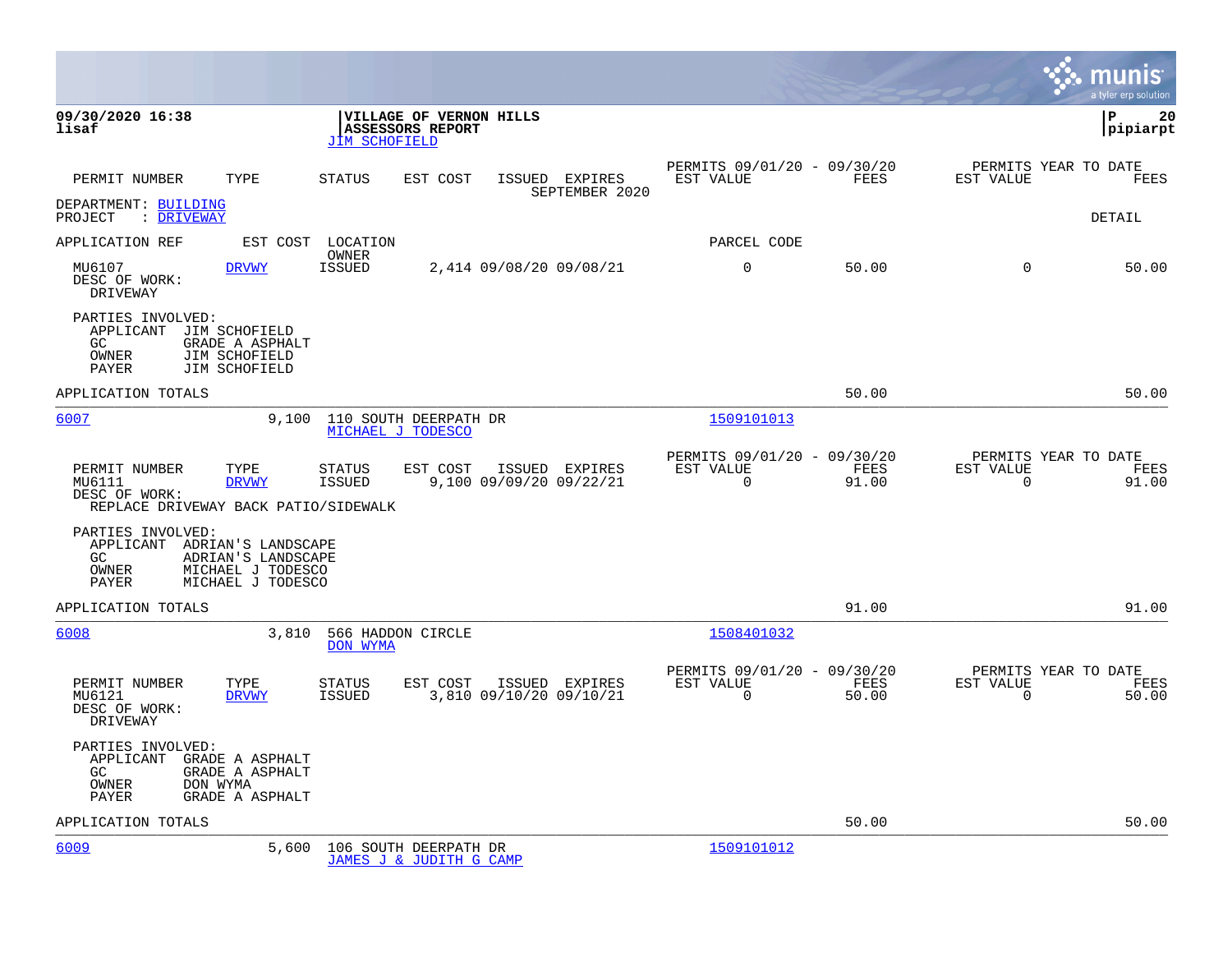|                                                                                                                                                                |                                                                                  |                                                                       | munis<br>a tyler erp solution                                     |
|----------------------------------------------------------------------------------------------------------------------------------------------------------------|----------------------------------------------------------------------------------|-----------------------------------------------------------------------|-------------------------------------------------------------------|
| 09/30/2020 16:38<br>lisaf                                                                                                                                      | VILLAGE OF VERNON HILLS<br><b>ASSESSORS REPORT</b>                               |                                                                       | l P<br>21<br> pipiarpt                                            |
| TYPE<br>PERMIT NUMBER                                                                                                                                          | STATUS<br>EST COST<br>ISSUED EXPIRES<br>SEPTEMBER 2020                           | PERMITS 09/01/20 - 09/30/20<br>EST VALUE<br>FEES                      | PERMITS YEAR TO DATE<br>EST VALUE<br>FEES                         |
| DEPARTMENT: BUILDING<br>PROJECT<br>: <u>DRIVEWAY</u>                                                                                                           |                                                                                  |                                                                       | DETAIL                                                            |
| EST COST<br>APPLICATION REF                                                                                                                                    | LOCATION                                                                         | PARCEL CODE                                                           |                                                                   |
| MU6105<br><b>DRVWY</b><br>DESC OF WORK:<br>REPLACE CONCRETE DRIVEWAY AND FRONT STAIRS                                                                          | OWNER<br>5,600 09/08/20 09/18/21<br><b>ISSUED</b>                                | 0<br>50.00                                                            | $\Omega$<br>50.00                                                 |
| PARTIES INVOLVED:<br>APPLICANT<br>JAMES J & JUDITH G CAMP<br>GC.<br>ADRIAN'S LANDSCAPE<br>OWNER<br>JAMES J & JUDITH G CAMP<br>PAYER<br>JAMES J & JUDITH G CAMP |                                                                                  |                                                                       |                                                                   |
| APPLICATION TOTALS                                                                                                                                             |                                                                                  | 50.00                                                                 | 50.00                                                             |
| 6021                                                                                                                                                           | 3,485<br>845 SAUGATUCK TRL<br><b>NICHOLAS ROBBINS</b>                            | 1507212007                                                            |                                                                   |
| TYPE<br>PERMIT NUMBER<br>MU6094<br><b>DRVWY</b><br>DESC OF WORK:<br>DRIVEWAY                                                                                   | EST COST<br>STATUS<br>ISSUED EXPIRES<br>3,485 09/03/20 09/11/21<br>COMPLT        | PERMITS 09/01/20 - 09/30/20<br>FEES<br>EST VALUE<br>$\Omega$<br>50.00 | PERMITS YEAR TO DATE<br>EST VALUE<br>FEES<br>$\mathbf 0$<br>50.00 |
| PARTIES INVOLVED:<br>APPLICANT<br>NICHOLAS ROBBINS<br>GC<br>SUPERIOR PAVING<br>OWNER<br>NICHOLAS ROBBINS<br>PAYER<br>NICHOLAS ROBBINS                          |                                                                                  |                                                                       |                                                                   |
| APPLICATION TOTALS                                                                                                                                             |                                                                                  | 50.00                                                                 | 50.00                                                             |
| 6025                                                                                                                                                           | 6,100<br>133 MIDWAY LN<br>MICHAEL W & TRICIA R FITZGERALD                        | 1509102035                                                            |                                                                   |
| PERMIT NUMBER<br>TYPE<br>MU6116<br><b>DRVWY</b><br>DESC OF WORK:<br>DRIVEWAY, GARAGE FLOOR, APRON                                                              | STATUS<br>EST COST<br>ISSUED EXPIRES<br><b>ISSUED</b><br>6,100 09/09/20 09/09/21 | PERMITS 09/01/20 - 09/30/20<br>EST VALUE<br>FEES<br>0<br>61.00        | PERMITS YEAR TO DATE<br>EST VALUE<br>FEES<br>$\mathbf 0$<br>61.00 |
| PARTIES INVOLVED:<br>APPLICANT FORTIS<br>GC<br>FORTIS<br>OWNER                                                                                                 | MICHAEL W & TRICIA R FITZGERALD                                                  |                                                                       |                                                                   |
| APPLICATION TOTALS                                                                                                                                             |                                                                                  | 61.00                                                                 | 61.00                                                             |
| 6042                                                                                                                                                           | 5,820<br>315 ABBEY LN<br>JEFFREY L & KATHLEEN M NICHOLS                          | 1505424054                                                            |                                                                   |
|                                                                                                                                                                |                                                                                  | PERMITS 09/01/20 - 09/30/20                                           | PERMITS YEAR TO DATE                                              |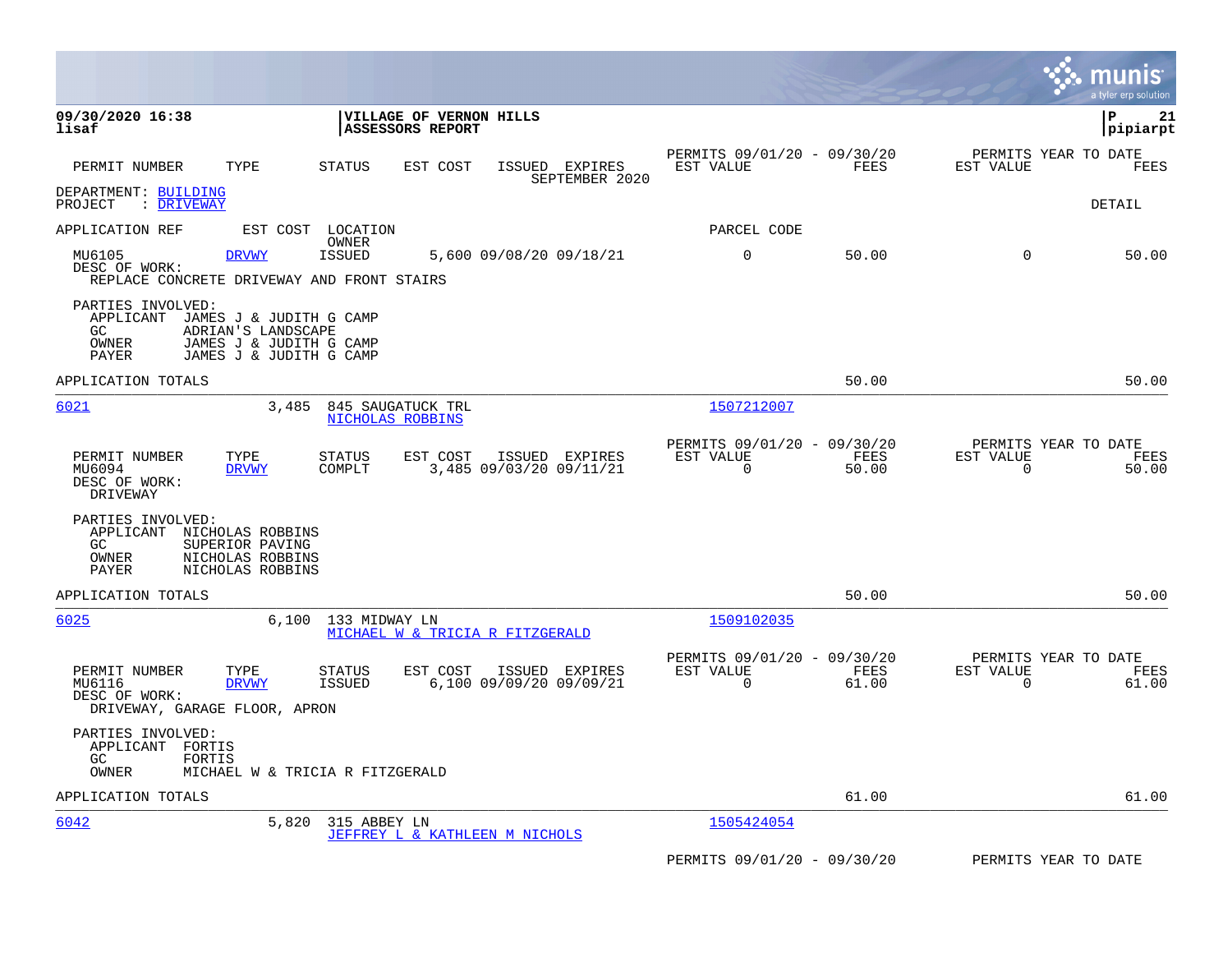|                                                                                                                                                                                                    |                                           |                                                         |               |                          | munis<br>a tyler erp solution         |
|----------------------------------------------------------------------------------------------------------------------------------------------------------------------------------------------------|-------------------------------------------|---------------------------------------------------------|---------------|--------------------------|---------------------------------------|
| 09/30/2020 16:38<br><b>VILLAGE OF VERNON HILLS</b><br>lisaf<br><b>ASSESSORS REPORT</b><br>EST COST<br>PERMIT NUMBER<br>TYPE<br><b>STATUS</b>                                                       | ISSUED EXPIRES                            | EST VALUE                                               | <b>FEES</b>   | EST VALUE                | l P<br>22<br>pipiarpt<br>FEES         |
| DEPARTMENT: BUILDING<br>: DRIVEWAY<br>PROJECT                                                                                                                                                      | SEPTEMBER 2020                            |                                                         |               |                          | DETAIL                                |
| APPLICATION REF<br>EST COST LOCATION                                                                                                                                                               |                                           | PARCEL CODE                                             |               |                          |                                       |
| OWNER<br>MU6157<br><b>ISSUED</b><br><b>DRVWY</b><br>DESC OF WORK:<br>ASPHALT DRIVEWAY AND SIDEWALK                                                                                                 | 5,820 09/21/20 09/21/21                   | $\mathbf 0$                                             | 58.20         | $\Omega$                 | 58.20                                 |
| PARTIES INVOLVED:<br>APPLICANT<br>JEFFREY L & KATHLEEN M NICHOLS<br>TOTAL PAVING<br>GC<br>GC<br>JEFFREY L & KATHLEEN M NICHOLS<br>OWNER<br>JEFFREY L & KATHLEEN M NICHOLS<br>PAYER<br>TOTAL PAVING |                                           |                                                         |               |                          |                                       |
| APPLICATION TOTALS                                                                                                                                                                                 |                                           |                                                         | 58.20         |                          | 58.20                                 |
| 6052<br>2,700<br>100 JULIE LANE<br><b>ANAND VARDHAN</b>                                                                                                                                            |                                           | 1506412012                                              |               |                          |                                       |
| PERMIT NUMBER<br>TYPE<br><b>STATUS</b><br>EST COST<br>MU6147<br><b>DRVWY</b><br><b>ISSUED</b><br>DESC OF WORK:<br>ASPHALT DRIVEWAY                                                                 | ISSUED EXPIRES<br>2,700 09/16/20 09/16/21 | PERMITS 09/01/20 - 09/30/20<br>EST VALUE<br>$\mathbf 0$ | FEES<br>50.00 | EST VALUE<br>$\mathbf 0$ | PERMITS YEAR TO DATE<br>FEES<br>50.00 |
| PARTIES INVOLVED:<br>APPLICANT<br>TOTAL PAVING<br>TOTAL PAVING<br>GC.<br>OWNER<br>ANAND VARDHAN<br>PAYER<br>TOTAL PAVING                                                                           |                                           |                                                         |               |                          |                                       |
| APPLICATION TOTALS                                                                                                                                                                                 |                                           |                                                         | 50.00         |                          | 50.00                                 |
| 6055<br>2,900<br>311 SADDLE BACK RD<br><b>JAMES GOLDBERG</b>                                                                                                                                       |                                           | 1504317003                                              |               |                          |                                       |
| PERMIT NUMBER<br>TYPE<br>EST COST<br><b>STATUS</b><br>MU6215<br><b>DRVWY</b><br>ISSUED<br>DESC OF WORK:<br>ASPHALT DRIVEWAY                                                                        | ISSUED EXPIRES<br>2,900 09/28/20 09/28/21 | PERMITS 09/01/20 - 09/30/20<br>EST VALUE<br>$\mathbf 0$ | FEES<br>50.00 | EST VALUE<br>$\Omega$    | PERMITS YEAR TO DATE<br>FEES<br>50.00 |
| PARTIES INVOLVED:<br>APPLICANT<br>TOTAL PAVING<br>APPLICANT<br>TOTAL PAVING<br>GC.<br>METROLPOLITAN FIRE PROTECTION INC<br>OWNER<br>JAMES GOLDBERG<br>TOTAL PAVING<br>PAYER                        |                                           |                                                         |               |                          |                                       |
| APPLICATION TOTALS                                                                                                                                                                                 |                                           |                                                         | 50.00         |                          | 50.00                                 |
| 6076<br>2,700<br>1459 MAIDSTONE DR<br>KURT D & HEIDI L ERCHINGER                                                                                                                                   |                                           | 1132104056                                              |               |                          |                                       |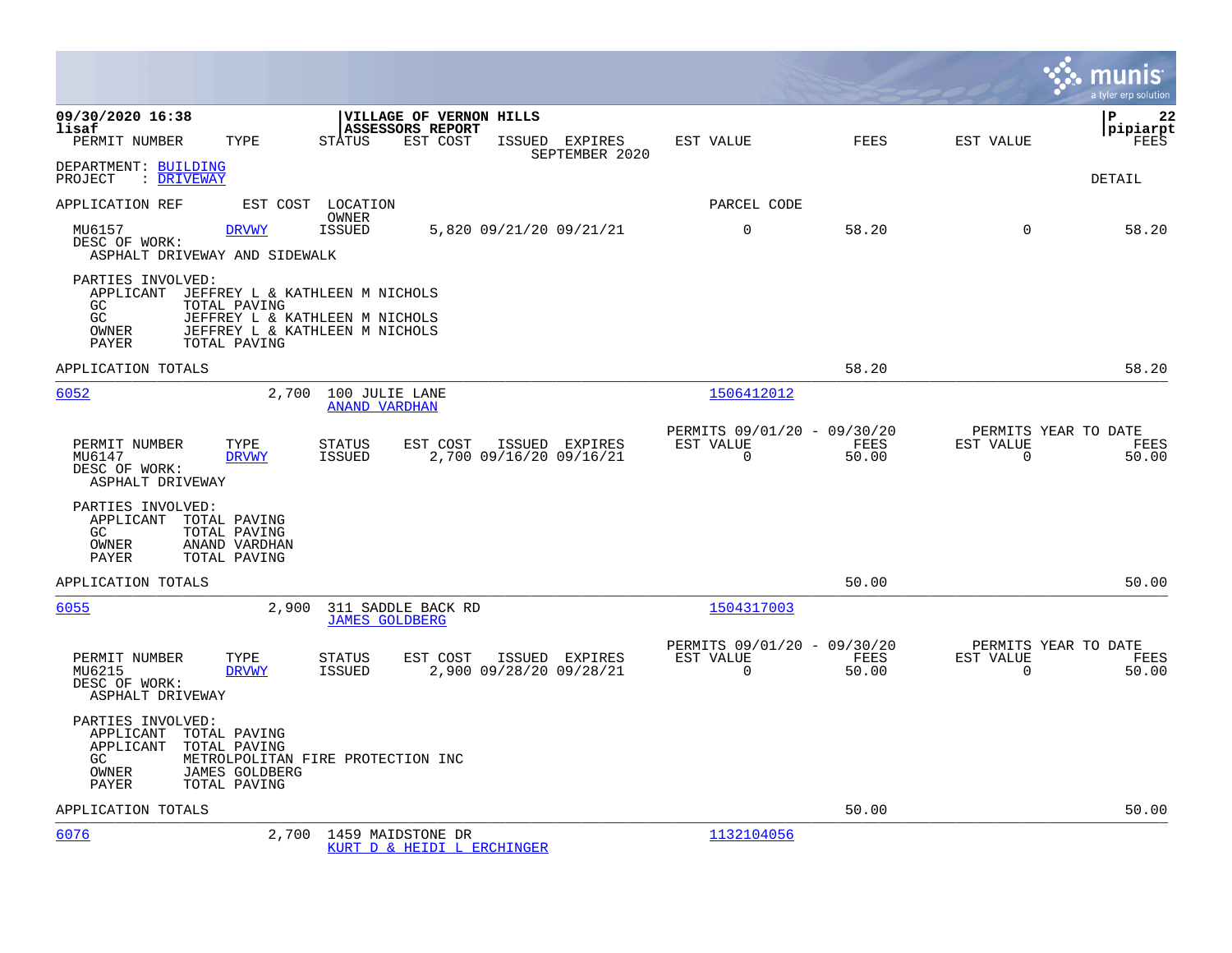|                                                                                                                                                  |                                                                                                                                                  |                                                    |                                  |                                                      |               |                          | a tyler erp solution                           |
|--------------------------------------------------------------------------------------------------------------------------------------------------|--------------------------------------------------------------------------------------------------------------------------------------------------|----------------------------------------------------|----------------------------------|------------------------------------------------------|---------------|--------------------------|------------------------------------------------|
| 09/30/2020 16:38<br>lisaf                                                                                                                        |                                                                                                                                                  | VILLAGE OF VERNON HILLS<br><b>ASSESSORS REPORT</b> |                                  | PERMITS 09/01/20 - 09/30/20                          |               |                          | l P<br>23<br> pipiarpt<br>PERMITS YEAR TO DATE |
| PERMIT NUMBER                                                                                                                                    | TYPE<br>STATUS                                                                                                                                   | EST COST                                           | ISSUED EXPIRES<br>SEPTEMBER 2020 | EST VALUE                                            | FEES          | EST VALUE                | FEES                                           |
| DEPARTMENT: BUILDING<br>: <u>DRIVEWAY</u><br>PROJECT                                                                                             |                                                                                                                                                  |                                                    |                                  |                                                      |               |                          | <b>DETAIL</b>                                  |
| APPLICATION REF                                                                                                                                  | EST COST LOCATION<br>OWNER                                                                                                                       |                                                    |                                  | PARCEL CODE                                          |               |                          |                                                |
| MU6160<br>DESC OF WORK:<br>DRIVEWAY - ASPHALT                                                                                                    | <b>ISSUED</b><br><b>DRVWY</b>                                                                                                                    | 2,700 09/21/20 09/21/21                            |                                  | $\mathbf 0$                                          | 50.00         | $\mathbf 0$              | 50.00                                          |
| PARTIES INVOLVED:<br>GC.<br>$\sqrt{\text{OWNER}}$<br>PAYER                                                                                       | APPLICANT T/S CONCRETE & ASPHALT SOLUTIONS<br>T/S CONCRETE & ASPHALT SOLUTIONS<br>KURT D & HEIDI L ERCHINGER<br>T/S CONCRETE & ASPHALT SOLUTIONS |                                                    |                                  |                                                      |               |                          |                                                |
| APPLICATION TOTALS                                                                                                                               |                                                                                                                                                  |                                                    |                                  |                                                      | 50.00         |                          | 50.00                                          |
| 6089                                                                                                                                             | 9,400<br>131 MIDWAY LN                                                                                                                           | ALICE A MCCASLIN, TRUSTEE                          |                                  | 1509102034                                           |               |                          |                                                |
| PERMIT NUMBER<br>MU6166<br>DESC OF WORK:                                                                                                         | TYPE<br>STATUS<br><b>DRVWY</b><br><b>ISSUED</b><br>DRIVEWAY, SIDEWALK, GARAGE FLOOR, STOOP                                                       | EST COST<br>9,400 09/21/20 09/21/21                | ISSUED EXPIRES                   | PERMITS 09/01/20 - 09/30/20<br>EST VALUE<br>$\Omega$ | FEES<br>94.00 | EST VALUE<br>$\Omega$    | PERMITS YEAR TO DATE<br>FEES<br>94.00          |
| PARTIES INVOLVED:<br>APPLICANT ALICE A MCCASLIN, TRUSTEE<br>CONCRETE<br>FORTIS<br>GC<br>OWNER<br>PAYER                                           | ALICE A MCCASLIN, TRUSTEE<br>ALICE A MCCASLIN, TRUSTEE<br>ALICE A MCCASLIN, TRUSTEE                                                              |                                                    |                                  |                                                      |               |                          |                                                |
| APPLICATION TOTALS                                                                                                                               |                                                                                                                                                  |                                                    |                                  |                                                      | 94.00         |                          | 94.00                                          |
| 6101                                                                                                                                             | 5,600<br>925 SAUGATUCK TRL<br><b>HAN NGUYEN</b>                                                                                                  |                                                    |                                  | 1507212002                                           |               |                          |                                                |
| PERMIT NUMBER<br>MU6213<br>DESC OF WORK:<br>DRIVEWAY & SIDEWALK                                                                                  | TYPE<br><b>STATUS</b><br><b>DRVWY</b><br><b>ISSUED</b>                                                                                           | EST COST<br>5,600 09/28/20 09/28/21                | ISSUED EXPIRES                   | PERMITS 09/01/20 - 09/30/20<br>EST VALUE<br>$\Omega$ | FEES<br>56.00 | EST VALUE<br>$\mathbf 0$ | PERMITS YEAR TO DATE<br>FEES<br>56.00          |
| PARTIES INVOLVED:<br>APPLICANT<br>TOTAL PAVING<br>CONCRETE<br>TOTAL PAVING<br>GC<br>TOTAL PAVING<br>OWNER<br>HAN NGUYEN<br>TOTAL PAVING<br>PAYER |                                                                                                                                                  |                                                    |                                  |                                                      |               |                          |                                                |
| APPLICATION TOTALS                                                                                                                               |                                                                                                                                                  |                                                    |                                  |                                                      | 56.00         |                          | 56.00                                          |
| 6105                                                                                                                                             | 2,700<br>210 NOBLE CIR                                                                                                                           | MARC L & MARCI EPNER                               |                                  | 1508411018                                           |               |                          |                                                |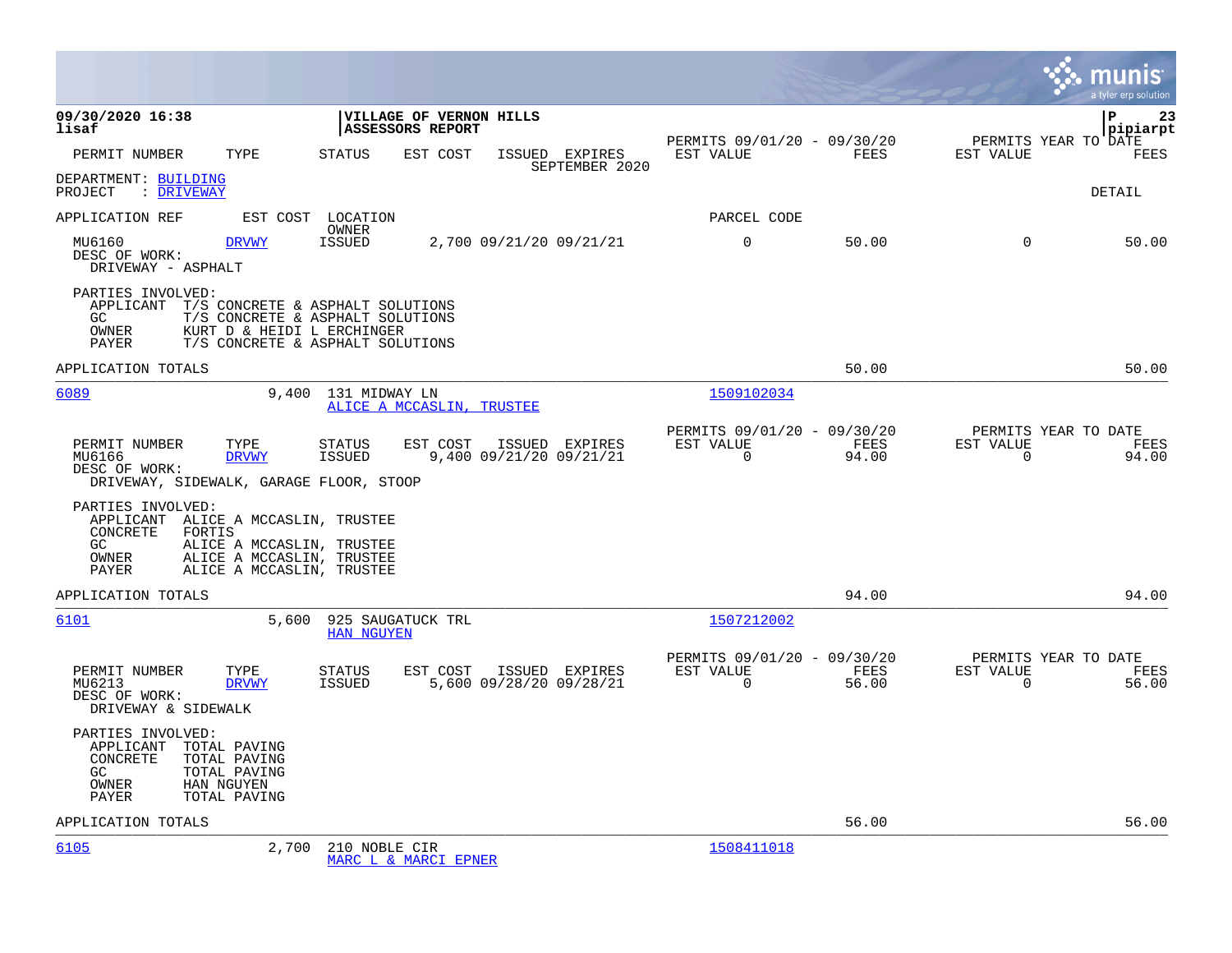|                                                               |                                                                                           |                   |                         |                         |                           |                                          |                 |                                   | munis<br>a tyler erp solution  |
|---------------------------------------------------------------|-------------------------------------------------------------------------------------------|-------------------|-------------------------|-------------------------|---------------------------|------------------------------------------|-----------------|-----------------------------------|--------------------------------|
| 09/30/2020 16:38<br>lisaf                                     |                                                                                           |                   | <b>ASSESSORS REPORT</b> | VILLAGE OF VERNON HILLS |                           |                                          |                 |                                   | $\mathbf{P}$<br>24<br>pipiarpt |
| PERMIT NUMBER                                                 | TYPE                                                                                      | STATUS            | EST COST                | ISSUED                  | EXPIRES<br>SEPTEMBER 2020 | PERMITS 09/01/20 - 09/30/20<br>EST VALUE | FEES            | PERMITS YEAR TO DATE<br>EST VALUE | FEES                           |
| DEPARTMENT: BUILDING<br>PROJECT                               | : DRIVEWAY                                                                                |                   |                         |                         |                           |                                          |                 |                                   | DETAIL                         |
| APPLICATION REF                                               | EST COST                                                                                  | LOCATION<br>OWNER |                         |                         |                           | PARCEL CODE                              |                 |                                   |                                |
| MU6193<br>DESC OF WORK:<br>ASPHALT DRIVEWAY                   | <b>DRVWY</b>                                                                              | ISSUED            |                         | 2,700 09/24/20 09/24/21 |                           | 0                                        | 50.00           | $\Omega$                          | 50.00                          |
| PARTIES INVOLVED:<br>APPLICANT<br><b>GC</b><br>OWNER<br>PAYER | MARC L & MARCI EPNER<br>KAPLAN PAVING LLC<br>MARC L & MARCI EPNER<br>MARC L & MARCI EPNER |                   |                         |                         |                           |                                          |                 |                                   |                                |
| APPLICATION TOTALS<br>PROJECT TOTALS                          |                                                                                           |                   |                         |                         |                           | 0                                        | 50.00<br>910.20 | $\Omega$                          | 50.00<br>910.20                |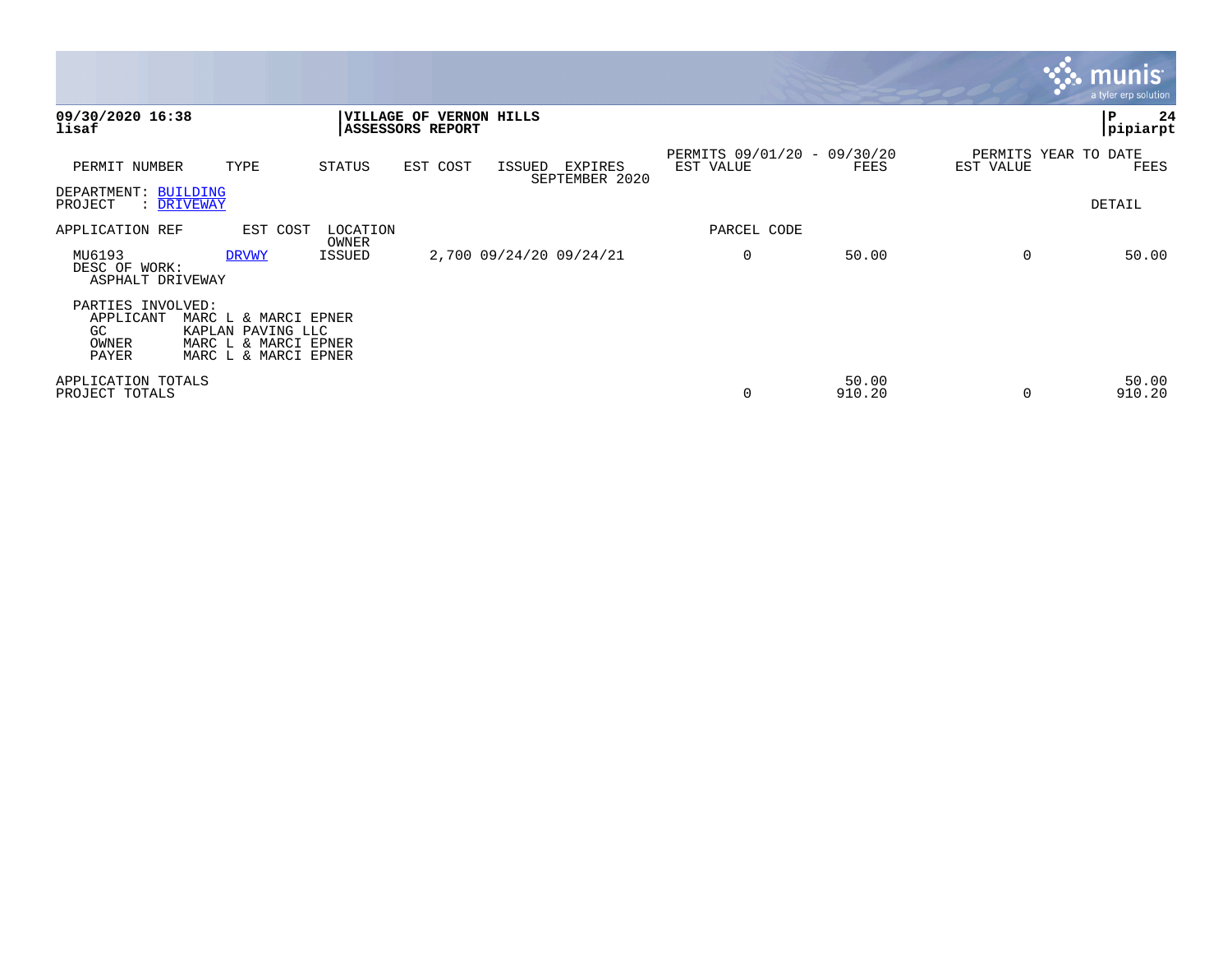|                                                                                                                                                                                                                                                               |                                                                                 | <b>munis</b><br>a tyler erp solution                  |
|---------------------------------------------------------------------------------------------------------------------------------------------------------------------------------------------------------------------------------------------------------------|---------------------------------------------------------------------------------|-------------------------------------------------------|
| 09/30/2020 16:38<br>VILLAGE OF VERNON HILLS<br>lisaf<br>ASSESSORS REPORT<br>SEPTEMBER 2020<br>DEPARTMENT: BUILDING                                                                                                                                            |                                                                                 | ∣P<br>25<br> pipiarpt                                 |
| PROJECT<br>: ELEVATOR<br>APPLICATION REF<br>EST COST<br>LOCATION<br>OWNER                                                                                                                                                                                     | PARCEL CODE                                                                     | DETAIL                                                |
| 5684<br>51,544<br>300 NORTH MILWAUKEE AVE<br>BAXTER CREDIT UNION/JMS<br>TYPE<br>EST COST<br>PERMIT NUMBER<br>STATUS<br>ISSUED<br>EXPIRES<br>51,544 09/18/20 09/18/21<br>MU6156<br>ISSUED<br><b>ELEVATOR</b><br>DESC OF WORK:<br>INTERIOR ELEVATOR CAB REMODEL | 1503302030<br>PERMITS 09/01/20 - 09/30/20<br>EST VALUE<br>FEES<br>0<br>1,315.00 | PERMITS YEAR TO DATE<br>EST VALUE<br>FEES<br>1,315.00 |
| PARTIES INVOLVED:<br>APPLICANT<br>PEPPER CONSTRUCTION<br>GC<br>PEPPER CONSTRUCTION<br>BAXTER CREDIT UNION/JMS<br>OWNER<br>PAYER<br>PEPPER CONSTRUCTION<br>PAYER<br>THYSSENKRUPP ELEVATOR<br>APPLICATION TOTALS<br>PROJECT TOTALS                              | 1,315.00<br>1,315.00<br>0                                                       | 1,315.00<br>1,315.00                                  |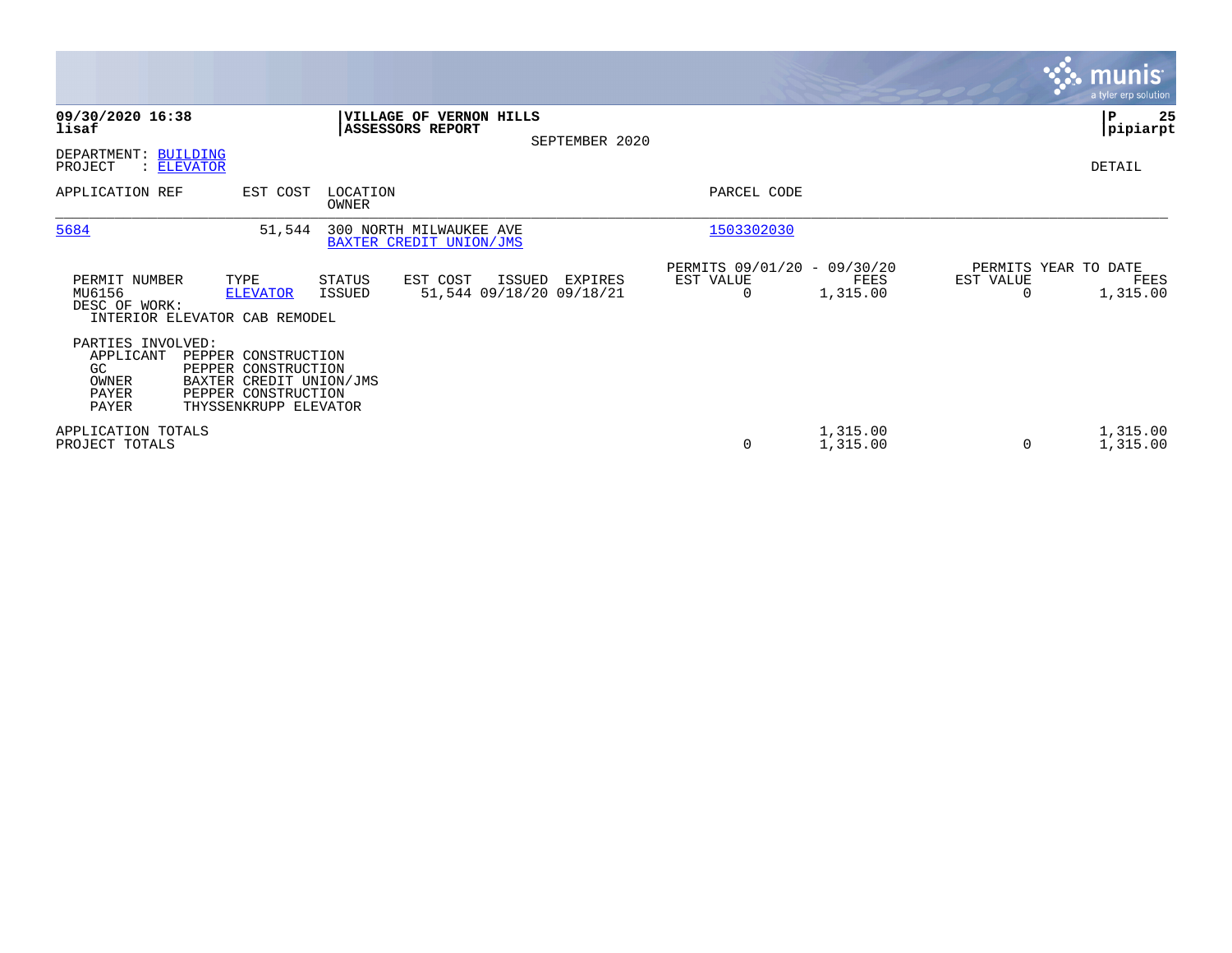|                                                                                                                                                                   |                                                                                         |                                                                          | munis<br>a tyler erp solution                                     |
|-------------------------------------------------------------------------------------------------------------------------------------------------------------------|-----------------------------------------------------------------------------------------|--------------------------------------------------------------------------|-------------------------------------------------------------------|
| 09/30/2020 16:38<br>lisaf                                                                                                                                         | VILLAGE OF VERNON HILLS<br>ASSESSORS REPORT                                             |                                                                          | lР<br>26                                                          |
|                                                                                                                                                                   | SEPTEMBER 2020                                                                          |                                                                          | pipiarpt                                                          |
| DEPARTMENT: BUILDING<br>$:$ FENCE<br>PROJECT                                                                                                                      |                                                                                         |                                                                          | DETAIL                                                            |
| APPLICATION REF<br>EST COST                                                                                                                                       | LOCATION<br><b>OWNER</b>                                                                | PARCEL CODE                                                              |                                                                   |
| 5646                                                                                                                                                              | 1,000<br>214 ALPINE DR<br><b>MARSHA COWLES</b>                                          | 1505421011                                                               |                                                                   |
| PERMIT NUMBER<br>TYPE<br>MU5728<br><b>FENCE</b><br>DESC OF WORK:<br>POSTS                                                                                         | EST COST<br>ISSUED EXPIRES<br>STATUS<br>COMPLT<br>1,000 09/10/20 09/10/21               | PERMITS 09/01/20 - 09/30/20<br>EST VALUE<br>FEES<br>$\mathbf 0$<br>30.00 | PERMITS YEAR TO DATE<br>EST VALUE<br>FEES<br>30.00<br>0           |
| PARTIES INVOLVED:<br>FENCE<br>AZTEC FENCE COMPANY<br>GC<br>AZTEC FENCE COMPANY<br>MARSHA COWLES<br>OWNER<br>PAYER<br><b>MARSHA COWLES</b>                         |                                                                                         |                                                                          |                                                                   |
| APPLICATION TOTALS                                                                                                                                                |                                                                                         | 30.00                                                                    | 30.00                                                             |
| 5984                                                                                                                                                              | 2,760<br>304 APOLLO CT<br>RICHARD LOIBEN                                                | 1505427004                                                               |                                                                   |
| TYPE<br>PERMIT NUMBER<br>MU6090<br><b>FENCE</b><br>DESC OF WORK:<br>FENCE                                                                                         | EST COST<br>ISSUED EXPIRES<br><b>STATUS</b><br><b>ISSUED</b><br>2,760 09/02/20 09/28/21 | PERMITS 09/01/20 - 09/30/20<br>EST VALUE<br>FEES<br>0<br>50.00           | PERMITS YEAR TO DATE<br>EST VALUE<br>FEES<br>$\mathbf 0$<br>50.00 |
| PARTIES INVOLVED:<br>APPLICANT<br>GOLDEN FENCE INC<br>FENCE<br>GOLDEN FENCE INC<br>GC<br>GOLDEN FENCE INC<br>OWNER<br>RICHARD LOIBEN<br>PAYER<br>GOLDEN FENCE INC |                                                                                         |                                                                          |                                                                   |
| APPLICATION TOTALS                                                                                                                                                |                                                                                         | 50.00                                                                    | 50.00                                                             |
| 6010                                                                                                                                                              | 2,200<br>306 ALEXANDRIA DR<br><b>ROBIN ELSEA</b>                                        | 1505402001                                                               |                                                                   |
| PERMIT NUMBER<br>TYPE<br>MU6103<br><b>DRVWY</b><br>DESC OF WORK:<br>FENCE                                                                                         | <b>STATUS</b><br>EST COST<br>ISSUED EXPIRES<br>2,200 09/08/20 09/25/21<br>ISSUED        | PERMITS 09/01/20 - 09/30/20<br>EST VALUE<br>FEES<br>0<br>50.00           | PERMITS YEAR TO DATE<br>EST VALUE<br>FEES<br>$\mathbf 0$<br>50.00 |
| PARTIES INVOLVED:<br>APPLICANT<br>ROBIN ELSEA<br>FENCE<br>RED CEDAR FENCE CO<br>GC<br>ROBIN ELSEA<br>ROBIN ELSEA<br>OWNER<br>PAYER<br><b>ROBIN ELSEA</b>          |                                                                                         |                                                                          |                                                                   |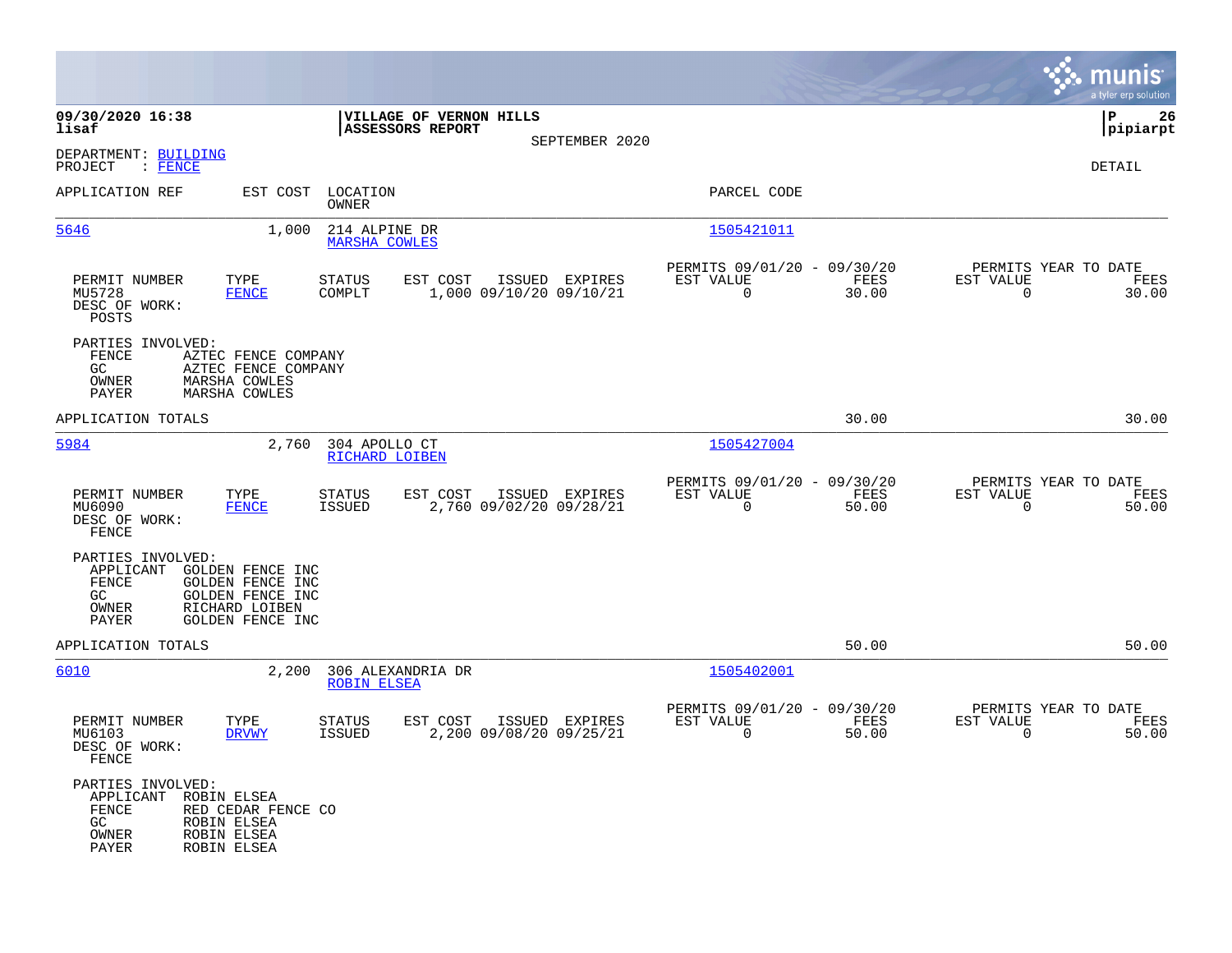|                                                                            |                                                                                                                     |                                        |                                             |                |                                                            |               |                                                     | munis<br>a tyler erp solution |
|----------------------------------------------------------------------------|---------------------------------------------------------------------------------------------------------------------|----------------------------------------|---------------------------------------------|----------------|------------------------------------------------------------|---------------|-----------------------------------------------------|-------------------------------|
| 09/30/2020 16:38<br>lisaf<br>APPLICATION TOTALS                            |                                                                                                                     |                                        | VILLAGE OF VERNON HILLS<br>ASSESSORS REPORT | SEPTEMBER 2020 |                                                            | 50.00         |                                                     | ΙP<br>27<br>pipiarpt<br>50.00 |
| DEPARTMENT: BUILDING<br>PROJECT : FENCE                                    |                                                                                                                     |                                        |                                             |                |                                                            |               |                                                     | DETAIL                        |
| APPLICATION REF                                                            |                                                                                                                     | EST COST LOCATION<br>OWNER             |                                             |                | PARCEL CODE                                                |               |                                                     |                               |
| 6022                                                                       | 3,000                                                                                                               | 202 ARRON CT<br><b>ANDERSON PRIETO</b> |                                             |                | 1505405020                                                 |               |                                                     |                               |
| PERMIT NUMBER<br>MU6165<br>DESC OF WORK:<br>FENCE                          | TYPE<br><b>FENCE</b>                                                                                                | <b>STATUS</b><br>ISSUED                | EST COST<br>3,000 09/21/20 09/28/21         | ISSUED EXPIRES | PERMITS 09/01/20 - 09/30/20<br>EST VALUE<br>$\mathbf 0$    | FEES<br>50.00 | PERMITS YEAR TO DATE<br>EST VALUE<br>$\mathbf 0$    | FEES<br>50.00                 |
| PARTIES INVOLVED:<br>APPLICANT<br>FENCE<br>GC<br>OWNER<br>PAYER            | ANDERSON PRIETO<br>ANDERSON PRIETO<br>ANDERSON PRIETO<br>ANDERSON PRIETO<br>ANDERSON PRIETO                         |                                        |                                             |                |                                                            |               |                                                     |                               |
| APPLICATION TOTALS                                                         |                                                                                                                     |                                        |                                             |                |                                                            | 50.00         |                                                     | 50.00                         |
| 6034                                                                       | 2,000                                                                                                               | 104 MARIMAC LN                         | ANIRBAN & SUCHANDRA DAS                     |                | 1508202028                                                 |               |                                                     |                               |
| PERMIT NUMBER<br>MU6154<br>DESC OF WORK:<br>FENCE                          | TYPE<br><b>FENCE</b>                                                                                                | <b>STATUS</b><br><b>ISSUED</b>         | EST COST<br>2,000 09/18/20 09/18/21         | ISSUED EXPIRES | PERMITS 09/01/20 - 09/30/20<br>EST VALUE<br>$\Omega$       | FEES<br>50.00 | PERMITS YEAR TO DATE<br>EST VALUE<br>0              | FEES<br>50.00                 |
| PARTIES INVOLVED:<br>APPLICANT<br>FENCE<br>GC.<br>OWNER<br>PAYER           | AZTEC FENCE COMPANY<br>AZTEC FENCE COMPANY<br>AZTEC FENCE COMPANY<br>ANIRBAN & SUCHANDRA DAS<br>AZTEC FENCE COMPANY |                                        |                                             |                |                                                            |               |                                                     |                               |
| APPLICATION TOTALS                                                         |                                                                                                                     |                                        |                                             |                |                                                            | 50.00         |                                                     | 50.00                         |
| 6035                                                                       | 4,600                                                                                                               | 282 DANBURY DR<br>DANIEL W BECK        |                                             |                | 1508220026                                                 |               |                                                     |                               |
| PERMIT NUMBER<br>MU6155<br>DESC OF WORK:<br>FENCE                          | TYPE<br><b>FENCE</b>                                                                                                | STATUS<br><b>ISSUED</b>                | EST COST<br>4,600 09/18/20 09/18/21         | ISSUED EXPIRES | PERMITS 09/01/20 - 09/30/20<br>EST VALUE<br>$\overline{0}$ | FEES<br>50.00 | PERMITS YEAR TO DATE<br>EST VALUE<br>$\overline{0}$ | FEES<br>50.00                 |
| PARTIES INVOLVED:<br>APPLICANT AZTEC FENCE COMPANY<br>FENCE<br>GC<br>OWNER | AZTEC FENCE COMPANY<br>AZTEC FENCE COMPANY<br>DANIEL W BECK                                                         |                                        |                                             |                |                                                            |               |                                                     |                               |

 $\mathcal{L}^{\text{max}}$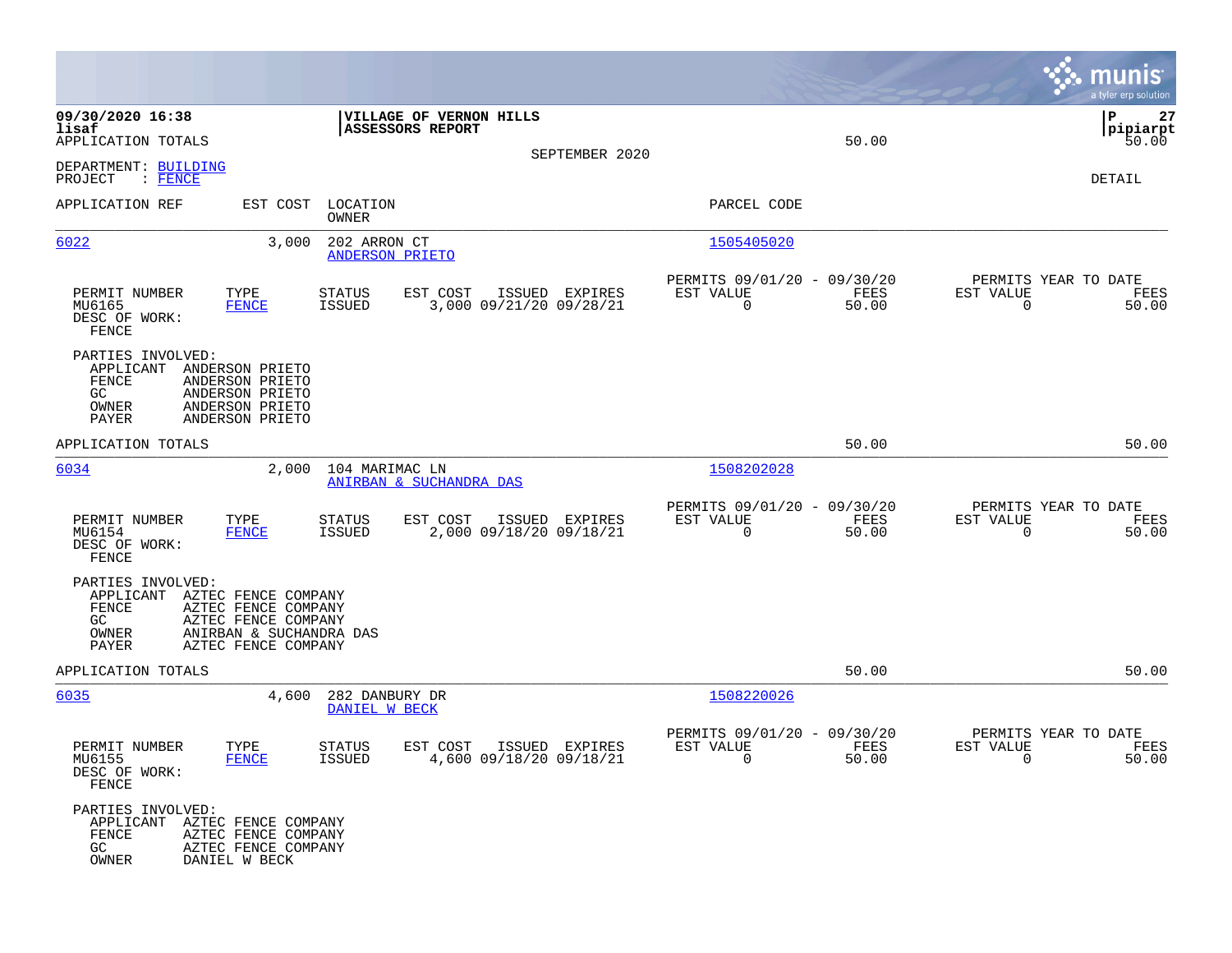|                                                                                                                                                                                 |                                                                                  |                                                                             | munis<br>a tyler erp solution                                     |
|---------------------------------------------------------------------------------------------------------------------------------------------------------------------------------|----------------------------------------------------------------------------------|-----------------------------------------------------------------------------|-------------------------------------------------------------------|
| 09/30/2020 16:38<br>lisaf                                                                                                                                                       | VILLAGE OF VERNON HILLS<br><b>ASSESSORS REPORT</b><br>SEPTEMBER 2020             |                                                                             | ΙP<br>28<br> pipiarpt                                             |
| DEPARTMENT: BUILDING<br>PROJECT<br>$\,$ : $_{\rm FENCE}$                                                                                                                        |                                                                                  |                                                                             | DETAIL                                                            |
| APPLICATION REF                                                                                                                                                                 | EST COST LOCATION                                                                | PARCEL CODE                                                                 |                                                                   |
| PAYER<br>AZTEC FENCE COMPANY                                                                                                                                                    | OWNER                                                                            |                                                                             |                                                                   |
| APPLICATION TOTALS                                                                                                                                                              |                                                                                  | 50.00                                                                       | 50.00                                                             |
| 6038<br>3,223                                                                                                                                                                   | 469 CHESTERFIELD LN<br>HAROLD & SUZY PARK                                        | 1508404007                                                                  |                                                                   |
| TYPE<br>PERMIT NUMBER<br>MU6192<br><b>FENCE</b><br>DESC OF WORK:<br>FENCE                                                                                                       | EST COST<br>STATUS<br>ISSUED EXPIRES<br>ISSUED<br>3,223 09/24/20 09/24/21        | PERMITS 09/01/20 - 09/30/20<br>FEES<br>EST VALUE<br>$\overline{0}$<br>50.00 | PERMITS YEAR TO DATE<br>EST VALUE<br>FEES<br>$\mathbf 0$<br>50.00 |
| PARTIES INVOLVED:<br>APPLICANT<br>ARTEAGA FENCE<br>FENCE<br>ARTEAGA FENCE<br>GC.<br>ARTEAGA FENCE<br>OWNER<br>HAROLD & SUZY PARK                                                |                                                                                  |                                                                             |                                                                   |
| APPLICATION TOTALS                                                                                                                                                              |                                                                                  | 50.00                                                                       | 50.00                                                             |
| 6082<br>6,000                                                                                                                                                                   | 8 MONTAUK LN<br>SURESH & NILAM BHATIA                                            | 1505414018                                                                  |                                                                   |
| PERMIT NUMBER<br>TYPE<br>MU6161<br><b>FENCE</b><br>DESC OF WORK:<br>FENCE                                                                                                       | <b>STATUS</b><br>EST COST<br>ISSUED EXPIRES<br>6,000 09/21/20 09/21/21<br>ISSUED | PERMITS 09/01/20 - 09/30/20<br>FEES<br>EST VALUE<br>$\mathbf 0$<br>60.00    | PERMITS YEAR TO DATE<br>EST VALUE<br>FEES<br>$\mathbf 0$<br>60.00 |
| PARTIES INVOLVED:<br>APPLICANT<br>SERGEY CHAADAYEV<br>FENCE<br>AZTEC FENCE COMPANY<br>GC.<br>AZTEC FENCE COMPANY<br>SURESH & NILAM BHATIA<br>OWNER<br>SERGEY CHAADAYEV<br>PAYER |                                                                                  |                                                                             |                                                                   |
| APPLICATION TOTALS                                                                                                                                                              |                                                                                  | 60.00                                                                       | 60.00                                                             |
| 6085<br>6,023                                                                                                                                                                   | 404 WOODLAND CHASE LANE<br><b>KRISTEN VERCILLO</b>                               | 1516104028                                                                  |                                                                   |
| PERMIT NUMBER<br>TYPE<br>MU6190<br>FENCE<br>DESC OF WORK:<br>FENCE                                                                                                              | STATUS<br>EST COST ISSUED EXPIRES<br><b>ISSUED</b><br>6,023 09/24/20 09/24/21    | PERMITS 09/01/20 - 09/30/20<br>EST VALUE<br>FEES<br>$\Omega$<br>60.23       | PERMITS YEAR TO DATE<br>EST VALUE<br>FEES<br>$\Omega$<br>60.23    |
| PARTIES INVOLVED:<br>APPLICANT<br>ARTEAGA FENCE<br>FENCE<br>ARTEAGA FENCE<br>GC<br>ARTEAGA FENCE                                                                                |                                                                                  |                                                                             |                                                                   |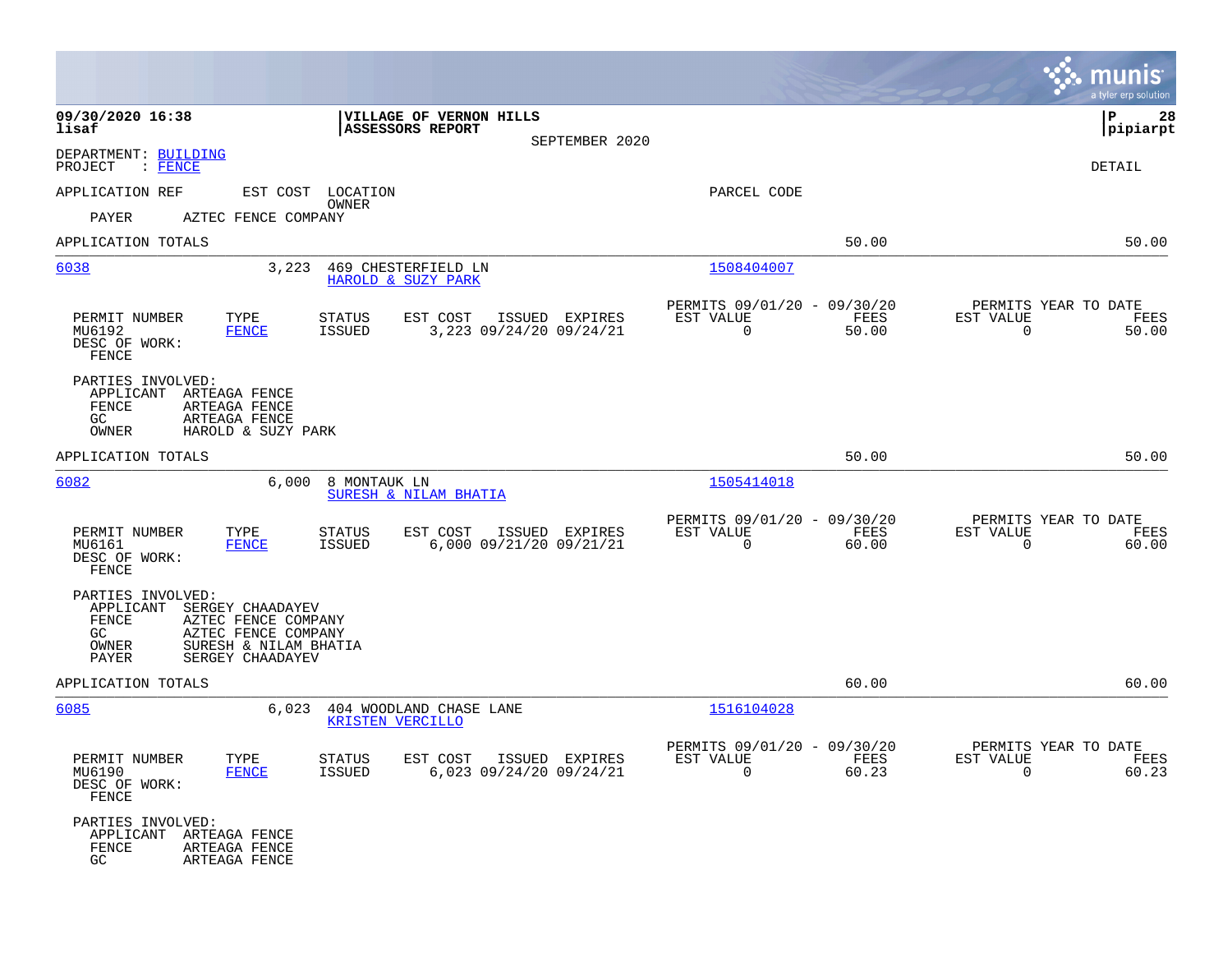|                                                                                                                                                                                |                                                                                 |                                                                             | munis<br>a tyler erp solution                                     |
|--------------------------------------------------------------------------------------------------------------------------------------------------------------------------------|---------------------------------------------------------------------------------|-----------------------------------------------------------------------------|-------------------------------------------------------------------|
| 09/30/2020 16:38<br>lisaf                                                                                                                                                      | VILLAGE OF VERNON HILLS<br>ASSESSORS REPORT                                     |                                                                             | 29<br>P<br> pipiarpt                                              |
| DEPARTMENT: BUILDING<br>PROJECT<br>$\colon$ FENCE                                                                                                                              | SEPTEMBER 2020                                                                  |                                                                             | DETAIL                                                            |
| APPLICATION REF                                                                                                                                                                | EST COST LOCATION                                                               | PARCEL CODE                                                                 |                                                                   |
| OWNER<br>KRISTEN VERCILLO                                                                                                                                                      | OWNER                                                                           |                                                                             |                                                                   |
| APPLICATION TOTALS                                                                                                                                                             |                                                                                 | 60.23                                                                       | 60.23                                                             |
| 6097<br>9,000                                                                                                                                                                  | 540 COUNCIL CIRCLE<br><b>PLACEHOLDER</b>                                        | 1133205036                                                                  |                                                                   |
| PERMIT NUMBER<br>TYPE<br>MU6169<br><b>FENCE</b><br>DESC OF WORK:<br>FENCE                                                                                                      | EST COST<br>ISSUED EXPIRES<br>STATUS<br>ISSUED<br>9,000 09/21/20 09/21/21       | PERMITS 09/01/20 - 09/30/20<br>FEES<br>EST VALUE<br>$\overline{0}$<br>90.00 | PERMITS YEAR TO DATE<br>EST VALUE<br>FEES<br>$\mathbf 0$<br>90.00 |
| PARTIES INVOLVED:<br>APPLICANT<br>CUSTOM BUILT FENCE<br>FENCE<br>CUSTOM BUILT FENCE<br>GC.<br>CUSTOM BUILT FENCE<br>OWNER<br>PLACEHOLDER<br>PAYER<br><b>CUSTOM BUILT FENCE</b> |                                                                                 |                                                                             |                                                                   |
| APPLICATION TOTALS                                                                                                                                                             |                                                                                 | 90.00                                                                       | 90.00                                                             |
| 6102<br>6,000                                                                                                                                                                  | 73 MONTEREY DR<br><b>PAM THOMPSON</b>                                           | 1508204020                                                                  |                                                                   |
| PERMIT NUMBER<br>TYPE<br>MU6194<br><b>FENCE</b><br>DESC OF WORK:<br>FENCE                                                                                                      | EST COST<br>ISSUED EXPIRES<br>STATUS<br>ISSUED<br>$6,000$ $09/24/20$ $09/24/21$ | PERMITS 09/01/20 - 09/30/20<br>EST VALUE<br>FEES<br>$\mathbf 0$<br>60.00    | PERMITS YEAR TO DATE<br>EST VALUE<br>FEES<br>$\mathbf 0$<br>60.00 |
| PARTIES INVOLVED:<br>APPLICANT AZTEC FENCE COMPANY<br>GC<br>AZTEC FENCE COMPANY<br>OWNER<br>PAM THOMPSON<br>PAYER<br>AZTEC FENCE COMPANY                                       |                                                                                 |                                                                             |                                                                   |
| APPLICATION TOTALS                                                                                                                                                             |                                                                                 | 60.00                                                                       | 60.00                                                             |
| 6107<br>6,000                                                                                                                                                                  | 209 SOUTHFIELD DR<br><b>ADAM KRATER</b>                                         | 1506403001                                                                  |                                                                   |
| PERMIT NUMBER<br>TYPE<br>MU6226<br><b>FENCE</b><br>DESC OF WORK:<br>FENCE                                                                                                      | <b>STATUS</b><br>EST COST ISSUED EXPIRES<br>6,000 09/30/20 09/30/21<br>ISSUED   | PERMITS 09/01/20 - 09/30/20<br>EST VALUE<br>FEES<br>$\Omega$<br>60.00       | PERMITS YEAR TO DATE<br>EST VALUE<br>FEES<br>$\Omega$<br>60.00    |
| PARTIES INVOLVED:<br>APPLICANT<br>ADAM KRATER<br>FENCE<br>ADVANCE FENCE<br>GC<br>ADAM KRATER                                                                                   |                                                                                 |                                                                             |                                                                   |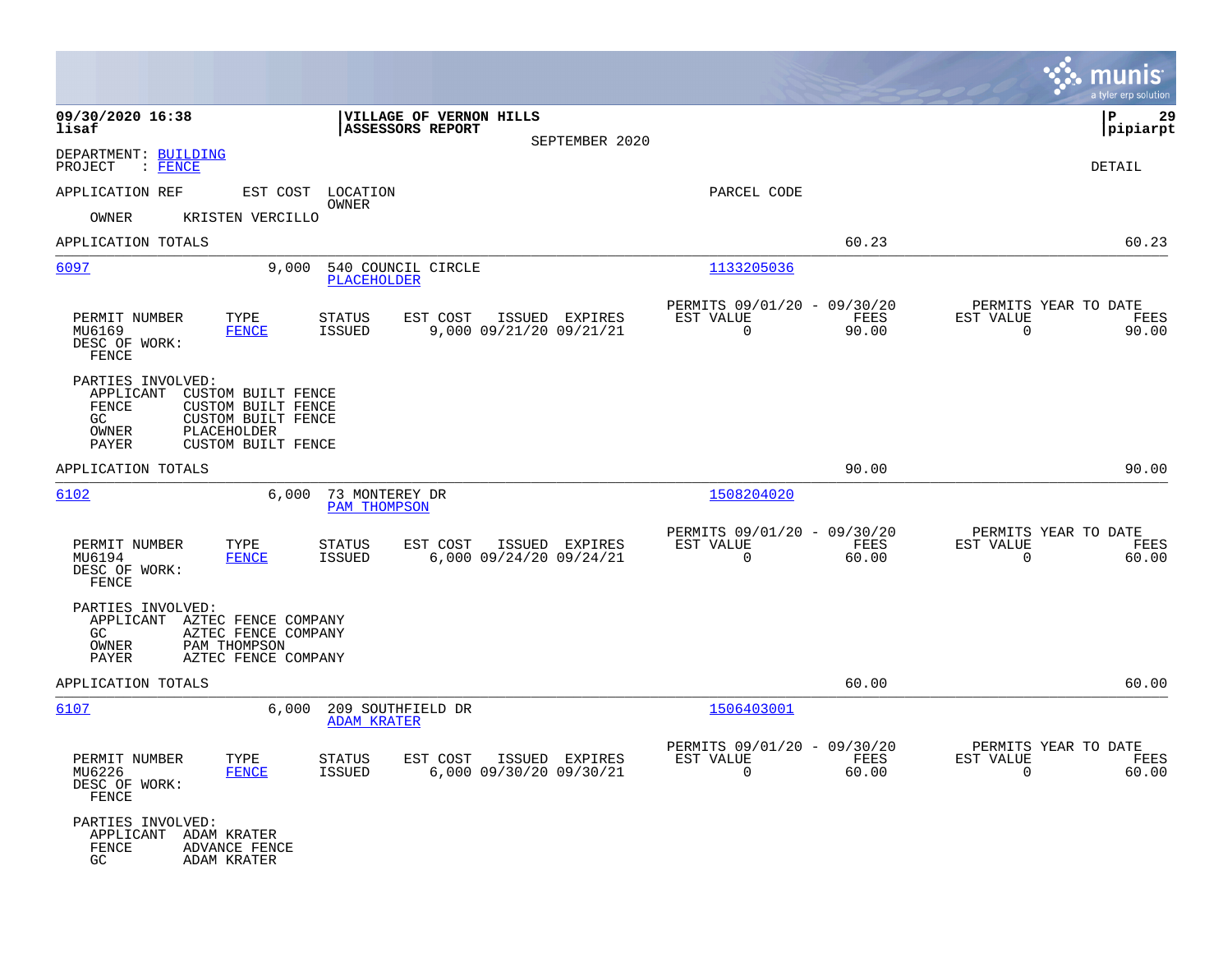|                                                                                                                                                                      |                                                                                   |                                                                          | munis<br>a tyler erp solution                                      |
|----------------------------------------------------------------------------------------------------------------------------------------------------------------------|-----------------------------------------------------------------------------------|--------------------------------------------------------------------------|--------------------------------------------------------------------|
| 09/30/2020 16:38<br>lisaf                                                                                                                                            | VILLAGE OF VERNON HILLS<br><b>ASSESSORS REPORT</b><br>SEPTEMBER 2020              |                                                                          | l P<br>30<br> pipiarpt                                             |
| DEPARTMENT: BUILDING<br>PROJECT<br>$:$ FENCE                                                                                                                         |                                                                                   |                                                                          | DETAIL                                                             |
| APPLICATION REF<br>EST COST                                                                                                                                          | LOCATION<br>OWNER                                                                 | PARCEL CODE                                                              |                                                                    |
| OWNER<br>ADAM KRATER<br>PAYER<br>ADAM KRATER                                                                                                                         |                                                                                   |                                                                          |                                                                    |
| APPLICATION TOTALS                                                                                                                                                   |                                                                                   | 60.00                                                                    | 60.00                                                              |
| 6110<br>68,000                                                                                                                                                       | 0 DARLING DRIVE<br>CP LOGISTICS VERNON HILLS, LLC                                 | 1510300002                                                               |                                                                    |
| PERMIT NUMBER<br>TYPE<br><b>FENCE</b><br>MU6181<br>DESC OF WORK:<br>FENCING AT SOUTHLAKE INDUSTRIAL                                                                  | <b>STATUS</b><br>EST COST<br>ISSUED EXPIRES<br>ISSUED<br>68,000 09/23/20 09/23/21 | PERMITS 09/01/20 - 09/30/20<br>FEES<br>EST VALUE<br>$\Omega$<br>680.00   | PERMITS YEAR TO DATE<br>EST VALUE<br>FEES<br>$\mathbf 0$<br>680.00 |
| PARTIES INVOLVED:<br>APPLICANT ALSTON<br>FENCE<br><b>ACTION FENCE</b><br>GC.<br>ALSTON<br><b>OCCUPANT</b><br>SOUTHLAKE INDUSTRIAL CENTER<br>OWNER<br>PAYER<br>ALSTON | CP LOGISTICS VERNON HILLS, LLC                                                    |                                                                          |                                                                    |
| APPLICATION TOTALS                                                                                                                                                   |                                                                                   | 680.00                                                                   | 680.00                                                             |
| 6131<br>500                                                                                                                                                          | 365 CHERRY VALLEY RD<br><b>JACOB LUDOLPH</b>                                      | 1508107078                                                               |                                                                    |
| PERMIT NUMBER<br>TYPE<br>MU6223<br><b>FENCE</b><br>DESC OF WORK:<br>FENCE TO ENCLOSE BACKYARD                                                                        | <b>STATUS</b><br>EST COST<br>ISSUED EXPIRES<br>500 09/30/20 09/30/21<br>ISSUED    | PERMITS 09/01/20 - 09/30/20<br>EST VALUE<br>FEES<br>$\mathbf 0$<br>30.00 | PERMITS YEAR TO DATE<br>EST VALUE<br>FEES<br>30.00<br>0            |
| PARTIES INVOLVED:<br>APPLICANT<br>JACOB LUDOLPH<br>GC<br>JACOB LUDOLPH<br>OWNER<br><b>JACOB LUDOLPH</b><br><b>JACOB LUDOLPH</b><br>PAYER                             |                                                                                   |                                                                          |                                                                    |
| APPLICATION TOTALS                                                                                                                                                   |                                                                                   | 30.00                                                                    | 30.00                                                              |
| 6136<br>5,200                                                                                                                                                        | 339 LASALLE ST<br>JAMES P & CATHERINE M HOMMER, JR                                | 1509308042                                                               |                                                                    |
| PERMIT NUMBER<br>TYPE<br>MU6225<br><b>FENCE</b><br>DESC OF WORK:<br>FENCE                                                                                            | <b>STATUS</b><br>EST COST<br>ISSUED EXPIRES<br>5,200 09/30/20 09/30/21<br>ISSUED  | PERMITS 09/01/20 - 09/30/20<br>EST VALUE<br>FEES<br>$\Omega$<br>52.00    | PERMITS YEAR TO DATE<br>EST VALUE<br>FEES<br>$\Omega$<br>52.00     |
| PARTIES INVOLVED:<br>APPLICANT JAMES P & CATHERINE M HOMMER, JR                                                                                                      |                                                                                   |                                                                          |                                                                    |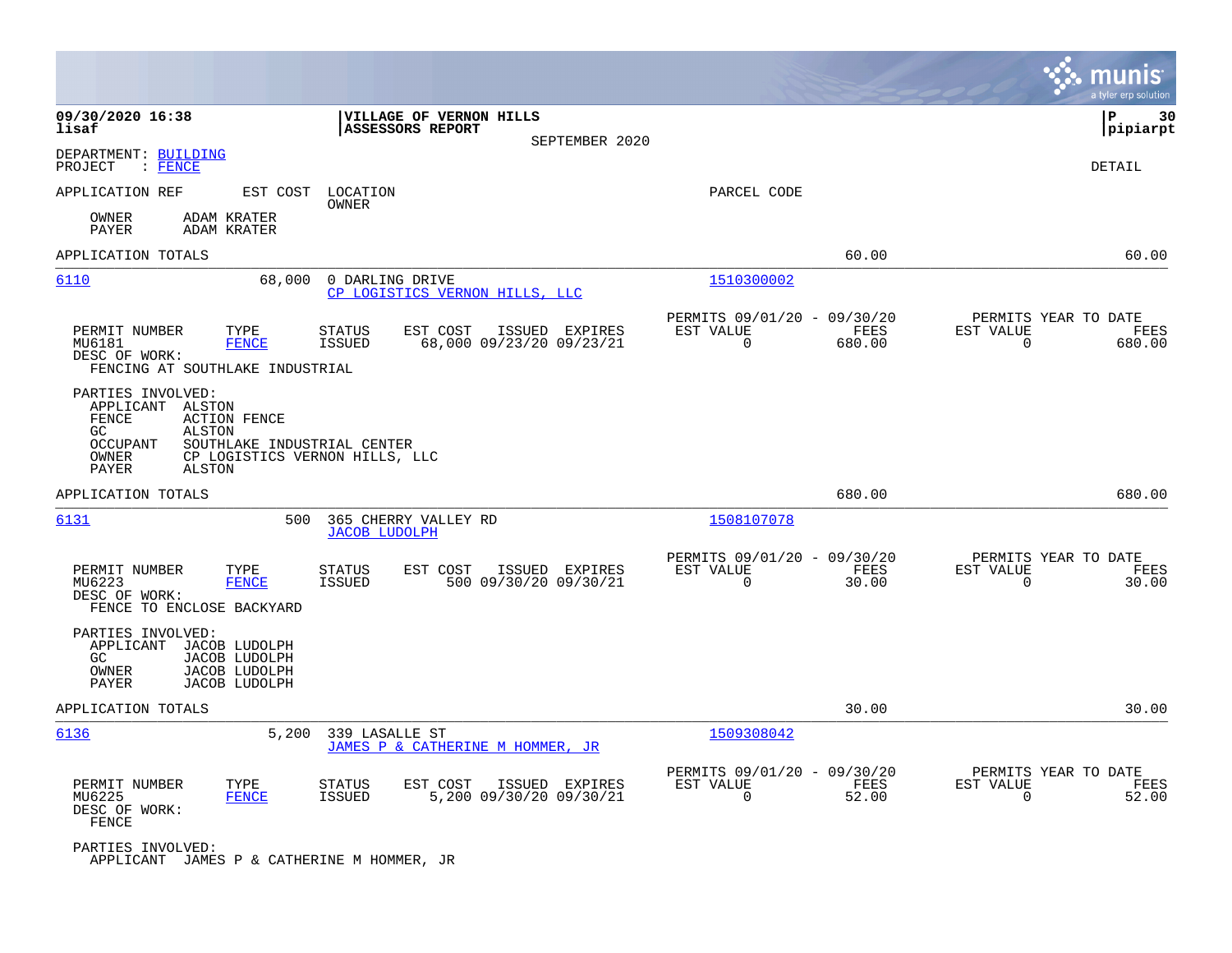|                                                                                                                                                                                                                   |                        | <b>munis</b><br>a tyler erp solution |
|-------------------------------------------------------------------------------------------------------------------------------------------------------------------------------------------------------------------|------------------------|--------------------------------------|
| 09/30/2020 16:38<br>VILLAGE OF VERNON HILLS<br>lisaf<br><b>ASSESSORS REPORT</b><br>SEPTEMBER 2020                                                                                                                 |                        | 31<br>l P<br> pipiarpt               |
| DEPARTMENT: BUILDING<br>PROJECT<br>: FENCE                                                                                                                                                                        |                        | DETAIL                               |
| APPLICATION REF<br>EST COST<br>LOCATION<br>OWNER<br>FENCE<br>GOLDEN FENCE INC<br>GC<br>JAMES P & CATHERINE M HOMMER, JR<br>OWNER<br>JAMES P & CATHERINE M HOMMER, JR<br>JAMES P & CATHERINE M HOMMER, JR<br>PAYER | PARCEL CODE            |                                      |
| APPLICATION TOTALS<br>PROJECT TOTALS                                                                                                                                                                              | 52.00<br>1,422.23<br>0 | 52.00<br>1,422.23<br>0               |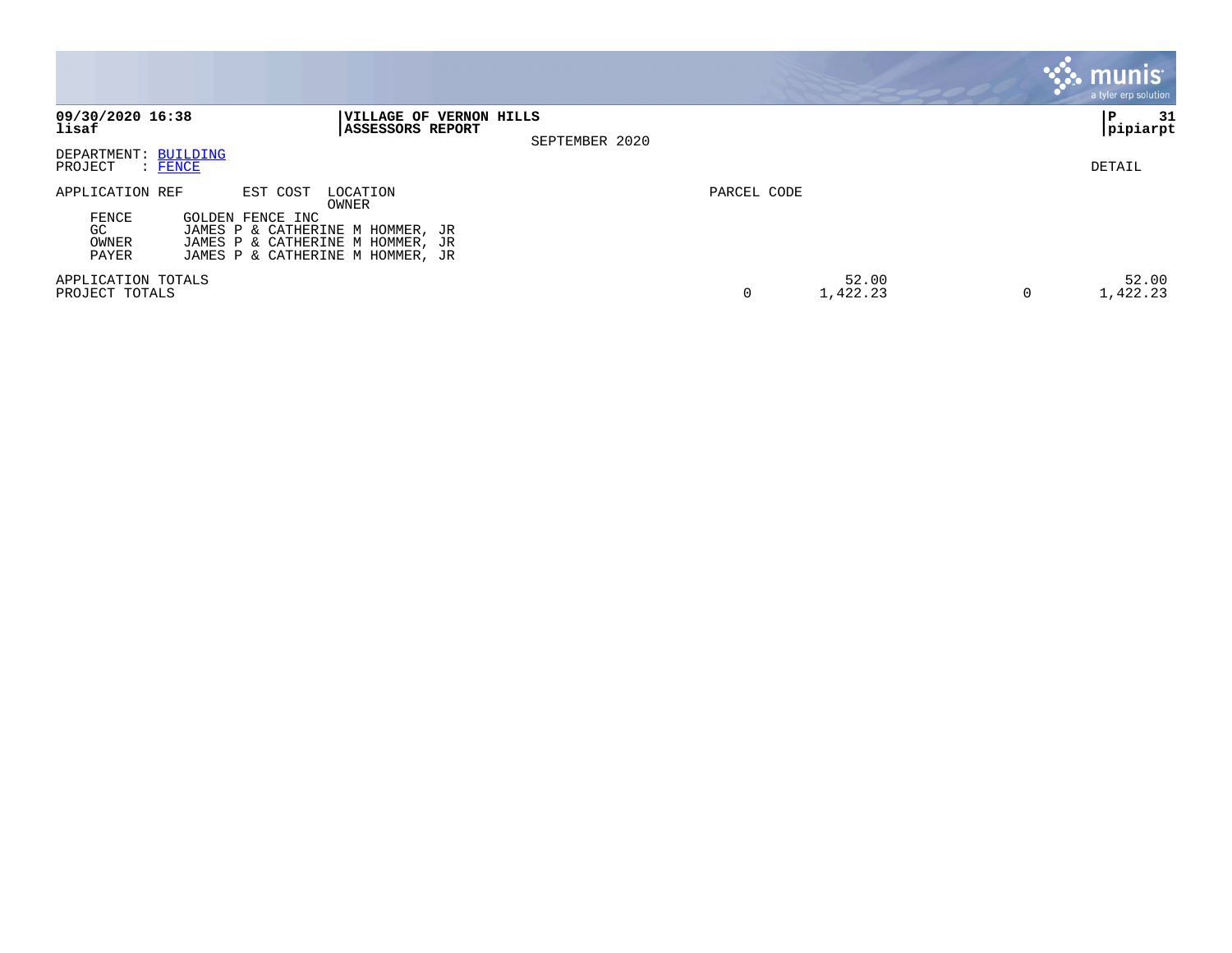|                                                                                                                   |                                                                                                                                                                        |                                                                           | munis<br>a tyler erp solution                                      |
|-------------------------------------------------------------------------------------------------------------------|------------------------------------------------------------------------------------------------------------------------------------------------------------------------|---------------------------------------------------------------------------|--------------------------------------------------------------------|
| 09/30/2020 16:38<br>lisaf                                                                                         | VILLAGE OF VERNON HILLS<br>ASSESSORS REPORT                                                                                                                            |                                                                           | ΙP<br>32<br> pipiarpt                                              |
| DEPARTMENT: BUILDING<br>: <u>FIRE ALARM</u><br>PROJECT                                                            | SEPTEMBER 2020                                                                                                                                                         |                                                                           | DETAIL                                                             |
| APPLICATION REF<br>EST COST                                                                                       | LOCATION<br>OWNER                                                                                                                                                      | PARCEL CODE                                                               |                                                                    |
| 5960<br>3,920                                                                                                     | 860S MILWAUKEE AVE<br>AMERICAN NAT'L BANK & TRUST CO/CHICAGO                                                                                                           | 1515200079                                                                |                                                                    |
| TYPE<br>PERMIT NUMBER<br>MU6082<br>DESC OF WORK:<br>FIRE ALARM                                                    | EST COST<br>ISSUED EXPIRES<br>STATUS<br>3,920 09/01/20 09/25/21<br>FIRE ALARM ISSUED                                                                                   | PERMITS 09/01/20 - 09/30/20<br>EST VALUE<br>FEES<br>$\mathbf 0$<br>405.00 | PERMITS YEAR TO DATE<br>EST VALUE<br>FEES<br>$\mathbf 0$<br>405.00 |
| PARTIES INVOLVED:<br>ALARM<br>APPLICANT<br>GC.<br>OCCUPANT<br>WATERWAY GAS & WASH<br>OWNER<br>PAYER               | WORLD SECURITY & CONTROL INC<br>WORLD SECURITY & CONTROL INC<br>WORLD SECURITY & CONTROL INC<br>AMERICAN NAT'L BANK & TRUST CO/CHICAGO<br>WORLD SECURITY & CONTROL INC |                                                                           |                                                                    |
| APPLICATION TOTALS                                                                                                |                                                                                                                                                                        | 405.00                                                                    | 405.00                                                             |
| 5994<br>4,000                                                                                                     | 560 BUNKER CT 100<br>CONTINENTAL EXECUTIVE PARKE, LLC                                                                                                                  | 1504202144                                                                |                                                                    |
| PERMIT NUMBER<br>TYPE<br>MU6088<br>DESC OF WORK:<br>FIRE ALARM                                                    | <b>STATUS</b><br>EST COST<br>ISSUED EXPIRES<br>FIRE ALARM COMPLT<br>4,000 09/09/20 09/09/21                                                                            | PERMITS 09/01/20 - 09/30/20<br>FEES<br>EST VALUE<br>0<br>310.00           | PERMITS YEAR TO DATE<br>EST VALUE<br>FEES<br>0<br>310.00           |
| PARTIES INVOLVED:<br>ALARM<br>APPLICANT<br>GC.<br>SONG OKUNO CONSTRUCTION<br>OCCUPANT<br>NUWAVE<br>OWNER<br>PAYER | TOP TO BOTTOM INSTALLATIONS<br>TOP TO BOTTOM INSTALLATIONS<br>CONTINENTAL EXECUTIVE PARKE, LLC<br>TOP TO BOTTOM INSTALLATIONS                                          |                                                                           |                                                                    |
| APPLICATION TOTALS                                                                                                |                                                                                                                                                                        | 310.00                                                                    | 310.00                                                             |
| 6014<br>2,800                                                                                                     | 246 HAWTHORN VILLAGE COMMONS<br>US TRUST-BOA-SAM RES                                                                                                                   | 1133302053                                                                |                                                                    |
| PERMIT NUMBER<br>TYPE<br>MU6168<br>DESC OF WORK:<br>FIRE ALARMS                                                   | EST COST<br>ISSUED EXPIRES<br>STATUS<br>FIRE ALARM ISSUED<br>2,800 09/21/20 09/21/21                                                                                   | PERMITS 09/01/20 - 09/30/20<br>EST VALUE<br>FEES<br>0<br>340.00           | PERMITS YEAR TO DATE<br>EST VALUE<br>FEES<br>340.00<br>0           |
| PARTIES INVOLVED:<br>ALARM<br>APPLICANT<br>GC.                                                                    | CHICAGO METROPOLITAN FIRE PREVENTION<br>CHICAGO METROPOLITAN FIRE PREVENTION<br>CHICAGO METROPOLITAN FIRE PREVENTION                                                   |                                                                           |                                                                    |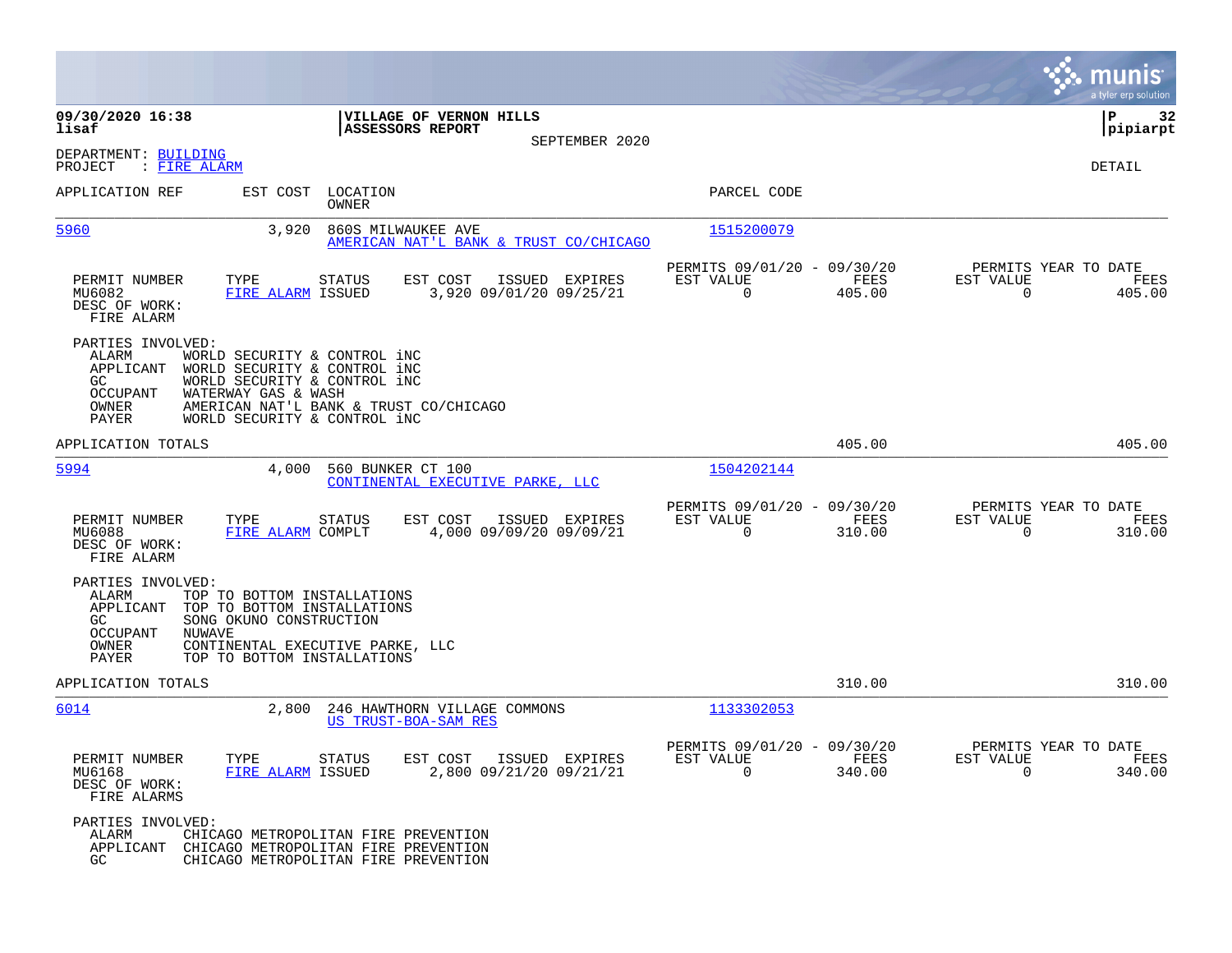|                                                                                                    |                                                                                        |             |                    | <b>munis</b><br>a tyler erp solution |    |
|----------------------------------------------------------------------------------------------------|----------------------------------------------------------------------------------------|-------------|--------------------|--------------------------------------|----|
| 09/30/2020 16:38<br>lisaf                                                                          | <b>VERNON HILLS</b><br><b> VILLAGE OF</b><br><b>ASSESSORS REPORT</b><br>SEPTEMBER 2020 |             |                    | ΙP<br> pipiarpt                      | 33 |
| DEPARTMENT: BUILDING<br>PROJECT<br>: FIRE ALARM                                                    |                                                                                        |             |                    | DETAIL                               |    |
| APPLICATION REF<br>EST COST<br>OCCUPANT<br>PEARLE VISION<br>OWNER<br>US TRUST-BOA-SAM RES<br>PAYER | LOCATION<br>OWNER<br>CHICAGO METROPOLITAN FIRE PREVENTION                              | PARCEL CODE |                    |                                      |    |
| APPLICATION TOTALS<br>PROJECT TOTALS                                                               |                                                                                        | 0           | 340.00<br>1,055.00 | 340.00<br>1,055.00<br>0              |    |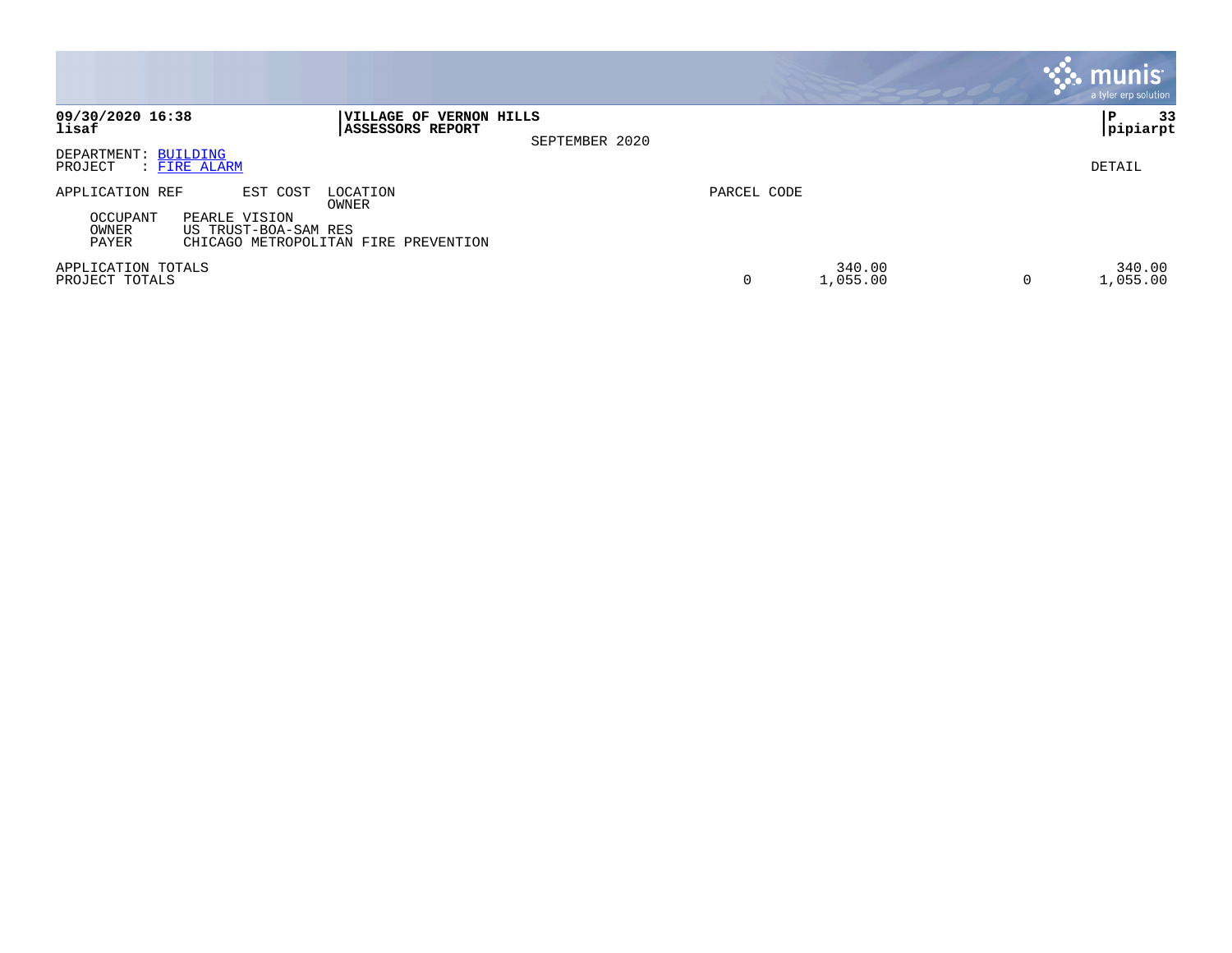|                                                                                                                 |                                                             |                          |                                                    |                |                                                      |                  |                       | munis<br>a tyler erp solution          |
|-----------------------------------------------------------------------------------------------------------------|-------------------------------------------------------------|--------------------------|----------------------------------------------------|----------------|------------------------------------------------------|------------------|-----------------------|----------------------------------------|
| 09/30/2020 16:38<br>lisaf                                                                                       |                                                             |                          | VILLAGE OF VERNON HILLS<br><b>ASSESSORS REPORT</b> | SEPTEMBER 2020 |                                                      |                  |                       | Þ<br>34<br> pipiarpt                   |
| DEPARTMENT: BUILDING<br>: FIRE SPRINKLER<br>PROJECT                                                             |                                                             |                          |                                                    |                |                                                      |                  |                       | DETAIL                                 |
| APPLICATION REF                                                                                                 | EST COST                                                    | LOCATION<br><b>OWNER</b> |                                                    |                | PARCEL CODE                                          |                  |                       |                                        |
| 6016                                                                                                            | 12,000                                                      | PLACEHOLDER              | 441 WOODLAND CHASE LANE                            |                | 1516106014                                           |                  |                       |                                        |
| PERMIT NUMBER<br>MU6183<br>DESC OF WORK:<br>FIRE SPRINKLER                                                      | TYPE<br><b>FIRE SPR</b>                                     | <b>STATUS</b><br>ISSUED  | EST COST<br>12,000 09/24/20 09/24/21               | ISSUED EXPIRES | PERMITS 09/01/20 - 09/30/20<br>EST VALUE<br>$\Omega$ | FEES<br>642.00   | EST VALUE<br>$\Omega$ | PERMITS YEAR TO DATE<br>FEES<br>642.00 |
| PARTIES INVOLVED:<br>APPLICANT NOVA FIRE PROTECTION<br>FIRE SPRIN NOVA FIRE PROTECTION<br>GC<br>OWNER<br>PAYER  | NOVA FIRE PROTECTION<br>PLACEHOLDER<br>NOVA FIRE PROTECTION |                          |                                                    |                |                                                      |                  |                       |                                        |
| APPLICATION TOTALS                                                                                              |                                                             |                          |                                                    |                |                                                      | 642.00           |                       | 642.00                                 |
| 6028                                                                                                            |                                                             | PLACEHOLDER              | 9,286 674 CUNEO BOULEVARD                          |                | 1133215013                                           |                  |                       |                                        |
| PERMIT NUMBER<br>MU6178<br>DESC OF WORK:<br>FIRE SPRINKLERS                                                     | TYPE<br>FIRE SPR                                            | <b>STATUS</b><br>ISSUED  | EST COST<br>9,286 09/23/20 09/23/21                | ISSUED EXPIRES | PERMITS 09/01/20 - 09/30/20<br>EST VALUE<br>$\Omega$ | FEES<br>292.86   | EST VALUE<br>$\Omega$ | PERMITS YEAR TO DATE<br>FEES<br>292.86 |
| PARTIES INVOLVED:<br>APPLICANT NOVA FIRE PROTECTION<br>FIRE SPRIN NOVA FIRE PROTECTION<br>GC.<br>OWNER<br>PAYER | NOVA FIRE PROTECTION<br>PLACEHOLDER<br>NOVA FIRE PROTECTION |                          |                                                    |                |                                                      |                  |                       |                                        |
| APPLICATION TOTALS<br>PROJECT TOTALS                                                                            |                                                             |                          |                                                    |                | 0                                                    | 292.86<br>934.86 | $\Omega$              | 292.86<br>934.86                       |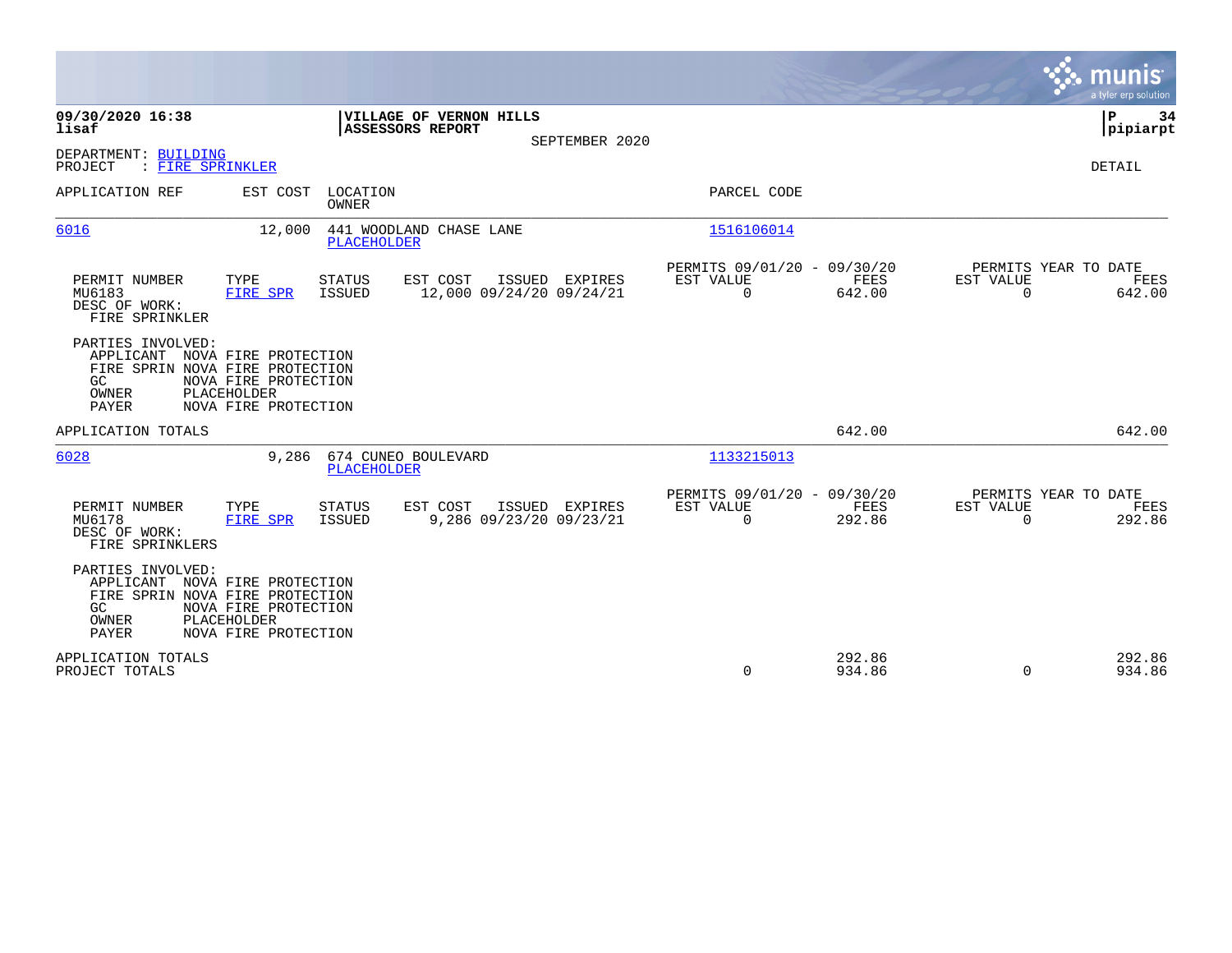|                                                              |                                                                                                                            |                                                          |                                             |                |                                               |                  |           | <b>munis</b><br>a tyler erp solution   |
|--------------------------------------------------------------|----------------------------------------------------------------------------------------------------------------------------|----------------------------------------------------------|---------------------------------------------|----------------|-----------------------------------------------|------------------|-----------|----------------------------------------|
| 09/30/2020 16:38<br>lisaf                                    |                                                                                                                            | ASSESSORS REPORT                                         | VILLAGE OF VERNON HILLS                     | SEPTEMBER 2020 |                                               |                  |           | ∣P<br>35<br> pipiarpt                  |
| DEPARTMENT: BUILDING<br>PROJECT                              | : MECHANICAL HOOD                                                                                                          |                                                          |                                             |                |                                               |                  |           | DETAIL                                 |
| APPLICATION REF                                              | EST COST                                                                                                                   | LOCATION<br>OWNER                                        |                                             |                | PARCEL CODE                                   |                  |           |                                        |
| 5461                                                         | $\Omega$                                                                                                                   | 913 NORTH MILWAUKEE AVENUE 100<br>PASSCO MELODY FARM DST |                                             |                | 1134302008                                    |                  |           |                                        |
| PERMIT NUMBER<br>MU6091<br>DESC OF WORK:<br>MECHANICAL HOOD  | TYPE<br>MECH HOOD                                                                                                          | STATUS<br>ISSUED                                         | EST COST<br>ISSUED<br>$0$ 09/02/20 09/09/21 | EXPIRES        | PERMITS 09/01/20 - 09/30/20<br>EST VALUE<br>0 | FEES<br>870.00   | EST VALUE | PERMITS YEAR TO DATE<br>FEES<br>870.00 |
| PARTIES INVOLVED:<br>GC.<br><b>HVAC</b><br>OCCUPANT<br>OWNER | SLYCE COAL FIRED PIZZA - VERNON HILLS<br>CORCORAN H & A<br>SLYCE COAL FIRED PIZZA - VERNON HILLS<br>PASSCO MELODY FARM DST |                                                          |                                             |                |                                               |                  |           |                                        |
| APPLICATION TOTALS<br>PROJECT TOTALS                         |                                                                                                                            |                                                          |                                             |                | $\mathbf 0$                                   | 870.00<br>870.00 |           | 870.00<br>870.00                       |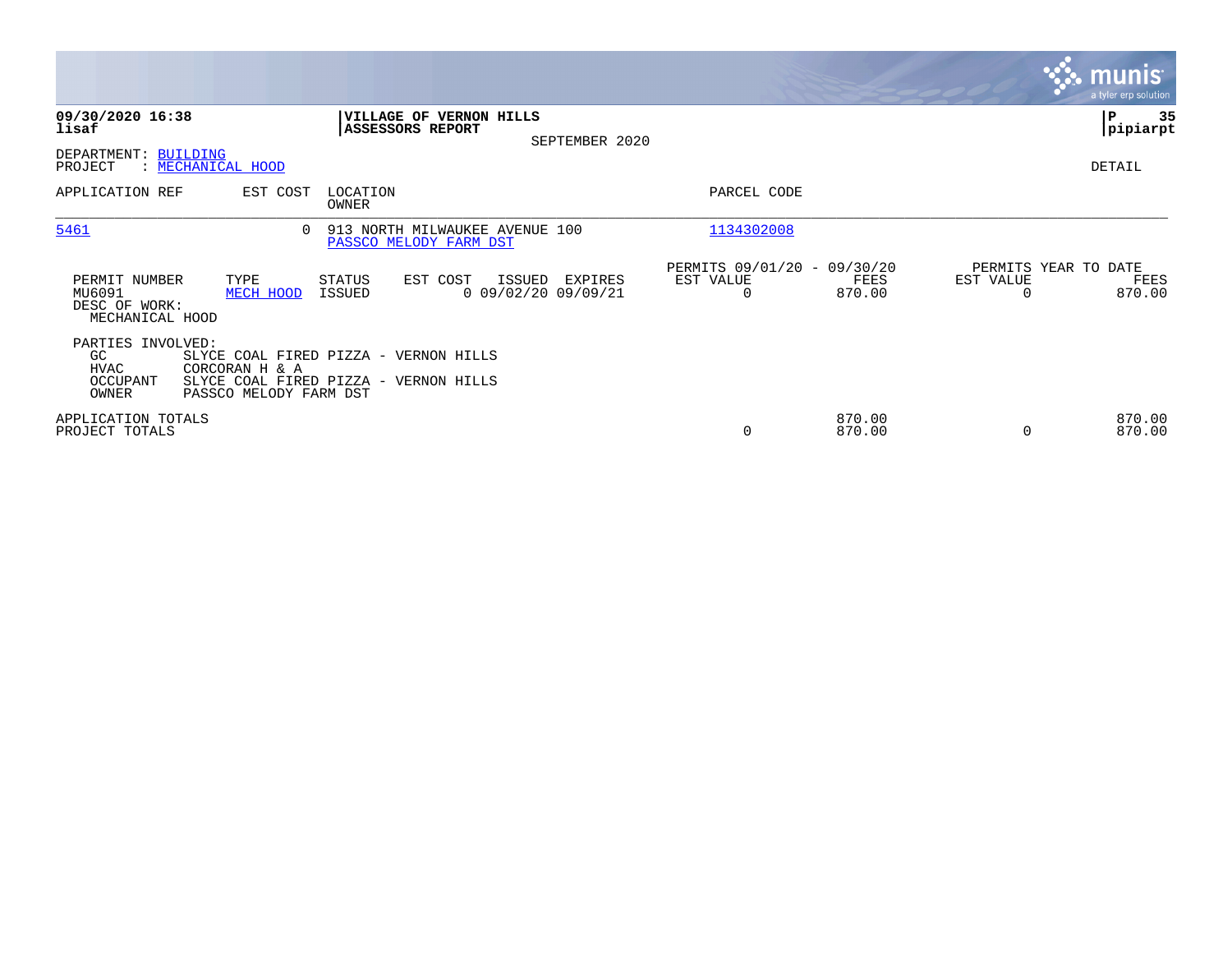|                                                                                                                                                                                                       |                                                                                  |                                                                     |                       |                                                                 | munis<br>a tyler erp solution |
|-------------------------------------------------------------------------------------------------------------------------------------------------------------------------------------------------------|----------------------------------------------------------------------------------|---------------------------------------------------------------------|-----------------------|-----------------------------------------------------------------|-------------------------------|
| 09/30/2020 16:38<br>lisaf                                                                                                                                                                             | VILLAGE OF VERNON HILLS<br>ASSESSORS REPORT<br>SEPTEMBER 2020                    |                                                                     |                       |                                                                 | ΙP<br>36<br> pipiarpt         |
| DEPARTMENT: BUILDING<br>: MISC COMMERCIAL<br>PROJECT                                                                                                                                                  |                                                                                  |                                                                     |                       |                                                                 | <b>DETAIL</b>                 |
| LOCATION<br>APPLICATION REF<br>EST COST<br><b>OWNER</b>                                                                                                                                               |                                                                                  | PARCEL CODE                                                         |                       |                                                                 |                               |
| 5161<br>1,035<br>TOM WARD                                                                                                                                                                             | 945 LAKEVIEW PKY 180                                                             | 1133302013                                                          |                       |                                                                 |                               |
| TYPE<br>PERMIT NUMBER<br>STATUS<br>MU6109<br>NO REMODEL COMPLT<br>CO NO FEE<br>MU6120<br>COMPLT<br>DESC OF WORK:<br>INSTSALLATION OF 2 DOORS                                                          | EST COST<br>ISSUED EXPIRES<br>1,035 09/08/20 09/09/21<br>1,035 09/10/20 09/10/21 | PERMITS 09/01/20 - 09/30/20<br>EST VALUE<br>$\Omega$<br>$\mathbf 0$ | FEES<br>.00<br>.00    | PERMITS YEAR TO DATE<br>EST VALUE<br>$\mathbf 0$<br>$\mathbf 0$ | FEES<br>.00<br>.00            |
| PARTIES INVOLVED:<br>APPLICANT<br>SYLVAN LEARNAING CENTER<br>GC<br>NIAA LLC<br>OCCUPANT<br>SYLVAN LEARNAING CENTER<br>OWNER<br>TOM WARD<br><b>PAYER</b><br>NIAA LLC                                   |                                                                                  |                                                                     |                       |                                                                 |                               |
| APPLICATION TOTALS                                                                                                                                                                                    |                                                                                  |                                                                     | .00                   |                                                                 | .00                           |
| 5992<br>11,193 Continental Executive Park<br>PLACEHOLDER                                                                                                                                              |                                                                                  | 8888888CEP                                                          |                       |                                                                 |                               |
| PERMIT NUMBER<br>TYPE<br><b>STATUS</b><br>MU6211<br>MISC COMM<br>ISSUED<br>DESC OF WORK:<br>ASPHALT JOGGING PATH 3,700'                                                                               | EST COST<br>ISSUED EXPIRES<br>11,193 09/28/20 09/28/21                           | PERMITS 09/01/20 - 09/30/20<br>EST VALUE<br>$\Omega$                | <b>FEES</b><br>448.00 | PERMITS YEAR TO DATE<br>EST VALUE<br>$\Omega$                   | FEES<br>448.00                |
| PARTIES INVOLVED:<br>CONSTRUCTION MANAGEMENT CORP<br>APPLICANT<br>GC.<br>CONSTRUCTION MANAGEMENT CORP<br>PLACEHOLDER<br>OWNER<br>OWNER<br>NAI HIFFMAN<br><b>PAYER</b><br>CONSTRUCTION MANAGEMENT CORP |                                                                                  |                                                                     |                       |                                                                 |                               |
| APPLICATION TOTALS<br>PROJECT TOTALS                                                                                                                                                                  |                                                                                  | 0                                                                   | 448.00<br>448.00      | $\Omega$                                                        | 448.00<br>448.00              |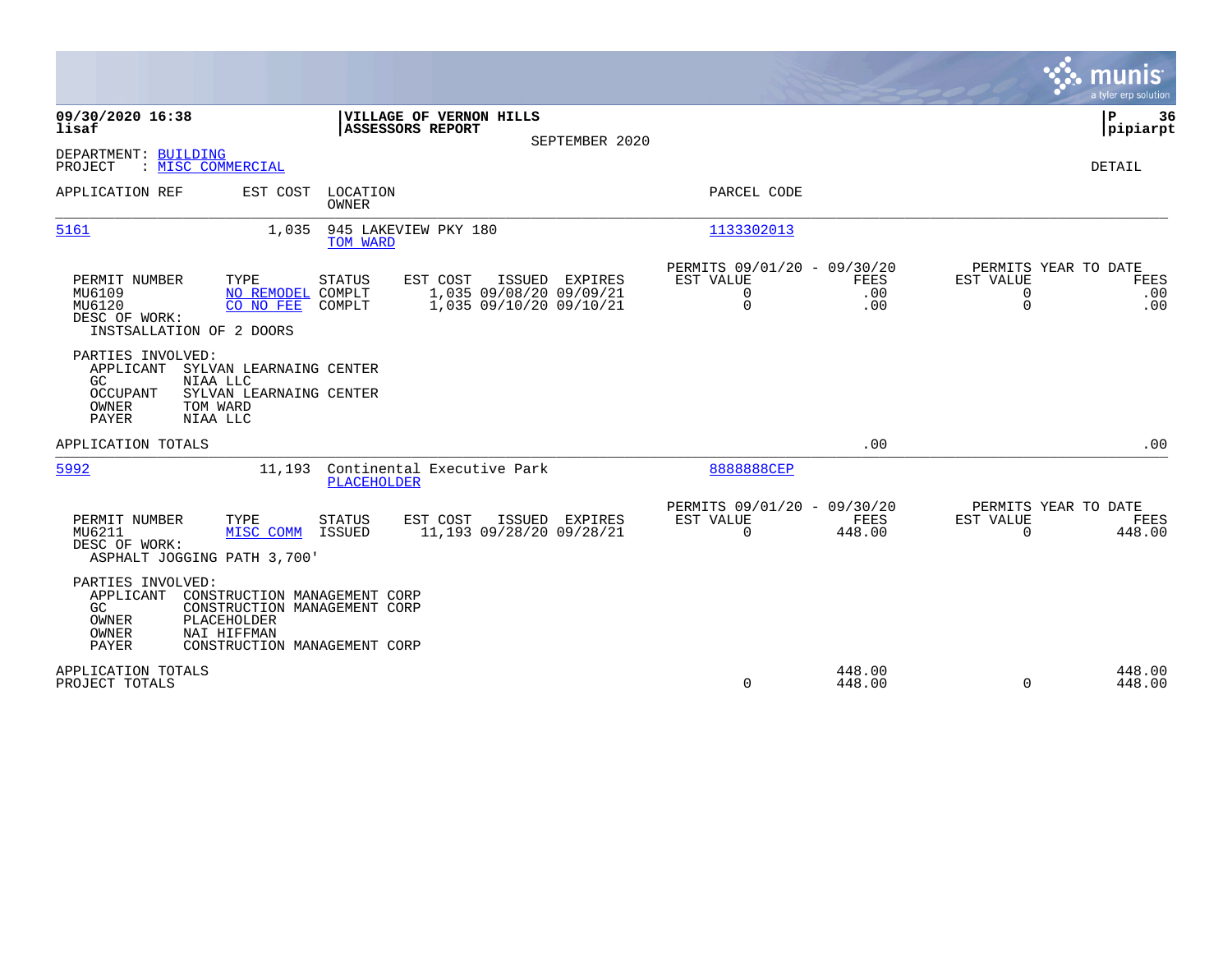|                                                                                                      |                                                                                                                              |                   |                                                                   |                                               |                                               |                  |           | <b>munis</b><br>a tyler erp solution   |
|------------------------------------------------------------------------------------------------------|------------------------------------------------------------------------------------------------------------------------------|-------------------|-------------------------------------------------------------------|-----------------------------------------------|-----------------------------------------------|------------------|-----------|----------------------------------------|
| 09/30/2020 16:38<br>lisaf                                                                            |                                                                                                                              |                   | <b>VILLAGE OF VERNON HILLS</b><br><b>ASSESSORS REPORT</b>         | SEPTEMBER 2020                                |                                               |                  |           | 37<br>IΡ<br> pipiarpt                  |
| DEPARTMENT: BUILDING<br>: MISC ELECTRIC COMM<br>PROJECT                                              |                                                                                                                              |                   |                                                                   |                                               |                                               |                  |           | DETAIL                                 |
| APPLICATION REF                                                                                      | EST COST                                                                                                                     | LOCATION<br>OWNER |                                                                   |                                               | PARCEL CODE                                   |                  |           |                                        |
| 6072                                                                                                 | 15,000                                                                                                                       |                   | 1000 NORTH BUTTERFIELD RD 1007<br><b>CRAIG/STEVEN DEVELOPMENT</b> |                                               | 1132300046                                    |                  |           |                                        |
| PERMIT NUMBER<br>MU6171<br>DESC OF WORK:<br>ADD LIGHTING & SUSPENDED GRID                            | TYPE<br>MISC ELEC                                                                                                            | STATUS<br>ISSUED  | EST COST                                                          | ISSUED<br>EXPIRES<br>15,000 09/22/20 09/22/21 | PERMITS 09/01/20 - 09/30/20<br>EST VALUE<br>0 | FEES<br>350.00   | EST VALUE | PERMITS YEAR TO DATE<br>FEES<br>350.00 |
| PARTIES INVOLVED:<br>APPLICANT<br>ELECTRICIA K.A.S. ELECTRIC<br>GC<br>IRON WORK<br>OCCUPANT<br>OWNER | CRAIG/STEVEN DEVELOPMENT<br>CRAIG/STEVEN DEVELOPMENT<br>D5 IRONWORKS<br>CRAIG/STEVEN DEVELOPMENT<br>CRAIG/STEVEN DEVELOPMENT |                   |                                                                   |                                               |                                               |                  |           |                                        |
| APPLICATION TOTALS<br>PROJECT TOTALS                                                                 |                                                                                                                              |                   |                                                                   |                                               | 0                                             | 350.00<br>350.00 | $\Omega$  | 350.00<br>350.00                       |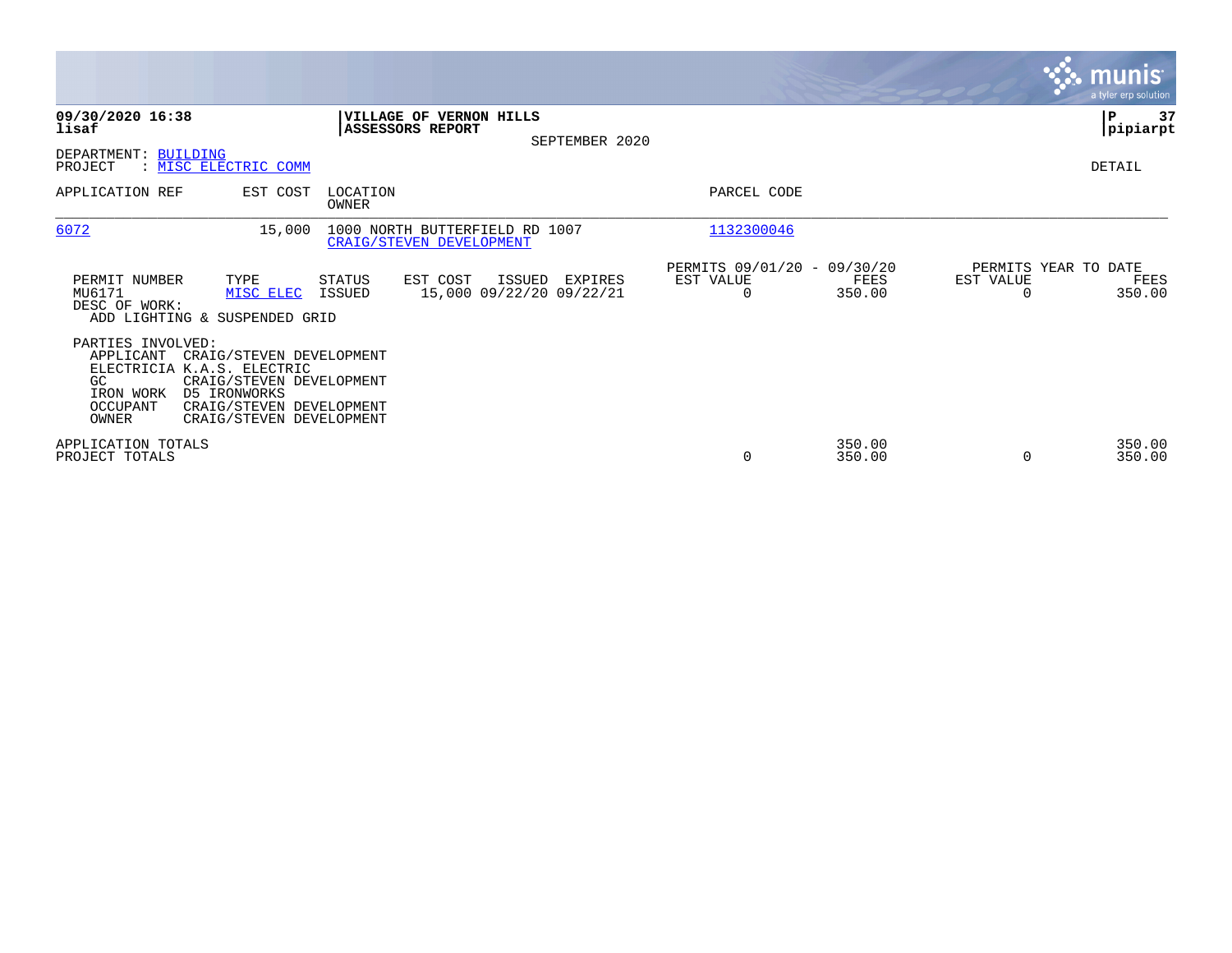|                                                                       |                                                                                                                                                                    |                                                    |                |                                                      |                |                                               | munis<br>a tyler erp solution |
|-----------------------------------------------------------------------|--------------------------------------------------------------------------------------------------------------------------------------------------------------------|----------------------------------------------------|----------------|------------------------------------------------------|----------------|-----------------------------------------------|-------------------------------|
| 09/30/2020 16:38<br>lisaf                                             |                                                                                                                                                                    | VILLAGE OF VERNON HILLS<br><b>ASSESSORS REPORT</b> | SEPTEMBER 2020 |                                                      |                |                                               | 38<br>IΡ<br> pipiarpt         |
| DEPARTMENT: BUILDING<br>: MIS ELEC RESIDENTIAL<br>PROJECT             |                                                                                                                                                                    |                                                    |                |                                                      |                |                                               | DETAIL                        |
| APPLICATION REF                                                       | EST COST LOCATION<br>OWNER                                                                                                                                         |                                                    |                | PARCEL CODE                                          |                |                                               |                               |
| 5940                                                                  | 1035 SANCTUARY CT<br>19,437                                                                                                                                        | JERRY J FAN & MEI Y XIE                            |                | 1516208043                                           |                |                                               |                               |
| TYPE<br>PERMIT NUMBER<br>MU6067<br>DESC OF WORK:<br>SOLAR PANEL       | STATUS<br>ELEC RES<br>COMPLT                                                                                                                                       | EST COST<br>19,437 09/28/20 09/28/21               | ISSUED EXPIRES | PERMITS 09/01/20 - 09/30/20<br>EST VALUE<br>$\Omega$ | FEES<br>194.37 | PERMITS YEAR TO DATE<br>EST VALUE<br>$\Omega$ | FEES<br>194.37                |
| PARTIES INVOLVED:<br>APPLICANT<br>GC.<br>OWNER<br>PAYER               | SUNRUN INSTALLATION SERVICES<br>ELECTRICIA SUNRUN INSTALLATION SERVICES<br>SUNRUN INSTALLATION SERVICES<br>JERRY J FAN & MEI Y XIE<br>SUNRUN INSTALLATION SERVICES |                                                    |                |                                                      |                |                                               |                               |
| APPLICATION TOTALS                                                    |                                                                                                                                                                    |                                                    |                |                                                      | 194.37         |                                               | 194.37                        |
| 6058                                                                  | 201 ONWENTSIA RD<br>8,835<br><b>NOAH TAVOR</b>                                                                                                                     |                                                    |                | 1504303029                                           |                |                                               |                               |
| PERMIT NUMBER<br>TYPE<br>MU6140<br>DESC OF WORK:<br>SOLAR PANELS      | STATUS<br>ELEC RES<br>ISSUED                                                                                                                                       | EST COST<br>8,835 09/14/20 09/14/21                | ISSUED EXPIRES | PERMITS 09/01/20 - 09/30/20<br>EST VALUE<br>$\Omega$ | FEES<br>88.35  | PERMITS YEAR TO DATE<br>EST VALUE<br>$\Omega$ | FEES<br>88.35                 |
| PARTIES INVOLVED:<br>APPLICANT<br>GC.<br>OWNER<br>NOAH TAVOR<br>PAYER | SUNRUN INSTALLATION SERVICES<br>ELECTRICIA SUNRUN INSTALLATION SERVICES<br>SUNRUN INSTALLATION SERVICES<br>SUNRUN INSTALLATION SERVICES                            |                                                    |                |                                                      |                |                                               |                               |
| APPLICATION TOTALS                                                    |                                                                                                                                                                    |                                                    |                |                                                      | 88.35          |                                               | 88.35                         |
| 6059                                                                  | 986 SANCTUARY CT<br>17,081<br>TERRY STECZO                                                                                                                         |                                                    |                | 1516208025                                           |                |                                               |                               |
| PERMIT NUMBER<br>TYPE<br>MU6141<br>DESC OF WORK:<br>SOLAR PANELS      | <b>STATUS</b><br>ELEC RES<br><b>ISSUED</b>                                                                                                                         | EST COST<br>17,081 09/14/20 09/14/21               | ISSUED EXPIRES | PERMITS 09/01/20 - 09/30/20<br>EST VALUE<br>0        | FEES<br>170.81 | PERMITS YEAR TO DATE<br>EST VALUE<br>0        | FEES<br>170.81                |
| PARTIES INVOLVED:<br>GC<br>OWNER<br>TERRY STECZO<br>PAYER             | APPLICANT SUNRUN INSTALLATION SERVICES<br>ELECTRICIA SUNRUN INSTALLATION SERVICES<br>SUNRUN INSTALLATION SERVICES<br>SUNRUN INSTALLATION SERVICES                  |                                                    |                |                                                      |                |                                               |                               |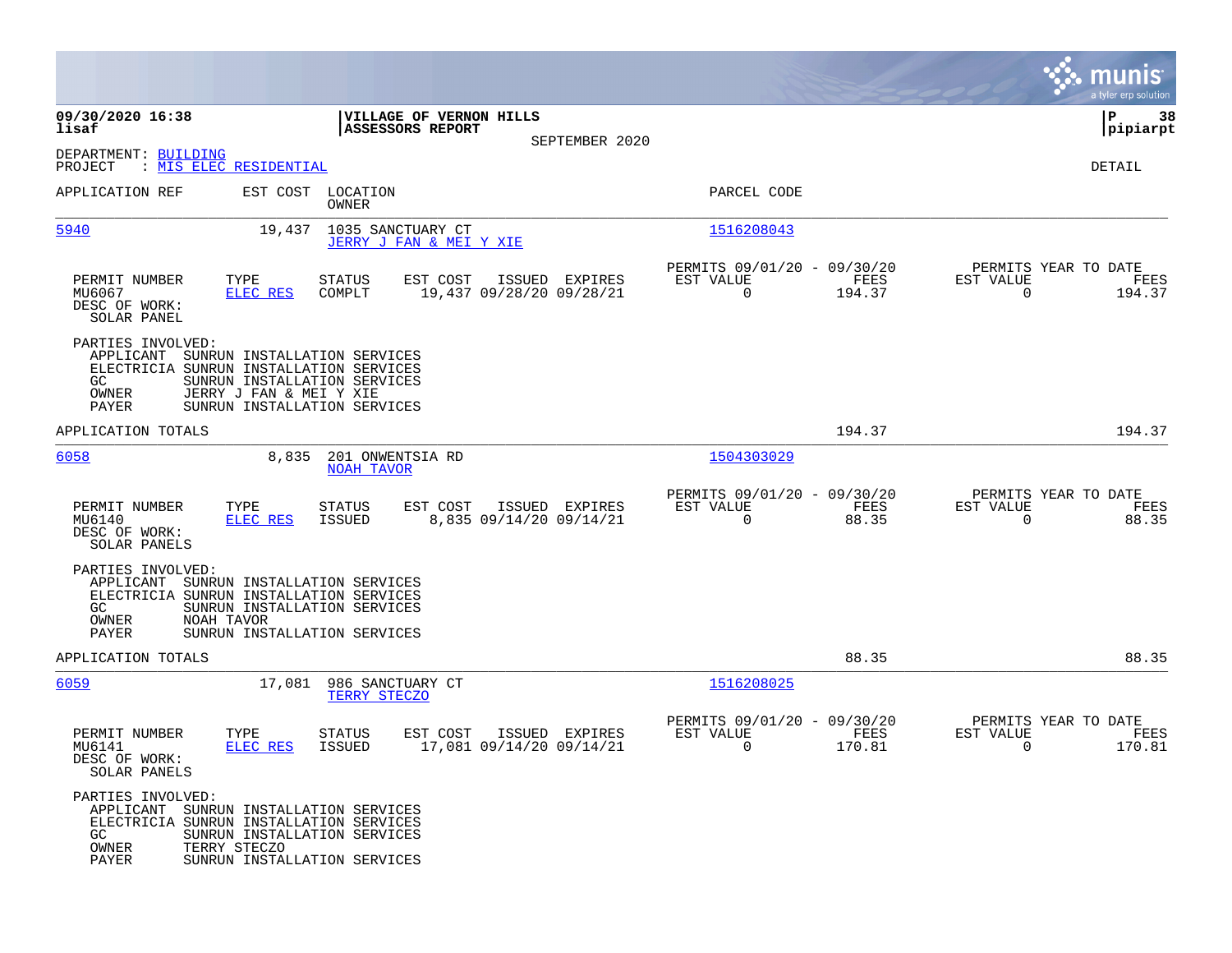|                                                                                                 |                                                           |                                                     |                                               |                                                      |                  |                                                  | munis<br>a tyler erp solution |
|-------------------------------------------------------------------------------------------------|-----------------------------------------------------------|-----------------------------------------------------|-----------------------------------------------|------------------------------------------------------|------------------|--------------------------------------------------|-------------------------------|
| 09/30/2020 16:38<br>lisaf                                                                       |                                                           | VILLAGE OF VERNON HILLS<br>ASSESSORS REPORT         | SEPTEMBER 2020                                |                                                      |                  |                                                  | P<br>39<br> pipiarpt          |
| DEPARTMENT: BUILDING<br>PROJECT                                                                 | : MIS ELEC RESIDENTIAL                                    |                                                     |                                               |                                                      |                  |                                                  | <b>DETAIL</b>                 |
| APPLICATION REF                                                                                 | EST COST<br>OWNER                                         | LOCATION                                            |                                               | PARCEL CODE                                          |                  |                                                  |                               |
| APPLICATION TOTALS                                                                              |                                                           |                                                     |                                               |                                                      | 170.81           |                                                  | 170.81                        |
| 6103                                                                                            | 19,700                                                    | 4 MONTEREY DR<br>JASON TOMLINSON & MOLLY C JONES    |                                               | 1505413014                                           |                  |                                                  |                               |
| PERMIT NUMBER<br>MU6198<br>DESC OF WORK:<br>SOLAR PANELS                                        | TYPE<br><b>STATUS</b><br><b>ELEC RES</b><br><b>ISSUED</b> | EST COST                                            | ISSUED<br>EXPIRES<br>19,700 09/24/20 09/24/21 | PERMITS 09/01/20 - 09/30/20<br>EST VALUE<br>0        | FEES<br>197.00   | PERMITS YEAR TO DATE<br>EST VALUE<br>$\mathbf 0$ | FEES<br>197.00                |
| PARTIES INVOLVED:<br>APPLICANT CERTASUN LLC<br>ELECTRICIA CERTASUN LLC<br>OWNER<br>PAYER        | JASON TOMLINSON & MOLLY C JONES<br>CERTASUN LLC           |                                                     |                                               |                                                      |                  |                                                  |                               |
| APPLICATION TOTALS                                                                              |                                                           |                                                     |                                               |                                                      | 197.00           |                                                  | 197.00                        |
| 6104                                                                                            | 16,900                                                    | 912 SAUGATUCK TRL<br>CHARLES M & DEVIDA M BRAVERMAN |                                               | 1507211003                                           |                  |                                                  |                               |
| PERMIT NUMBER<br>MU6199<br>DESC OF WORK:<br>SOLAR PANELS                                        | TYPE<br><b>STATUS</b><br>ELEC RES<br><b>ISSUED</b>        | EST COST                                            | ISSUED<br>EXPIRES<br>16,900 09/24/20 09/24/21 | PERMITS 09/01/20 - 09/30/20<br>EST VALUE<br>$\Omega$ | FEES<br>169.00   | PERMITS YEAR TO DATE<br>EST VALUE<br>$\Omega$    | FEES<br>169.00                |
| PARTIES INVOLVED:<br>APPLICANT CERTASUN LLC<br>ELECTRICIA CERTASUN LLC<br>OWNER<br><b>PAYER</b> | CHARLES M & DEVIDA M BRAVERMAN<br>CERTASUN LLC            |                                                     |                                               |                                                      |                  |                                                  |                               |
| APPLICATION TOTALS<br>PROJECT TOTALS                                                            |                                                           |                                                     |                                               | 0                                                    | 169.00<br>819.53 | $\Omega$                                         | 169.00<br>819.53              |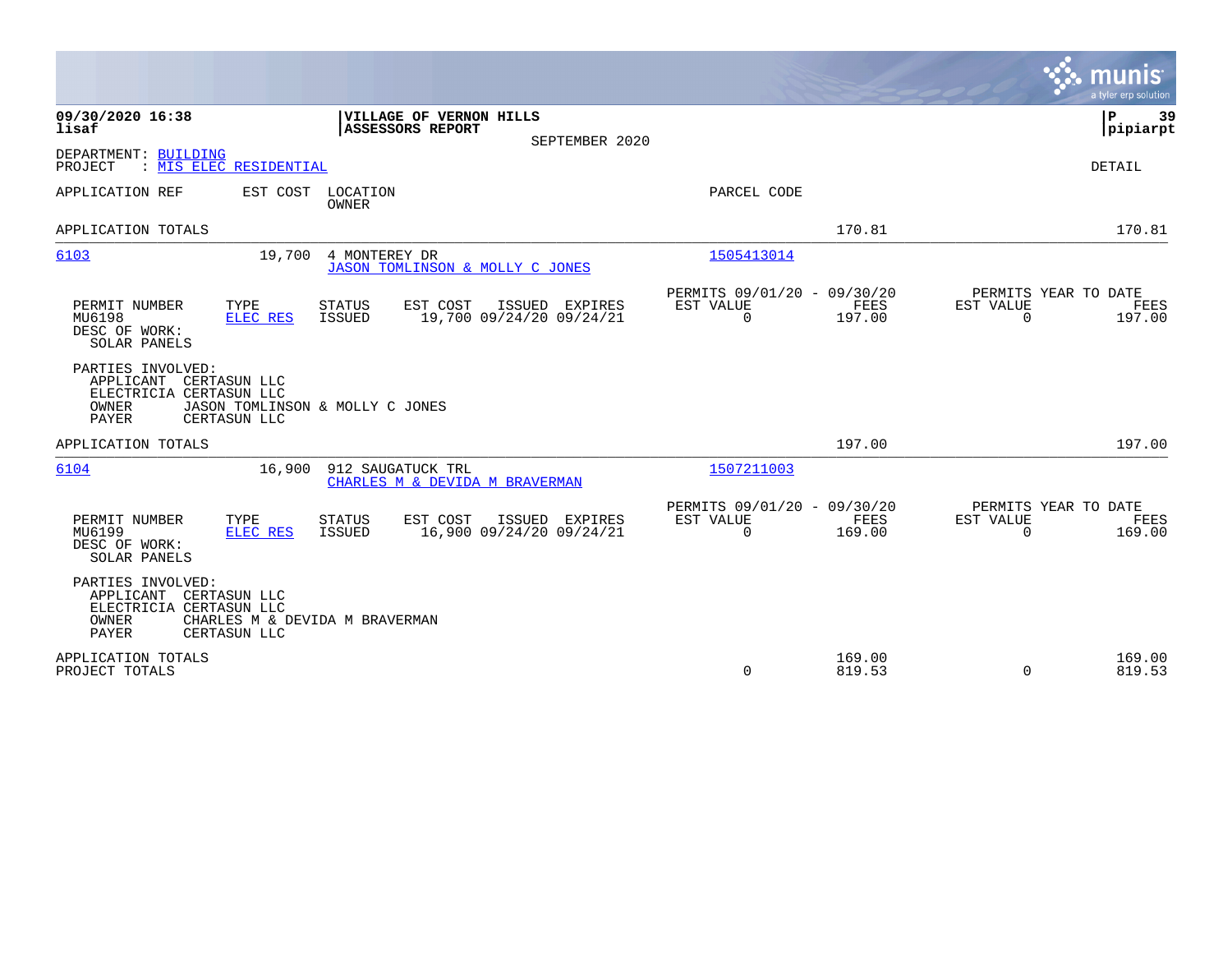|                                                                                                                                                                                                                  |                                                                                         |                                                                           | munis<br>a tyler erp solution                                           |
|------------------------------------------------------------------------------------------------------------------------------------------------------------------------------------------------------------------|-----------------------------------------------------------------------------------------|---------------------------------------------------------------------------|-------------------------------------------------------------------------|
| 09/30/2020 16:38<br>lisaf                                                                                                                                                                                        | VILLAGE OF VERNON HILLS<br>ASSESSORS REPORT                                             |                                                                           | ΙP<br>40<br> pipiarpt                                                   |
| DEPARTMENT: BUILDING<br>PROJECT<br>: MISC RESIDENTIAL                                                                                                                                                            | SEPTEMBER 2020                                                                          |                                                                           | DETAIL                                                                  |
| APPLICATION REF<br>EST COST                                                                                                                                                                                      | LOCATION<br>OWNER                                                                       | PARCEL CODE                                                               |                                                                         |
| 5491<br>19,500                                                                                                                                                                                                   | 1692 SAINT ANDREW DR<br><b>SUDEEP KARVE</b>                                             | 1129311027                                                                |                                                                         |
| PERMIT NUMBER<br>TYPE<br>MU5593<br>MISC RES<br>DESC OF WORK:<br>BASEMENT REMODEL                                                                                                                                 | STATUS<br>EST COST<br>ISSUED EXPIRES<br>19,500 09/09/20 09/09/21<br>COMPLT              | PERMITS 09/01/20 - 09/30/20<br>FEES<br>EST VALUE<br>$\mathbf 0$<br>195.00 | PERMITS YEAR TO DATE<br>EST VALUE<br>FEES<br>$\overline{0}$<br>195.00   |
| PARTIES INVOLVED:<br>APPLICANT SUDEEP KARVE<br>ELECTRICIA DCL ELECTRIC<br>GC<br>SUDEEP KARVE<br>OWNER<br>SUDEEP KARVE<br>PAYER<br>SUDEEP KARVE                                                                   |                                                                                         |                                                                           |                                                                         |
| APPLICATION TOTALS                                                                                                                                                                                               |                                                                                         | 195.00                                                                    | 195.00                                                                  |
| 5991<br>64,915                                                                                                                                                                                                   | Grosse Pointe Townhomes<br>PLACEHOLDER                                                  | 1506419001                                                                |                                                                         |
| PERMIT NUMBER<br>TYPE<br>MU6191<br>MISC RES<br>DESC OF WORK:<br>MAILBOXES AND PRIVATE AND PUBLIC WALKS                                                                                                           | <b>STATUS</b><br>EST COST<br>ISSUED EXPIRES<br>64,915 09/24/20 09/29/21<br>ISSUED       | PERMITS 09/01/20 - 09/30/20<br>EST VALUE<br>$\overline{0}$<br>649.15      | PERMITS YEAR TO DATE<br>FEES<br>EST VALUE<br>FEES<br>$\Omega$<br>649.15 |
| PARTIES INVOLVED:<br>APPLICANT ISADORE<br>GC.<br>ISADORE<br>OWNER<br>PLACEHOLDER<br>PAYER<br>ISADORE                                                                                                             |                                                                                         |                                                                           |                                                                         |
| APPLICATION TOTALS                                                                                                                                                                                               |                                                                                         | 649.15                                                                    | 649.15                                                                  |
| 5998                                                                                                                                                                                                             | 7,000 1011 STOCKTON CT<br>AIDA CASTANO                                                  | 1132411042                                                                |                                                                         |
| PERMIT NUMBER<br>TYPE<br>MU6092<br>MISC RES<br>DESC OF WORK:<br>REPLACE BATH                                                                                                                                     | EST COST<br>ISSUED EXPIRES<br><b>STATUS</b><br>7,000 09/03/20 09/03/21<br><b>ISSUED</b> | PERMITS 09/01/20 - 09/30/20<br>EST VALUE<br>FEES<br>$\Omega$<br>70.00     | PERMITS YEAR TO DATE<br>EST VALUE<br>FEES<br>$\Omega$<br>70.00          |
| PARTIES INVOLVED:<br>APPLICANT<br>MODERN BUILDING CONTRACTORS<br>GC.<br>MODERN BUILDING CONTRACTORS<br>GC<br>MODERN RE-BATH<br>OWNER<br>AIDA CASTANO<br>PLUMBER<br>PFEIFER PLUMBING<br>PAYER<br>PFEIFER PLUMBING |                                                                                         |                                                                           |                                                                         |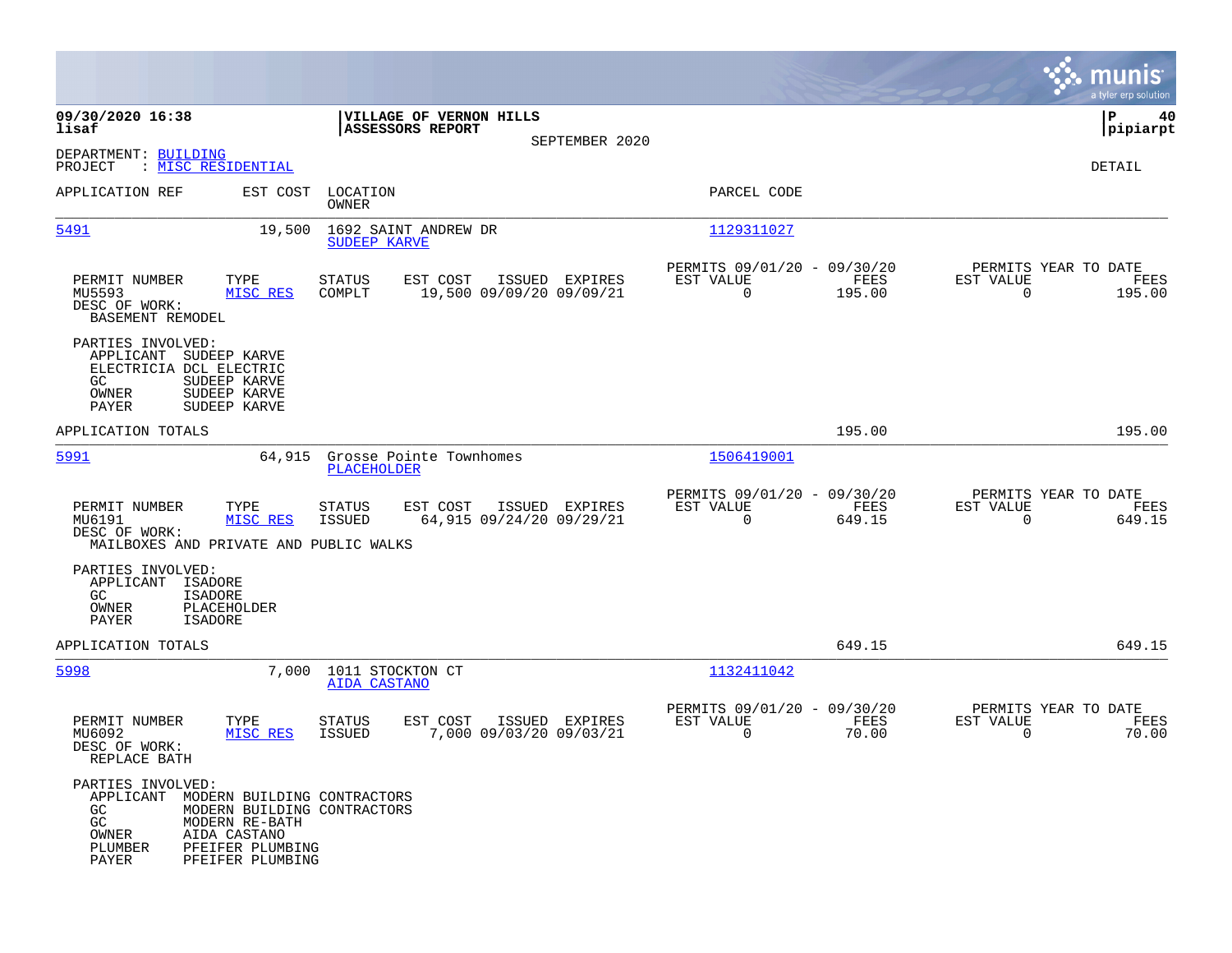|                                                                                                                                                                                                                                           |                                                                                         |                                                                          | munis<br>a tyler erp solution                                      |
|-------------------------------------------------------------------------------------------------------------------------------------------------------------------------------------------------------------------------------------------|-----------------------------------------------------------------------------------------|--------------------------------------------------------------------------|--------------------------------------------------------------------|
| 09/30/2020 16:38<br>lisaf                                                                                                                                                                                                                 | VILLAGE OF VERNON HILLS<br>ASSESSORS REPORT<br>SEPTEMBER 2020                           |                                                                          | l P<br>41<br> pipiarpt                                             |
| DEPARTMENT: BUILDING<br>: MISC RESIDENTIAL<br>PROJECT                                                                                                                                                                                     |                                                                                         |                                                                          | <b>DETAIL</b>                                                      |
| APPLICATION REF<br>EST COST                                                                                                                                                                                                               | LOCATION<br>OWNER                                                                       | PARCEL CODE                                                              |                                                                    |
| APPLICATION TOTALS                                                                                                                                                                                                                        |                                                                                         | 70.00                                                                    | 70.00                                                              |
| 6001<br>7,000                                                                                                                                                                                                                             | 280 SOUTHFIELD DR<br>LEE J & SANDRA N CHAMBERS                                          | 1506401045                                                               |                                                                    |
| PERMIT NUMBER<br>TYPE<br>MU6093<br>MISC RES<br>DESC OF WORK:<br>REPLACE TUB                                                                                                                                                               | STATUS<br>EST COST<br>ISSUED EXPIRES<br><b>ISSUED</b><br>7,000 09/03/20 09/03/21        | PERMITS 09/01/20 - 09/30/20<br>EST VALUE<br>FEES<br>$\mathbf 0$<br>70.00 | PERMITS YEAR TO DATE<br>EST VALUE<br>FEES<br>$\mathbf 0$<br>70.00  |
| PARTIES INVOLVED:<br>APPLICANT<br>MODERN RE-BATH<br>MODERN RE-BATH<br>GC.<br>OWNER<br>LEE J & SANDRA N CHAMBERS<br>PFEIFER PLUMBING<br>PLUMBER<br>PAYER<br>MODERN RE-BATH                                                                 |                                                                                         |                                                                          |                                                                    |
| APPLICATION TOTALS                                                                                                                                                                                                                        |                                                                                         | 70.00                                                                    | 70.00                                                              |
| 6039<br>10,000                                                                                                                                                                                                                            | 910 WESTMORELAND DR 3<br>PLACEHOLDER                                                    | 1507200030                                                               |                                                                    |
| PERMIT NUMBER<br>TYPE<br>MU6127<br>MISC RES<br>DESC OF WORK:<br>REPLACE SHEETROCK, BRICK WORK AND INSULATE                                                                                                                                | EST COST<br>STATUS<br>ISSUED EXPIRES<br><b>ISSUED</b><br>10,000 09/11/20 09/22/21       | PERMITS 09/01/20 - 09/30/20<br>EST VALUE<br>FEES<br>$\Omega$<br>100.00   | PERMITS YEAR TO DATE<br>EST VALUE<br>FEES<br>$\mathbf 0$<br>100.00 |
| PARTIES INVOLVED:<br>APPLICANT AC HOME DESIGN<br>ELECTRICIA R&J ELECTRICAL CONTRACTOR<br>GC<br>AC HOME DESIGN<br>GC<br>AC HOME DESIGN<br><b>HVAC</b><br>ELITE MASONRTY & TILE<br>MASON<br>OWNER<br>PLACEHOLDER<br>AC HOME DESIGN<br>PAYER | ALLIED AIR CONDITIONING & HEATING                                                       |                                                                          |                                                                    |
| APPLICATION TOTALS                                                                                                                                                                                                                        |                                                                                         | 100.00                                                                   | 100.00                                                             |
| 6070<br>5,799                                                                                                                                                                                                                             | 428W APPLETON DR<br>MICHAEL P & BRYNA L OUANDT                                          | 1505204008                                                               |                                                                    |
| PERMIT NUMBER<br>TYPE<br>MU6135<br>MISC RES<br>DESC OF WORK:<br>WINDOW WELL REMOVAL                                                                                                                                                       | <b>STATUS</b><br>EST COST<br>ISSUED EXPIRES<br><b>ISSUED</b><br>5,799 09/14/20 09/16/21 | PERMITS 09/01/20 - 09/30/20<br>EST VALUE<br>FEES<br>$\Omega$<br>57.99    | PERMITS YEAR TO DATE<br>EST VALUE<br>FEES<br>0<br>57.99            |

PARTIES INVOLVED: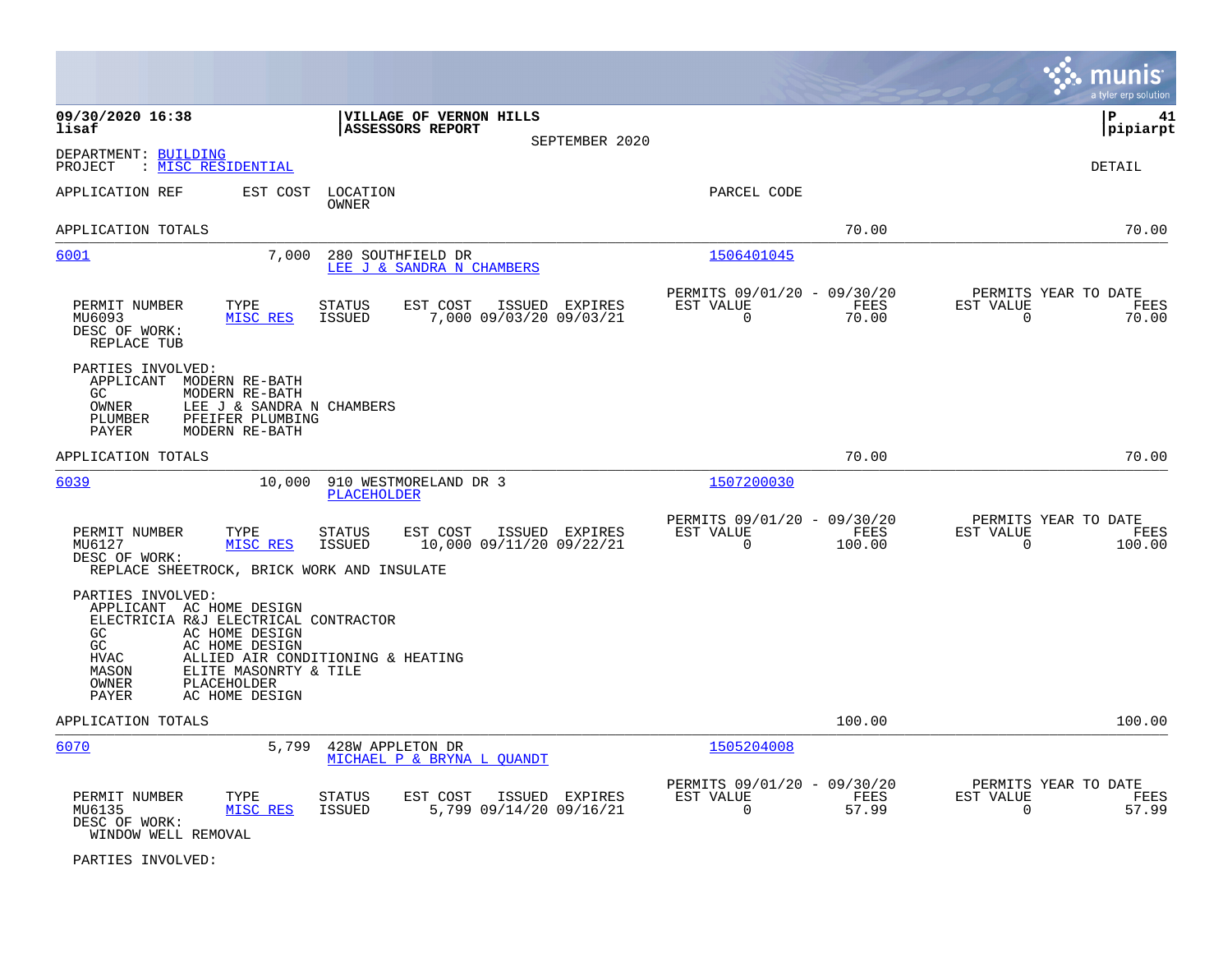|                                                                                                                                                                                                                                                                                                                                                                       |                                                                        | munis <sup>.</sup><br>a tyler erp solution                      |
|-----------------------------------------------------------------------------------------------------------------------------------------------------------------------------------------------------------------------------------------------------------------------------------------------------------------------------------------------------------------------|------------------------------------------------------------------------|-----------------------------------------------------------------|
| 09/30/2020 16:38<br>VILLAGE OF VERNON HILLS<br>ASSESSORS REPORT<br>lisaf<br>SEPTEMBER 2020<br>DEPARTMENT: BUILDING<br>: MISC RESIDENTIAL<br>PROJECT                                                                                                                                                                                                                   |                                                                        | P<br>42<br> pipiarpt<br>DETAIL                                  |
| APPLICATION REF<br>EST COST<br>LOCATION<br>OWNER<br>APPLICANT<br>US WATERPROFING<br>GC<br>US WATERPROFING<br>MICHAEL P & BRYNA L OUANDT<br>OWNER<br>PAYER<br>US WATERPROFING                                                                                                                                                                                          | PARCEL CODE                                                            |                                                                 |
| APPLICATION TOTALS                                                                                                                                                                                                                                                                                                                                                    | 57.99                                                                  | 57.99                                                           |
| 6081<br>31,645<br>39 SOUTHFIELD DR<br>S SOUNDARARAJAN & M SARIPALLI                                                                                                                                                                                                                                                                                                   | 1506417009                                                             |                                                                 |
| PERMIT NUMBER<br>TYPE<br>STATUS<br>EST COST<br>ISSUED EXPIRES<br>MU6162<br>31,645 09/21/20 09/21/21<br>MISC RES<br><b>ISSUED</b><br>DESC OF WORK:<br><b>BASEMENT REMODEL</b>                                                                                                                                                                                          | PERMITS 09/01/20 - 09/30/20<br>EST VALUE<br><b>FEES</b><br>316.45<br>0 | PERMITS YEAR TO DATE<br>EST VALUE<br>FEES<br>316.45<br>$\Omega$ |
| PARTIES INVOLVED:<br>APPLICANT<br>JUSTIN BARR CONSTRUCTION<br>JUSTIN BARR CONSTRUCTION<br>CARPENTER<br>CONCRETE<br>JUSTIN BARR CONSTRUCTION<br>ELECTRICIA RP ELECTRICAL<br>JUSTIN BARR CONSTRUCTION<br><b>GC</b><br><b>HVAC</b><br>ALLEN HVAC<br>INSULATOR<br>JUSTIN BARR CONSTRUCTION<br>OWNER<br>S SOUNDARARAJAN & M SARIPALLI<br>PAYER<br>JUSTIN BARR CONSTRUCTION |                                                                        |                                                                 |
| APPLICATION TOTALS<br>PROJECT TOTALS                                                                                                                                                                                                                                                                                                                                  | 316.45<br>0<br>1,458.59                                                | 316.45<br>1,458.59<br>0                                         |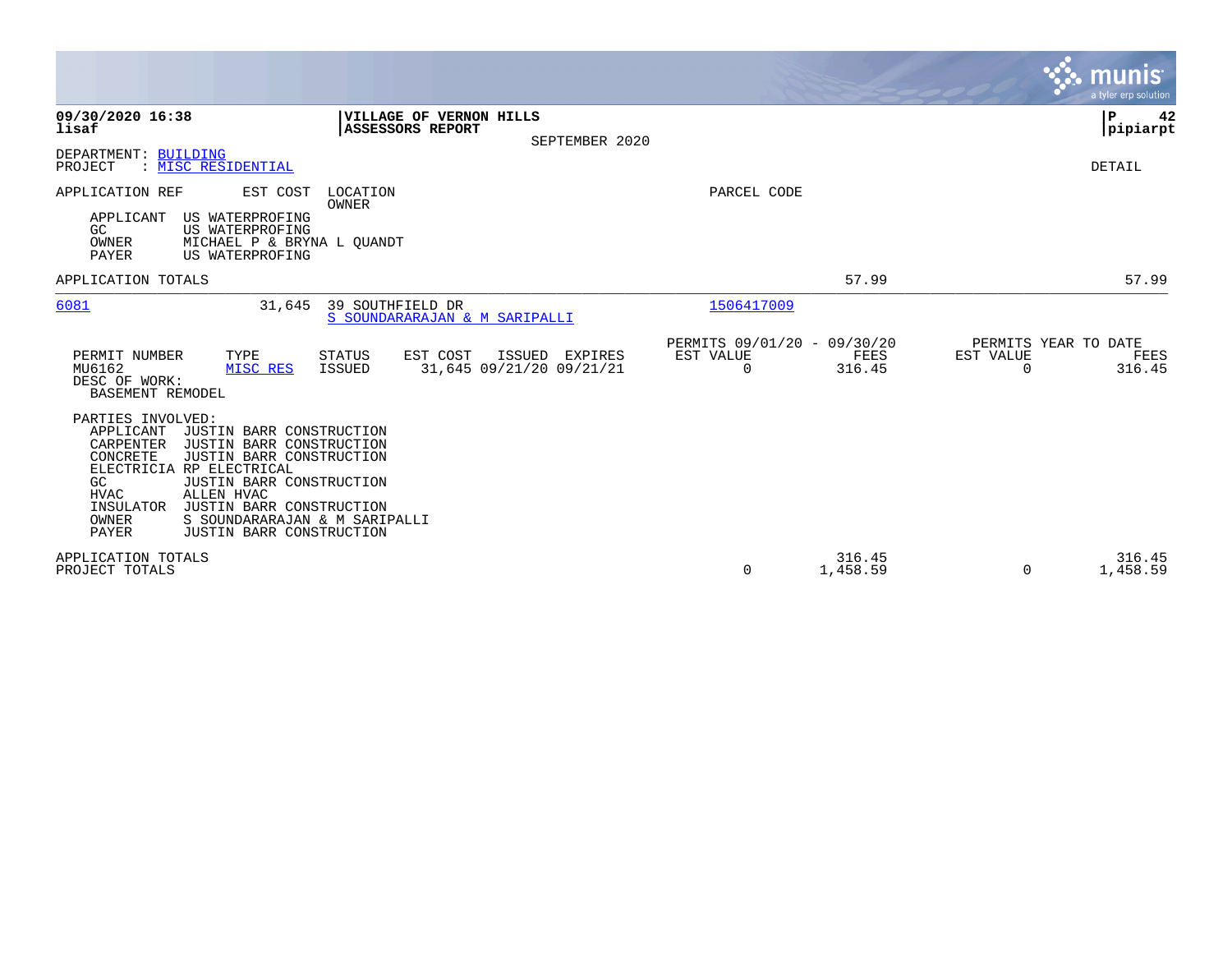|                                                                                                                  |                                                                                         |                                                                           | munis<br>a tyler erp solution                                     |
|------------------------------------------------------------------------------------------------------------------|-----------------------------------------------------------------------------------------|---------------------------------------------------------------------------|-------------------------------------------------------------------|
| 09/30/2020 16:38<br>lisaf                                                                                        | VILLAGE OF VERNON HILLS<br><b>ASSESSORS REPORT</b>                                      |                                                                           | lР<br>43<br> pipiarpt                                             |
| DEPARTMENT: BUILDING<br>PROJECT<br>: PARKING LOT                                                                 | SEPTEMBER 2020                                                                          |                                                                           | DETAIL                                                            |
| APPLICATION REF                                                                                                  | EST COST LOCATION<br>OWNER                                                              | PARCEL CODE                                                               |                                                                   |
| 5894<br>6.000                                                                                                    | 673 CUNEO BOULEVARD<br><b>PLACEHOLDER</b>                                               | 1133216006                                                                |                                                                   |
| PERMIT NUMBER<br>TYPE<br>MU6087<br>PKG LOT<br>DESC OF WORK:<br>SALES OFFICE PARKING LOT FOR LOT 127              | <b>STATUS</b><br>EST COST<br>ISSUED EXPIRES<br>6,000 09/02/20 09/17/21<br><b>ISSUED</b> | PERMITS 09/01/20 - 09/30/20<br>EST VALUE<br>FEES<br>$\mathbf 0$<br>60.00  | PERMITS YEAR TO DATE<br>EST VALUE<br>FEES<br>$\mathbf 0$<br>60.00 |
| PARTIES INVOLVED:<br>APPLICANT PULTE HOMES<br>PULTE HOMES<br>GC.<br>OWNER<br>PLACEHOLDER<br>PAYER<br>PULTE HOMES |                                                                                         |                                                                           |                                                                   |
| APPLICATION TOTALS                                                                                               |                                                                                         | 60.00                                                                     | 60.00                                                             |
| 6006<br>13,160                                                                                                   | 210 EAST TOWNLINE RD<br>BLUEBRIDGE PROPERTIES II LLC                                    | 1133302008                                                                |                                                                   |
| TYPE<br>PERMIT NUMBER<br>MU6203<br>PKG LOT<br>DESC OF WORK:<br>PARTIAL DEPTH GRIND AND REPAVE                    | STATUS<br>EST COST<br>ISSUED EXPIRES<br>13,160 09/25/20 09/25/21<br><b>ISSUED</b>       | PERMITS 09/01/20 - 09/30/20<br>EST VALUE<br>FEES<br>$\Omega$<br>526.00    | PERMITS YEAR TO DATE<br>EST VALUE<br>FEES<br>$\Omega$<br>526.00   |
| PARTIES INVOLVED:<br>APPLICANT MAUL PAVING<br>GC.<br>MAUL PAVING<br>OWNER                                        | BLUEBRIDGE PROPERTIES II LLC                                                            |                                                                           |                                                                   |
| APPLICATION TOTALS                                                                                               |                                                                                         | 526.00                                                                    | 526.00                                                            |
| 6029<br>945                                                                                                      | 560 BUNKER CT<br>CONTINENTAL EXECUTIVE PARKE, LLC                                       | 1504202144                                                                |                                                                   |
| PERMIT NUMBER<br>TYPE<br>MU6095<br>PKG LOT<br>DESC OF WORK:<br>STRIPE PARKING LOT                                | EST COST<br>STATUS<br>ISSUED EXPIRES<br>945 09/03/20 09/23/21<br>ISSUED                 | PERMITS 09/01/20 - 09/30/20<br>EST VALUE<br>FEES<br>$\overline{0}$<br>.00 | PERMITS YEAR TO DATE<br>EST VALUE<br>FEES<br>$\mathbf 0$<br>.00   |
| PARTIES INVOLVED:<br>APPLICANT KAPLAN PAVING LLC<br>GC.<br>KAPLAN PAVING LLC<br>OWNER                            | CONTINENTAL EXECUTIVE PARKE, LLC                                                        |                                                                           |                                                                   |
| APPLICATION TOTALS                                                                                               |                                                                                         | .00                                                                       | .00                                                               |
| 6041<br>7,426                                                                                                    | 700 NORTH DEERPATH DR<br>EQUITRUST LIFE INSURANCE COMPANY                               | 1505211002                                                                |                                                                   |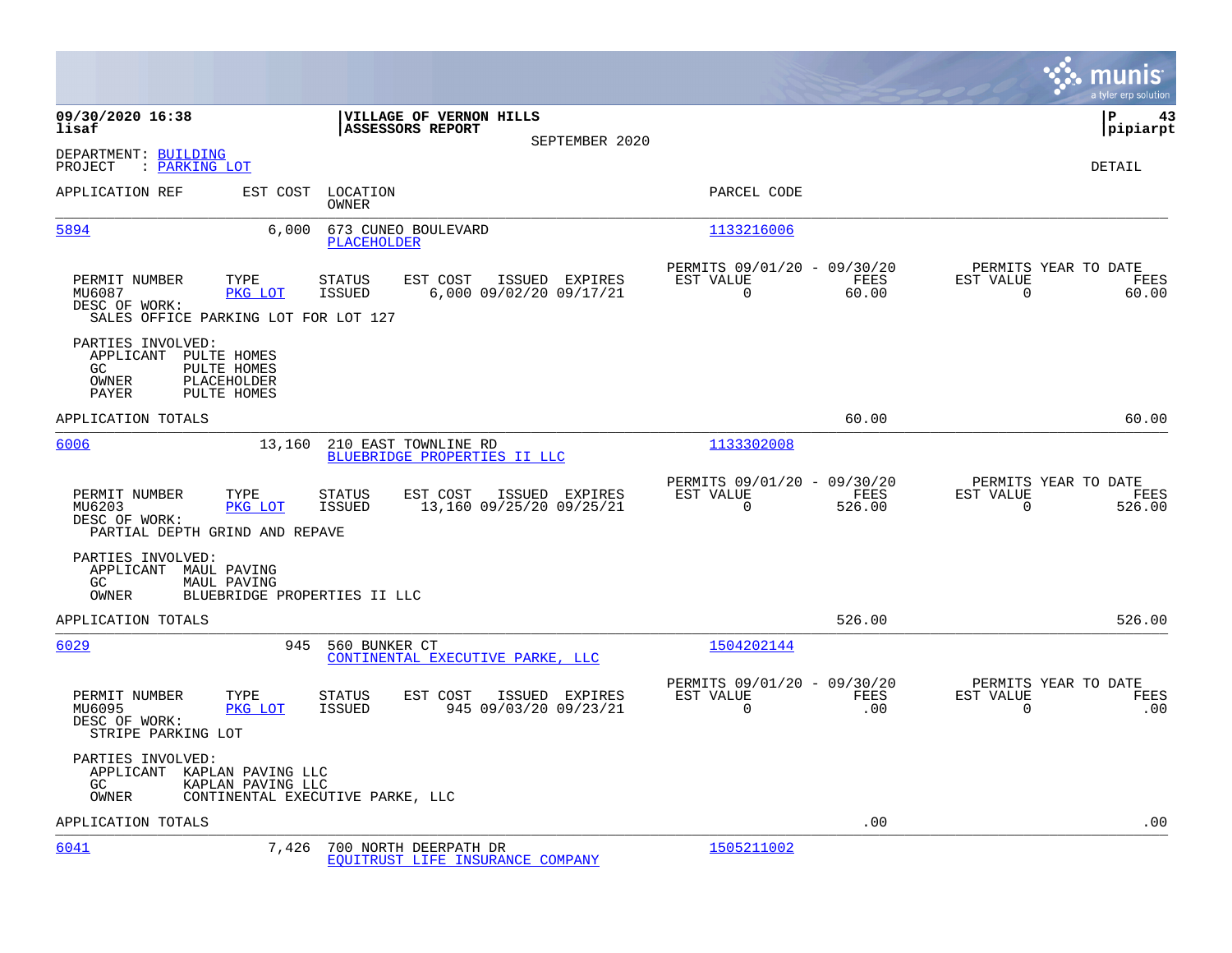|                                                                                                                                                                                           |                                                                                                                                                         |                                           |                                                            |                    |                                                  | munis<br>a tyler erp solution |
|-------------------------------------------------------------------------------------------------------------------------------------------------------------------------------------------|---------------------------------------------------------------------------------------------------------------------------------------------------------|-------------------------------------------|------------------------------------------------------------|--------------------|--------------------------------------------------|-------------------------------|
| 09/30/2020 16:38<br>lisaf                                                                                                                                                                 | VILLAGE OF VERNON HILLS<br>ASSESSORS REPORT                                                                                                             |                                           |                                                            |                    |                                                  | ΙP<br>44<br>pipiarpt          |
| TYPE<br>PERMIT NUMBER                                                                                                                                                                     | <b>STATUS</b><br>EST COST                                                                                                                               | ISSUED EXPIRES<br>SEPTEMBER 2020          | PERMITS 09/01/20 - 09/30/20<br>EST VALUE                   | FEES               | PERMITS YEAR TO DATE<br>EST VALUE                | FEES                          |
| DEPARTMENT: BUILDING<br>: <u>PARKING LOT</u><br>PROJECT                                                                                                                                   |                                                                                                                                                         |                                           |                                                            |                    |                                                  | DETAIL                        |
| APPLICATION REF<br>EST COST                                                                                                                                                               | LOCATION<br>OWNER                                                                                                                                       |                                           | PARCEL CODE                                                |                    |                                                  |                               |
| MU6204<br>PKG LOT<br>DESC OF WORK:<br>PARKING LOT MAINTENANCE<br>700-720 DEERPATH<br>PARTIES INVOLVED:<br>APPLICANT<br>GC.<br>OCCUPANT<br>COLLIERS INTERNATIONAL<br>OWNER<br><b>PAYER</b> | <b>ISSUED</b><br>PROFESSIONAL PAVING & CONCRETE<br>PROFESSIONAL PAVING & CONCRETE<br>EQUITRUST LIFE INSURANCE COMPANY<br>PROFESSIONAL PAVING & CONCRETE | 7,426 09/25/20 09/25/21                   | 0                                                          | 125.00             | $\Omega$                                         | 125.00                        |
| APPLICATION TOTALS                                                                                                                                                                        |                                                                                                                                                         |                                           |                                                            | 125.00             |                                                  | 125.00                        |
| 6050<br>8,679                                                                                                                                                                             | 850 NORTH MILWAUKEE AVENUE<br>CAL SAG RETAIL PARTNERS LLC                                                                                               |                                           | 1133401016                                                 |                    |                                                  |                               |
| PERMIT NUMBER<br>TYPE<br>MU6110<br>PKG LOT<br>DESC OF WORK:<br>PARKING LOT SEAL COAT & STRIPE                                                                                             | <b>STATUS</b><br>EST COST<br>ISSUED                                                                                                                     | ISSUED EXPIRES<br>8,679 09/09/20 09/09/21 | PERMITS 09/01/20 - 09/30/20<br>EST VALUE<br>$\Omega$       | FEES<br>.00        | PERMITS YEAR TO DATE<br>EST VALUE<br>$\Omega$    | FEES<br>.00                   |
| PARTIES INVOLVED:<br>APPLICANT BLACK HAWK PAVING<br>GC.<br>BLACK HAWK PAVING<br><b>OCCUPANT</b><br>CS HAWTHORN COMMONS<br>OWNER                                                           | CAL SAG RETAIL PARTNERS LLC                                                                                                                             |                                           |                                                            |                    |                                                  |                               |
| APPLICATION TOTALS                                                                                                                                                                        |                                                                                                                                                         |                                           |                                                            | .00                |                                                  | .00                           |
| 6065                                                                                                                                                                                      | 872<br>350 SOUTH MILWAUKEE AVE<br>VERNON HILLS CARE GROUP LLC                                                                                           |                                           | 1510103031                                                 |                    |                                                  |                               |
| PERMIT NUMBER<br>TYPE<br>MU6124<br>PKG LOT<br>DESC OF WORK:<br>PARKING LOT - STRIPING - NO REPAIRS                                                                                        | EST COST<br>STATUS<br><b>ISSUED</b>                                                                                                                     | ISSUED EXPIRES<br>872 09/10/20 09/10/21   | PERMITS 09/01/20 - 09/30/20<br>EST VALUE<br>$\overline{0}$ | <b>FEES</b><br>.00 | PERMITS YEAR TO DATE<br>EST VALUE<br>$\mathbf 0$ | FEES<br>.00                   |
| PARTIES INVOLVED:<br>APPLICANT<br>SPRINGS OF VERNON HILLS<br>GC.<br>TOTAL PAVING<br>OCCUPANT<br>SPRINGS OF VERNON HILLS<br>OWNER                                                          | VERNON HILLS CARE GROUP LLC                                                                                                                             |                                           |                                                            |                    |                                                  |                               |
| APPLICATION TOTALS<br>PROJECT TOTALS                                                                                                                                                      |                                                                                                                                                         |                                           | $\Omega$                                                   | .00<br>711.00      | $\Omega$                                         | .00<br>711.00                 |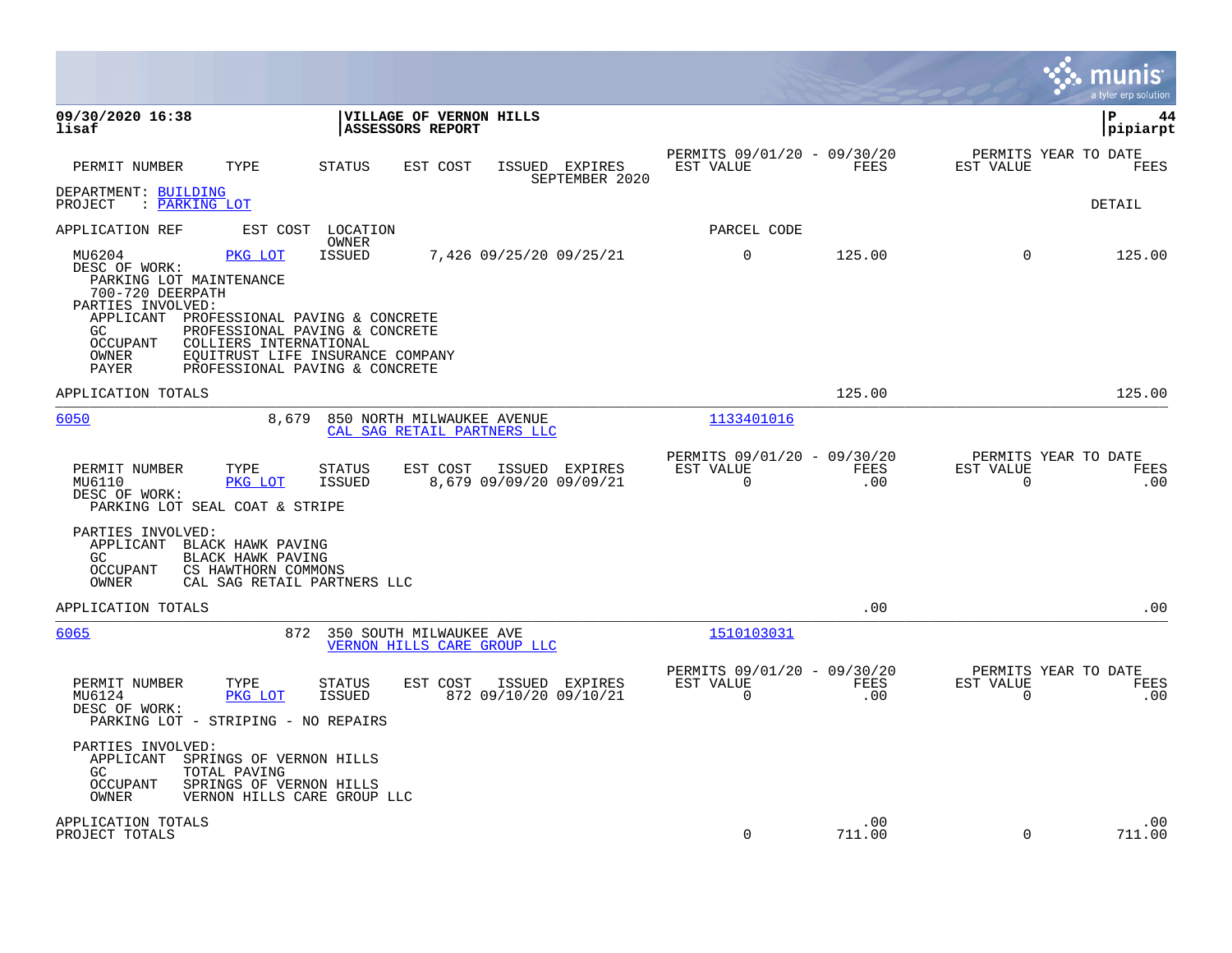|                                                                                                                                   |                                                                                         |                                                                          | munis<br>a tyler erp solution                                        |
|-----------------------------------------------------------------------------------------------------------------------------------|-----------------------------------------------------------------------------------------|--------------------------------------------------------------------------|----------------------------------------------------------------------|
| 09/30/2020 16:38<br>lisaf                                                                                                         | VILLAGE OF VERNON HILLS<br><b>ASSESSORS REPORT</b><br>SEPTEMBER 2020                    |                                                                          | l P<br>45<br> pipiarpt                                               |
| DEPARTMENT: BUILDING<br>PROJECT<br>: PATIO                                                                                        |                                                                                         |                                                                          | <b>DETAIL</b>                                                        |
| APPLICATION REF                                                                                                                   | EST COST LOCATION<br>OWNER                                                              | PARCEL CODE                                                              |                                                                      |
| 5935                                                                                                                              | 6,500<br>909 FOREST EDGE DR<br>R.W. RAMSEY REALTY CORP                                  | 1515103036                                                               |                                                                      |
| PERMIT NUMBER<br>TYPE<br><b>PATIO</b><br>MU6131<br>DESC OF WORK:<br>PATIO EXPANSION                                               | EST COST<br>ISSUED EXPIRES<br><b>STATUS</b><br><b>ISSUED</b><br>6,500 09/11/20 09/28/21 | PERMITS 09/01/20 - 09/30/20<br>FEES<br>EST VALUE<br>$\mathbf 0$<br>65.00 | PERMITS YEAR TO DATE<br>EST VALUE<br>FEES<br>$\overline{0}$<br>65.00 |
| PARTIES INVOLVED:<br>APPLICANT L.R. HEIN CONSTRUCTION<br>GC.<br>WURTH BAER SUPPLY<br>OCCUPANT<br>OWNER                            | L.R. HEIN CONSTRUCTION<br>R.W. RAMSEY REALTY CORP                                       |                                                                          |                                                                      |
| APPLICATION TOTALS                                                                                                                |                                                                                         | 65.00                                                                    | 65.00                                                                |
| 5975                                                                                                                              | 18,000<br>469 CHESTERFIELD LN<br>HAROLD & SUZY PARK                                     | 1508404007                                                               |                                                                      |
| PERMIT NUMBER<br>TYPE<br>MU6079<br><b>PATIO</b><br>DESC OF WORK:<br>PAVER PATIO                                                   | EST COST<br>ISSUED EXPIRES<br><b>STATUS</b><br>18,000 09/01/20 09/25/21<br>ISSUED       | PERMITS 09/01/20 - 09/30/20<br>EST VALUE<br>FEES<br>$\Omega$<br>180.00   | PERMITS YEAR TO DATE<br>EST VALUE<br>FEES<br>$\Omega$<br>180.00      |
| PARTIES INVOLVED:<br>APPLICANT AGS<br>GC<br>AGS<br>OWNER<br>HAROLD & SUZY PARK<br>PAYER<br>AGS                                    |                                                                                         |                                                                          |                                                                      |
| APPLICATION TOTALS                                                                                                                |                                                                                         | 180.00                                                                   | 180.00                                                               |
| 5993                                                                                                                              | 3,060 995 SOUTH COURT OF SHOREWOOD 1-B<br>PLACEHOLDER                                   | 1507203055                                                               |                                                                      |
| PERMIT NUMBER<br>TYPE<br>MU6098<br><b>PATIO</b><br>DESC OF WORK:<br>PATIOS AND WALKWAY<br>UNIT 995, 234, 219<br>PARTIES INVOLVED: | EST COST<br><b>STATUS</b><br>ISSUED EXPIRES<br><b>ISSUED</b><br>3,060 09/04/20 09/22/21 | PERMITS 09/01/20 - 09/30/20<br>EST VALUE<br>FEES<br>$\mathbf 0$<br>50.00 | PERMITS YEAR TO DATE<br>EST VALUE<br>FEES<br>$\mathbf 0$<br>50.00    |
| APPLICANT<br>GC<br>PLACEHOLDER<br>OWNER<br>PAYER                                                                                  | JAMESON PAVEMENT SURFACES<br>JAMESON PAVEMENT SURFACES<br>JAMESON PAVEMENT SURFACES     |                                                                          |                                                                      |
| APPLICATION TOTALS                                                                                                                |                                                                                         | 50.00                                                                    | 50.00                                                                |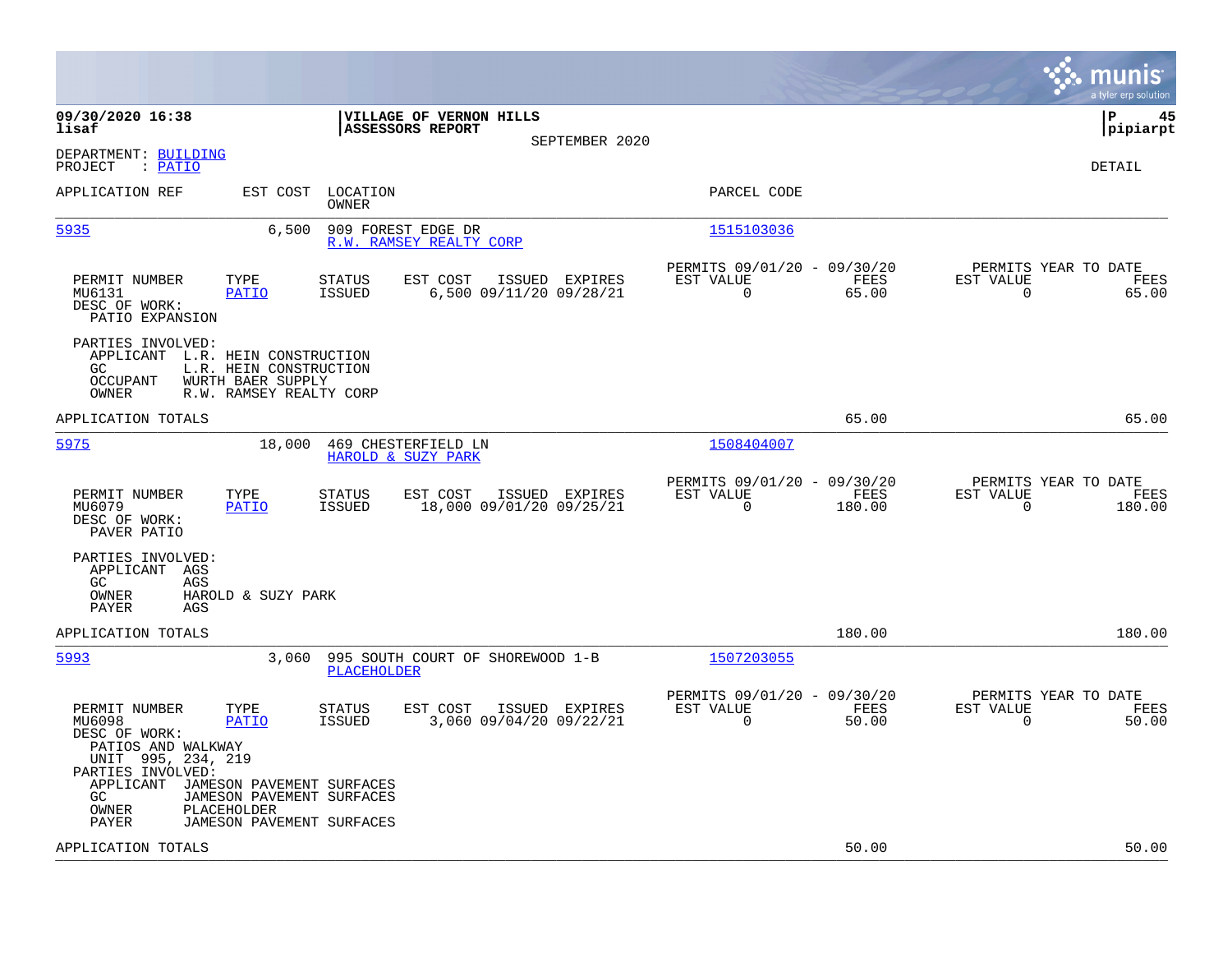|                                                                                                                                                          |                                                                                                               |                                                         |                | munis<br>a tyler erp solution                                         |
|----------------------------------------------------------------------------------------------------------------------------------------------------------|---------------------------------------------------------------------------------------------------------------|---------------------------------------------------------|----------------|-----------------------------------------------------------------------|
| 09/30/2020 16:38<br>lisaf<br>6013<br>14,000                                                                                                              | VILLAGE OF VERNON HILLS<br><b>ASSESSORS REPORT</b><br>308 SOUTH OLD CREEK RD<br>MARY RIGGS JAYARAMAN, TRUSTEE | 1509106019                                              |                | l P<br>46<br> pipiarpt                                                |
| PERMIT NUMBER<br>TYPE                                                                                                                                    | <b>STATUS</b><br>EST COST<br>ISSUED EXPIRES<br>SEPTEMBER 2020                                                 | PERMITS 09/01/20 - 09/30/20<br>EST VALUE                | <b>FEES</b>    | PERMITS YEAR TO DATE<br>EST VALUE<br>FEES                             |
| DEPARTMENT: BUILDING<br>: PATIO<br>PROJECT                                                                                                               |                                                                                                               |                                                         |                | DETAIL                                                                |
| APPLICATION REF                                                                                                                                          | EST COST LOCATION<br>OWNER                                                                                    | PARCEL CODE                                             |                |                                                                       |
| MU6106<br><b>PATIO</b><br>DESC OF WORK:<br>PATIO REMOVE EXISTING WITH NEW PAVERS                                                                         | COMPLT<br>14,000 09/08/20 09/25/21                                                                            | $\mathbf 0$                                             | 140.00         | $\Omega$<br>140.00                                                    |
| PARTIES INVOLVED:<br>APPLICANT MC LANDSCAPING INC<br>GC.<br>MC LANDSCAPING INC<br>OWNER<br>MC LANDSCAPING INC<br>PAYER                                   | MARY RIGGS JAYARAMAN, TRUSTEE                                                                                 |                                                         |                |                                                                       |
| APPLICATION TOTALS                                                                                                                                       |                                                                                                               |                                                         | 140.00         | 140.00                                                                |
| 6031<br>10,600                                                                                                                                           | 1868 OLYMPIC DR<br>BARRY & CAROL COHEN                                                                        | 1129311063                                              |                |                                                                       |
| PERMIT NUMBER<br>TYPE<br>MU6112<br><b>PATIO</b><br>DESC OF WORK:<br>PATIO & STOOP                                                                        | STATUS<br>EST COST<br>ISSUED EXPIRES<br><b>ISSUED</b><br>10,600 09/09/20 09/09/21                             | PERMITS 09/01/20 - 09/30/20<br>EST VALUE<br>$\mathbf 0$ | FEES<br>106.00 | PERMITS YEAR TO DATE<br>EST VALUE<br>FEES<br>$\mathbf 0$<br>106.00    |
| PARTIES INVOLVED:<br>APPLICANT PAVESTONE BRICK PAVING<br>GC<br>PAVESTONE BRICK PAVING<br>BARRY & CAROL COHEN<br>OWNER<br>PAYER<br>PAVESTONE BRICK PAVING |                                                                                                               |                                                         |                |                                                                       |
| APPLICATION TOTALS                                                                                                                                       |                                                                                                               |                                                         | 106.00         | 106.00                                                                |
| 6040<br>10,400                                                                                                                                           | 2 WHITE BARN ROAD<br>MICHAEL A & SUSAN R DURLACHER                                                            | 1508217001                                              |                |                                                                       |
| PERMIT NUMBER<br>TYPE<br>MU6134<br><b>PATIO</b><br>DESC OF WORK:<br>PAVER PATIO                                                                          | EST COST<br>STATUS<br>ISSUED EXPIRES<br><b>ISSUED</b><br>10,400 09/11/20 09/28/21                             | PERMITS 09/01/20 - 09/30/20<br>EST VALUE<br>$\mathbf 0$ | FEES<br>104.00 | PERMITS YEAR TO DATE<br>EST VALUE<br>FEES<br>$\overline{0}$<br>104.00 |
| PARTIES INVOLVED:<br>APPLICANT<br>ADRIAN'S LANDSCAPE<br>ADRIAN'S LANDSCAPE<br>GC<br>OWNER<br>PAYER                                                       | MICHAEL A & SUSAN R DURLACHER<br>MICHAEL A & SUSAN R DURLACHER                                                |                                                         |                |                                                                       |
| APPLICATION TOTALS                                                                                                                                       |                                                                                                               |                                                         | 104.00         | 104.00                                                                |
| 6051                                                                                                                                                     | 2,800 114 LANCASTER PL                                                                                        | 1132408028                                              |                |                                                                       |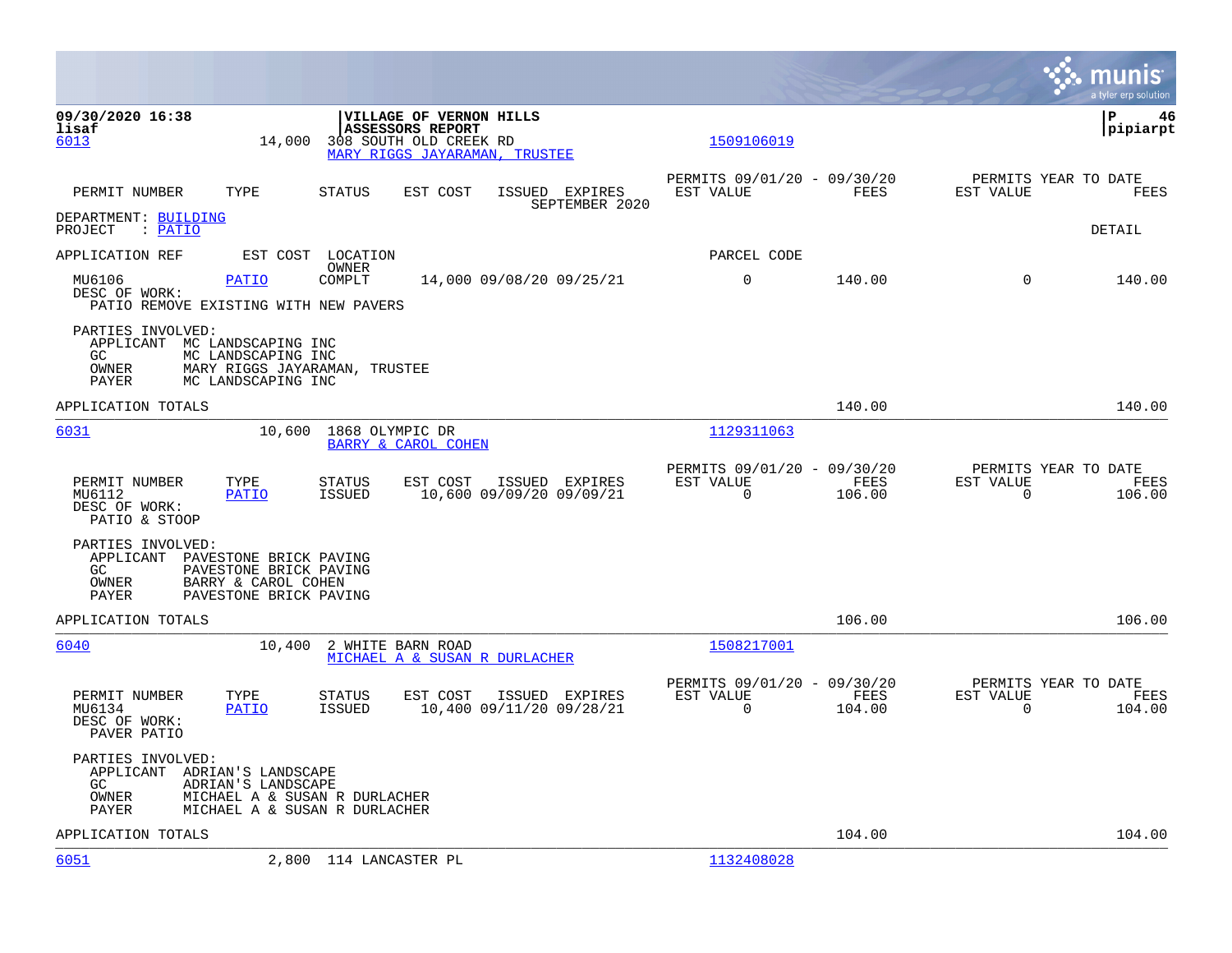|                                                                                                                                     |                                                                                  |                                                       |                                                         |                                              | munis<br>a tyler erp solution         |
|-------------------------------------------------------------------------------------------------------------------------------------|----------------------------------------------------------------------------------|-------------------------------------------------------|---------------------------------------------------------|----------------------------------------------|---------------------------------------|
| 09/30/2020 16:38<br>lisaf                                                                                                           | <b>ASSESSORS REPORT</b><br>YESDI FERRO                                           | VILLAGE OF VERNON HILLS                               |                                                         |                                              | l P<br>47<br> pipiarpt                |
| PERMIT NUMBER<br>TYPE                                                                                                               | STATUS                                                                           | EST COST<br>ISSUED EXPIRES<br>SEPTEMBER 2020          | PERMITS 09/01/20 - 09/30/20<br>EST VALUE                | FEES<br>EST VALUE                            | PERMITS YEAR TO DATE<br>FEES          |
| DEPARTMENT: BUILDING<br>PROJECT : PATIO                                                                                             |                                                                                  |                                                       |                                                         |                                              | DETAIL                                |
| APPLICATION REF                                                                                                                     | EST COST LOCATION                                                                |                                                       | PARCEL CODE                                             |                                              |                                       |
| MU6219<br><b>PATIO</b><br>DESC OF WORK:<br>PAVER PATIO                                                                              | OWNER<br><b>ISSUED</b>                                                           | 2,800 09/30/20 09/30/21                               | $\mathbf 0$                                             | 50.00<br>$\Omega$                            | 50.00                                 |
| PARTIES INVOLVED:<br>APPLICANT JRS ACCURATE CONSTRUCTION<br>GC<br>GC<br>YESDI FERRO<br>OWNER<br>YESDI FERRO<br>YESDI FERRO<br>PAYER | JRS ACCURATE CONSTRUCTION                                                        |                                                       |                                                         |                                              |                                       |
| APPLICATION TOTALS                                                                                                                  |                                                                                  |                                                       |                                                         | 50.00                                        | 50.00                                 |
| 6060                                                                                                                                | 2,122<br>420 WOODLAND CHASE LANE<br>ANIL YEPURI                                  |                                                       | 1516104032                                              |                                              |                                       |
| PERMIT NUMBER<br>TYPE<br>MU6176<br><b>PATIO</b><br>DESC OF WORK:<br>CONCRETE PATIO                                                  | STATUS<br>ISSUED                                                                 | EST COST<br>ISSUED EXPIRES<br>2,122 09/22/20 09/22/21 | PERMITS 09/01/20 - 09/30/20<br>EST VALUE<br>$\mathbf 0$ | FEES<br>EST VALUE<br>50.00<br>$\mathbf 0$    | PERMITS YEAR TO DATE<br>FEES<br>50.00 |
| PARTIES INVOLVED:<br>APPLICANT<br>GC<br>ANIL YEPURI<br>OWNER<br>PAYER<br>ANIL YEPURI                                                | COMMUNITY REINVESTMENT GROUP INT'L INC<br>COMMUNITY REINVESTMENT GROUP INT'L INC |                                                       |                                                         |                                              |                                       |
| APPLICATION TOTALS                                                                                                                  |                                                                                  |                                                       |                                                         | 50.00                                        | 50.00                                 |
| 6122                                                                                                                                | 38 MONTEREY DR<br>5,000<br>HECTOR GUZMAN                                         |                                                       | 1508202008                                              |                                              |                                       |
| TYPE<br>PERMIT NUMBER<br>MU6222<br><b>PATIO</b><br>DESC OF WORK:<br>PATIO                                                           | STATUS<br><b>ISSUED</b>                                                          | EST COST<br>ISSUED EXPIRES<br>5,000 09/30/20 09/30/21 | PERMITS 09/01/20 - 09/30/20<br>EST VALUE<br>$\Omega$    | FEES<br>EST VALUE<br>50.00<br>$\overline{0}$ | PERMITS YEAR TO DATE<br>FEES<br>50.00 |
| PARTIES INVOLVED:<br>APPLICANT<br>HECTOR GUZMAN<br>GC.<br>HECTOR GUZMAN<br>HECTOR GUZMAN<br>OWNER<br>PAYER<br>HECTOR GUZMAN         |                                                                                  |                                                       |                                                         |                                              |                                       |
| APPLICATION TOTALS                                                                                                                  |                                                                                  |                                                       |                                                         | 50.00                                        | 50.00                                 |
| 6127                                                                                                                                | 10,000<br>693 INSULL DRIVE                                                       |                                                       | 1133205093                                              |                                              |                                       |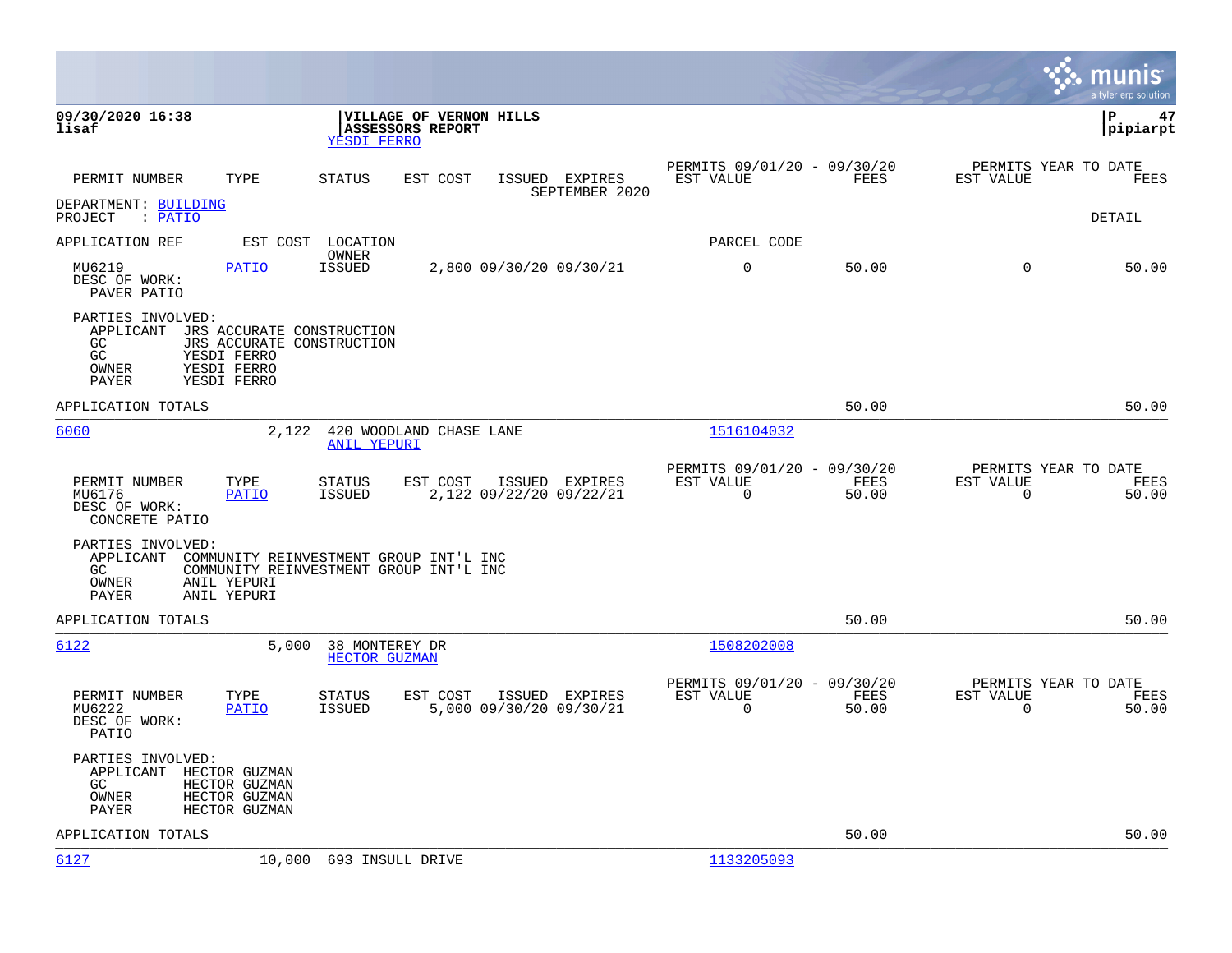|                                                |                                                  |                    |                                             |        |                           |                                          |                  |           | <b>munis</b><br>a tyler erp solution |
|------------------------------------------------|--------------------------------------------------|--------------------|---------------------------------------------|--------|---------------------------|------------------------------------------|------------------|-----------|--------------------------------------|
| 09/30/2020 16:38<br>lisaf                      |                                                  | <b>PLACEHOLDER</b> | VILLAGE OF VERNON HILLS<br>ASSESSORS REPORT |        |                           |                                          |                  |           | 48<br>l P<br>pipiarpt                |
| PERMIT NUMBER                                  | TYPE                                             | STATUS             | EST COST                                    | ISSUED | EXPIRES<br>SEPTEMBER 2020 | PERMITS 09/01/20 - 09/30/20<br>EST VALUE | FEES             | EST VALUE | PERMITS YEAR TO DATE<br>FEES         |
| DEPARTMENT: BUILDING<br>PROJECT<br>: PATIO     |                                                  |                    |                                             |        |                           |                                          |                  |           | DETAIL                               |
| APPLICATION REF                                | EST COST                                         | LOCATION<br>OWNER  |                                             |        |                           | PARCEL CODE                              |                  |           |                                      |
| MU6220<br>DESC OF WORK:<br>PATIO               | <b>PATIO</b>                                     | <b>ISSUED</b>      |                                             |        | 10,000 09/30/20 09/30/21  | 0                                        | 100.00           | $\Omega$  | 100.00                               |
| PARTIES INVOLVED:<br>APPLICANT<br>GC.<br>OWNER | KENDAL WOODS<br>MOANE LANDSCAPING<br>PLACEHOLDER |                    |                                             |        |                           |                                          |                  |           |                                      |
| APPLICATION TOTALS<br>PROJECT TOTALS           |                                                  |                    |                                             |        |                           | 0                                        | 100.00<br>895.00 | 0         | 100.00<br>895.00                     |

 $\mathcal{L}^{\text{max}}$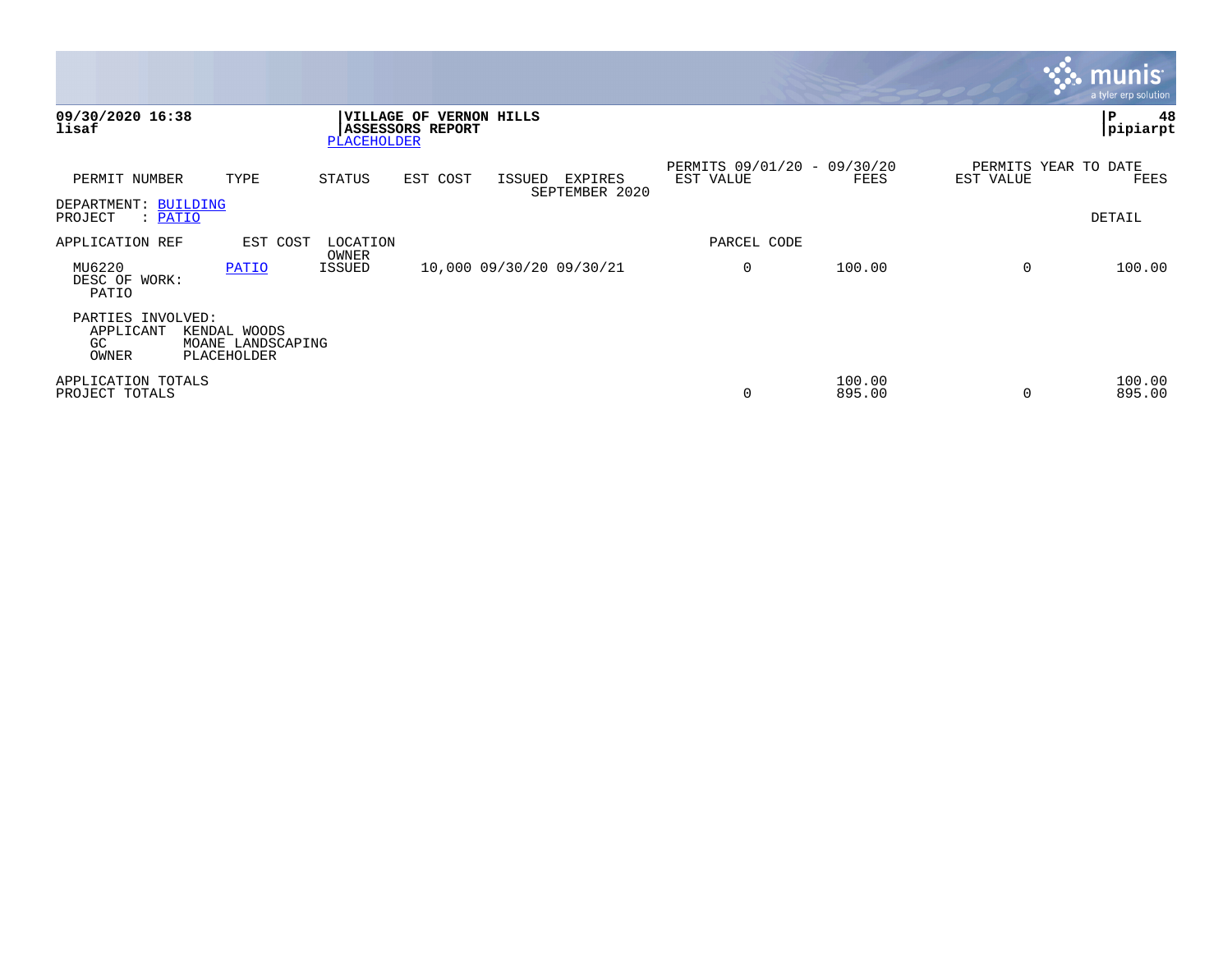|                                                                                                               |                                                                                                                                                |                                         |                                               | munis<br>a tyler erp solution                                   |
|---------------------------------------------------------------------------------------------------------------|------------------------------------------------------------------------------------------------------------------------------------------------|-----------------------------------------|-----------------------------------------------|-----------------------------------------------------------------|
| 09/30/2020 16:38<br>lisaf                                                                                     | VILLAGE OF VERNON HILLS<br>ASSESSORS REPORT                                                                                                    | SEPTEMBER 2020                          |                                               | lР<br>49<br> pipiarpt                                           |
| DEPARTMENT: BUILDING<br>: SIDEWALK<br>PROJECT                                                                 |                                                                                                                                                |                                         |                                               | DETAIL                                                          |
| APPLICATION REF                                                                                               | EST COST LOCATION<br>OWNER                                                                                                                     |                                         | PARCEL CODE                                   |                                                                 |
| 5971                                                                                                          | 5,575<br>459 SYCAMORE ST<br>MIKE B & JENNIFER E CHOI                                                                                           | 1132108007                              |                                               |                                                                 |
| TYPE<br>PERMIT NUMBER<br>MU6089<br>DESC OF WORK:<br>SIDEWALK, STOOP & RIBBONS                                 | EST COST<br><b>STATUS</b><br>5,575 09/02/20 09/02/21<br><b>SIDEWALK</b><br>ISSUED                                                              | ISSUED EXPIRES<br>EST VALUE<br>$\Omega$ | PERMITS 09/01/20 - 09/30/20<br>FEES<br>55.75  | PERMITS YEAR TO DATE<br>EST VALUE<br>FEES<br>$\Omega$<br>55.75  |
| PARTIES INVOLVED:<br>GC.<br>OWNER<br>PAYER                                                                    | APPLICANT T/S CONCRETE & ASPHALT SOLUTIONS<br>T/S CONCRETE & ASPHALT SOLUTIONS<br>MIKE B & JENNIFER E CHOI<br>T/S CONCRETE & ASPHALT SOLUTIONS |                                         |                                               |                                                                 |
| APPLICATION TOTALS                                                                                            |                                                                                                                                                |                                         | 55.75                                         | 55.75                                                           |
| 6023                                                                                                          | 14,640<br>324 LASALLE ST<br>THOMAS & JESSICA CAHILL                                                                                            | 1509310013                              |                                               |                                                                 |
| PERMIT NUMBER<br>TYPE<br>MU6108<br>DESC OF WORK:<br>REPLACE WALK & STOOP                                      | EST COST<br><b>STATUS</b><br>ISSUED<br>14,640 09/08/20 09/25/21<br><b>SIDEWALK</b>                                                             | ISSUED EXPIRES<br>EST VALUE<br>$\Omega$ | PERMITS 09/01/20 - 09/30/20<br>FEES<br>146.40 | PERMITS YEAR TO DATE<br>EST VALUE<br>FEES<br>$\Omega$<br>146.40 |
| PARTIES INVOLVED:<br>APPLICANT<br>GC.<br>OWNER<br>PAYER                                                       | THOMAS & JESSICA CAHILL<br>AMY MALTER LANDSCAPE DESIGN<br>THOMAS & JESSICA CAHILL<br>THOMAS & JESSICA CAHILL                                   |                                         |                                               |                                                                 |
| APPLICATION TOTALS                                                                                            |                                                                                                                                                |                                         | 146.40                                        | 146.40                                                          |
| 6062                                                                                                          | 1,500 1682 WOODS WAY<br>THOMAS J & NADINE S KNEIR                                                                                              | 1128310001                              |                                               |                                                                 |
| PERMIT NUMBER<br>TYPE<br>MU6125<br>DESC OF WORK:<br>SIDEWALK REPAIR                                           | EST COST<br>STATUS<br><b>SIDEWALK</b><br>ISSUED<br>1,500 09/11/20 09/11/21                                                                     | EST VALUE<br>ISSUED EXPIRES<br>0        | PERMITS 09/01/20 - 09/30/20<br>FEES<br>30.00  | PERMITS YEAR TO DATE<br>EST VALUE<br>FEES<br>30.00<br>0         |
| PARTIES INVOLVED:<br>APPLICANT ARCHITERRA, INC<br>ARCHITERRA, INC<br>GC.<br>OWNER<br>PAYER<br>ARCHITERRA, INC | THOMAS J & NADINE S KNEIR                                                                                                                      |                                         |                                               |                                                                 |
| APPLICATION TOTALS                                                                                            |                                                                                                                                                |                                         | 30.00                                         | 30.00                                                           |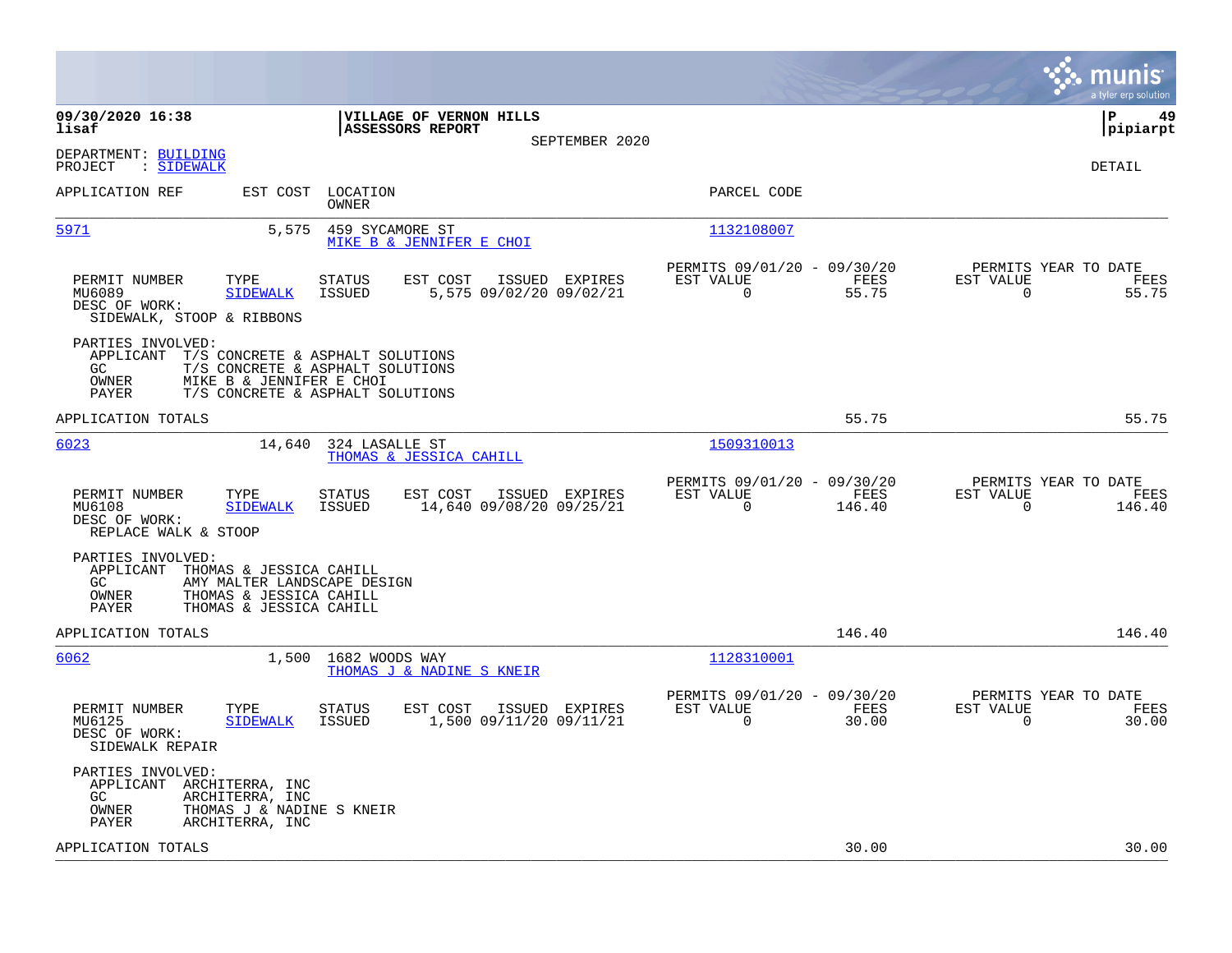|                                                                                    |                                                                                                                            |                                         |                                                                          |                                           |                                                            |                 |                             | munis<br>a tyler erp solution         |
|------------------------------------------------------------------------------------|----------------------------------------------------------------------------------------------------------------------------|-----------------------------------------|--------------------------------------------------------------------------|-------------------------------------------|------------------------------------------------------------|-----------------|-----------------------------|---------------------------------------|
| 09/30/2020 16:38<br>lisaf<br>6064                                                  | 1,500                                                                                                                      | <b>TONYA LEDERER</b>                    | VILLAGE OF VERNON HILLS<br>ASSESSORS REPORT<br>122 NORTH ROYAL OAK DRIVE |                                           | 1506413012                                                 |                 |                             | ΙP<br>50<br> pipiarpt                 |
| PERMIT NUMBER                                                                      | TYPE                                                                                                                       | <b>STATUS</b>                           | EST COST                                                                 | ISSUED EXPIRES<br>SEPTEMBER 2020          | PERMITS 09/01/20 - 09/30/20<br>EST VALUE                   | FEES            | EST VALUE                   | PERMITS YEAR TO DATE<br>FEES          |
| DEPARTMENT: BUILDING<br>PROJECT<br>: SIDEWALK                                      |                                                                                                                            |                                         |                                                                          |                                           |                                                            |                 |                             | DETAIL                                |
| APPLICATION REF                                                                    | EST COST                                                                                                                   | LOCATION<br>OWNER                       |                                                                          |                                           | PARCEL CODE                                                |                 |                             |                                       |
| MU6159<br>DESC OF WORK:<br>SIDEWALK                                                | <b>SIDEWALK</b>                                                                                                            | <b>ISSUED</b>                           |                                                                          | 1,500 09/21/20 09/21/21                   | $\mathbf 0$                                                | 30.00           | $\Omega$                    | 30.00                                 |
| PARTIES INVOLVED:<br>APPLICANT<br>CONCRETE<br>GC<br>OWNER<br>PAYER                 | TONYA LEDERER<br>ROCK STAR CONCRETE, INC<br>TONYA LEDERER<br>TONYA LEDERER<br>TONYA LEDERER                                |                                         |                                                                          |                                           |                                                            |                 |                             |                                       |
| APPLICATION TOTALS                                                                 |                                                                                                                            |                                         |                                                                          |                                           |                                                            | 30.00           |                             | 30.00                                 |
| 6095                                                                               | 9,550                                                                                                                      | NADEEM Z ALAVI                          | 1239 MAIDSTONE DRIVE                                                     |                                           | 1132104075                                                 |                 |                             |                                       |
| PERMIT NUMBER<br>MU6167<br>DESC OF WORK:<br>SIDEWALK, STOOP, STEPS, DRIVE, RIBBONS | TYPE<br><b>SIDEWALK</b>                                                                                                    | <b>STATUS</b><br><b>ISSUED</b>          | EST COST                                                                 | ISSUED EXPIRES<br>9,550 09/21/20 09/21/21 | PERMITS 09/01/20 - 09/30/20<br>EST VALUE<br>$\mathbf 0$    | FEES<br>95.50   | EST VALUE<br>$\mathbf 0$    | PERMITS YEAR TO DATE<br>FEES<br>95.50 |
| PARTIES INVOLVED:<br>APPLICANT<br>GC.<br>OWNER<br>PAYER                            | T/S CONCRETE & ASPHALT SOLUTIONS<br>T/S CONCRETE & ASPHALT SOLUTIONS<br>NADEEM Z ALAVI<br>T/S CONCRETE & ASPHALT SOLUTIONS |                                         |                                                                          |                                           |                                                            |                 |                             |                                       |
| APPLICATION TOTALS                                                                 |                                                                                                                            |                                         |                                                                          |                                           |                                                            | 95.50           |                             | 95.50                                 |
| 6106                                                                               | 3.500                                                                                                                      | 403 APPLETON DR<br><b>VICTOR GARCIA</b> |                                                                          |                                           | 1505203003                                                 |                 |                             |                                       |
| PERMIT NUMBER<br>MU6189<br>DESC OF WORK:<br>SIDEWALK & STOOP& PATIO                | TYPE<br><b>SIDEWALK</b>                                                                                                    | STATUS<br><b>ISSUED</b>                 | EST COST                                                                 | ISSUED EXPIRES<br>3,500 09/24/20 09/24/21 | PERMITS 09/01/20 - 09/30/20<br>EST VALUE<br>$\overline{0}$ | FEES<br>50.00   | EST VALUE<br>$\overline{0}$ | PERMITS YEAR TO DATE<br>FEES<br>50.00 |
| PARTIES INVOLVED:<br>APPLICANT VICTOR GARCIA<br>GC.<br>OWNER<br>PAYER              | ISRAEL GARCIA<br>VICTOR GARCIA<br>VICTOR GARCIA                                                                            |                                         |                                                                          |                                           |                                                            |                 |                             |                                       |
| APPLICATION TOTALS<br>PROJECT TOTALS                                               |                                                                                                                            |                                         |                                                                          |                                           | $\Omega$                                                   | 50.00<br>407.65 | $\Omega$                    | 50.00<br>407.65                       |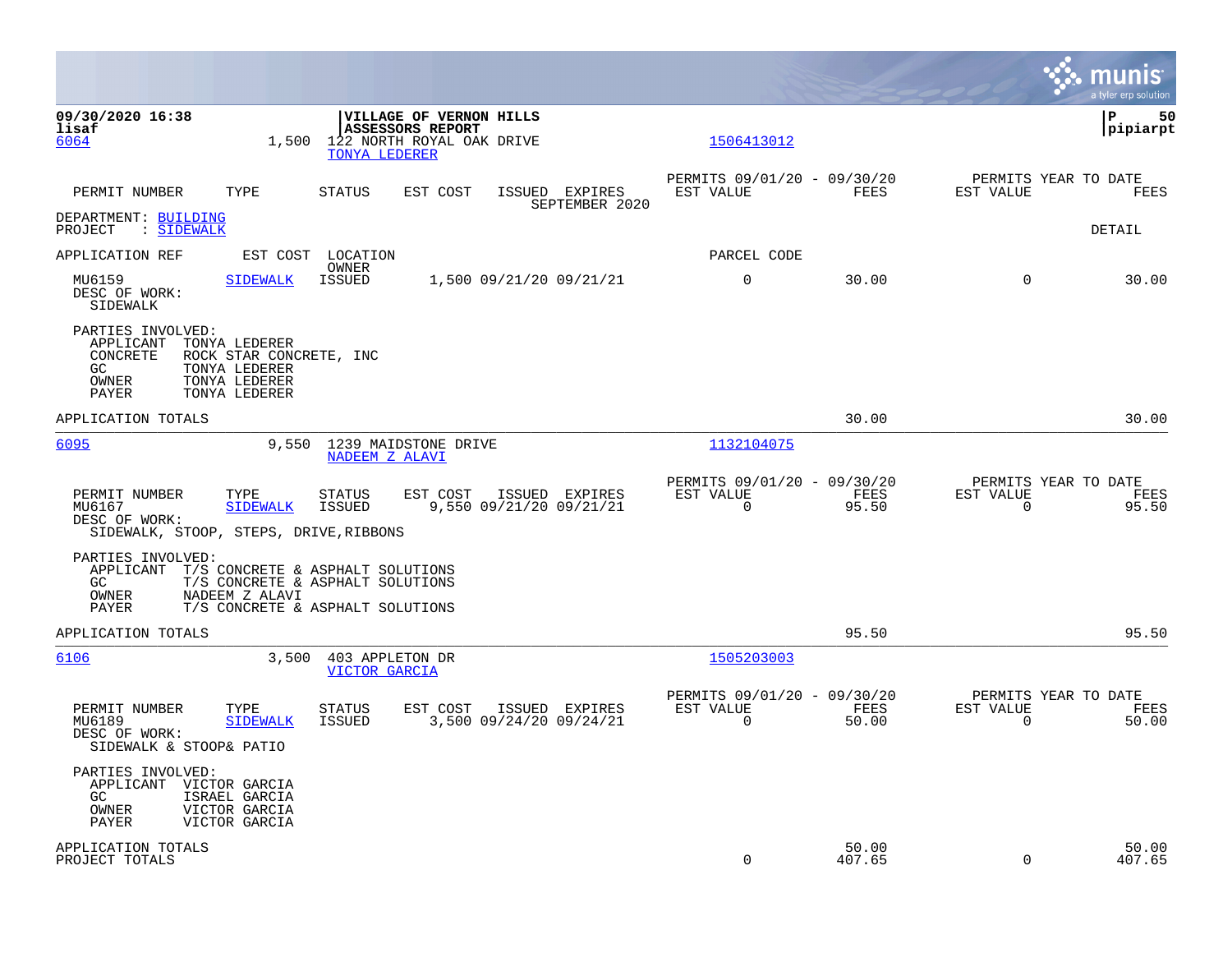**09/30/2020 16:38 |VILLAGE OF VERNON HILLS |P 51 lisaf |ASSESSORS REPORT |pipiarpt**

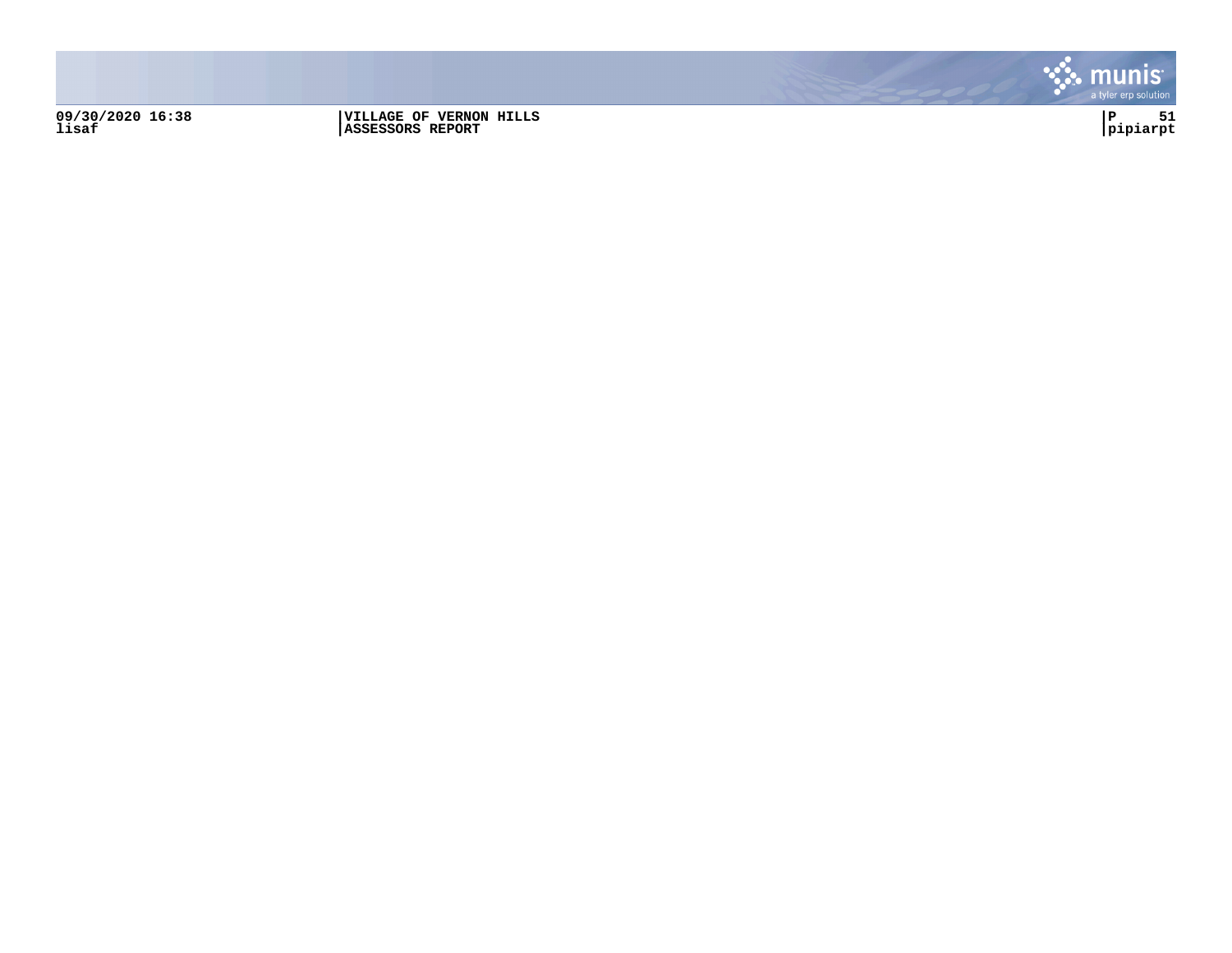|                                                                                                                        |                                                                                                                                          |                                                             |                |                                                         |                |                                                  | munis<br>a tyler erp solution |
|------------------------------------------------------------------------------------------------------------------------|------------------------------------------------------------------------------------------------------------------------------------------|-------------------------------------------------------------|----------------|---------------------------------------------------------|----------------|--------------------------------------------------|-------------------------------|
| 09/30/2020 16:38<br>lisaf                                                                                              |                                                                                                                                          | VILLAGE OF VERNON HILLS<br>ASSESSORS REPORT                 |                |                                                         |                |                                                  | ΙP<br>52<br> pipiarpt         |
| DEPARTMENT: BUILDING<br>: <u>REROOF</u><br>PROJECT                                                                     |                                                                                                                                          |                                                             | SEPTEMBER 2020 |                                                         |                |                                                  | DETAIL                        |
| APPLICATION REF                                                                                                        | LOCATION<br>EST COST<br>OWNER                                                                                                            |                                                             |                | PARCEL CODE                                             |                |                                                  |                               |
| 6020                                                                                                                   | 20,000                                                                                                                                   | 2108 BEAVER CREEK DR<br><b>JENNIFER &amp; JOHN MCMURRAY</b> |                | 1129201083                                              |                |                                                  |                               |
| TYPE<br>PERMIT NUMBER<br>MU6084<br><b>REROOF</b><br>DESC OF WORK:<br>REROOF                                            | <b>STATUS</b><br>COMPLT                                                                                                                  | EST COST<br>20,000 09/01/20 09/25/21                        | ISSUED EXPIRES | PERMITS 09/01/20 - 09/30/20<br>EST VALUE<br>$\mathbf 0$ | FEES<br>200.00 | PERMITS YEAR TO DATE<br>EST VALUE<br>$\mathbf 0$ | FEES<br>200.00                |
| PARTIES INVOLVED:<br>APPLICANT<br>GC<br>OWNER<br>PAYER<br><b>ROOFER</b>                                                | BETTER HOME CONSTRUCTION<br>BETTER HOME CONSTRUCTION<br>JENNIFER & JOHN MCMURRAY<br>BETTER HOME CONSTRUCTION<br>BETTER HOME CONSTRUCTION |                                                             |                |                                                         |                |                                                  |                               |
| APPLICATION TOTALS                                                                                                     |                                                                                                                                          |                                                             |                |                                                         | 200.00         |                                                  | 200.00                        |
| 6045                                                                                                                   | 10,750<br>ROB LISZKA                                                                                                                     | 1680 HAIG POINT LN                                          |                | 1128304013                                              |                |                                                  |                               |
| PERMIT NUMBER<br>TYPE<br>MU6102<br><b>REROOF</b><br>DESC OF WORK:<br>REROOF                                            | <b>STATUS</b><br>COMPLT                                                                                                                  | EST COST<br>10,750 09/08/20 09/25/21                        | ISSUED EXPIRES | PERMITS 09/01/20 - 09/30/20<br>EST VALUE<br>$\mathbf 0$ | FEES<br>107.50 | PERMITS YEAR TO DATE<br>EST VALUE<br>$\mathbf 0$ | FEES<br>107.50                |
| PARTIES INVOLVED:<br>APPLICANT<br>GC.<br>OWNER<br>ROB LISZKA<br>PAYER<br><b>ROOFER</b>                                 | J.M. JOHNSON ROOFING<br>J.M. JOHNSON ROOFING<br>J.M. JOHNSON ROOFING<br>J.M. JOHNSON ROOFING                                             |                                                             |                |                                                         |                |                                                  |                               |
| APPLICATION TOTALS                                                                                                     |                                                                                                                                          |                                                             |                |                                                         | 107.50         |                                                  | 107.50                        |
| 6054                                                                                                                   | 31,500<br>LEE-JO DIJOHN                                                                                                                  | 1003 CREEK BEND DR                                          |                | 1516102020                                              |                |                                                  |                               |
| PERMIT NUMBER<br>TYPE<br>MU6115<br><b>REROOF</b><br>DESC OF WORK:<br>REROOF - CEDAR SHAKE                              | STATUS<br>ISSUED                                                                                                                         | EST COST<br>31,500 09/09/20 09/09/21                        | ISSUED EXPIRES | PERMITS 09/01/20 - 09/30/20<br>EST VALUE<br>0           | FEES<br>315.00 | PERMITS YEAR TO DATE<br>EST VALUE<br>0           | FEES<br>315.00                |
| PARTIES INVOLVED:<br>APPLICANT CEDAR RIDGE CONSTRUCTIONS INC<br>GC<br>OWNER<br>LEE-JO DIJOHN<br>PAYER<br><b>ROOFER</b> | CEDAR RIDGE CONSTRUCTIONS INC<br>CEDAR RIDGE CONSTRUCTIONS INC<br>CEDAR RIDGE CONSTRUCTIONS INC                                          |                                                             |                |                                                         |                |                                                  |                               |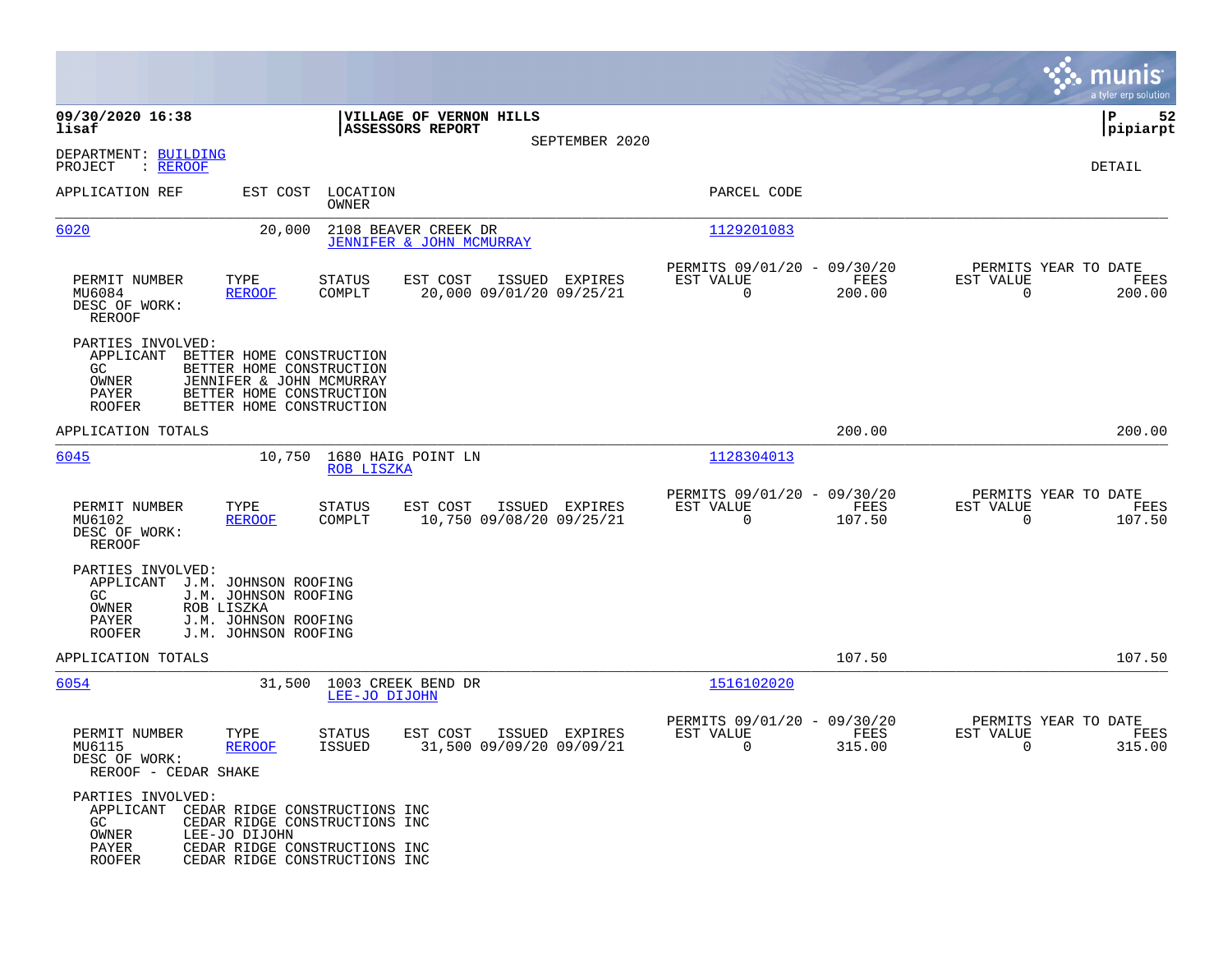|                                                                                                                                                                                        |                                                                                          |                                                                       | munis<br>a tyler erp solution                                      |
|----------------------------------------------------------------------------------------------------------------------------------------------------------------------------------------|------------------------------------------------------------------------------------------|-----------------------------------------------------------------------|--------------------------------------------------------------------|
| 09/30/2020 16:38<br>lisaf                                                                                                                                                              | VILLAGE OF VERNON HILLS<br>ASSESSORS REPORT<br>SEPTEMBER 2020                            |                                                                       | P<br>53<br> pipiarpt                                               |
| DEPARTMENT: BUILDING<br>PROJECT<br>: <u>REROOF</u>                                                                                                                                     |                                                                                          |                                                                       | DETAIL                                                             |
| APPLICATION REF<br>EST COST                                                                                                                                                            | LOCATION<br>OWNER                                                                        | PARCEL CODE                                                           |                                                                    |
| APPLICATION TOTALS                                                                                                                                                                     |                                                                                          | 315.00                                                                | 315.00                                                             |
| 6057<br>10,972                                                                                                                                                                         | 2346 SARAZEN DR<br>HOWARD & SUSAN COLEMAN                                                | 1129201050                                                            |                                                                    |
| PERMIT NUMBER<br>TYPE<br>MU6119<br><b>REROOF</b><br>DESC OF WORK:<br><b>REOOF</b>                                                                                                      | EST COST<br>ISSUED EXPIRES<br><b>STATUS</b><br><b>ISSUED</b><br>10,972 09/09/20 09/09/21 | PERMITS 09/01/20 - 09/30/20<br>EST VALUE<br>FEES<br>0<br>109.72       | PERMITS YEAR TO DATE<br>EST VALUE<br>FEES<br>$\mathbf 0$<br>109.72 |
| PARTIES INVOLVED:<br>APPLICANT<br>KINGS CONTRACTING<br>GC.<br>KINGS CONTRACTING<br>OWNER<br>HOWARD & SUSAN COLEMAN<br>PAYER<br>KINGS CONTRACTING<br>KINGS CONTRACTING<br><b>ROOFER</b> |                                                                                          |                                                                       |                                                                    |
| APPLICATION TOTALS                                                                                                                                                                     |                                                                                          | 109.72                                                                | 109.72                                                             |
| <u>6061</u><br>50,000                                                                                                                                                                  | 912 CREEK BEND DR<br><b>MIRESH AMIN</b>                                                  | <u>1516101017</u>                                                     |                                                                    |
| PERMIT NUMBER<br>TYPE<br>MU6122<br><b>REROOF</b><br>DESC OF WORK:<br>CEDAR SHAKE ROOF                                                                                                  | <b>STATUS</b><br>EST COST<br>ISSUED EXPIRES<br>ISSUED<br>50,000 09/10/20 09/10/21        | PERMITS 09/01/20 - 09/30/20<br>FEES<br>EST VALUE<br>0<br>500.00       | PERMITS YEAR TO DATE<br>EST VALUE<br>FEES<br>0<br>500.00           |
| PARTIES INVOLVED:<br>APPLICANT<br>SHAKE GUYS<br>GC.<br>SHAKE GUYS<br>MIRESH AMIN<br>OWNER<br>PAYER<br>SHAKE GUYS<br>PAYER<br>SHAKE GUYS                                                |                                                                                          |                                                                       |                                                                    |
| APPLICATION TOTALS                                                                                                                                                                     |                                                                                          | 500.00                                                                | 500.00                                                             |
| 6068<br>9,000                                                                                                                                                                          | 429 SYCAMORE ST<br>W XIONG J LIN                                                         | 1132108011                                                            |                                                                    |
| PERMIT NUMBER<br>TYPE<br>MU6128<br><b>REROOF</b><br>DESC OF WORK:<br><b>REROOF</b>                                                                                                     | <b>STATUS</b><br>EST COST ISSUED EXPIRES<br>9,000 09/11/20 09/11/21<br>ISSUED            | PERMITS 09/01/20 - 09/30/20<br>EST VALUE<br>FEES<br>$\Omega$<br>90.00 | PERMITS YEAR TO DATE<br>EST VALUE<br>FEES<br>$\Omega$<br>90.00     |
| PARTIES INVOLVED:<br>APPLICANT<br>EMA BUILDERS INC<br>GC<br>EMA BUILDERS INC<br>OWNER<br>W XIONG J LIN                                                                                 |                                                                                          |                                                                       |                                                                    |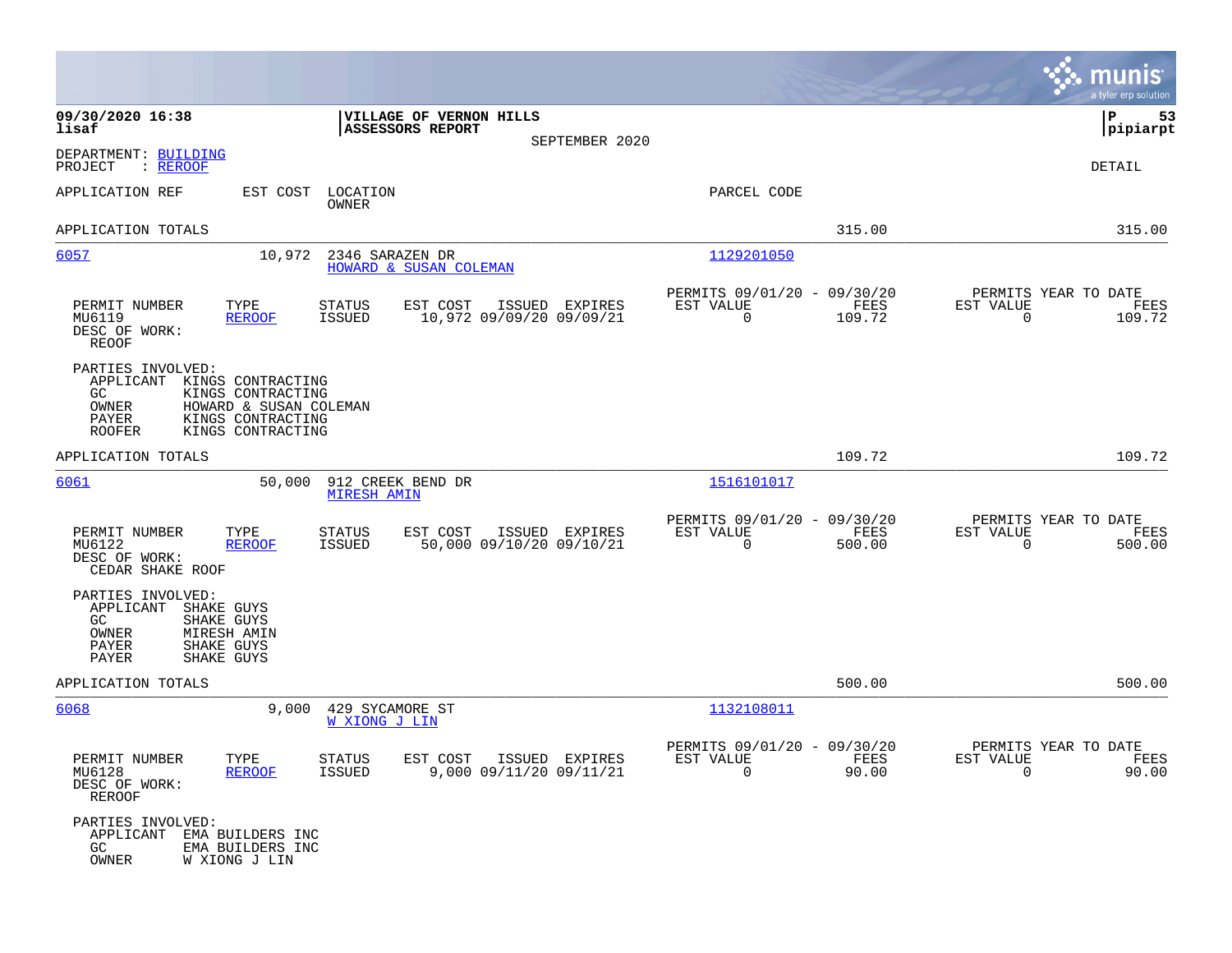|                                                                         |                                                                                                                                                       |                                |                                                                 |                |                                                         |                |                                                  | munis<br>a tyler erp solution |
|-------------------------------------------------------------------------|-------------------------------------------------------------------------------------------------------------------------------------------------------|--------------------------------|-----------------------------------------------------------------|----------------|---------------------------------------------------------|----------------|--------------------------------------------------|-------------------------------|
| 09/30/2020 16:38<br>lisaf                                               |                                                                                                                                                       |                                | VILLAGE OF VERNON HILLS<br>ASSESSORS REPORT                     | SEPTEMBER 2020 |                                                         |                |                                                  | 54<br>l P<br> pipiarpt        |
| DEPARTMENT: BUILDING<br>: <u>REROOF</u><br>PROJECT                      |                                                                                                                                                       |                                |                                                                 |                |                                                         |                |                                                  | <b>DETAIL</b>                 |
| APPLICATION REF                                                         |                                                                                                                                                       | EST COST LOCATION              |                                                                 |                | PARCEL CODE                                             |                |                                                  |                               |
| PAYER<br><b>ROOFER</b>                                                  | EMA BUILDERS INC<br>EMA BUILDERS INC                                                                                                                  | OWNER                          |                                                                 |                |                                                         |                |                                                  |                               |
| APPLICATION TOTALS                                                      |                                                                                                                                                       |                                |                                                                 |                |                                                         | 90.00          |                                                  | 90.00                         |
| 6087                                                                    | 5,080                                                                                                                                                 |                                | 632 WESTMORELAND DR<br>VERNON HILLS SA ASSOCIATES LP            |                | 1508111009                                              |                |                                                  |                               |
| PERMIT NUMBER<br>MU6143<br>DESC OF WORK:<br>REROOF                      | TYPE<br><b>REROOF</b>                                                                                                                                 | <b>STATUS</b><br><b>ISSUED</b> | EST COST<br>5,080 09/15/20 09/15/21                             | ISSUED EXPIRES | PERMITS 09/01/20 - 09/30/20<br>EST VALUE<br>$\mathbf 0$ | FEES<br>50.80  | PERMITS YEAR TO DATE<br>EST VALUE<br>$\mathbf 0$ | FEES<br>50.80                 |
| PARTIES INVOLVED:<br>APPLICANT<br>GC<br>OWNER<br>PAYER<br><b>ROOFER</b> | DAVID'S CHAIN O'LAKES CORP<br>DAVID'S CHAIN O'LAKES CORP<br>VERNON HILLS SA ASSOCIATES LP<br>DAVID'S CHAIN O'LAKES CORP<br>DAVID'S CHAIN O'LAKES CORP |                                |                                                                 |                |                                                         |                |                                                  |                               |
| APPLICATION TOTALS                                                      |                                                                                                                                                       |                                |                                                                 |                |                                                         | 50.80          |                                                  | 50.80                         |
| 6093                                                                    |                                                                                                                                                       |                                | 22,550 1672 HAIG POINT LANE<br><b>DIMPLE &amp; JASMIN PATEL</b> |                | 1128304012                                              |                |                                                  |                               |
| PERMIT NUMBER<br>MU6148<br>DESC OF WORK:<br>REROOF                      | TYPE<br><b>REROOF</b>                                                                                                                                 | <b>STATUS</b><br>ISSUED        | EST COST<br>22,550 09/16/20 09/16/21                            | ISSUED EXPIRES | PERMITS 09/01/20 - 09/30/20<br>EST VALUE<br>$\mathbf 0$ | FEES<br>225.50 | PERMITS YEAR TO DATE<br>EST VALUE<br>$\mathbf 0$ | FEES<br>225.50                |
| PARTIES INVOLVED:<br>APPLICANT<br>GC<br>OWNER<br>PAYER<br><b>ROOFER</b> | REDHAWK ROOFING<br>REDHAWK ROOFING<br>DIMPLE & JASMIN PATEL<br>REDHAWK ROOFING<br>REDHAWK ROOFING                                                     |                                |                                                                 |                |                                                         |                |                                                  |                               |
| APPLICATION TOTALS                                                      |                                                                                                                                                       |                                |                                                                 |                |                                                         | 225.50         |                                                  | 225.50                        |
| 6115                                                                    | 13,498                                                                                                                                                |                                | 303S CHERRY VALLEY RD<br>KENNETH B & JANE M SEIDMAN             |                | 1508107033                                              |                |                                                  |                               |
| PERMIT NUMBER<br>MU6164<br>DESC OF WORK:<br>REROOF                      | TYPE<br><b>REROOF</b>                                                                                                                                 | <b>STATUS</b><br>ISSUED        | EST COST<br>13,498 09/21/20 09/21/21                            | ISSUED EXPIRES | PERMITS 09/01/20 - 09/30/20<br>EST VALUE<br>$\mathbf 0$ | FEES<br>135.00 | PERMITS YEAR TO DATE<br>EST VALUE<br>$\mathbf 0$ | FEES<br>135.00                |
| PARTIES INVOLVED:<br>GC                                                 | CITTRIX BUILDING SERVICES                                                                                                                             |                                |                                                                 |                |                                                         |                |                                                  |                               |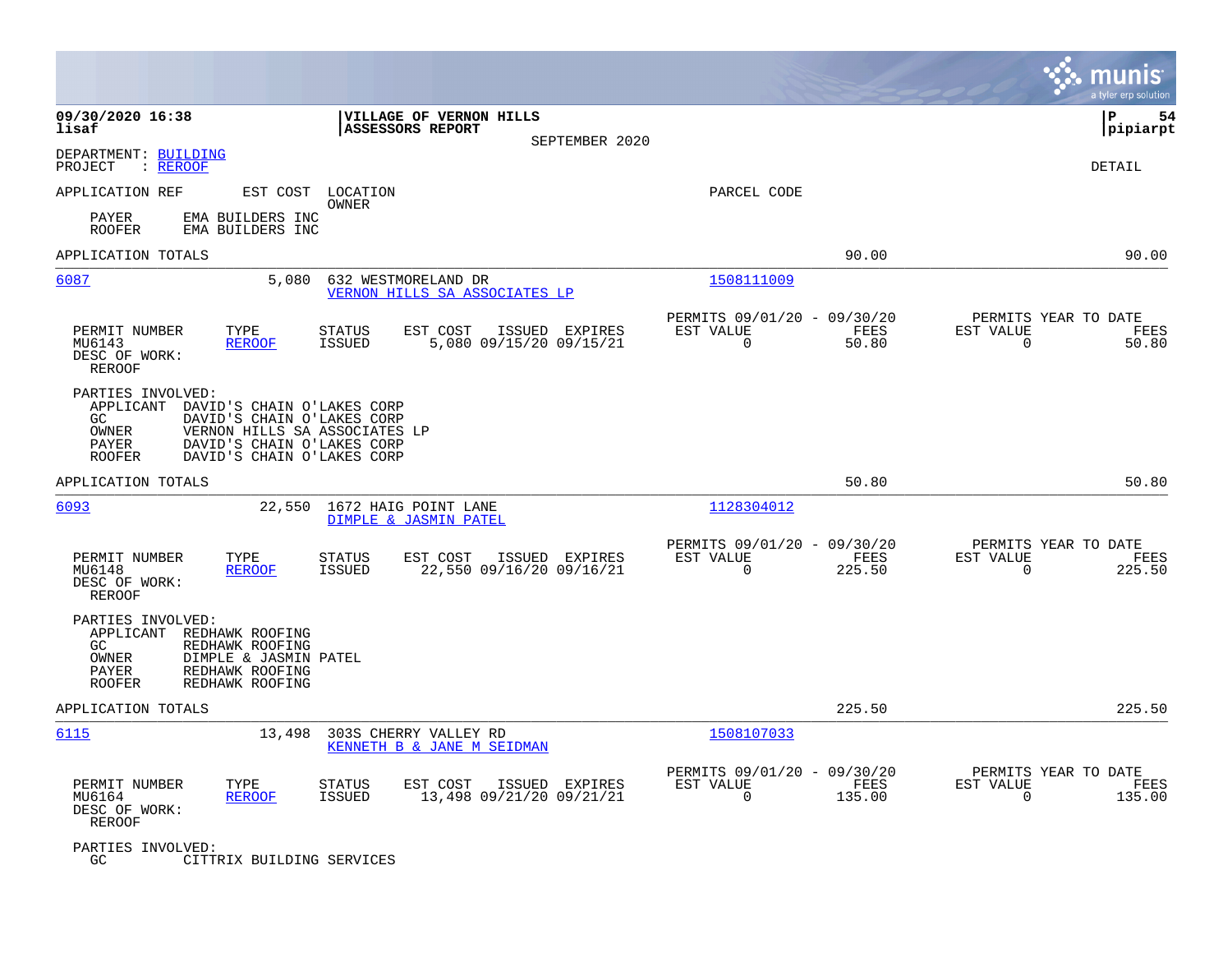|                                                                                                                                                                                                                            | munis<br>a tyler erp solution                                                                                                           |
|----------------------------------------------------------------------------------------------------------------------------------------------------------------------------------------------------------------------------|-----------------------------------------------------------------------------------------------------------------------------------------|
| 09/30/2020 16:38<br>VILLAGE OF VERNON HILLS<br>lisaf<br><b>ASSESSORS REPORT</b><br>SEPTEMBER 2020                                                                                                                          | ΙP<br>55<br> pipiarpt                                                                                                                   |
| DEPARTMENT: BUILDING<br>PROJECT<br>: <u>REROOF</u>                                                                                                                                                                         | DETAIL                                                                                                                                  |
| APPLICATION REF<br>EST COST LOCATION<br>OWNER                                                                                                                                                                              | PARCEL CODE                                                                                                                             |
| OWNER<br>KENNETH B & JANE M SEIDMAN<br>PAYER<br>CITTRIX BUILDING SERVICES<br><b>ROOFER</b><br>CITTRIX BUILDING SERVICES                                                                                                    |                                                                                                                                         |
| APPLICATION TOTALS                                                                                                                                                                                                         | 135.00<br>135.00                                                                                                                        |
| 6116<br>12,201 104 DICKINSON CT<br>GENE & XIYEN FONG                                                                                                                                                                       | 1132201028                                                                                                                              |
| PERMIT NUMBER<br>TYPE<br><b>STATUS</b><br>EST COST<br>ISSUED EXPIRES<br>MU6170<br><b>REROOF</b><br>ISSUED<br>12,201 09/21/20 09/21/21<br>DESC OF WORK:<br><b>REROOF</b>                                                    | PERMITS 09/01/20 - 09/30/20<br>PERMITS YEAR TO DATE<br>EST VALUE<br>FEES<br>EST VALUE<br>FEES<br>$\mathbf 0$<br>120.00<br>120.00<br>0   |
| PARTIES INVOLVED:<br>GC.<br>BEYOND CUSTOM<br>OWNER<br>GENE & XIYEN FONG<br>PAYER<br>BEYOND CUSTOM<br><b>ROOFER</b><br>BEYOND CUSTOM                                                                                        |                                                                                                                                         |
| APPLICATION TOTALS                                                                                                                                                                                                         | 120.00<br>120.00                                                                                                                        |
| 6118<br>17,309<br>2242 SARAZEN DR<br>TIMOTHY G & MARK K WILLIAMSON                                                                                                                                                         | 1129201049                                                                                                                              |
| TYPE<br>PERMIT NUMBER<br><b>STATUS</b><br>EST COST<br>ISSUED EXPIRES<br>17,309 09/22/20 09/22/21<br>MU6172<br><b>REROOF</b><br><b>ISSUED</b><br>DESC OF WORK:<br>REROOF                                                    | PERMITS 09/01/20 - 09/30/20<br>PERMITS YEAR TO DATE<br>EST VALUE<br>EST VALUE<br>FEES<br>FEES<br>0<br>173.09<br>$\Omega$<br>173.09      |
| PARTIES INVOLVED:<br>APPLICANT LIBERTY RESTORATION GROUP<br>LIBERTY RESTORATION GROUP<br>GC.<br>OWNER<br>TIMOTHY G & MARK K WILLIAMSON<br>LIBERTY RESTORATION GROUP<br>PAYER<br><b>ROOFER</b><br>LIBERTY RESTORATION GROUP |                                                                                                                                         |
| APPLICATION TOTALS                                                                                                                                                                                                         | 173.09<br>173.09                                                                                                                        |
| 6119<br>6,982<br>207 ABILENE LN<br>ROBERT & JEAN EARHART                                                                                                                                                                   | 1504306026                                                                                                                              |
| PERMIT NUMBER<br>TYPE<br><b>STATUS</b><br>EST COST<br>ISSUED EXPIRES<br>6,982 09/22/20 09/22/21<br>MU6173<br><b>REROOF</b><br><b>ISSUED</b><br>DESC OF WORK:<br>REROOF                                                     | PERMITS 09/01/20 - 09/30/20<br>PERMITS YEAR TO DATE<br>EST VALUE<br>FEES<br>EST VALUE<br>FEES<br>$\Omega$<br>69.82<br>$\Omega$<br>69.82 |
| PARTIES INVOLVED:<br>APPLICANT KINGS CONTRACTING                                                                                                                                                                           |                                                                                                                                         |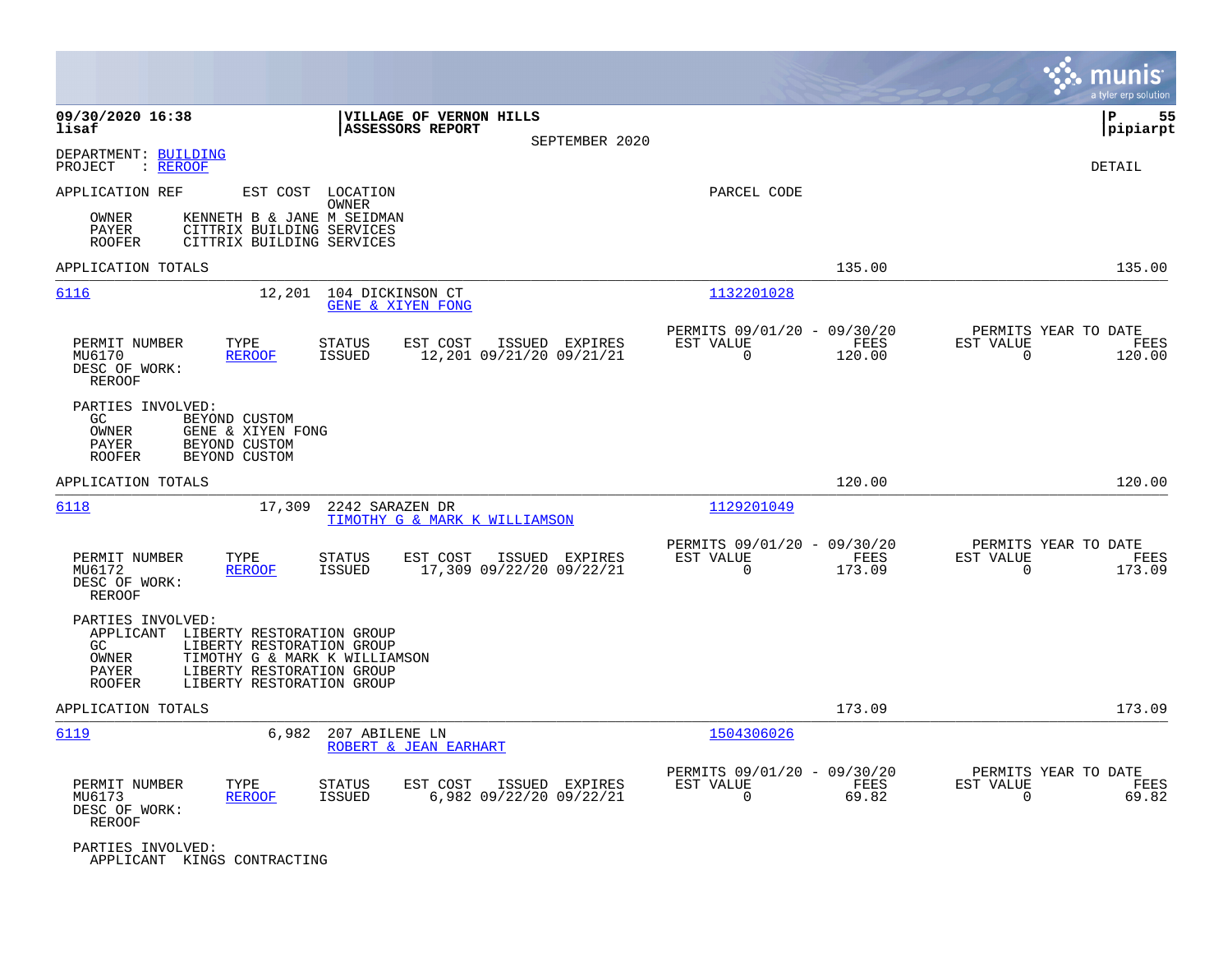|                                                                                                                                                   |                                                                                             |                                                                           | munis<br>a tyler erp solution                                         |
|---------------------------------------------------------------------------------------------------------------------------------------------------|---------------------------------------------------------------------------------------------|---------------------------------------------------------------------------|-----------------------------------------------------------------------|
| 09/30/2020 16:38<br>lisaf                                                                                                                         | VILLAGE OF VERNON HILLS<br>ASSESSORS REPORT<br>SEPTEMBER 2020                               |                                                                           | lР<br>56<br> pipiarpt                                                 |
| DEPARTMENT: BUILDING<br>: REROOF<br>PROJECT                                                                                                       |                                                                                             |                                                                           | DETAIL                                                                |
| APPLICATION REF<br>GC<br>KINGS CONTRACTING<br>OWNER<br>ROBERT & JEAN EARHART<br>KINGS CONTRACTING<br>PAYER<br>KINGS CONTRACTING<br><b>ROOFER</b>  | EST COST LOCATION<br><b>OWNER</b>                                                           | PARCEL CODE                                                               |                                                                       |
| APPLICATION TOTALS                                                                                                                                |                                                                                             | 69.82                                                                     | 69.82                                                                 |
| 6121<br>7,182                                                                                                                                     | 220 ABILENE LANE<br>SCOTT EUGENE SMITH, TRUSTEE                                             | 1504305006                                                                |                                                                       |
| PERMIT NUMBER<br>TYPE<br>MU6177<br><b>REROOF</b><br>DESC OF WORK:<br><b>REROOF</b>                                                                | <b>STATUS</b><br>EST COST<br>ISSUED EXPIRES<br><b>ISSUED</b><br>7,182 09/22/20 09/22/21     | PERMITS 09/01/20 - 09/30/20<br>EST VALUE<br>FEES<br>0<br>71.82            | PERMITS YEAR TO DATE<br>EST VALUE<br>FEES<br>$\mathbf 0$<br>71.82     |
| PARTIES INVOLVED:<br>APPLICANT KINGS CONTRACTING<br>GC<br>KINGS CONTRACTING<br>OWNER<br>SCOTT EUGENE SMITH, TRUSTEE<br>PAYER<br>KINGS CONTRACTING |                                                                                             |                                                                           |                                                                       |
| APPLICATION TOTALS                                                                                                                                |                                                                                             | 71.82                                                                     | 71.82                                                                 |
| 6132<br>20,728                                                                                                                                    | 2112 BEAVER CREEK DR<br>ROBERT & SHIRLEY CHEON                                              | 1129201082                                                                |                                                                       |
| PERMIT NUMBER<br>TYPE<br>MU6180<br><b>REROOF</b><br>DESC OF WORK:<br><b>REROOF</b>                                                                | <b>STATUS</b><br>EST COST<br>ISSUED<br>EXPIRES<br><b>ISSUED</b><br>20,728 09/23/20 09/23/21 | PERMITS 09/01/20 - 09/30/20<br>EST VALUE<br>FEES<br>$\Omega$<br>207.28    | PERMITS YEAR TO DATE<br>EST VALUE<br>FEES<br>$\Omega$<br>207.28       |
| PARTIES INVOLVED:<br>GC<br>WESTSKY INC<br>OWNER<br>ROBERT & SHIRLEY CHEON<br>PAYER<br>WESTSKY INC<br><b>ROOFER</b><br>WESTSKY INC                 |                                                                                             |                                                                           |                                                                       |
| APPLICATION TOTALS                                                                                                                                |                                                                                             | 207.28                                                                    | 207.28                                                                |
| 6137<br>23,803                                                                                                                                    | 390 CAMARGO CT<br>JAYARAM R IYENGAR & VIDYA JAYARAM                                         | 1132212004                                                                |                                                                       |
| PERMIT NUMBER<br>TYPE<br><b>REROOF</b><br>MU6184<br>DESC OF WORK:<br>REROOF                                                                       | EST COST<br>ISSUED EXPIRES<br>STATUS<br>ISSUED<br>23,803 09/24/20 09/24/21                  | PERMITS 09/01/20 - 09/30/20<br>FEES<br>EST VALUE<br>$\mathbf 0$<br>238.03 | PERMITS YEAR TO DATE<br>EST VALUE<br>FEES<br>$\overline{0}$<br>238.03 |
| PARTIES INVOLVED:<br>APPLICANT RANDALL & SON ROOFING                                                                                              |                                                                                             |                                                                           |                                                                       |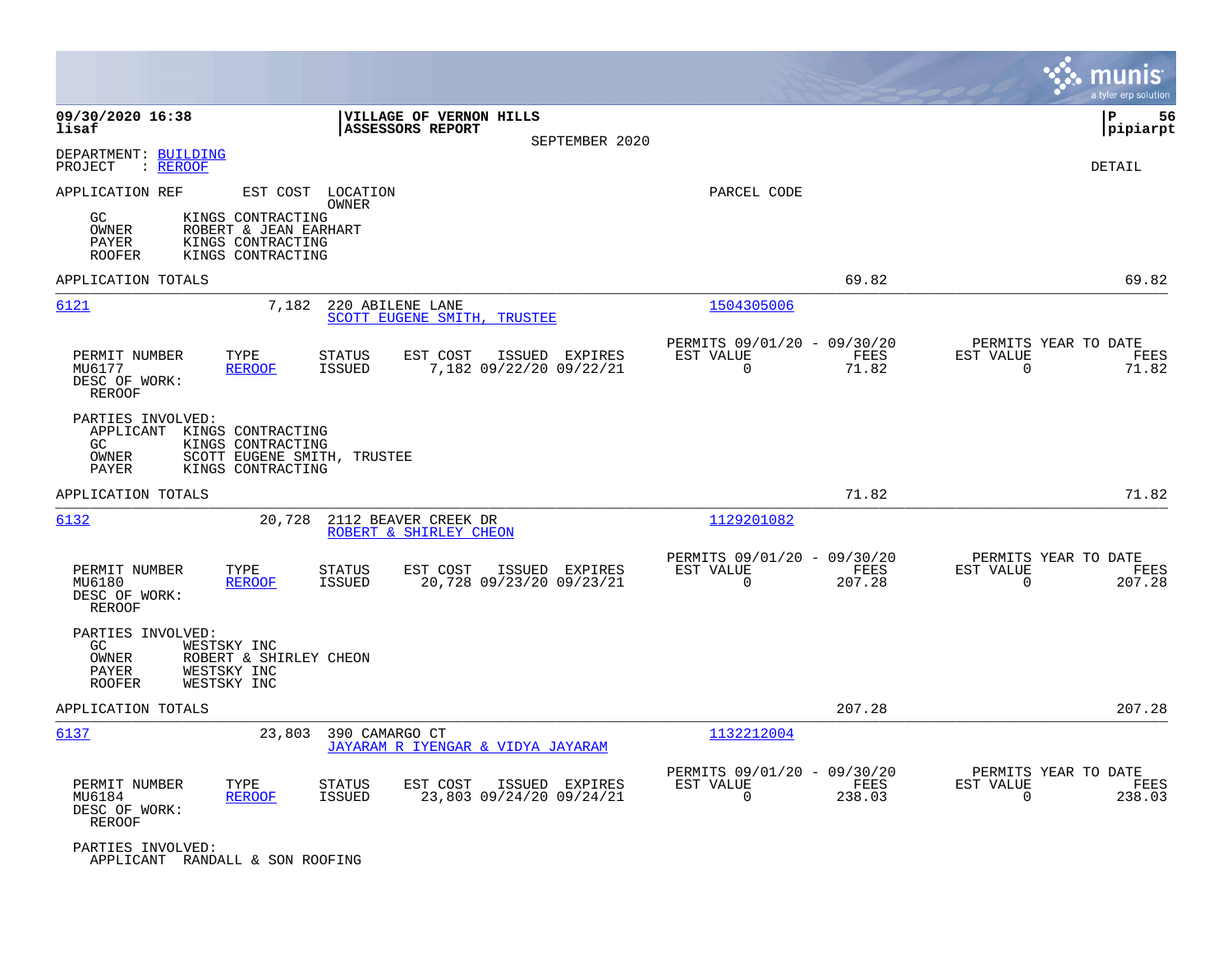|                                                                                                                                                                                                                |                                                                             | munis<br>a tyler erp solution                                        |
|----------------------------------------------------------------------------------------------------------------------------------------------------------------------------------------------------------------|-----------------------------------------------------------------------------|----------------------------------------------------------------------|
| 09/30/2020 16:38<br>VILLAGE OF VERNON HILLS<br>ASSESSORS REPORT<br>lisaf<br>SEPTEMBER 2020                                                                                                                     |                                                                             | 57<br>l P<br> pipiarpt                                               |
| DEPARTMENT: BUILDING<br>: REROOF<br>PROJECT                                                                                                                                                                    |                                                                             | <b>DETAIL</b>                                                        |
| APPLICATION REF<br>EST COST LOCATION<br>OWNER<br>GC<br>RANDALL & SON ROOFING<br>OWNER<br>JAYARAM R IYENGAR & VIDYA JAYARAM<br>RANDALL & SON ROOFING<br>PAYER<br>RANDALL & SON ROOFING<br><b>ROOFER</b>         | PARCEL CODE                                                                 |                                                                      |
| APPLICATION TOTALS                                                                                                                                                                                             | 238.03                                                                      | 238.03                                                               |
| 6139<br>387,500<br>375 NORTH FAIRWAY DR<br>199 LLC ATTN RICHARD WOLDENBERG                                                                                                                                     | 1504401101                                                                  |                                                                      |
| PERMIT NUMBER<br>TYPE<br><b>STATUS</b><br>EST COST<br>ISSUED EXPIRES<br>387,500 09/25/20 09/25/21<br>MU6208<br><b>REROOF</b><br>ISSUED<br>DESC OF WORK:<br><b>REROOF</b>                                       | PERMITS 09/01/20 - 09/30/20<br>EST VALUE<br>FEES<br>$\Omega$<br>3,875.00    | PERMITS YEAR TO DATE<br>EST VALUE<br>FEES<br>$\mathbf 0$<br>3,875.00 |
| PARTIES INVOLVED:<br>APPLICANT LOCAL ROOFING CO INC<br>GC<br>LOCAL ROOFING CO INC<br>199 LLC ATTN RICHARD WOLDENBERG<br><b>OWNER</b><br>LOCAL ROOFING CO INC<br>PAYER<br>LOCAL ROOFING CO INC<br><b>ROOFER</b> |                                                                             |                                                                      |
| APPLICATION TOTALS                                                                                                                                                                                             | 3,875.00                                                                    | 3,875.00                                                             |
| 6142<br>338,000<br>380 NORTH FAIRWAY DR<br>199 LLC ATTN RICHARD WOLDENBERG                                                                                                                                     | 1504303109                                                                  |                                                                      |
| PERMIT NUMBER<br>TYPE<br><b>STATUS</b><br>EST COST<br>ISSUED EXPIRES<br><b>REROOF</b><br><b>ISSUED</b><br>338,000 09/25/20 09/25/21<br>MU6207<br>DESC OF WORK:<br><b>REROOF</b>                                | PERMITS 09/01/20 - 09/30/20<br>EST VALUE<br>FEES<br>$\mathbf 0$<br>3,380.00 | PERMITS YEAR TO DATE<br>EST VALUE<br>FEES<br>$\mathbf 0$<br>3,380.00 |
| PARTIES INVOLVED:<br>APPLICANT LOCAL ROOFING CO INC<br>GC<br>LOCAL ROOFING CO INC<br>OWNER<br>199 LLC ATTN RICHARD WOLDENBERG<br>PAYER<br>LOCAL ROOFING CO INC<br><b>ROOFER</b><br>LOCAL ROOFING CO INC        |                                                                             |                                                                      |
| APPLICATION TOTALS                                                                                                                                                                                             | 3,380.00                                                                    | 3,380.00                                                             |
| 6145<br>11,480<br>109 APPIAN WAY<br><b>FAITH A NOBILE</b>                                                                                                                                                      | 1505426008                                                                  |                                                                      |
| PERMIT NUMBER<br>TYPE<br><b>STATUS</b><br>EST COST<br>ISSUED EXPIRES<br>11,480 09/24/20 09/24/21<br>MU6197<br><b>REROOF</b><br><b>ISSUED</b><br>DESC OF WORK:<br>REROOF                                        | PERMITS 09/01/20 - 09/30/20<br>EST VALUE<br>FEES<br>$\Omega$<br>114.80      | PERMITS YEAR TO DATE<br>EST VALUE<br>FEES<br>114.80<br>$\Omega$      |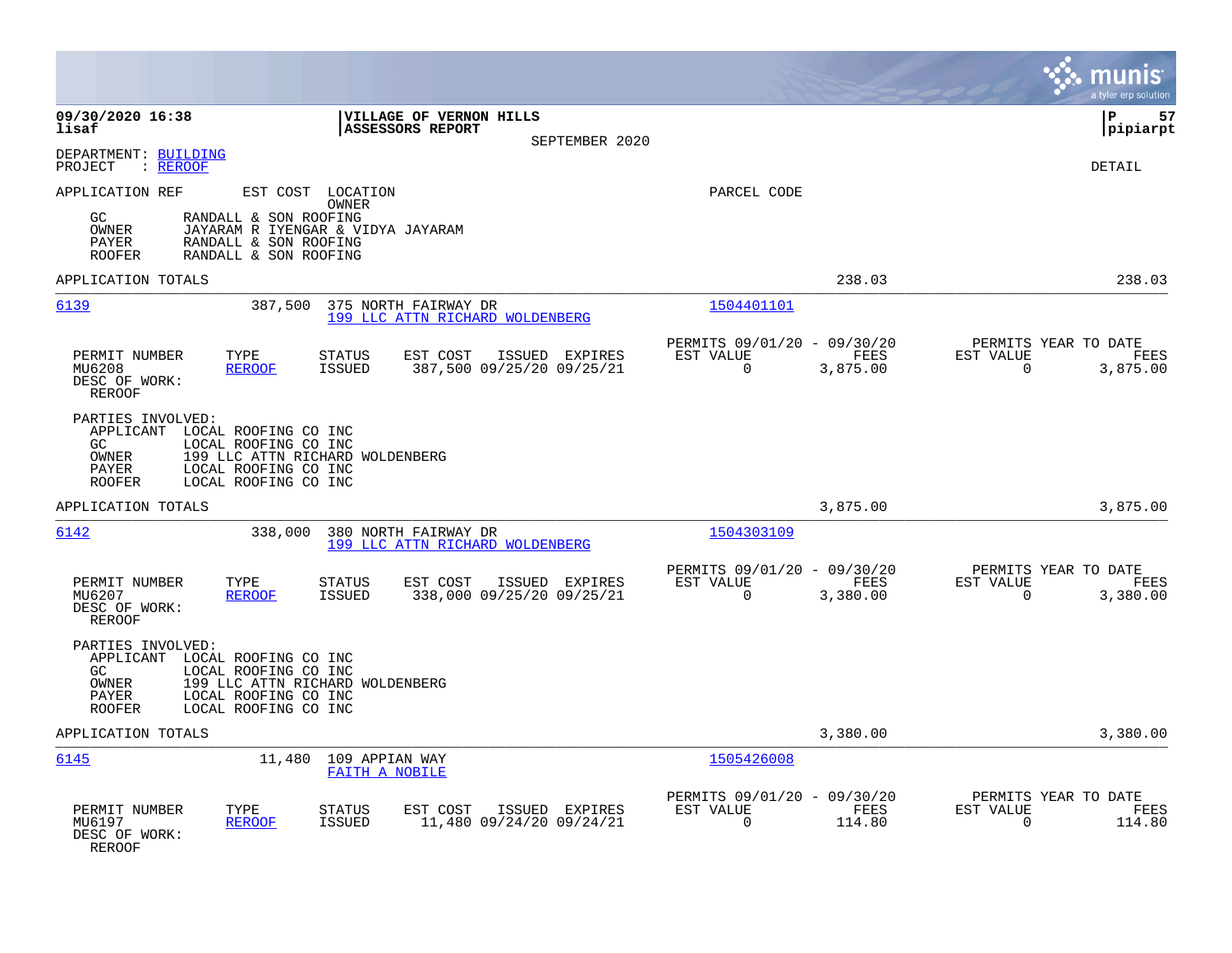|                                                                                                                                                                                                                        |                                                                                         |                                                                           | munis<br>a tyler erp solution                                      |
|------------------------------------------------------------------------------------------------------------------------------------------------------------------------------------------------------------------------|-----------------------------------------------------------------------------------------|---------------------------------------------------------------------------|--------------------------------------------------------------------|
| 09/30/2020 16:38<br>lisaf                                                                                                                                                                                              | VILLAGE OF VERNON HILLS<br>ASSESSORS REPORT<br>SEPTEMBER 2020                           |                                                                           | l P<br>58<br> pipiarpt                                             |
| DEPARTMENT: BUILDING<br>PROJECT<br>: REROOF                                                                                                                                                                            |                                                                                         |                                                                           | <b>DETAIL</b>                                                      |
| APPLICATION REF<br>PARTIES INVOLVED:<br>APPLICANT CUSTOM INSTALLATIONS<br>CUSTOM INSTALLATIONS<br>GC.<br>FAITH A NOBILE<br>OWNER<br>CUSTOM INSTALLATIONS<br>PAYER<br>CUSTOM INSTALLATIONS<br><b>ROOFER</b>             | EST COST LOCATION<br>OWNER                                                              | PARCEL CODE                                                               |                                                                    |
| APPLICATION TOTALS                                                                                                                                                                                                     |                                                                                         | 114.80                                                                    | 114.80                                                             |
| 6147<br>13,750                                                                                                                                                                                                         | 2351 HAZELTIME DR<br>SCOTT D & WENDY E ELMAN                                            | 1129201059                                                                |                                                                    |
| PERMIT NUMBER<br>TYPE<br><b>REROOF</b><br>MU6205<br>DESC OF WORK:<br><b>REROOF</b>                                                                                                                                     | <b>STATUS</b><br>EST COST<br>ISSUED EXPIRES<br>13,750 09/25/20 09/25/21<br>ISSUED       | PERMITS 09/01/20 - 09/30/20<br>EST VALUE<br>FEES<br>$\mathbf 0$<br>137.50 | PERMITS YEAR TO DATE<br>EST VALUE<br>FEES<br>$\mathbf 0$<br>137.50 |
| PARTIES INVOLVED:<br>APPLICANT<br>E&L ROOFING & WINDOWS LLC<br>GC<br>E&L ROOFING & WINDOWS LLC<br>SCOTT D & WENDY E ELMAN<br>OWNER<br>PAYER<br>E&L ROOFING & WINDOWS LLC<br><b>ROOFER</b><br>E&L ROOFING & WINDOWS LLC |                                                                                         |                                                                           |                                                                    |
| APPLICATION TOTALS                                                                                                                                                                                                     |                                                                                         | 137.50                                                                    | 137.50                                                             |
| 6148<br>6,700                                                                                                                                                                                                          | 208 SOUTH DEERPATH DR<br><b>SEAN AINES</b>                                              | 1508209016                                                                |                                                                    |
| PERMIT NUMBER<br>TYPE<br>MU6206<br><b>REROOF</b><br>DESC OF WORK:<br><b>REROOF</b>                                                                                                                                     | EST COST<br><b>STATUS</b><br>ISSUED EXPIRES<br>6,700 09/25/20 09/25/21<br><b>ISSUED</b> | PERMITS 09/01/20 - 09/30/20<br>EST VALUE<br>FEES<br>$\mathbf 0$<br>67.00  | PERMITS YEAR TO DATE<br>EST VALUE<br>FEES<br>$\mathbf 0$<br>67.00  |
| PARTIES INVOLVED:<br>APPLICANT E&L ROOFING & WINDOWS LLC<br>GC<br>E&L ROOFING & WINDOWS LLC<br>OWNER<br><b>SEAN AINES</b><br>E&L ROOFING & WINDOWS LLC<br>PAYER<br>E&L ROOFING & WINDOWS LLC<br><b>ROOFER</b>          |                                                                                         |                                                                           |                                                                    |
| APPLICATION TOTALS                                                                                                                                                                                                     |                                                                                         | 67.00                                                                     | 67.00                                                              |
| 6153<br>9,741                                                                                                                                                                                                          | 340 HADDON CIR<br>FRANK A & THERESE D DE FRANCESCO                                      | 1508408010                                                                |                                                                    |
| PERMIT NUMBER<br>TYPE<br>MU6214<br><b>REROOF</b><br>DESC OF WORK:                                                                                                                                                      | EST COST<br>ISSUED EXPIRES<br>STATUS<br>9,741 09/28/20 09/28/21<br><b>ISSUED</b>        | PERMITS 09/01/20 - 09/30/20<br>EST VALUE<br>FEES<br>$\mathbf 0$<br>97.41  | PERMITS YEAR TO DATE<br>EST VALUE<br>FEES<br>$\mathbf 0$<br>97.41  |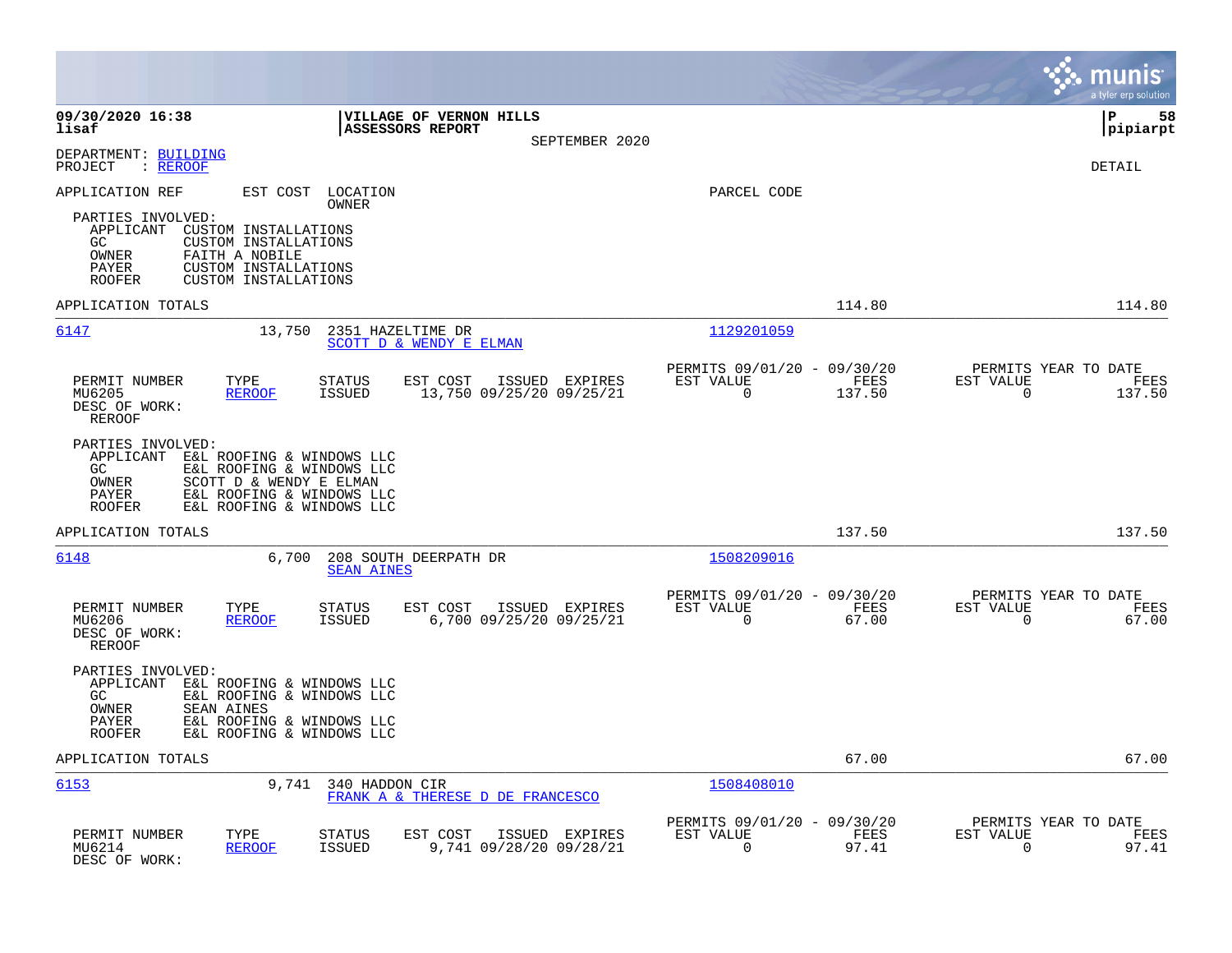|                                                                                                                                                                                                                        |                                                                           | munis<br>a tyler erp solution                                      |
|------------------------------------------------------------------------------------------------------------------------------------------------------------------------------------------------------------------------|---------------------------------------------------------------------------|--------------------------------------------------------------------|
| 09/30/2020 16:38<br>VILLAGE OF VERNON HILLS<br><b>ASSESSORS REPORT</b><br>lisaf<br><b>REROOF</b>                                                                                                                       |                                                                           | l P<br>59<br> pipiarpt                                             |
| SEPTEMBER 2020                                                                                                                                                                                                         |                                                                           |                                                                    |
| DEPARTMENT: BUILDING<br>PROJECT<br>: REROOF                                                                                                                                                                            |                                                                           | DETAIL                                                             |
| APPLICATION REF<br>EST COST LOCATION<br><b>OWNER</b>                                                                                                                                                                   | PARCEL CODE                                                               |                                                                    |
| PARTIES INVOLVED:<br>APPLICANT<br>ACE HOME CONSTRUCTION<br>GC<br>ACE HOME CONSTRUCTION<br>OWNER<br>FRANK A & THERESE D DE FRANCESCO<br>PAYER<br>ACE HOME CONSTRUCTION<br>ACE HOME CONSTRUCTION<br><b>ROOFER</b>        |                                                                           |                                                                    |
| APPLICATION TOTALS                                                                                                                                                                                                     | 97.41                                                                     | 97.41                                                              |
| 6161<br>26,000<br>1079 CONACHIE CT<br>J XI H WANG                                                                                                                                                                      | 1506416008                                                                |                                                                    |
| TYPE<br>EST COST<br>PERMIT NUMBER<br><b>STATUS</b><br>ISSUED EXPIRES<br>26,000 09/29/20 09/29/21<br>MU6216<br><b>REROOF</b><br>ISSUED<br>DESC OF WORK:<br>REROOF                                                       | PERMITS 09/01/20 - 09/30/20<br>FEES<br>EST VALUE<br>$\mathbf 0$<br>260.00 | PERMITS YEAR TO DATE<br>EST VALUE<br>FEES<br>$\mathbf 0$<br>260.00 |
| PARTIES INVOLVED:<br>APPLICANT<br>AMERIPRO ROOFING<br>GC<br>AMERIPRO ROOFING<br>OWNER<br>J XI H WANG<br>PAYER<br>AMERIPRO ROOFING<br>AMERIPRO ROOFING<br><b>ROOFER</b>                                                 |                                                                           |                                                                    |
| APPLICATION TOTALS                                                                                                                                                                                                     | 260.00                                                                    | 260.00                                                             |
| 6169<br>11,545<br>13 MONTAUK LN<br>GEORGE E & JUDITH E KNUTH                                                                                                                                                           | 1505416002                                                                |                                                                    |
| PERMIT NUMBER<br>TYPE<br><b>STATUS</b><br>EST COST<br>ISSUED EXPIRES<br>11,545 09/30/20 09/30/21<br>MU6221<br><b>REROOF</b><br><b>ISSUED</b><br>DESC OF WORK:<br>REROOF                                                | PERMITS 09/01/20 - 09/30/20<br>EST VALUE<br>FEES<br>$\mathbf 0$<br>115.45 | PERMITS YEAR TO DATE<br>EST VALUE<br>FEES<br>$\mathbf 0$<br>115.45 |
| PARTIES INVOLVED:<br>APPLICANT U.S. EXTERIOR BY SEIDEL<br>GC.<br>U.S. EXTERIOR BY SEIDEL<br>OWNER<br>GEORGE E & JUDITH E KNUTH<br><b>ROOFER</b><br>U.S. EXTERIOR BY SEIDEL<br><b>ROOFER</b><br>U.S. EXTERIOR BY SEIDEL |                                                                           |                                                                    |
| APPLICATION TOTALS<br>PROJECT TOTALS                                                                                                                                                                                   | 115.45<br>$\mathbf 0$<br>10,660.72                                        | 115.45<br>0<br>10,660.72                                           |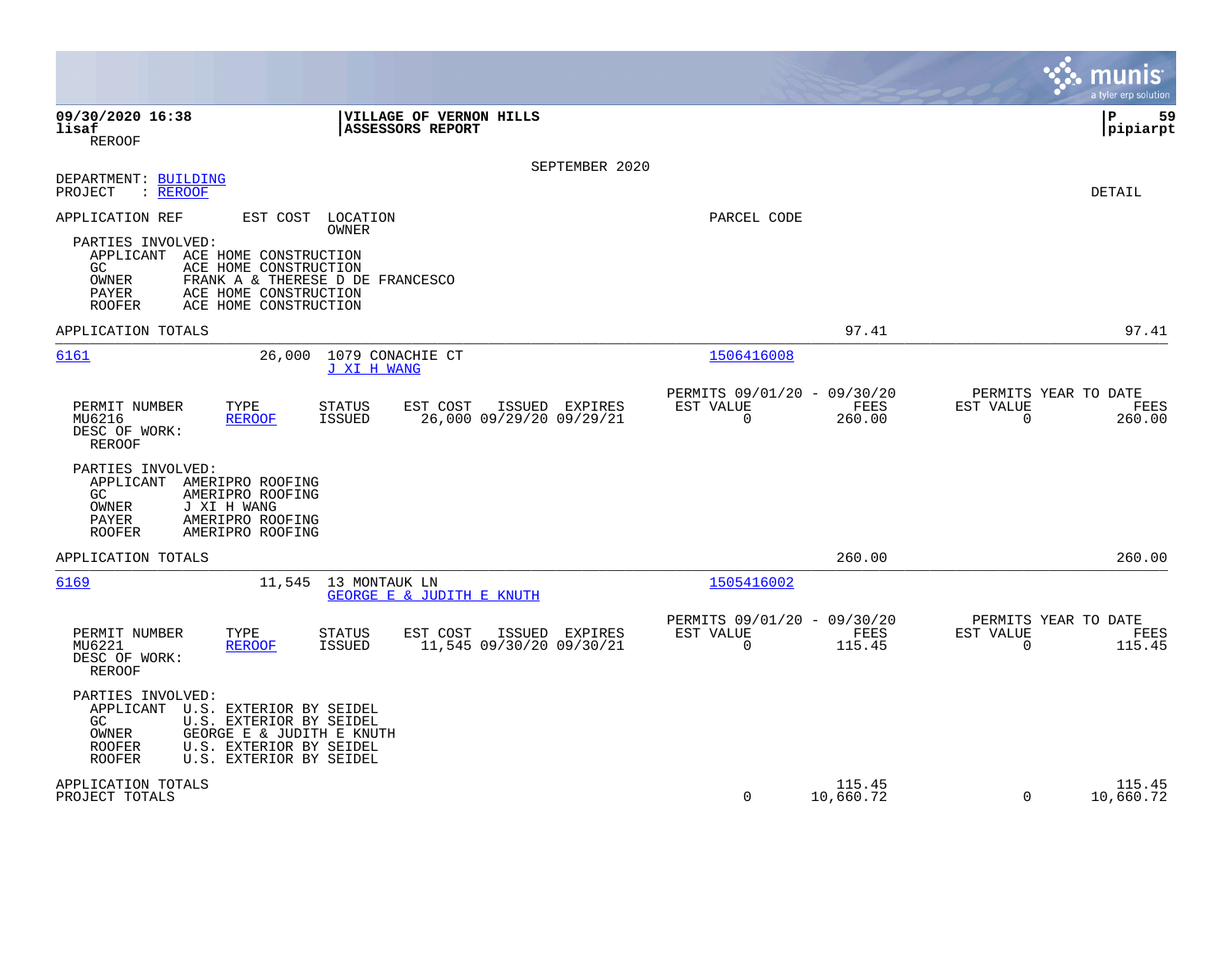|                                                                                                                                                           |                                                                                  |                                                                          | munis<br>a tyler erp solution                                        |
|-----------------------------------------------------------------------------------------------------------------------------------------------------------|----------------------------------------------------------------------------------|--------------------------------------------------------------------------|----------------------------------------------------------------------|
| 09/30/2020 16:38<br>lisaf                                                                                                                                 | <b>VILLAGE OF VERNON HILLS</b><br>ASSESSORS REPORT                               |                                                                          | ΙP<br>60<br> pipiarpt                                                |
| DEPARTMENT: BUILDING<br>: SEWER REPAIR<br>PROJECT                                                                                                         | SEPTEMBER 2020                                                                   |                                                                          | DETAIL                                                               |
| APPLICATION REF                                                                                                                                           | EST COST LOCATION<br>OWNER                                                       | PARCEL CODE                                                              |                                                                      |
| 6037                                                                                                                                                      | 3,495 168 SARATOGA CT<br>ENRIQUE VELA & MYRIAM ORTEGA                            | 1132413049                                                               |                                                                      |
| PERMIT NUMBER<br>TYPE<br>MU6099<br><b>SEWER REP</b><br>DESC OF WORK:<br>SEWER REPAIR AND INSTALL CLEANOUT                                                 | <b>STATUS</b><br>EST COST<br>ISSUED EXPIRES<br>COMPLT<br>3,495 09/16/20 09/16/21 | PERMITS 09/01/20 - 09/30/20<br>EST VALUE<br>FEES<br>$\Omega$<br>50.00    | PERMITS YEAR TO DATE<br>EST VALUE<br>FEES<br>$\Omega$<br>50.00       |
| PARTIES INVOLVED:<br>APPLICANT<br>CENTER GUARD PLUMBING<br>GC<br>OWNER<br>PLUMBER<br>PAYER<br>CENTER GUARD PLUMBING                                       | CENTER GUARD PLUMBING<br>ENRIQUE VELA & MYRIAM ORTEGA<br>CENTER GUARD PLUMBING   |                                                                          |                                                                      |
| APPLICATION TOTALS                                                                                                                                        |                                                                                  | 50.00                                                                    | 50.00                                                                |
| 6138                                                                                                                                                      | 5,000<br>1702 PEBBLE BEACH WAY<br>ANDREW & ROSEANNE FISCHOFF                     | 1129405015                                                               |                                                                      |
| PERMIT NUMBER<br>TYPE<br>MU6185<br><b>SEWER REP</b><br>DESC OF WORK:<br>SEWER REPAIR                                                                      | STATUS<br>EST COST<br>ISSUED EXPIRES<br>5,000 09/24/20 09/24/21<br>ISSUED        | PERMITS 09/01/20 - 09/30/20<br>EST VALUE<br>FEES<br>$\mathbf 0$<br>50.00 | PERMITS YEAR TO DATE<br>EST VALUE<br>FEES<br>$\overline{0}$<br>50.00 |
| PARTIES INVOLVED:<br>APPLICANT<br>ARROW PLUMBING INC<br>GC<br>ARROW PLUMBING INC<br>OWNER<br>PLUMBER<br>ARROW PLUMBING INC<br>PAYER<br>ARROW PLUMBING INC | ANDREW & ROSEANNE FISCHOFF                                                       |                                                                          |                                                                      |
| APPLICATION TOTALS                                                                                                                                        |                                                                                  | 50.00                                                                    | 50.00                                                                |
| 6143                                                                                                                                                      | 333 309S CHERRY VALLEY RD<br>ARNULFO & ALICIA ACOSTA                             | 1508107036                                                               |                                                                      |
| PERMIT NUMBER<br>TYPE<br>MU6195<br>SEWER REP<br>DESC OF WORK:<br>SEWER REPAIR                                                                             | STATUS<br>EST COST<br>ISSUED EXPIRES<br>ISSUED<br>333 09/24/20 09/24/21          | PERMITS 09/01/20 - 09/30/20<br>EST VALUE<br>FEES<br>0<br>30.00           | PERMITS YEAR TO DATE<br>EST VALUE<br>FEES<br>0<br>30.00              |
| PARTIES INVOLVED:<br>APPLICANT ACOSTA PLUMBING<br>GC<br>ACOSTA PLUMBING<br>OWNER<br>PLUMBER<br>ACOSTA PLUMBING<br>PAYER<br>ACOSTA PLUMBING                | ARNULFO & ALICIA ACOSTA                                                          |                                                                          |                                                                      |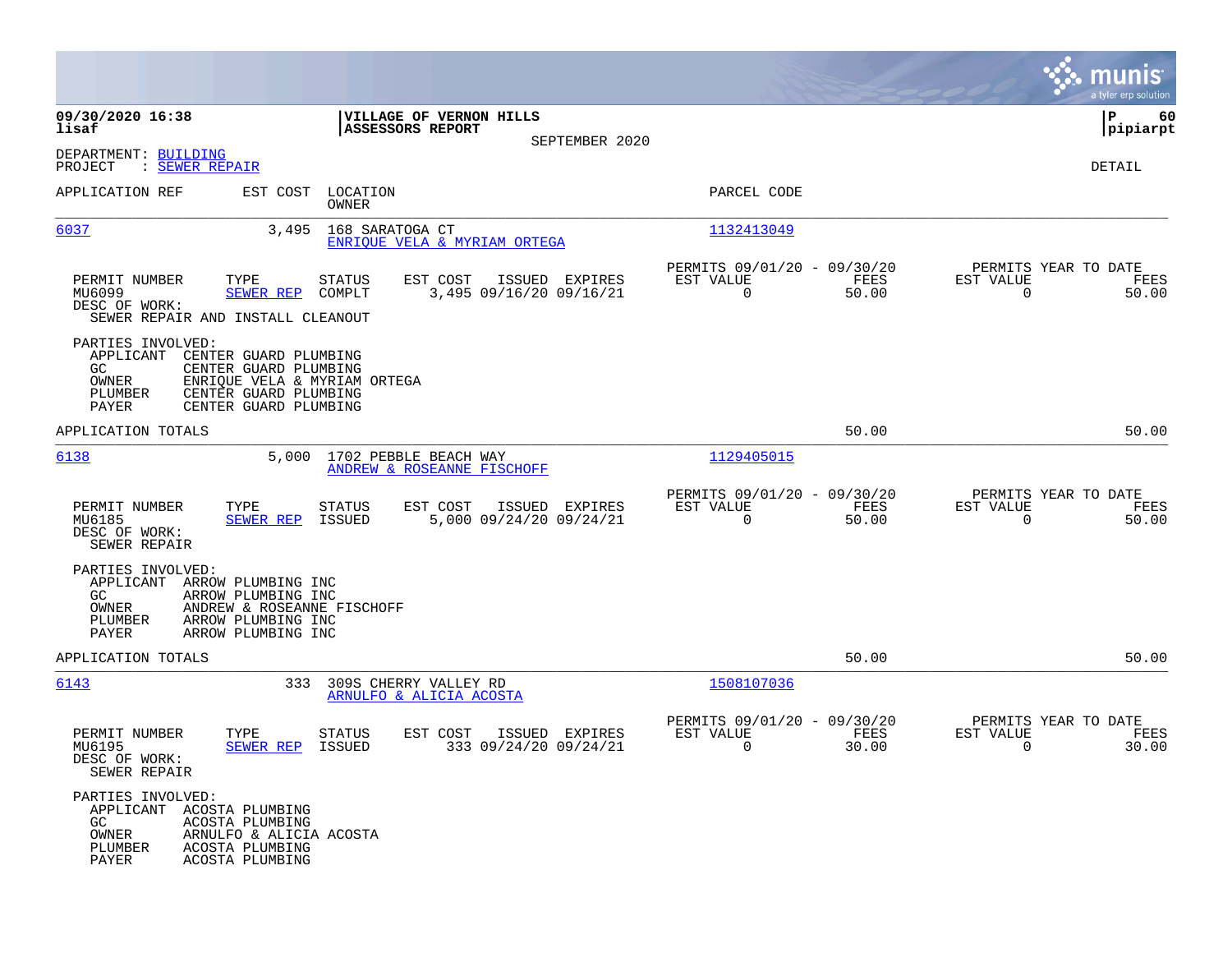|                                                   |          |                                                           |                |             |                 | <b>munis</b><br>a tyler erp solution |
|---------------------------------------------------|----------|-----------------------------------------------------------|----------------|-------------|-----------------|--------------------------------------|
| 09/30/2020 16:38<br>lisaf                         |          | <b>VILLAGE OF VERNON HILLS</b><br><b>ASSESSORS REPORT</b> | SEPTEMBER 2020 |             |                 | 61<br>P<br> pipiarpt                 |
| DEPARTMENT: BUILDING<br>PROJECT<br>: SEWER REPAIR |          |                                                           |                |             |                 | DETAIL                               |
| APPLICATION REF                                   | EST COST | LOCATION<br>OWNER                                         |                | PARCEL CODE |                 |                                      |
| APPLICATION TOTALS<br>PROJECT TOTALS              |          |                                                           |                | 0           | 30.00<br>130.00 | 30.00<br>130.00                      |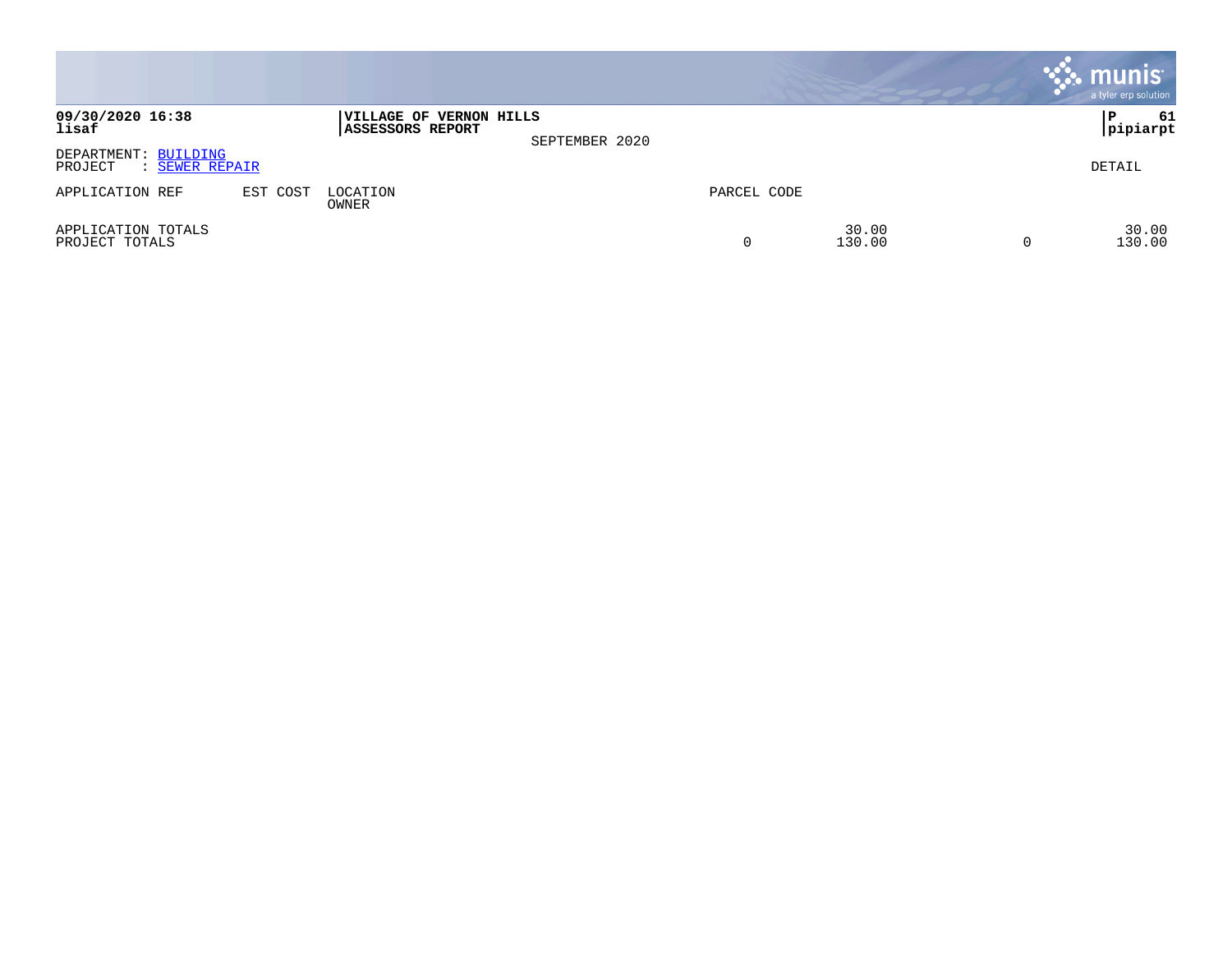|                                                                                                                                                                  |                                                                       | munis<br>a tyler erp solution                                  |
|------------------------------------------------------------------------------------------------------------------------------------------------------------------|-----------------------------------------------------------------------|----------------------------------------------------------------|
| 09/30/2020 16:38<br>VILLAGE OF VERNON HILLS<br><b>ASSESSORS REPORT</b><br>lisaf                                                                                  |                                                                       | P<br>62<br> pipiarpt                                           |
| SEPTEMBER 2020<br>DEPARTMENT: BUILDING<br>PROJECT<br>: SHED                                                                                                      |                                                                       | DETAIL                                                         |
| APPLICATION REF<br>EST COST LOCATION<br><b>OWNER</b>                                                                                                             | PARCEL CODE                                                           |                                                                |
| 5731<br>600<br>307 RICHMOND PL<br><b>ELMAR DAVE</b>                                                                                                              | 1508405005                                                            |                                                                |
| TYPE<br>ISSUED EXPIRES<br>PERMIT NUMBER<br><b>STATUS</b><br>EST COST<br>600 09/23/20 09/23/21<br>MU5835<br><b>SHED</b><br>COMPLT<br>DESC OF WORK:<br>SHED        | PERMITS 09/01/20 - 09/30/20<br>EST VALUE<br>FEES<br>$\Omega$<br>30.00 | PERMITS YEAR TO DATE<br>EST VALUE<br>FEES<br>$\Omega$<br>30.00 |
| PARTIES INVOLVED:<br>APPLICANT<br>ELMAR DAVE<br>GC<br>ELMAR DAVE<br>ELMAR DAVE<br>OWNER<br>PAYER<br>ELMAR DAVE                                                   |                                                                       |                                                                |
| APPLICATION TOTALS                                                                                                                                               | 30.00                                                                 | 30.00                                                          |
| 6108<br>35 JULIE LN<br>800<br>JOHN & JOYCE C POST                                                                                                                | 1506410026                                                            |                                                                |
| PERMIT NUMBER<br>TYPE<br><b>STATUS</b><br>EST COST<br>ISSUED<br>EXPIRES<br>800 09/30/20 09/30/21<br>MU6224<br><b>SHED</b><br>ISSUED<br>DESC OF WORK:<br>SHED KIT | PERMITS 09/01/20 - 09/30/20<br>FEES<br>EST VALUE<br>0<br>30.00        | PERMITS YEAR TO DATE<br>EST VALUE<br>FEES<br>$\Omega$<br>30.00 |
| PARTIES INVOLVED:<br>ANTHONY ABANO<br>APPLICANT<br>GC<br>ANTHONY ABANO<br>JOHN & JOYCE C POST<br>OWNER<br>PAYER<br>ANTHONY ABANO                                 |                                                                       |                                                                |
| APPLICATION TOTALS<br>PROJECT TOTALS                                                                                                                             | 30.00<br>0<br>60.00                                                   | 30.00<br>60.00<br>$\Omega$                                     |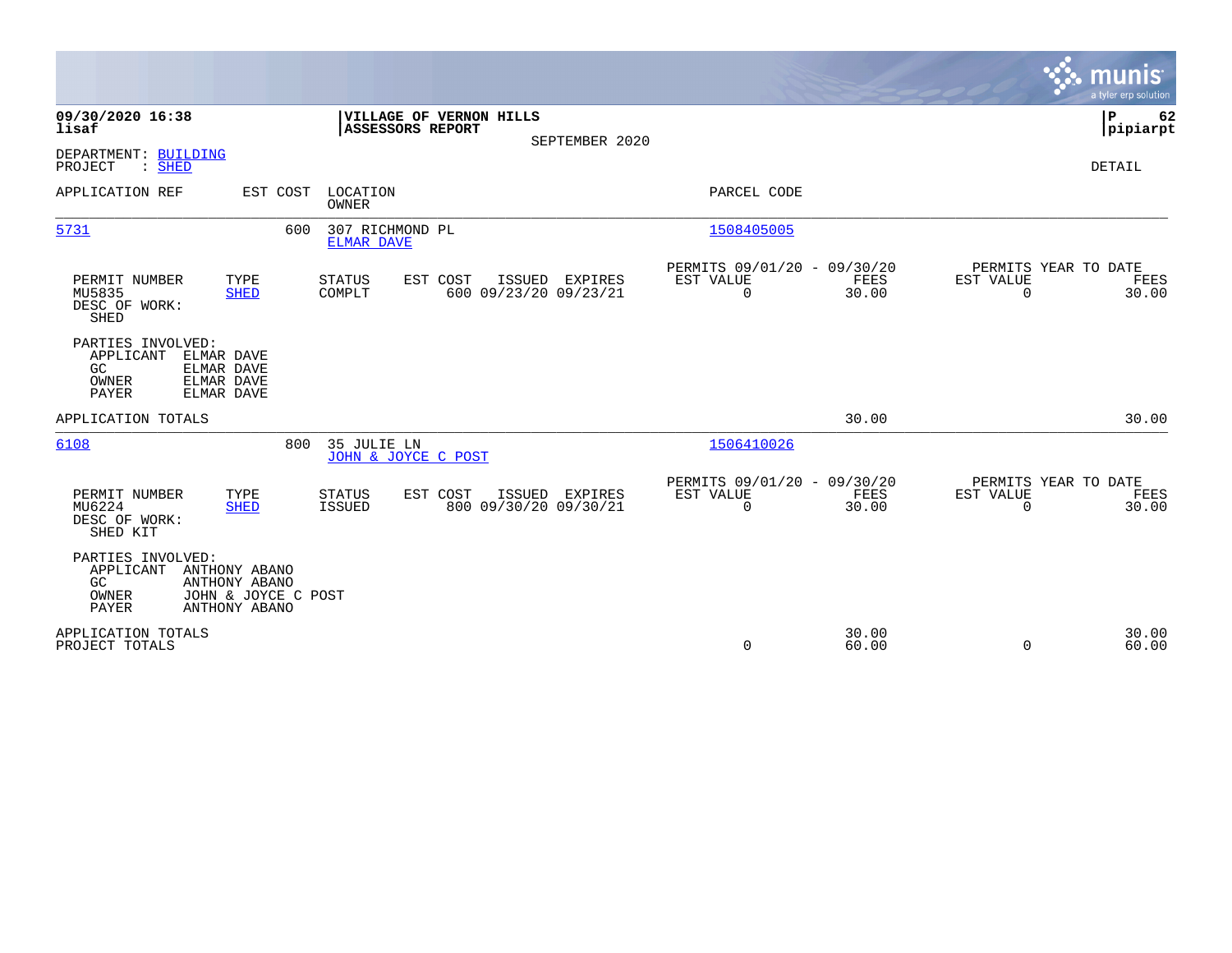|                                                                                                                                                                                                               |                                                                                                                             | munis<br>a tyler erp solution                                   |
|---------------------------------------------------------------------------------------------------------------------------------------------------------------------------------------------------------------|-----------------------------------------------------------------------------------------------------------------------------|-----------------------------------------------------------------|
| 09/30/2020 16:38<br>VILLAGE OF VERNON HILLS<br>lisaf<br><b>ASSESSORS REPORT</b>                                                                                                                               | SEPTEMBER 2020                                                                                                              | P<br>63<br> pipiarpt                                            |
| DEPARTMENT: BUILDING<br>: SIDING<br>PROJECT                                                                                                                                                                   |                                                                                                                             | DETAIL                                                          |
| APPLICATION REF<br>EST COST<br>LOCATION<br><b>OWNER</b>                                                                                                                                                       | PARCEL CODE                                                                                                                 |                                                                 |
| 6066<br>99,800<br>189 CONGRESSIONAL CT                                                                                                                                                                        | 1132207018<br>DIANNE MCDERMOTT/KELLY HASSENFELT                                                                             |                                                                 |
| TYPE<br>EST COST<br>PERMIT NUMBER<br><b>STATUS</b><br>MU6126<br>ISSUED<br><b>SIDING</b><br>DESC OF WORK:<br>SIDING                                                                                            | PERMITS 09/01/20 - 09/30/20<br>ISSUED<br>EXPIRES<br>EST VALUE<br>FEES<br>$\Omega$<br>998.00<br>99,800 09/11/20 09/11/21     | PERMITS YEAR TO DATE<br>EST VALUE<br>FEES<br>$\Omega$<br>998.00 |
| PARTIES INVOLVED:<br>APPLICANT<br>IRENOVATE INC<br>GC<br>IRENOVATE INC<br>GC<br>DIANNE MCDERMOTT/KELLY HASSENFELT<br>DIANNE MCDERMOTT/KELLY HASSENFELT<br>OWNER<br>PAYER<br>DIANNE MCDERMOTT/KELLY HASSENFELT |                                                                                                                             |                                                                 |
| APPLICATION TOTALS                                                                                                                                                                                            | 998.00                                                                                                                      | 998.00                                                          |
| 6091<br>909 SOUTH MILWAUKEE AVE<br>12,000<br>ERNIE'S WRECKER SERVICE                                                                                                                                          | 1515201003                                                                                                                  |                                                                 |
| EST COST<br>PERMIT NUMBER<br>TYPE<br><b>STATUS</b><br>MU6150<br><b>ISSUED</b><br>SIDING<br>DESC OF WORK:<br>SIDING                                                                                            | PERMITS 09/01/20 - 09/30/20<br><b>FEES</b><br>ISSUED EXPIRES<br>EST VALUE<br>$\Omega$<br>120.00<br>12,000 09/17/20 09/17/21 | PERMITS YEAR TO DATE<br>EST VALUE<br>FEES<br>$\Omega$<br>120.00 |
| PARTIES INVOLVED:<br>APPLICANT<br>ERNIE'S WRECKER SERVICE<br>GC<br>TALON STEEL & CONSTRUCTION<br>OWNER<br>ERNIE'S WRECKER SERVICE<br>ERNIE'S WRECKER SERVICE<br><b>PAYER</b>                                  |                                                                                                                             |                                                                 |
| APPLICATION TOTALS<br>PROJECT TOTALS                                                                                                                                                                          | 120.00<br>0<br>1,118.00                                                                                                     | 120.00<br>$\Omega$<br>1,118.00                                  |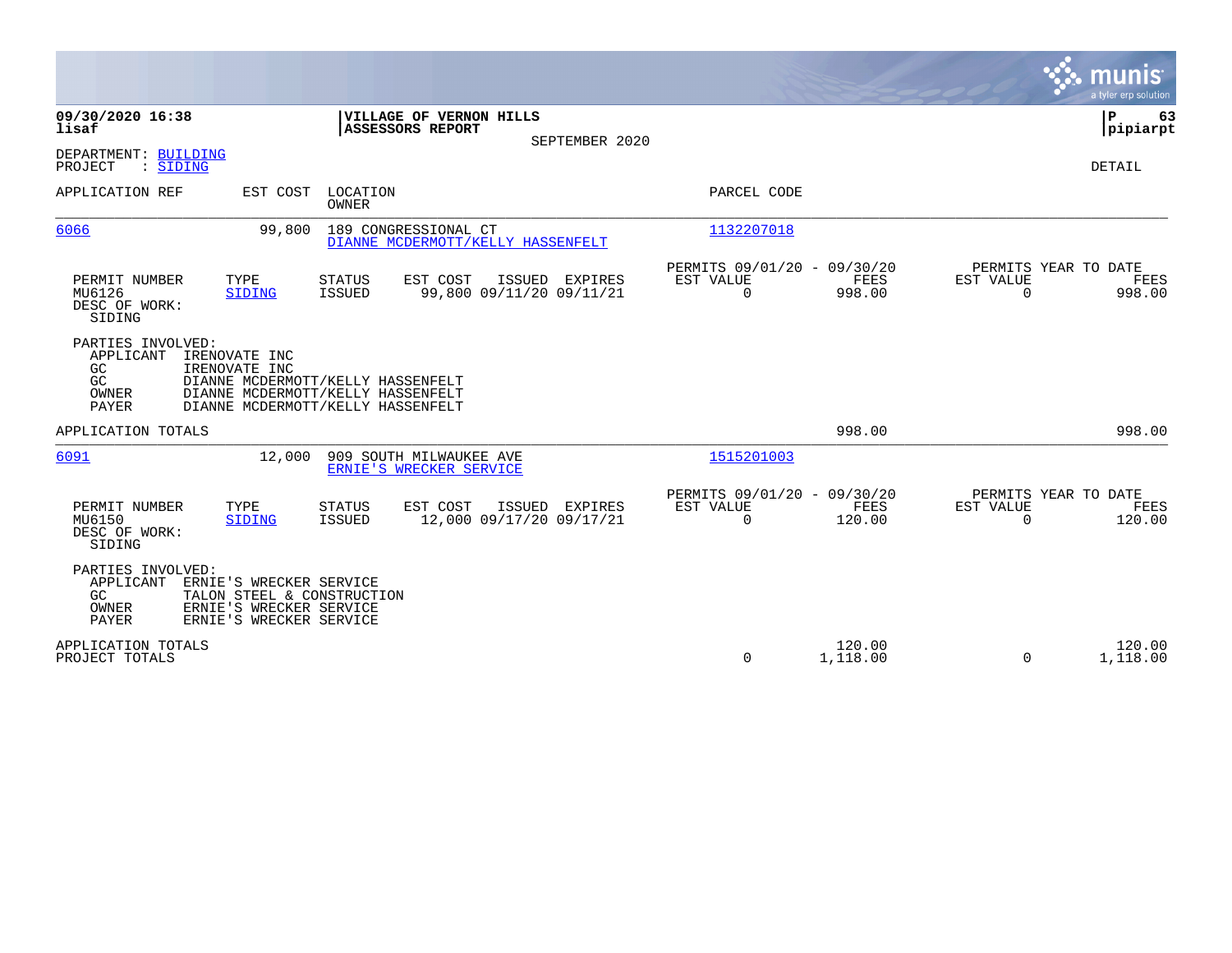|                                                                                                                                                                                                                                                 |                                                                            | a tyler erp solution                                           |
|-------------------------------------------------------------------------------------------------------------------------------------------------------------------------------------------------------------------------------------------------|----------------------------------------------------------------------------|----------------------------------------------------------------|
| VILLAGE OF VERNON HILLS<br>09/30/2020 16:38<br>ASSESSORS REPORT<br>lisaf<br>SEPTEMBER 2020                                                                                                                                                      |                                                                            | P<br>64<br> pipiarpt                                           |
| DEPARTMENT: BUILDING<br>PROJECT<br>$\blacksquare$ $\blacksquare$ $\blacksquare$                                                                                                                                                                 |                                                                            | <b>DETAIL</b>                                                  |
| APPLICATION REF<br>EST COST LOCATION<br><b>OWNER</b>                                                                                                                                                                                            | PARCEL CODE                                                                |                                                                |
| 6120<br>280 HAWTHORN VILLAGE COMMONS<br>$\Omega$<br><b>US TRUST-BOA-SAM RES</b>                                                                                                                                                                 | 1133302053                                                                 |                                                                |
| TYPE<br>EST COST<br>ISSUED EXPIRES<br>PERMIT NUMBER<br><b>STATUS</b><br><b>TENT</b><br>$0$ 09/22/20 09/22/21<br>MU6174<br>ISSUED<br>DESC OF WORK:<br><b>TENT</b>                                                                                | PERMITS 09/01/20 - 09/30/20<br><b>FEES</b><br>EST VALUE<br>$\Omega$<br>.00 | PERMITS YEAR TO DATE<br>EST VALUE<br>FEES<br>$\Omega$<br>.00   |
| PARTIES INVOLVED:<br>APPLICANT<br>BOBO'S<br>GC<br>BOBO'S<br>OCCUPANT<br>BOBO'S<br>OWNER<br>US TRUST-BOA-SAM RES                                                                                                                                 |                                                                            |                                                                |
| APPLICATION TOTALS                                                                                                                                                                                                                              | .00                                                                        | .00                                                            |
| 6150<br>0 204 WEST USHY 45 100<br>STROHMEIER REALTY LLC                                                                                                                                                                                         | 1508200052                                                                 |                                                                |
| PERMIT NUMBER<br>TYPE<br><b>STATUS</b><br>EST COST<br>ISSUED EXPIRES<br>$0$ 09/25/20 09/28/21<br>MU6209<br><b>TENT</b><br>COMPLT<br>DESC OF WORK:<br>TENT                                                                                       | PERMITS 09/01/20 - 09/30/20<br>EST VALUE<br>FEES<br>$\mathbf 0$<br>85.00   | PERMITS YEAR TO DATE<br>EST VALUE<br>FEES<br>$\Omega$<br>85.00 |
| PARTIES INVOLVED:<br>APPLICANT<br>CHABAD OF VERNON HILLS<br>GC<br>TAYLOR RENTAL OF MUNDELEIN<br>CHABAD OF VERNON HILLS<br>GC.<br>OCCUPANT<br>CHABAD OF VERNON HILLS<br>OWNER<br>STROHMEIER REALTY LLC<br><b>PAYER</b><br>CHABAD OF VERNON HILLS |                                                                            |                                                                |
| APPLICATION TOTALS<br>PROJECT TOTALS                                                                                                                                                                                                            | 85.00<br>$\Omega$<br>85.00                                                 | 85.00<br>$\Omega$<br>85.00                                     |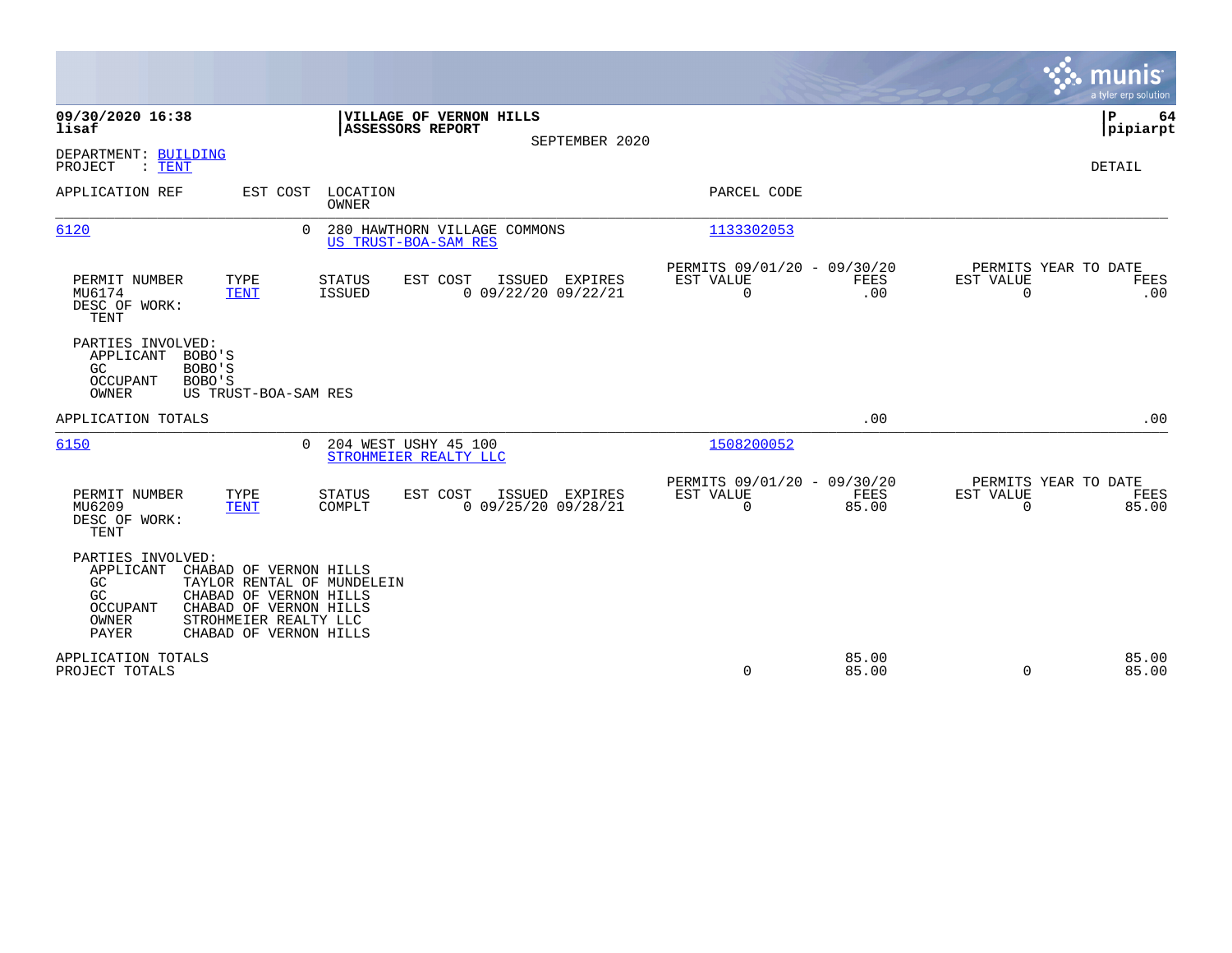|                                                        |                                      |                                                                        |                                              |                                                      |                |           | <b>munis</b><br>a tyler erp solution  |
|--------------------------------------------------------|--------------------------------------|------------------------------------------------------------------------|----------------------------------------------|------------------------------------------------------|----------------|-----------|---------------------------------------|
| 09/30/2020 16:38<br>lisaf                              |                                      | VILLAGE OF VERNON HILLS<br>ASSESSORS REPORT                            | SEPTEMBER 2020                               |                                                      |                |           | IP.<br>65<br> pipiarpt                |
| DEPARTMENT: BUILDING<br>PROJECT                        | : VOICE/DATA                         |                                                                        |                                              |                                                      |                |           | DETAIL                                |
| APPLICATION REF                                        | EST COST                             | LOCATION<br>OWNER                                                      |                                              | PARCEL CODE                                          |                |           |                                       |
| 6069                                                   | 2,000                                | 3 WEST HAWTHORN PKY 350<br>HAMILTON PARTNERS INC                       |                                              | 1132415011                                           |                |           |                                       |
| PERMIT NUMBER<br>MU6130<br>DESC OF WORK:<br>VOICE/DATA | TYPE<br><b>VOICE/DATA ISSUED</b>     | STATUS<br>EST COST                                                     | ISSUED<br>EXPIRES<br>2,000 09/11/20 09/11/21 | PERMITS 09/01/20 - 09/30/20<br>EST VALUE<br>$\Omega$ | FEES<br>75.00  | EST VALUE | PERMITS YEAR TO DATE<br>FEES<br>75.00 |
| PARTIES INVOLVED:<br>GC<br>OCCUPANT<br>OWNER<br>PAYER  | YAHAV SMILE<br>HAMILTON PARTNERS INC | AMS COMMUNICATIONS AND TECHNOLOGY<br>AMS COMMUNICATIONS AND TECHNOLOGY |                                              |                                                      |                |           |                                       |
| APPLICATION TOTALS<br>PROJECT TOTALS                   |                                      |                                                                        |                                              | 0                                                    | 75.00<br>75.00 | $\Omega$  | 75.00<br>75.00                        |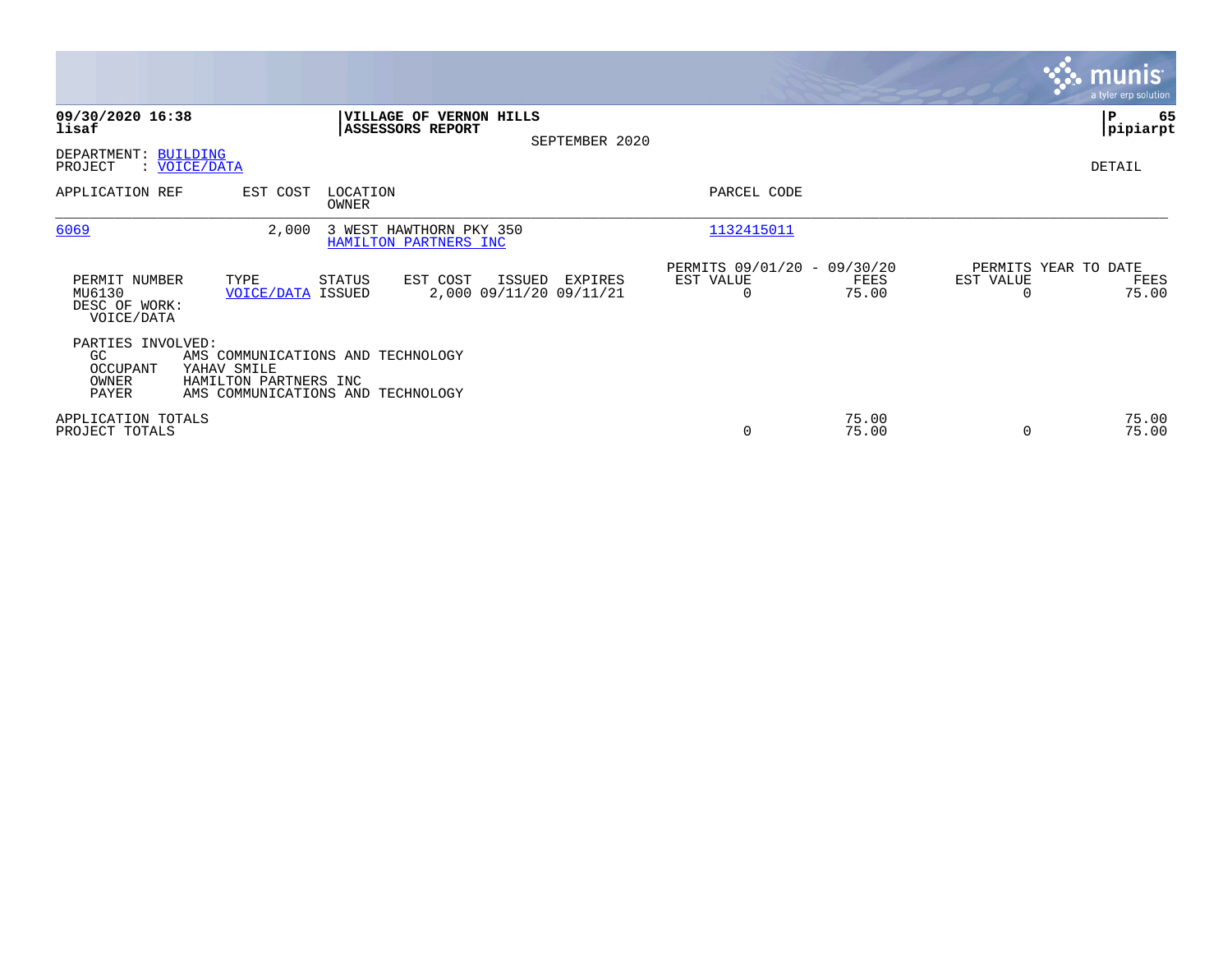|                                                                                                                                                                                        |                                                                      |                                                                        | munis<br>a tyler erp solution                                      |
|----------------------------------------------------------------------------------------------------------------------------------------------------------------------------------------|----------------------------------------------------------------------|------------------------------------------------------------------------|--------------------------------------------------------------------|
| 09/30/2020 16:38<br>lisaf                                                                                                                                                              | VILLAGE OF VERNON HILLS<br><b>ASSESSORS REPORT</b><br>SEPTEMBER 2020 |                                                                        | 66<br>ΙP<br> pipiarpt                                              |
| DEPARTMENT: BUILDING<br>PROJECT<br>: WATER HEATER                                                                                                                                      |                                                                      |                                                                        | DETAIL                                                             |
| APPLICATION REF                                                                                                                                                                        | EST COST LOCATION<br>OWNER                                           | PARCEL CODE                                                            |                                                                    |
| 6077                                                                                                                                                                                   | 1,308 1329 MAIDSTONE DR<br>MANOJ M & ANUPAMA M BHAT                  | 1132104067                                                             |                                                                    |
| PERMIT NUMBER<br>TYPE<br>WATER HEAT COMPLT<br>MU6136<br>DESC OF WORK:<br>WATER HEATER                                                                                                  | STATUS<br>ISSUED EXPIRES<br>EST COST<br>1,308 09/14/20 09/17/21      | PERMITS 09/01/20 - 09/30/20<br>EST VALUE<br>FEES<br>$\mathbf 0$<br>.00 | PERMITS YEAR TO DATE<br>EST VALUE<br>FEES<br>$\overline{0}$<br>.00 |
| PARTIES INVOLVED:<br>APPLICANT<br>EVOLUTION PLUMBING<br>EVOLUTION PLUMBING<br>GC.<br>OWNER<br>MANOJ M & ANUPAMA M BHAT<br>PLUMBER<br>EVOLUTION PLUMBING<br>PAYER<br>EVOLUTION PLUMBING |                                                                      |                                                                        |                                                                    |
| APPLICATION TOTALS                                                                                                                                                                     |                                                                      | .00                                                                    | .00                                                                |
| 6086                                                                                                                                                                                   | 1,300 1848 SAINT ANDREW DR<br>MICHAEL & RACHAEL GLUCK                | 1129311013                                                             |                                                                    |
| PERMIT NUMBER<br>TYPE<br>MU6142<br>WATER HEAT COMPLT<br>DESC OF WORK:<br>WATER HEATER                                                                                                  | STATUS<br>EST COST<br>ISSUED EXPIRES<br>1,300 09/15/20 09/29/21      | PERMITS 09/01/20 - 09/30/20<br>EST VALUE<br>FEES<br>$\mathbf 0$<br>.00 | PERMITS YEAR TO DATE<br>EST VALUE<br>FEES<br>$\overline{0}$<br>.00 |
| PARTIES INVOLVED:<br>APPLICANT<br>MICHAEL & RACHAEL GLUCK<br>GC<br>MICHAEL & RACHAEL GLUCK<br>OWNER<br>MICHAEL & RACHAEL GLUCK<br>PLUMBER<br>ABT<br>PAYER<br>MICHAEL & RACHAEL GLUCK   |                                                                      |                                                                        |                                                                    |
| APPLICATION TOTALS                                                                                                                                                                     |                                                                      | .00                                                                    | .00                                                                |
| 6114                                                                                                                                                                                   | 1,000 205 MYSTIC PL<br>WESLEY & DEBRA MORRIS                         | 1505413003                                                             |                                                                    |
| PERMIT NUMBER<br>TYPE<br>MU6163<br>WATER HEAT ISSUED<br>DESC OF WORK:<br>WATER HEATER                                                                                                  | EST COST<br>ISSUED EXPIRES<br>STATUS<br>1,000 09/21/20 09/29/21      | PERMITS 09/01/20 - 09/30/20<br>EST VALUE<br><b>FEES</b><br>0<br>.00    | PERMITS YEAR TO DATE<br>EST VALUE<br>FEES<br>0<br>.00              |
| PARTIES INVOLVED:<br>APPLICANT<br>WESLEY & DEBRA MORRIS<br>GC<br>WESLEY & DEBRA MORRIS<br>OWNER<br>WESLEY & DEBRA MORRIS<br>PLUMBER<br>ABT<br>PAYER<br>WESLEY & DEBRA MORRIS           |                                                                      |                                                                        |                                                                    |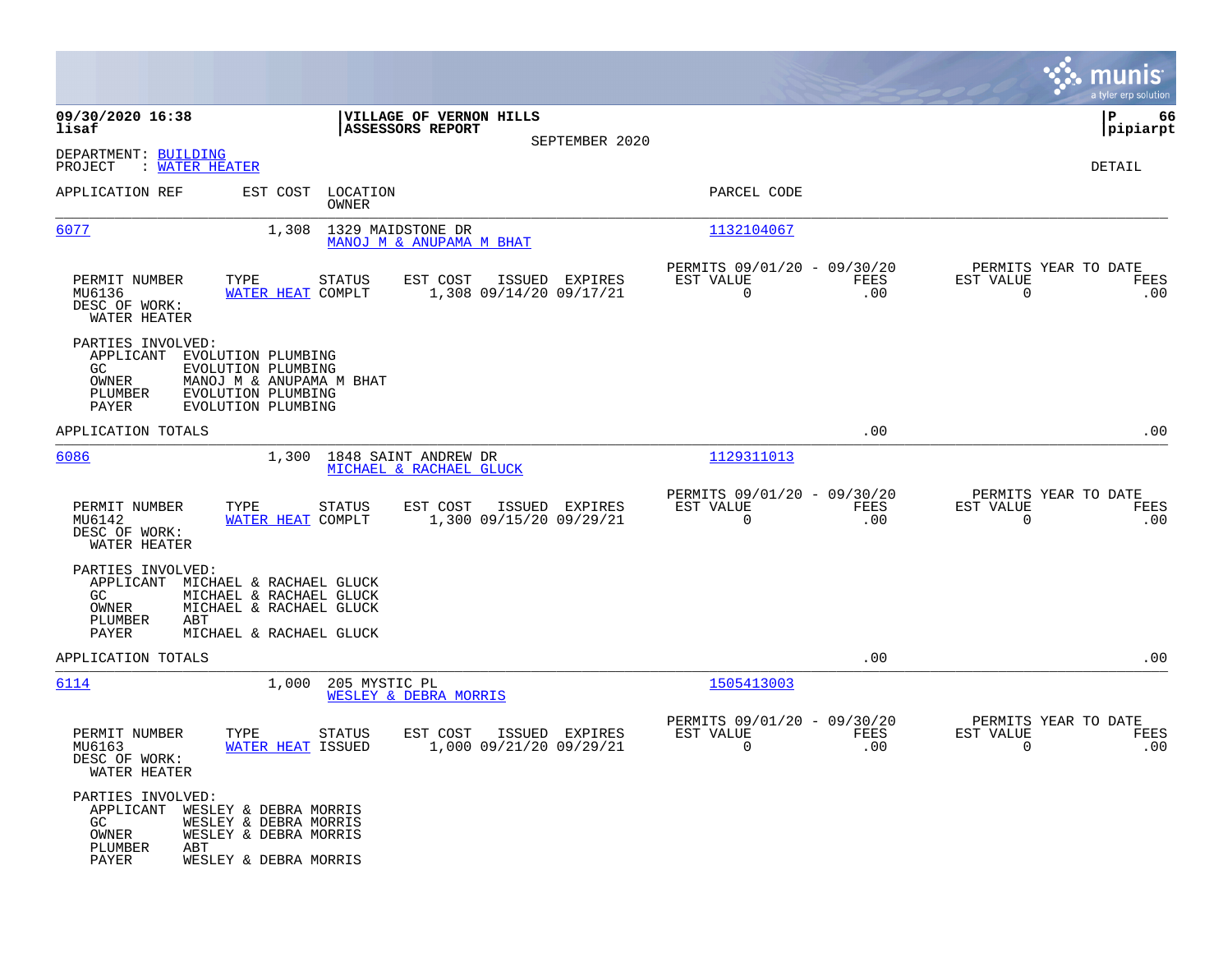|                                                                                                                                                                                                         |                                                                        | munis<br>a tyler erp solution                                          |
|---------------------------------------------------------------------------------------------------------------------------------------------------------------------------------------------------------|------------------------------------------------------------------------|------------------------------------------------------------------------|
| 09/30/2020 16:38<br>VILLAGE OF VERNON HILLS<br>ASSESSORS REPORT<br>lisaf<br>SEPTEMBER 2020                                                                                                              |                                                                        | ΙP<br>67<br> pipiarpt                                                  |
| DEPARTMENT: BUILDING<br>: WATER HEATER<br>PROJECT                                                                                                                                                       |                                                                        | DETAIL                                                                 |
| LOCATION<br>APPLICATION REF<br>EST COST<br><b>OWNER</b>                                                                                                                                                 | PARCEL CODE                                                            |                                                                        |
| APPLICATION TOTALS                                                                                                                                                                                      | .00                                                                    | .00                                                                    |
| 820 WATERVIEW CIR 4<br>6146<br>800<br><b>PLACEHOLDER</b>                                                                                                                                                | 1507206009                                                             |                                                                        |
| EST COST<br>PERMIT NUMBER<br>TYPE<br><b>STATUS</b><br>ISSUED EXPIRES<br>800 09/24/20 09/28/21<br>MU6201<br>WATER HEAT COMPLT<br>DESC OF WORK:<br>WATER HEATER                                           | PERMITS 09/01/20 - 09/30/20<br>EST VALUE<br>FEES<br>$\Omega$<br>.00    | PERMITS YEAR TO DATE<br>EST VALUE<br>FEES<br>$\mathbf 0$<br>.00        |
| PARTIES INVOLVED:<br>APPLICANT<br>ASPEN GENERAL CONTRACTORS<br>GC<br>ASPEN GENERAL CONTRACTORS<br>OWNER<br>PLACEHOLDER<br>GORALSKY PLUMBING INC<br>PLUMBER<br><b>PAYER</b><br>ASPEN GENERAL CONTRACTORS |                                                                        |                                                                        |
| APPLICATION TOTALS                                                                                                                                                                                      | .00                                                                    | .00                                                                    |
| 6162<br>800<br>230 ABILENE LN<br>SONDRA MAROLDA                                                                                                                                                         | 1504305001                                                             |                                                                        |
| PERMIT NUMBER<br>TYPE<br><b>STATUS</b><br>EST COST<br>ISSUED EXPIRES<br>800 09/29/20 09/29/21<br>MU6217<br>WATER HEAT ISSUED<br>DESC OF WORK:<br>WATER HEATER                                           | PERMITS 09/01/20 - 09/30/20<br>EST VALUE<br>FEES<br>$\mathbf 0$<br>.00 | PERMITS YEAR TO DATE<br><b>EST VALUE</b><br>FEES<br>$\mathbf 0$<br>.00 |
| PARTIES INVOLVED:<br>APPLICANT<br>SONDRA MAROLDA<br>GC.<br>HOME DEPOT<br>OWNER<br>SONDRA MAROLDA<br><b>PAYER</b><br>SONDRA MAROLDA                                                                      |                                                                        |                                                                        |
| APPLICATION TOTALS<br>PROJECT TOTALS                                                                                                                                                                    | .00<br>$\Omega$<br>.00                                                 | .00<br>$\Omega$<br>.00                                                 |